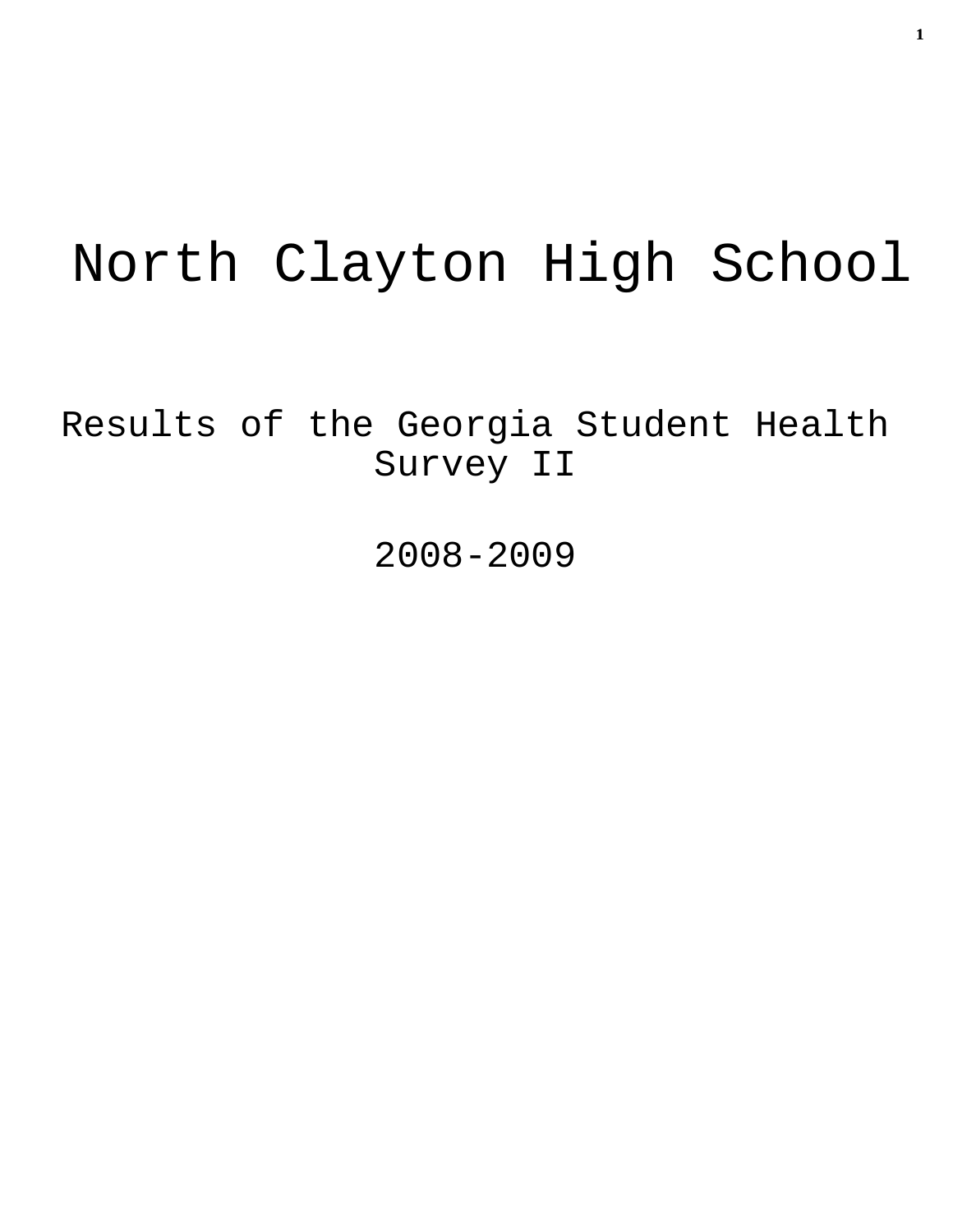# *Demographics* **2**

| Grade                  |     |  |  |  |
|------------------------|-----|--|--|--|
| <b>Grade Frequency</b> |     |  |  |  |
| 10                     | 234 |  |  |  |
| 12                     | 198 |  |  |  |

| <b>Frequency</b> | <b>Table of Gender by Grade</b> |              |              |              |  |
|------------------|---------------------------------|--------------|--------------|--------------|--|
| <b>Col Pct</b>   |                                 | Grade(Grade) |              |              |  |
|                  | Gender(Gender)                  | 10           | 12           | <b>Total</b> |  |
|                  | <b>Female</b>                   | 125<br>53.42 | 112<br>56.57 | 237          |  |
|                  | <b>Male</b>                     | 109<br>46.58 | 86<br>43.43  | 195          |  |
|                  | <b>Total</b>                    | 234          | 198          | 432          |  |

| <b>Frequency</b><br>Col Pct |
|-----------------------------|

| <b>Table of Ethnicity by Grade</b> |              |                        |              |  |  |  |
|------------------------------------|--------------|------------------------|--------------|--|--|--|
|                                    | Grade(Grade) |                        |              |  |  |  |
| <b>Ethnicity</b> (Ethnicity)       | 10           | 12                     | <b>Total</b> |  |  |  |
| <b>Black</b>                       | 201<br>85.90 | 168<br>84.85           | 369          |  |  |  |
| <b>Hispanic</b>                    | 7<br>2.99    | 7<br>3.54              | 14           |  |  |  |
| White                              | 0<br>0.00    | $\mathfrak{D}$<br>1.01 | 2            |  |  |  |
| <b>Asian</b>                       | 6<br>2.56    | 9<br>4.55              | 15           |  |  |  |
| <b>Other</b>                       | 20<br>8.55   | 12<br>6.06             | 32           |  |  |  |
| <b>Total</b>                       | 234          | 198                    | 432          |  |  |  |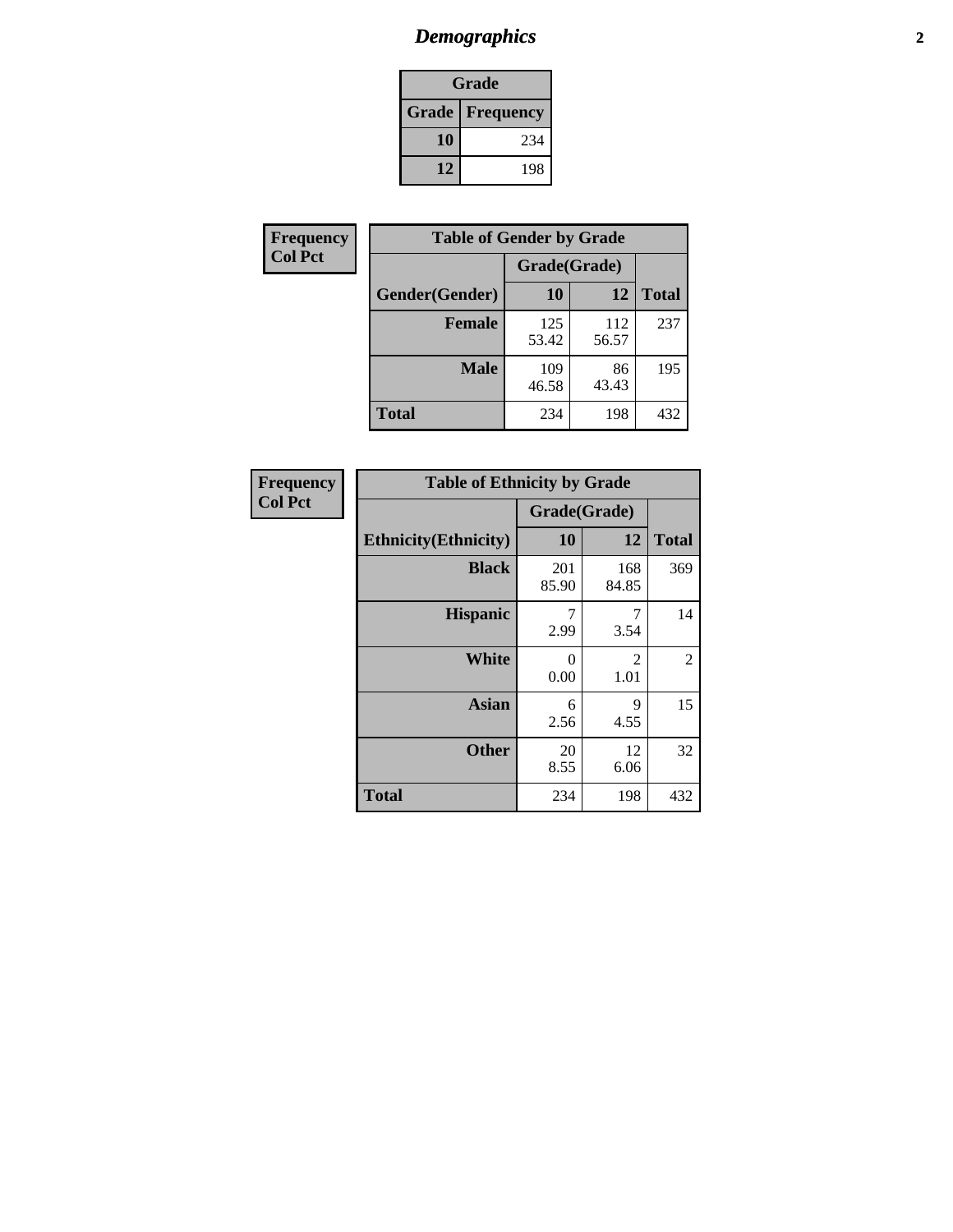#### *Title IV, Part A, Schedule A* **3** *Goal 1: Ensure that all schools are drug-free Baseline Data: Year 2008-2009 Prevalence of Drug Use*

| Frequency<br><b>Col Pct</b> | <b>Table of AlcoholAlt by Grade</b> |              |              |              |  |
|-----------------------------|-------------------------------------|--------------|--------------|--------------|--|
|                             | AlcoholAlt(Alcohol                  | Grade(Grade) |              |              |  |
|                             | use, past 30 days)                  | <b>10</b>    | 12           | <b>Total</b> |  |
|                             | <b>Yes</b>                          | 38<br>16.24  | 40<br>20.20  | 78           |  |
|                             | N <sub>0</sub>                      | 196<br>83.76 | 158<br>79.80 | 354          |  |
|                             | Total                               | 234          | 198          | 432          |  |

| Frequency<br><b>Col Pct</b> | <b>Table of TobaccoAny by Grade</b> |              |              |              |  |
|-----------------------------|-------------------------------------|--------------|--------------|--------------|--|
|                             | <b>TobaccoAny(Tobacco</b>           | Grade(Grade) |              |              |  |
|                             | use, past 30 days)                  | 10           | 12           | <b>Total</b> |  |
|                             | Yes                                 | 21<br>8.97   | 24<br>12.12  | 45           |  |
|                             | N <sub>0</sub>                      | 213<br>91.03 | 174<br>87.88 | 387          |  |
|                             | Total                               | 234          | 198          | 432          |  |

| Frequency      | <b>Table of MarijuanaAlt by Grade</b>        |              |              |              |  |
|----------------|----------------------------------------------|--------------|--------------|--------------|--|
| <b>Col Pct</b> | MarijuanaAlt(Marijuana<br>use, past 30 days) | Grade(Grade) |              |              |  |
|                |                                              | 10           | 12           | <b>Total</b> |  |
|                | <b>Yes</b>                                   | 37<br>15.81  | 34<br>17.17  | 71           |  |
|                | N <sub>0</sub>                               | 197<br>84.19 | 164<br>82.83 | 361          |  |
|                | <b>Total</b>                                 | 234          | 198          | 432          |  |

| <b>Frequency</b> | <b>Table of OtherDrugAny by Grade</b>                  |              |              |              |
|------------------|--------------------------------------------------------|--------------|--------------|--------------|
| <b>Col Pct</b>   | <b>OtherDrugAny(Other</b><br>Grade(Grade)<br>drug use, |              |              |              |
|                  | past 30 days)                                          | 10           | <b>12</b>    | <b>Total</b> |
|                  | Yes                                                    | q<br>3.85    | 14<br>7.07   | 23           |
|                  | N <sub>0</sub>                                         | 225<br>96.15 | 184<br>92.93 | 409          |
|                  | <b>Total</b>                                           | 234          | 198          | 432          |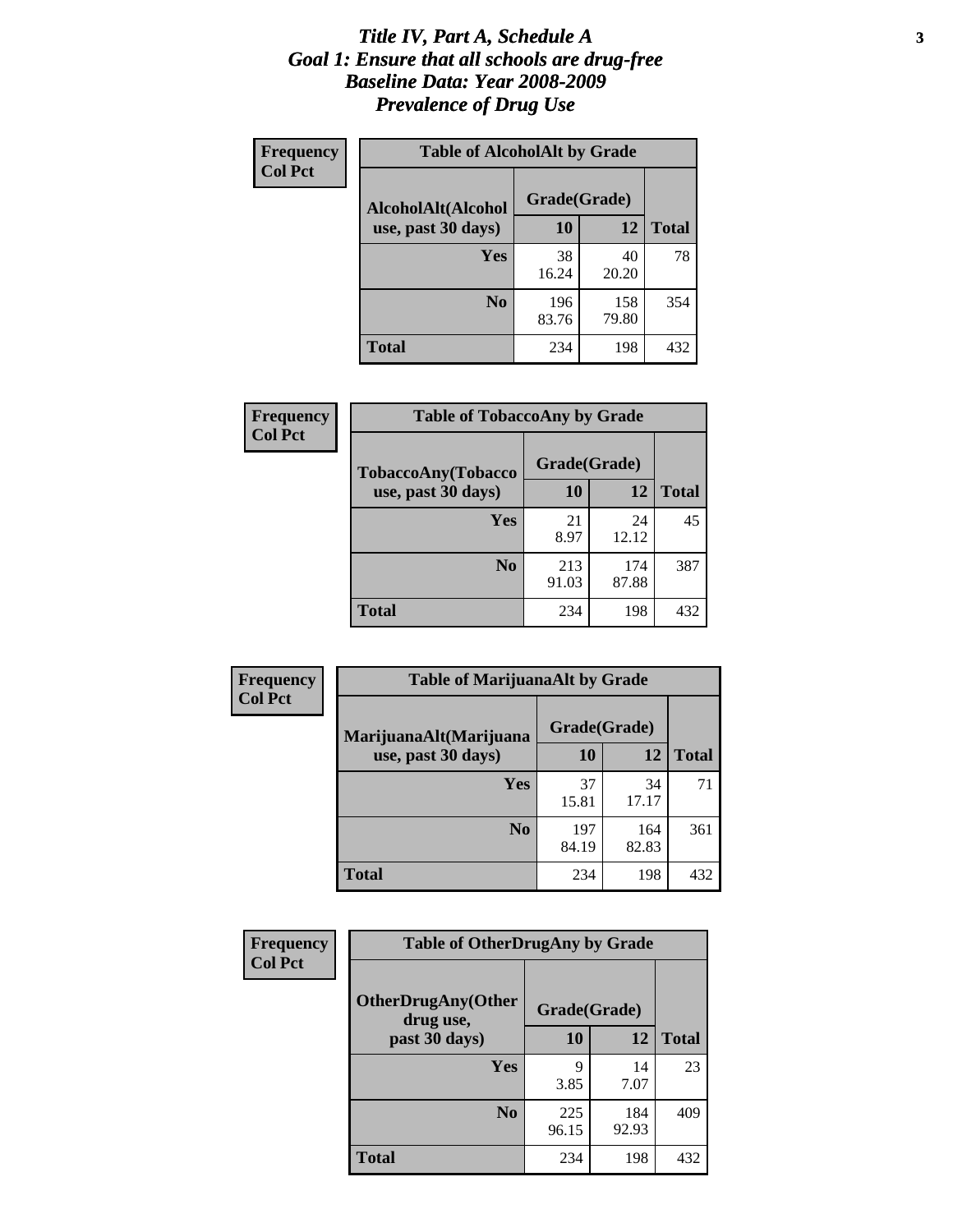#### *Average Age of Onset of Use* **4** *Results for "Average Age of Onset of Use" questions exclude students who said they did not use that substance*

| <b>Variable</b>    | Label                                                              | <b>Mean</b> |
|--------------------|--------------------------------------------------------------------|-------------|
| Alcoholinit2       | I started using alcohol when I was                                 | 12.79       |
| Cigarettesinit2    | I started smoking tobacco when I was                               | 13.41       |
| Smokelessinit2     | I started chewing tobacco when I was                               | 12.75       |
| Marijuanainit2     | I started using marijuana when I was                               | 13.22       |
| Cocaineinit2       | I started using cocaine when I was                                 | 10.38       |
| Inhalantsinit2     | I started using inhalants when I was                               | 12.83       |
| Steroidsinit2      | I started using steroids when I was                                | 13.40       |
| Ecstasyinit2       | I started using ecstasy when I was                                 | 14.67       |
| Methinit2          | I started using methamphetamines when I was                        | 16.00       |
| Hallucinogensinit2 | I started using hallucinogens when I was                           | 17.00       |
| Prescriptioninit2  | I started using prescription drugs not prescribed to me when I was | 11.67       |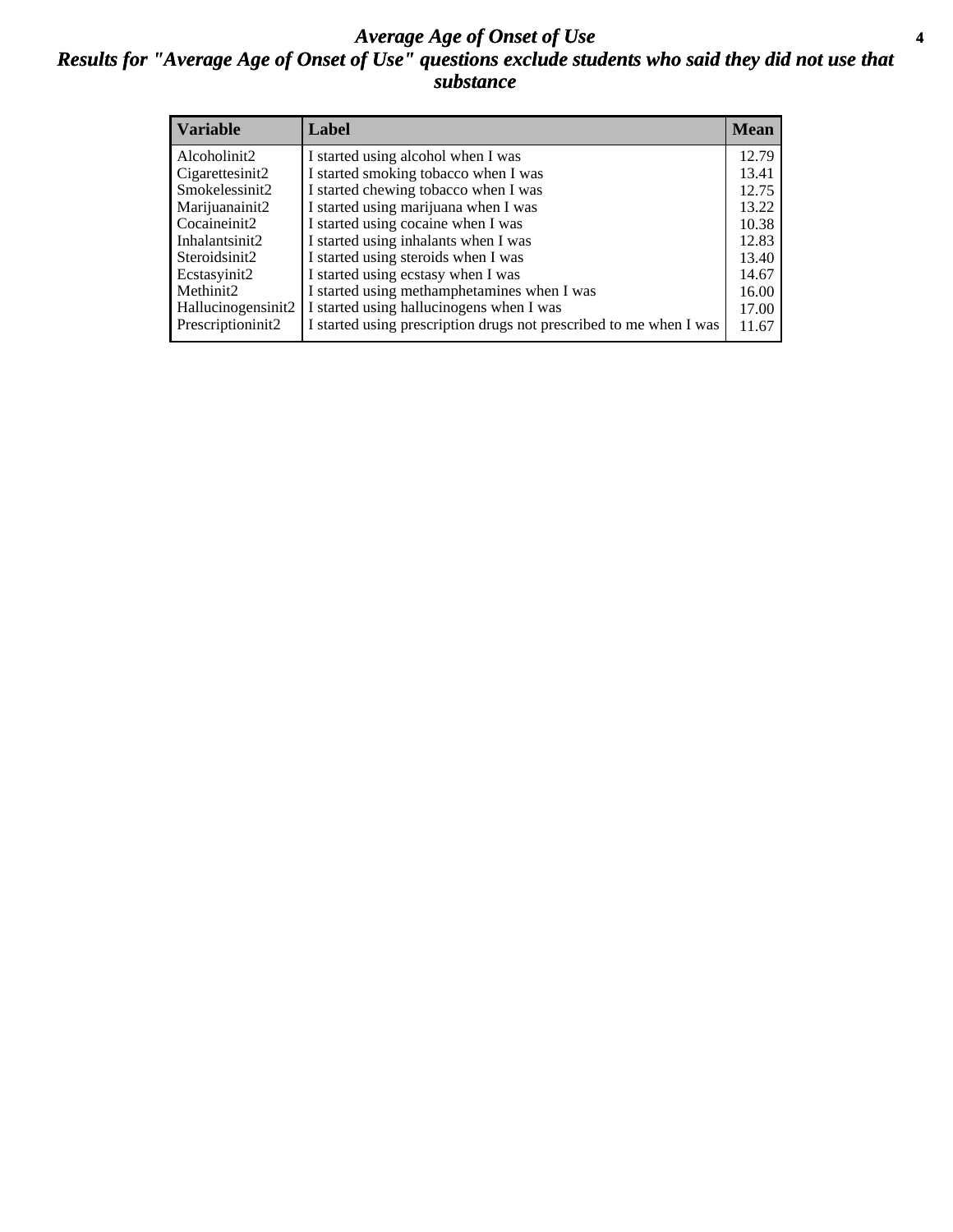# *Perception of Health Risk* **5**

| Frequency      | <b>Table of Alcoholharmdich by Grade</b> |              |              |              |
|----------------|------------------------------------------|--------------|--------------|--------------|
| <b>Col Pct</b> | Alcoholharmdich(I<br>think alcohol is    | Grade(Grade) |              |              |
|                | harmful)                                 | 10           | 12           | <b>Total</b> |
|                | <b>Yes</b>                               | 182<br>77.78 | 159<br>80.30 | 341          |
|                | N <sub>0</sub>                           | 52<br>22.22  | 39<br>19.70  | 91           |
|                | <b>Total</b>                             | 234          | 198          | 432          |

| Frequency      | <b>Table of Tobaccoharmdich by Grade</b> |              |              |              |  |
|----------------|------------------------------------------|--------------|--------------|--------------|--|
| <b>Col Pct</b> | Tobaccoharmdich(I<br>think tobacco is    | Grade(Grade) |              |              |  |
|                | harmful)                                 | 10           | 12           | <b>Total</b> |  |
|                | Yes                                      | 207<br>88.46 | 181<br>91.41 | 388          |  |
|                | N <sub>0</sub>                           | 27<br>11.54  | 17<br>8.59   | 44           |  |
|                | <b>Total</b>                             | 234          | 198          | 432          |  |

| Frequency      | <b>Table of Marijuanaharmdich by Grade</b> |              |              |              |  |
|----------------|--------------------------------------------|--------------|--------------|--------------|--|
| <b>Col Pct</b> | Marijuanaharmdich(I<br>think marijuana is  | Grade(Grade) |              |              |  |
|                | harmful)                                   | 10           | <b>12</b>    | <b>Total</b> |  |
|                | Yes                                        | 155<br>66.24 | 148<br>74.75 | 303          |  |
|                | N <sub>0</sub>                             | 79<br>33.76  | 50<br>25.25  | 129          |  |
|                | <b>Total</b>                               | 234          | 198          | 432          |  |

| Frequency      | <b>Table of Otherdrugharmdich by Grade</b>   |              |              |              |  |
|----------------|----------------------------------------------|--------------|--------------|--------------|--|
| <b>Col Pct</b> | Otherdrugharmdich(I<br>think other drugs are | Grade(Grade) |              |              |  |
|                | harmful)                                     | 10           | <b>12</b>    | <b>Total</b> |  |
|                | <b>Yes</b>                                   | 213<br>91.03 | 186<br>93.94 | 399          |  |
|                | N <sub>0</sub>                               | 21<br>8.97   | 12<br>6.06   | 33           |  |
|                | <b>Total</b>                                 | 234          | 198          | 432          |  |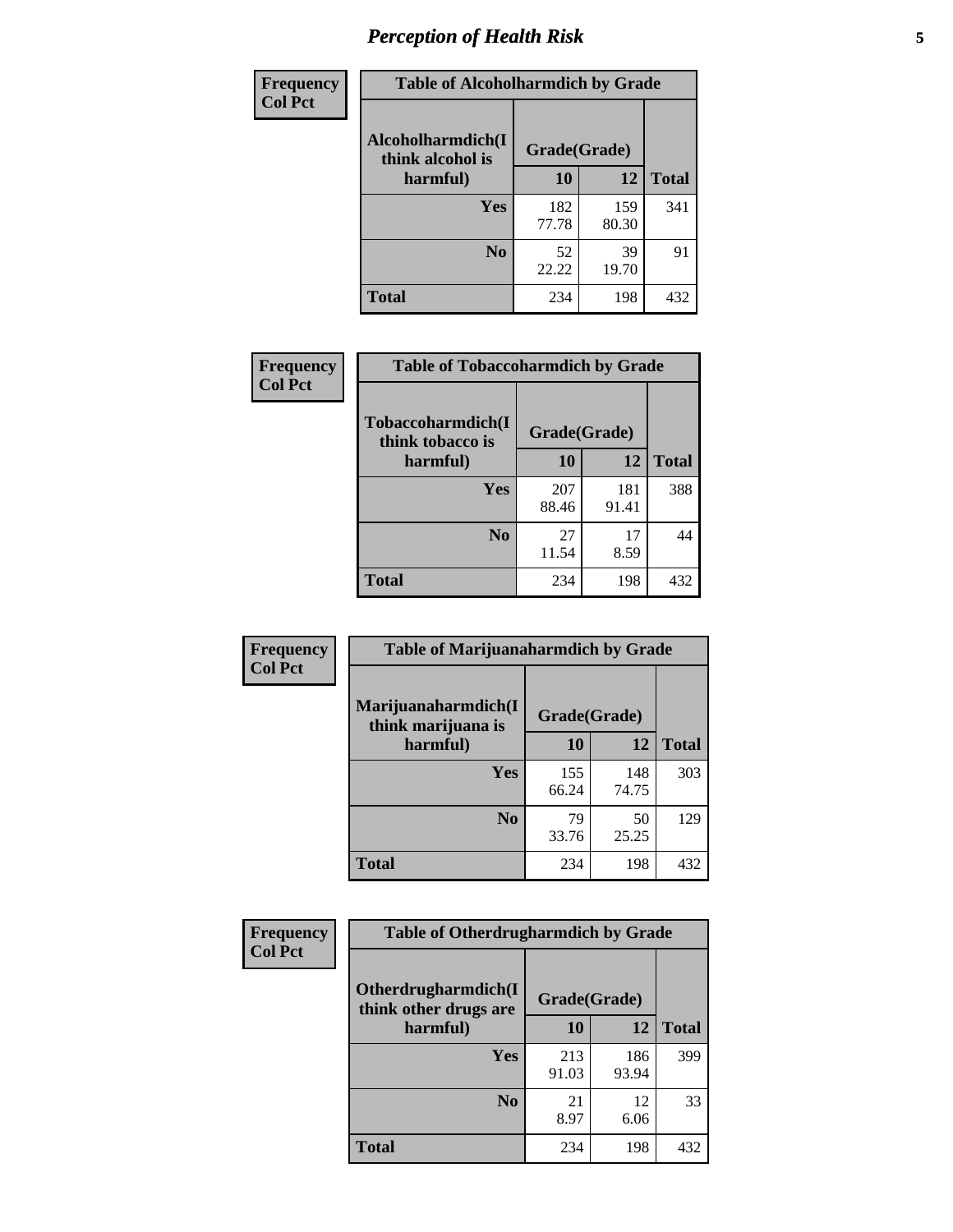# *Social Disapproval* **6**

| <b>Frequency</b> | <b>Table of Alcoholpeerdich by Grade</b>                    |              |              |              |
|------------------|-------------------------------------------------------------|--------------|--------------|--------------|
| <b>Col Pct</b>   | Alcoholpeerdich(My<br>friends would<br>disapprove if I used | Grade(Grade) |              |              |
|                  | alcohol)                                                    | 10           | 12           | <b>Total</b> |
|                  | <b>Yes</b>                                                  | 114<br>48.72 | 93<br>46.97  | 207          |
|                  | N <sub>0</sub>                                              | 120<br>51.28 | 105<br>53.03 | 225          |
|                  | <b>Total</b>                                                | 234          | 198          | 432          |

| <b>Frequency</b> |
|------------------|
| <b>Col Pct</b>   |

| <b>Table of Tobaccopeerdich by Grade</b>                            |              |              |              |  |
|---------------------------------------------------------------------|--------------|--------------|--------------|--|
| <b>Tobaccopeerdich</b> (My<br>friends would<br>disapprove if I used | Grade(Grade) |              |              |  |
| tobacco)                                                            | 10           | 12           | <b>Total</b> |  |
| Yes                                                                 | 146<br>62.39 | 122<br>61.62 | 268          |  |
| N <sub>0</sub>                                                      | 88<br>37.61  | 76<br>38.38  | 164          |  |
| <b>Total</b>                                                        | 234          | 198          | 432          |  |

| Frequency      | <b>Table of Marijuanapeerdich by Grade</b>                    |              |              |              |  |
|----------------|---------------------------------------------------------------|--------------|--------------|--------------|--|
| <b>Col Pct</b> | Marijuanapeerdich(My<br>friends would<br>disapprove if I used | Grade(Grade) |              |              |  |
|                | marijuana)                                                    | 10           | 12           | <b>Total</b> |  |
|                | <b>Yes</b>                                                    | 121<br>51.71 | 100<br>50.51 | 221          |  |
|                | N <sub>0</sub>                                                | 113<br>48.29 | 98<br>49.49  | 211          |  |
|                | <b>Total</b>                                                  | 234          | 198          | 432          |  |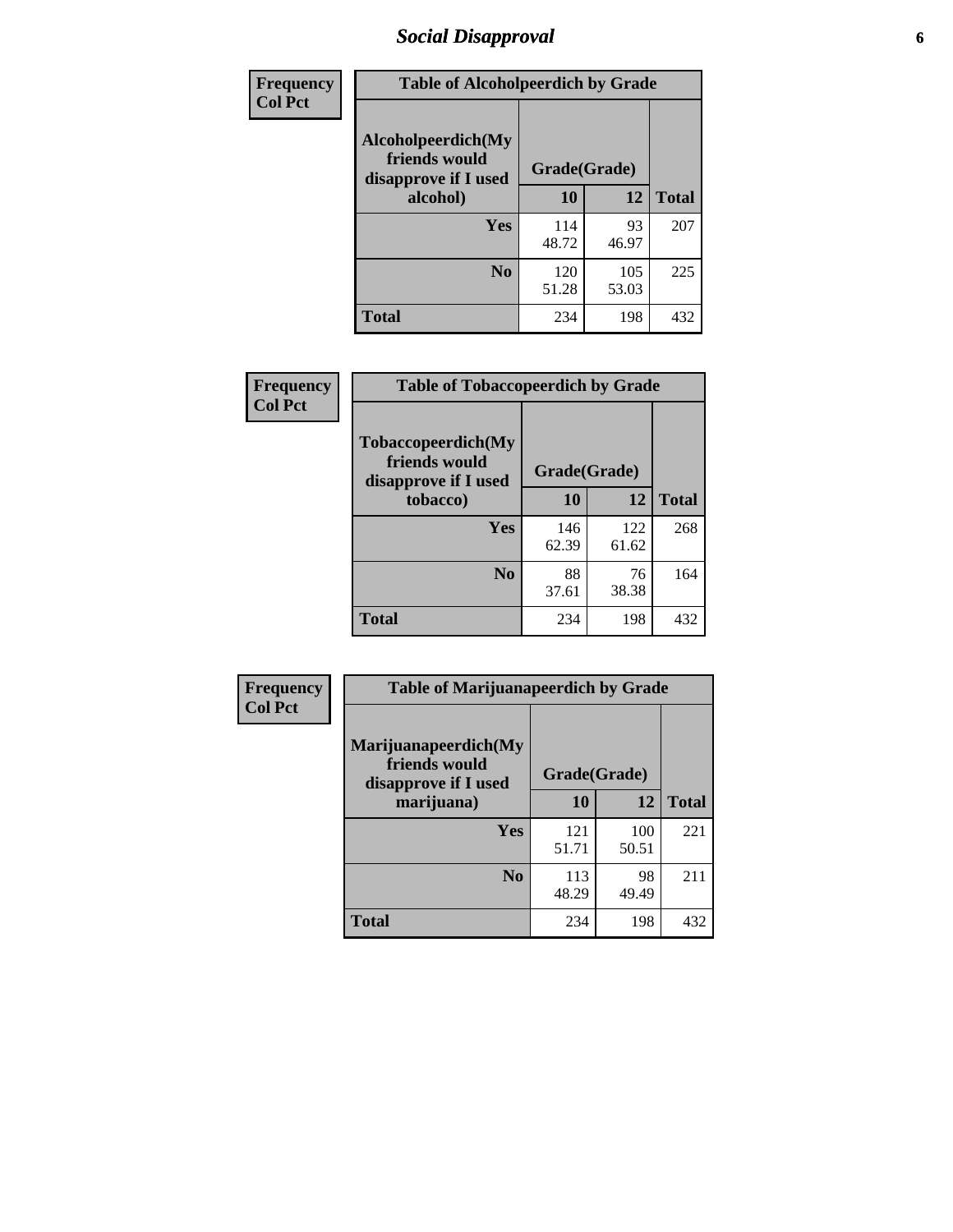# *Social Disapproval* **7**

| Frequency      | <b>Table of Otherdrugpeerdich by Grade</b>                    |              |              |              |  |
|----------------|---------------------------------------------------------------|--------------|--------------|--------------|--|
| <b>Col Pct</b> | Otherdrugpeerdich(My<br>friends would<br>disapprove if I used | Grade(Grade) |              |              |  |
|                | other drugs)                                                  | 10           | 12           | <b>Total</b> |  |
|                | Yes                                                           | 158<br>67.52 | 143<br>72.22 | 301          |  |
|                | N <sub>0</sub>                                                | 76<br>32.48  | 55<br>27.78  | 131          |  |
|                | <b>Total</b>                                                  | 234          | 198          | 432          |  |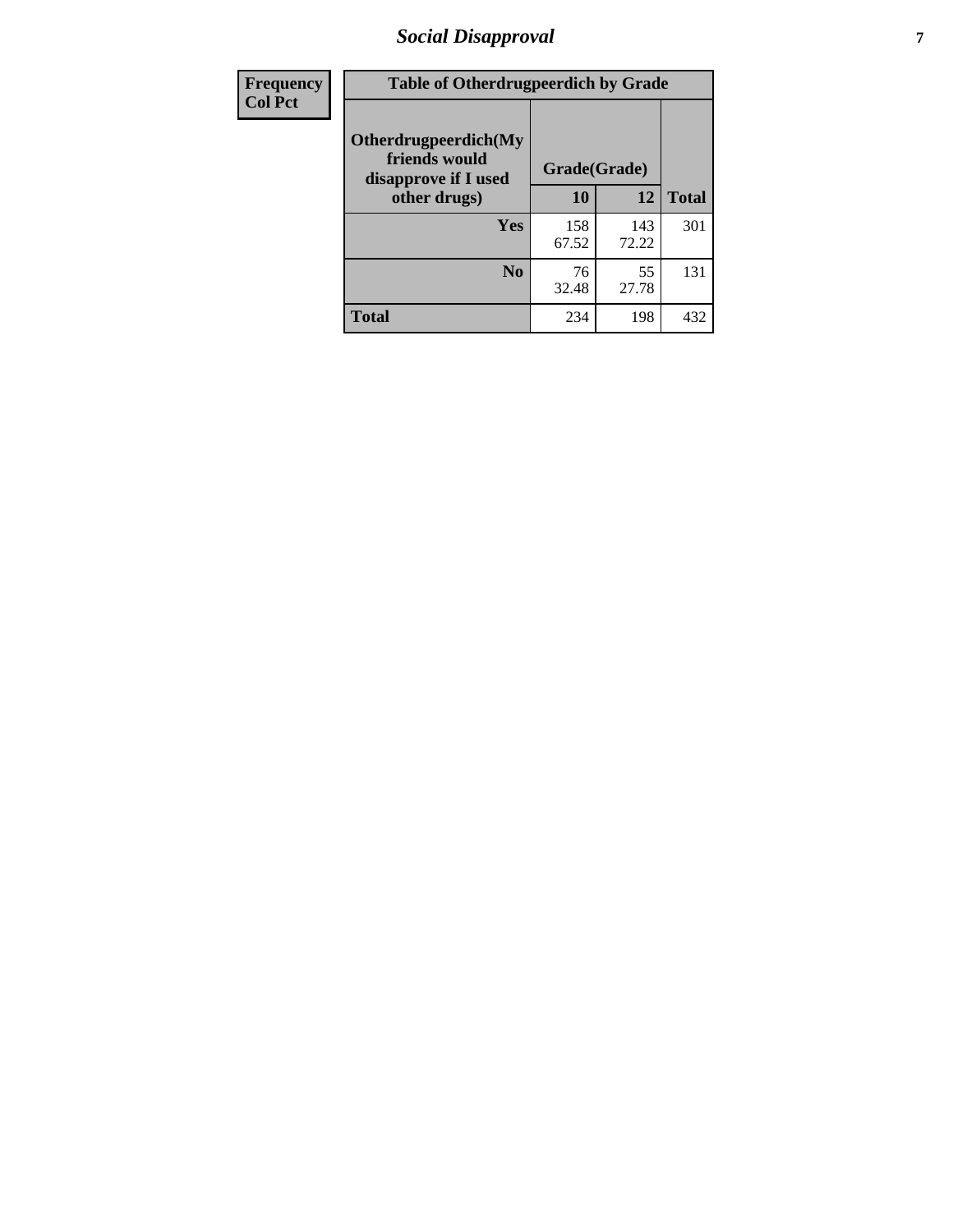#### Title IV, Part A, Schedule A **8** *Goal 2: To help ensure that all schools are safe and disciplined Baseline Data: Year 2008-2009 Student Involvement in Gang Activity*

| Frequency      | <b>Table of Gangself by Grade</b>                                                                 |                    |              |              |
|----------------|---------------------------------------------------------------------------------------------------|--------------------|--------------|--------------|
| <b>Col Pct</b> | Gangself(I<br>have<br>participated<br>in illegal<br>gang<br>activities in<br>the past 30<br>days) | Grade(Grade)<br>10 | 12           | <b>Total</b> |
|                | Yes                                                                                               | 28<br>11.97        | 15<br>7.58   | 43           |
|                | N <sub>0</sub>                                                                                    | 206<br>88.03       | 183<br>92.42 | 389          |
|                | <b>Total</b>                                                                                      | 234                | 198          | 432          |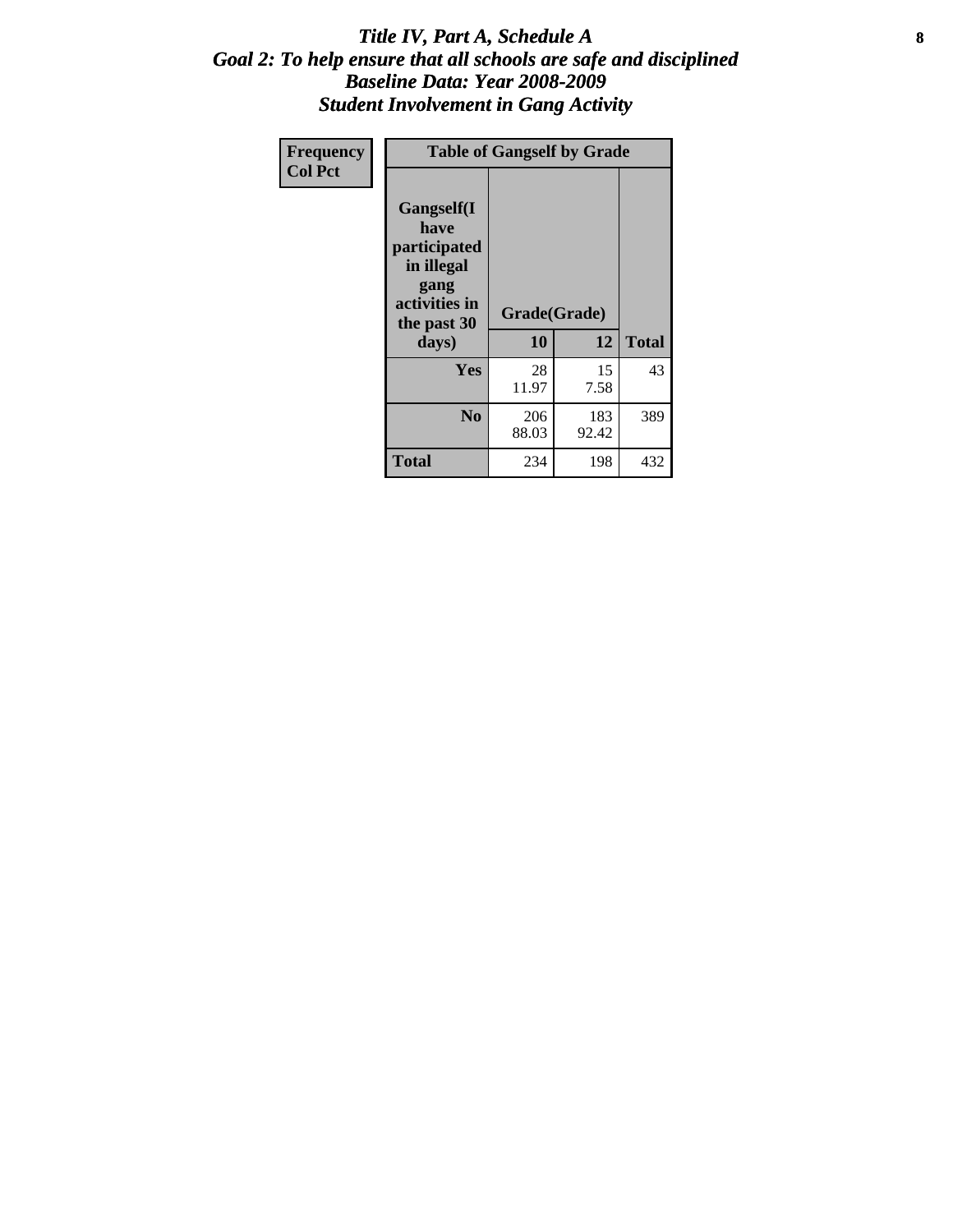# *Student Perception of School Safety* **9**

| <b>Frequency</b><br>Row Pct |
|-----------------------------|
|                             |

| <b>Table of Grade by Safeschool</b> |                                                                                                                          |                                                        |             |             |     |  |  |
|-------------------------------------|--------------------------------------------------------------------------------------------------------------------------|--------------------------------------------------------|-------------|-------------|-----|--|--|
|                                     |                                                                                                                          | Safeschool (School is a place at which I feel<br>safe) |             |             |     |  |  |
| Grade(Grade)                        | Somewhat Somewhat<br><b>Strongly</b><br><b>Strongly</b><br><b>Disagree</b><br>Agree<br>Disagree<br><b>Total</b><br>Agree |                                                        |             |             |     |  |  |
| 10                                  | 18<br>7.69                                                                                                               | 92<br>39.32                                            | 65<br>27.78 | 59<br>25.21 | 234 |  |  |
| 12                                  | 29<br>14.65                                                                                                              | 89<br>44.95                                            | 44<br>22.22 | 36<br>18.18 | 198 |  |  |
| <b>Total</b>                        | 47                                                                                                                       | 181                                                    | 109         | 95          | 432 |  |  |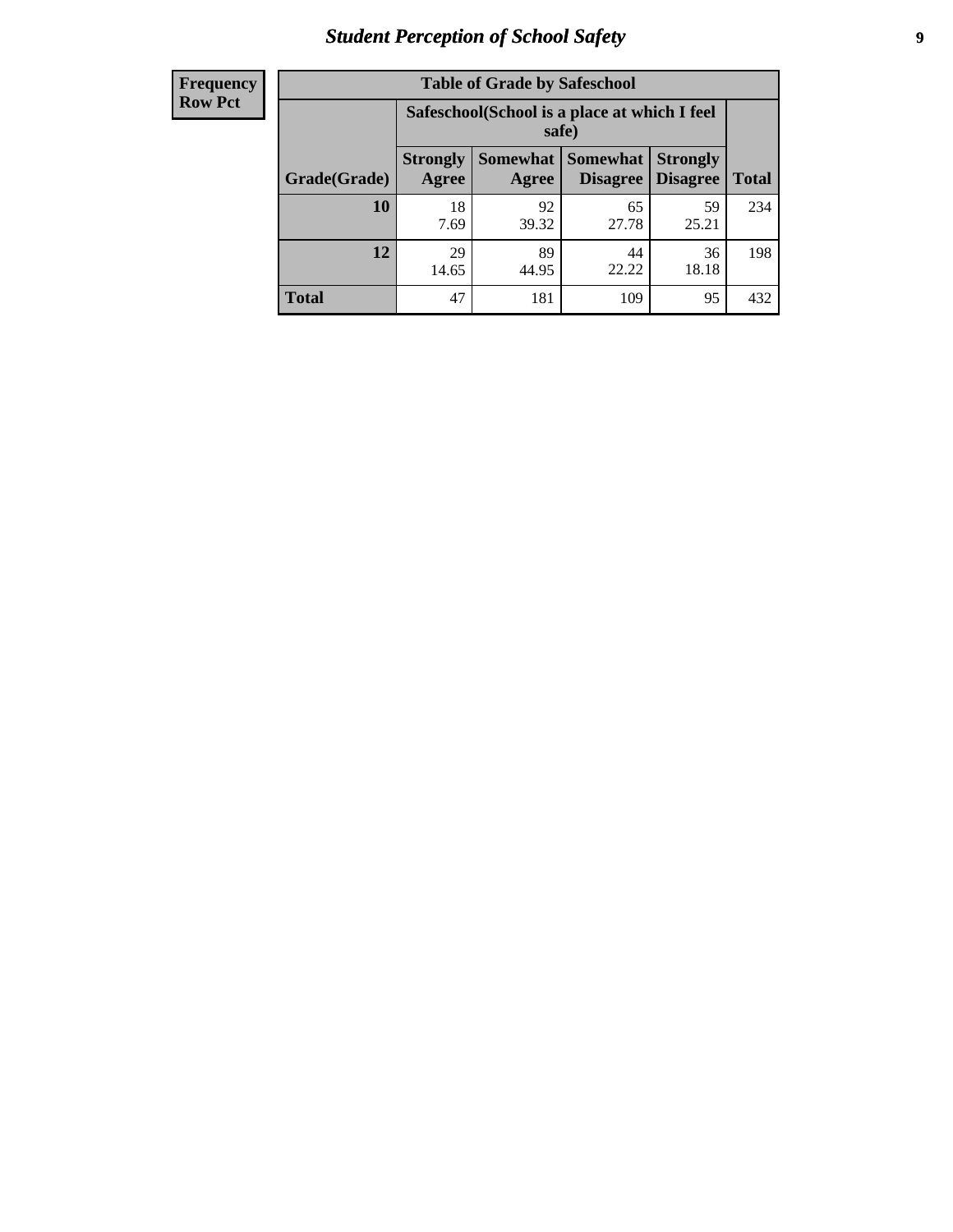#### *Students Who Have Been Bullied* **10**

| <b>Frequency</b> | <b>Table of Grade by Bullied</b> |                                                                               |                   |                                     |                       |                        |                               |              |
|------------------|----------------------------------|-------------------------------------------------------------------------------|-------------------|-------------------------------------|-----------------------|------------------------|-------------------------------|--------------|
| <b>Row Pct</b>   |                                  | <b>Bullied</b> (I have been bullied by other<br>students in the past 30 days) |                   |                                     |                       |                        |                               |              |
|                  | Grade(Grade)                     | $\mathbf{0}$<br><b>Days</b>                                                   | 1 or<br>2<br>days | 3 <sub>to</sub><br>days             | 6 to<br>9<br>days     | 10<br>to<br>19<br>days | <b>20</b><br>to<br>29<br>days | <b>Total</b> |
|                  | 10                               | 217<br>92.74                                                                  | 10<br>4.27        | 4<br>1.71                           | 0.43                  | 0.43                   | 0.43                          | 234          |
|                  | 12                               | 189<br>95.45                                                                  | 0.51              | $\mathcal{D}_{\mathcal{A}}$<br>1.01 | $\mathcal{D}$<br>1.01 | 0<br>0.00              | 4<br>2.02                     | 198          |
|                  | <b>Total</b>                     | 406                                                                           | 11                | 6                                   | 3                     |                        | 5                             | 432          |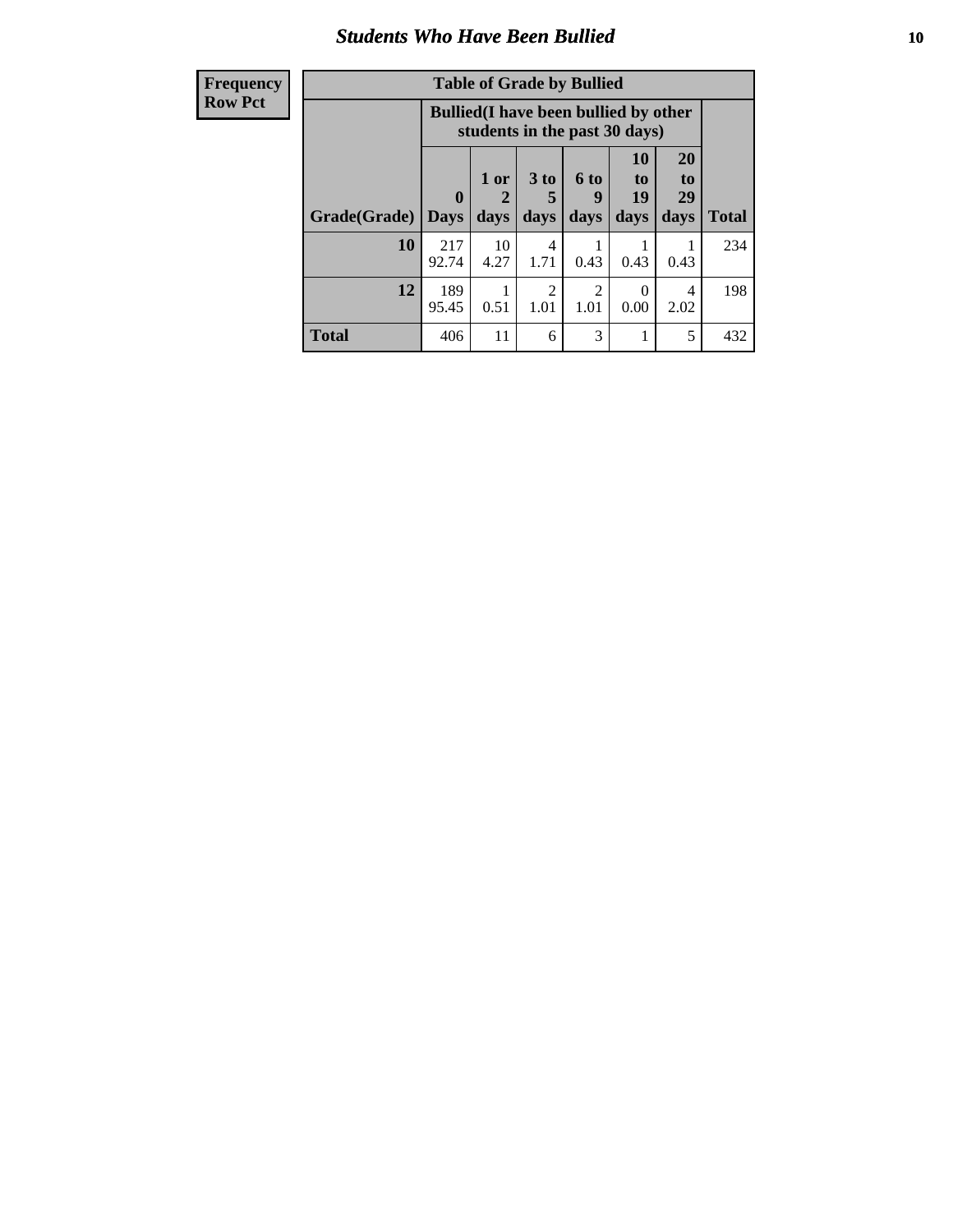### *School Climate* **11**

| Frequency      | <b>Table of SchoolClimate1 by Grade</b> |                    |              |              |  |  |
|----------------|-----------------------------------------|--------------------|--------------|--------------|--|--|
| <b>Col Pct</b> | SchoolClimate1(I<br>like school)        | Grade(Grade)<br>10 | 12           | <b>Total</b> |  |  |
|                | <b>Strongly Agree</b>                   | 45<br>19.23        | 37<br>18.69  | 82           |  |  |
|                | <b>Somewhat Agree</b>                   | 150<br>64.10       | 119<br>60.10 | 269          |  |  |
|                | <b>Somewhat Disagree</b>                | 24<br>10.26        | 25<br>12.63  | 49           |  |  |
|                | <b>Strongly Disagree</b>                | 15<br>6.41         | 17<br>8.59   | 32           |  |  |
|                | Total                                   | 234                | 198          | 432          |  |  |

| Frequency      | <b>Table of SchoolClimate2 by Grade</b>           |                           |              |              |  |  |
|----------------|---------------------------------------------------|---------------------------|--------------|--------------|--|--|
| <b>Col Pct</b> | SchoolClimate2(I<br>feel successful at<br>school) | Grade(Grade)<br><b>10</b> | 12           | <b>Total</b> |  |  |
|                | <b>Strongly Agree</b>                             | 83<br>35.47               | 83<br>41.92  | 166          |  |  |
|                | <b>Somewhat Agree</b>                             | 125<br>53.42              | 104<br>52.53 | 229          |  |  |
|                | <b>Somewhat Disagree</b>                          | 20<br>8.55                | 6<br>3.03    | 26           |  |  |
|                | <b>Strongly Disagree</b>                          | 6<br>2.56                 | 5<br>2.53    | 11           |  |  |
|                | <b>Total</b>                                      | 234                       | 198          | 432          |  |  |

| Frequency | <b>Table of SchoolClimate3 by Grade</b>               |              |              |              |  |
|-----------|-------------------------------------------------------|--------------|--------------|--------------|--|
| Col Pct   | SchoolClimate3(My<br>school has high<br>standards for |              | Grade(Grade) |              |  |
|           | achievement)                                          | 10           | 12           | <b>Total</b> |  |
|           | <b>Strongly Agree</b>                                 | 47<br>20.09  | 29<br>14.65  | 76           |  |
|           | <b>Somewhat Agree</b>                                 | 104<br>44.44 | 110<br>55.56 | 214          |  |
|           | <b>Somewhat Disagree</b>                              | 53<br>22.65  | 34<br>17.17  | 87           |  |
|           | <b>Strongly Disagree</b>                              | 30<br>12.82  | 25<br>12.63  | 55           |  |
|           | Total                                                 | 234          | 198          | 432          |  |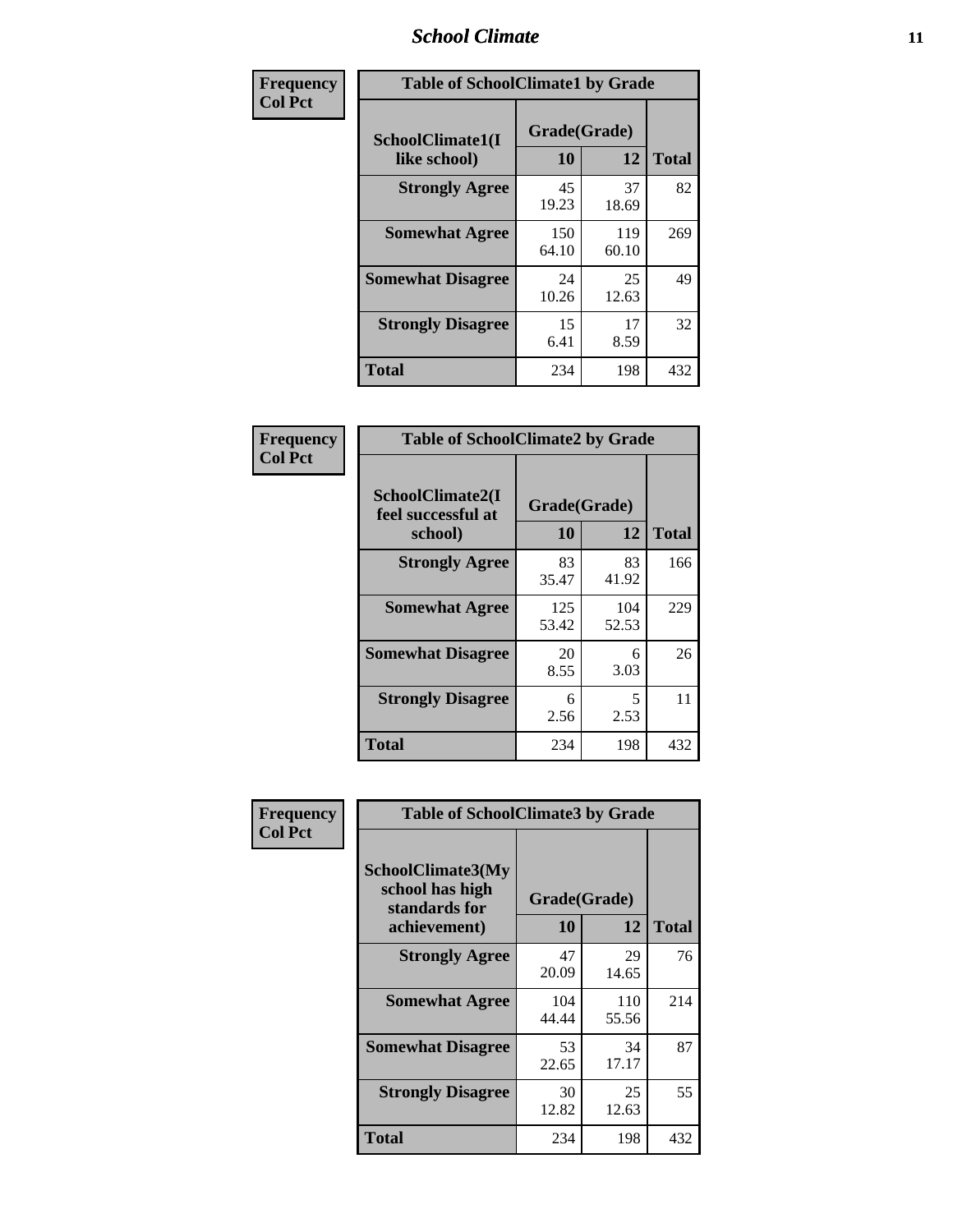### *School Climate* **12**

| Frequency      | <b>Table of SchoolClimate4 by Grade</b>                       |                    |             |              |
|----------------|---------------------------------------------------------------|--------------------|-------------|--------------|
| <b>Col Pct</b> | SchoolClimate4(My<br>school sets clear<br>rules for behavior) | Grade(Grade)<br>10 | 12          | <b>Total</b> |
|                | <b>Strongly Agree</b>                                         | 86<br>36.75        | 74<br>37.37 | 160          |
|                | <b>Somewhat Agree</b>                                         | 89<br>38.03        | 73<br>36.87 | 162          |
|                | <b>Somewhat Disagree</b>                                      | 41<br>17.52        | 31<br>15.66 | 72           |
|                | <b>Strongly Disagree</b>                                      | 18<br>7.69         | 20<br>10.10 | 38           |
|                | <b>Total</b>                                                  | 234                | 198         | 432          |

| <b>Table of SchoolClimate5 by Grade</b>                              |                    |             |              |  |
|----------------------------------------------------------------------|--------------------|-------------|--------------|--|
| SchoolClimate5(I<br>know what to do in<br>an emergency at<br>school) | Grade(Grade)<br>10 | 12          | <b>Total</b> |  |
| <b>Strongly Agree</b>                                                | 124<br>52.99       | 98<br>49.49 | 222          |  |
| <b>Somewhat Agree</b>                                                | 82<br>35.04        | 59<br>29.80 | 141          |  |
| <b>Somewhat Disagree</b>                                             | 20<br>8.55         | 17<br>8.59  | 37           |  |
| <b>Strongly Disagree</b>                                             | 8<br>3.42          | 24<br>12.12 | 32           |  |
| <b>Total</b>                                                         | 234                | 198         | 432          |  |

| Frequency      | <b>Table of SchoolClimate6 by Grade</b>                  |                           |             |              |  |
|----------------|----------------------------------------------------------|---------------------------|-------------|--------------|--|
| <b>Col Pct</b> | <b>SchoolClimate6(Teachers</b><br>treat me with respect) | Grade(Grade)<br><b>10</b> | 12          | <b>Total</b> |  |
|                | <b>Strongly Agree</b>                                    | 66<br>28.21               | 69<br>34.85 | 135          |  |
|                | <b>Somewhat Agree</b>                                    | 92<br>39.32               | 87<br>43.94 | 179          |  |
|                | <b>Somewhat Disagree</b>                                 | 36<br>15.38               | 25<br>12.63 | 61           |  |
|                | <b>Strongly Disagree</b>                                 | 40<br>17.09               | 17<br>8.59  | 57           |  |
|                | <b>Total</b>                                             | 234                       | 198         | 432          |  |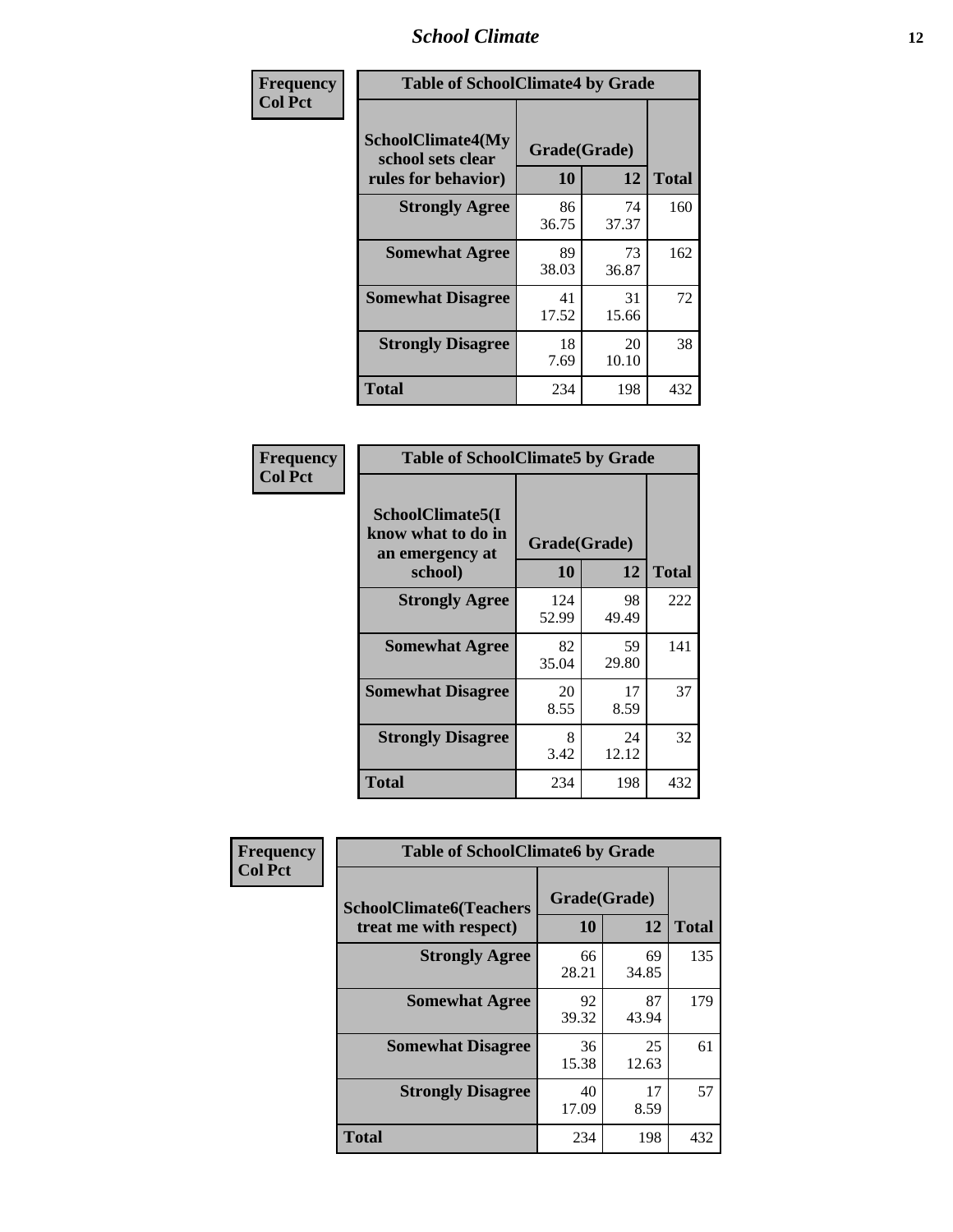### *School Climate* **13**

| Frequency      | <b>Table of SchoolClimate7 by Grade</b>                                       |                    |             |              |
|----------------|-------------------------------------------------------------------------------|--------------------|-------------|--------------|
| <b>Col Pct</b> | <b>SchoolClimate7(Behaviors</b><br>in my class allow the<br>teacher to teach) | Grade(Grade)<br>10 | 12          | <b>Total</b> |
|                | <b>Strongly Agree</b>                                                         | 35<br>14.96        | 55<br>27.78 | 90           |
|                | <b>Somewhat Agree</b>                                                         | 101<br>43.16       | 95<br>47.98 | 196          |
|                | <b>Somewhat Disagree</b>                                                      | 61<br>26.07        | 36<br>18.18 | 97           |
|                | <b>Strongly Disagree</b>                                                      | 37<br>15.81        | 12<br>6.06  | 49           |
|                | <b>Total</b>                                                                  | 234                | 198         | 432          |

| Frequency             | <b>Table of SchoolClimate8 by Grade</b>                                 |              |             |                    |
|-----------------------|-------------------------------------------------------------------------|--------------|-------------|--------------------|
| <b>Col Pct</b>        | <b>SchoolClimate8(Students</b><br>are frequently<br>recognized for good | Grade(Grade) |             |                    |
| <b>Strongly Agree</b> | behavior)                                                               | 10<br>30     | 12<br>32    | <b>Total</b><br>62 |
|                       |                                                                         | 12.82        | 16.16       |                    |
|                       | <b>Somewhat Agree</b>                                                   | 83<br>35.47  | 68<br>34.34 | 151                |
|                       | <b>Somewhat Disagree</b>                                                | 69<br>29.49  | 48<br>24.24 | 117                |
|                       | <b>Strongly Disagree</b>                                                | 52<br>22.22  | 50<br>25.25 | 102                |
|                       | <b>Total</b>                                                            | 234          | 198         | 432                |

| Frequency      | <b>Table of SchoolClimate9 by Grade</b>                                           |                    |              |              |
|----------------|-----------------------------------------------------------------------------------|--------------------|--------------|--------------|
| <b>Col Pct</b> | SchoolClimate9(School<br>counselor would be<br>helpful if I needed<br>assistance) | Grade(Grade)<br>10 | 12           | <b>Total</b> |
|                | <b>Strongly Agree</b>                                                             | 87<br>37.18        | 121<br>61.11 | 208          |
|                | <b>Somewhat Agree</b>                                                             | 100<br>42.74       | 51<br>25.76  | 151          |
|                | <b>Somewhat Disagree</b>                                                          | 24<br>10.26        | 13<br>6.57   | 37           |
|                | <b>Strongly Disagree</b>                                                          | 23<br>9.83         | 13<br>6.57   | 36           |
|                | Total                                                                             | 234                | 198          | 432          |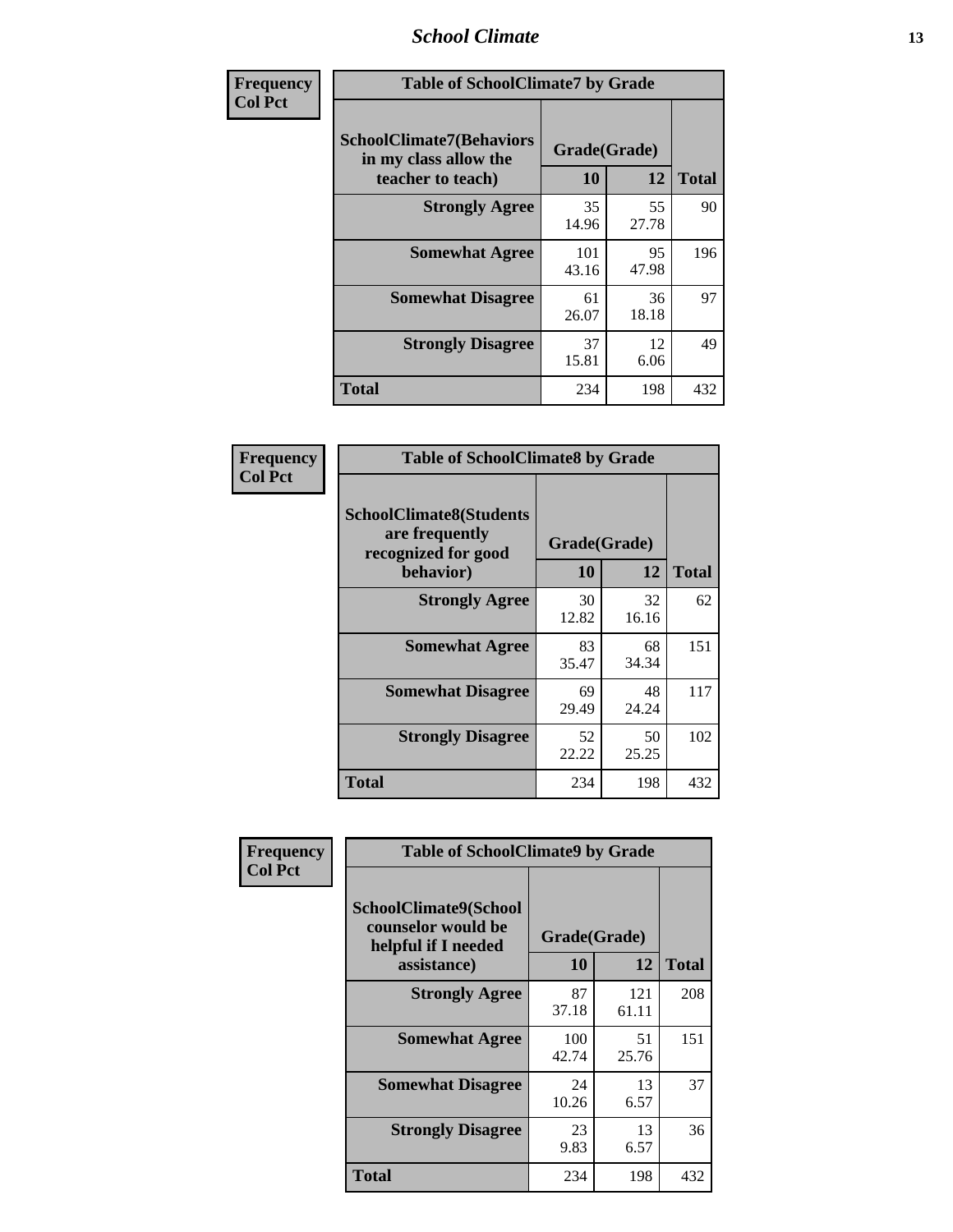### *Reasons for Dropping Out* **14**

| Frequency      | <b>Table of Dropoutreason by Grade</b>                                   |                    |                        |              |
|----------------|--------------------------------------------------------------------------|--------------------|------------------------|--------------|
| <b>Col Pct</b> | Dropoutreason(If<br>I dropped out the<br>reason would<br>most likely be) | Grade(Grade)<br>10 | 12                     | <b>Total</b> |
|                | <b>Won't Drop out</b>                                                    | 120<br>51.28       | 110<br>55.56           | 230          |
|                | <b>Bored</b>                                                             | 44<br>18.80        | 39<br>19.70            | 83           |
|                | <b>Family Reasons</b>                                                    | 18<br>7.69         | 19<br>9.60             | 37           |
|                | <b>Being Bullied</b>                                                     | 7<br>2.99          | $\mathfrak{D}$<br>1.01 | 9            |
|                | <b>Other</b>                                                             | 45<br>19.23        | 28<br>14.14            | 73           |
|                | <b>Total</b>                                                             | 234                | 198                    | 432          |

| Frequency<br><b>Col Pct</b> | <b>Table of Dropout by Grade</b>                            |              |              |              |  |
|-----------------------------|-------------------------------------------------------------|--------------|--------------|--------------|--|
|                             | Dropout(I<br>have<br>thought<br>about<br>dropping<br>out of | Grade(Grade) |              |              |  |
|                             | school)                                                     | 10           | 12           | <b>Total</b> |  |
|                             | <b>Yes</b>                                                  | 87<br>37.18  | 72<br>36.36  | 159          |  |
|                             | N <sub>0</sub>                                              | 147<br>62.82 | 126<br>63.64 | 273          |  |
|                             | <b>Total</b>                                                | 234          | 198          | 432          |  |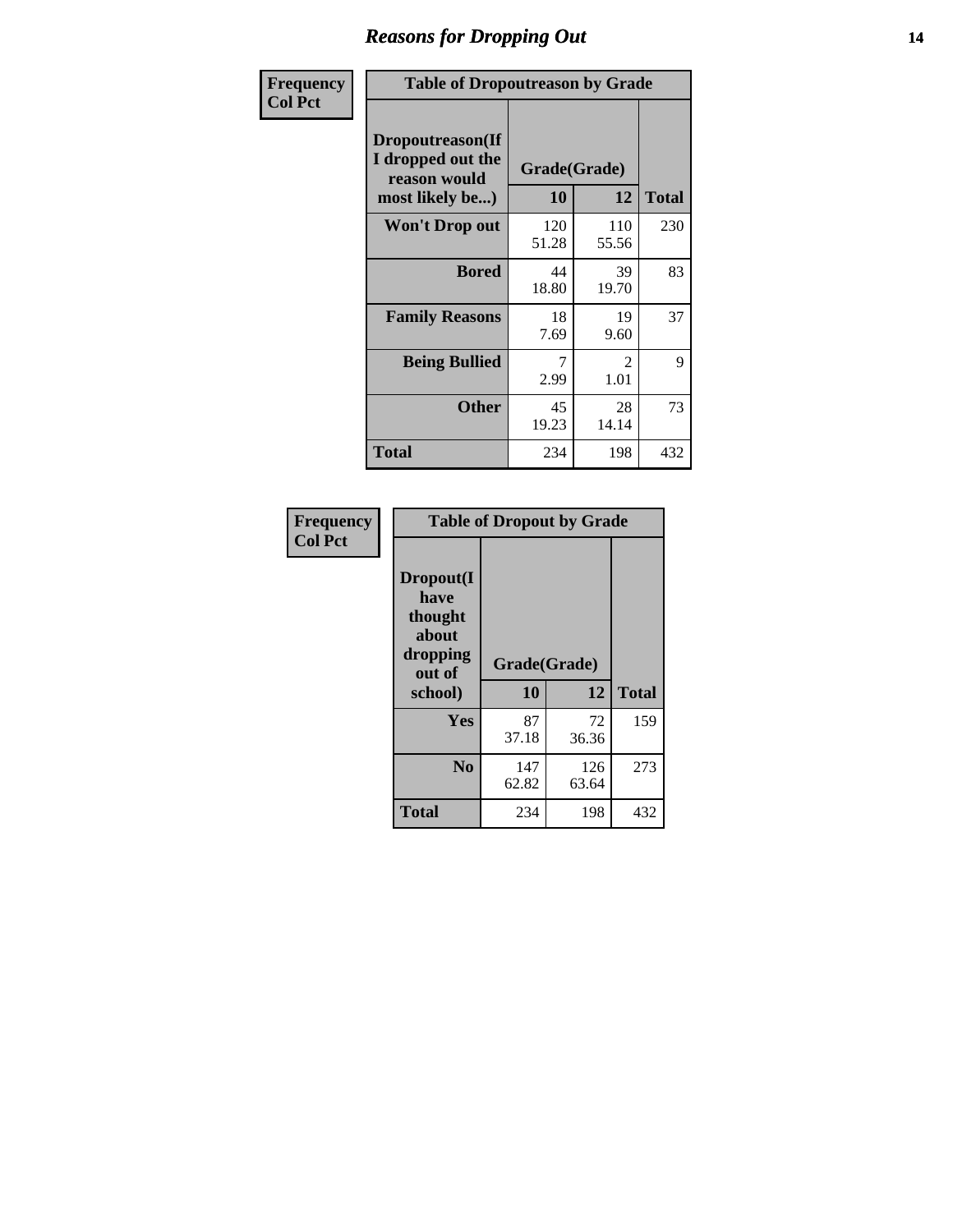*School Safety* **15**

| Frequency      | <b>Table of Gangself by Grade</b>                                                                 |                    |              |              |
|----------------|---------------------------------------------------------------------------------------------------|--------------------|--------------|--------------|
| <b>Col Pct</b> | Gangself(I<br>have<br>participated<br>in illegal<br>gang<br>activities in<br>the past 30<br>days) | Grade(Grade)<br>10 | 12           | <b>Total</b> |
|                | Yes                                                                                               | 28<br>11.97        | 15<br>7.58   | 43           |
|                | N <sub>0</sub>                                                                                    | 206<br>88.03       | 183<br>92.42 | 389          |
|                | <b>Total</b>                                                                                      | 234                | 198          | 432          |

| Frequency<br><b>Col Pct</b> | <b>Table of Gangpeers by Grade</b>                                                                                             |                    |              |              |
|-----------------------------|--------------------------------------------------------------------------------------------------------------------------------|--------------------|--------------|--------------|
|                             | <b>Gangpeers</b> (I<br>have friends<br>who have<br>participated<br>in illegal<br>gang<br>activities in<br>the past 30<br>days) | Grade(Grade)<br>10 | 12           | <b>Total</b> |
|                             |                                                                                                                                |                    |              |              |
|                             | <b>Yes</b>                                                                                                                     | 140<br>59.83       | 75<br>37.88  | 215          |
|                             | N <sub>0</sub>                                                                                                                 | 94<br>40.17        | 123<br>62.12 | 217          |
|                             | Total                                                                                                                          | 234                | 198          | 432          |

| Frequency      | <b>Table of Pickedon by Grade</b>                                   |              |             |              |
|----------------|---------------------------------------------------------------------|--------------|-------------|--------------|
| <b>Col Pct</b> | <b>Pickedon</b> (I have<br>been picked on or<br>teased at school in | Grade(Grade) |             |              |
|                | the past 30 days)                                                   | 10           | 12          | <b>Total</b> |
|                | <b>Strongly Agree</b>                                               | 12<br>5.13   | 12<br>6.06  | 24           |
|                | <b>Somewhat Agree</b>                                               | 34<br>14.53  | 23<br>11.62 | 57           |
|                | <b>Somewhat Disagree</b>                                            | 18<br>7.69   | 11<br>5.56  | 29           |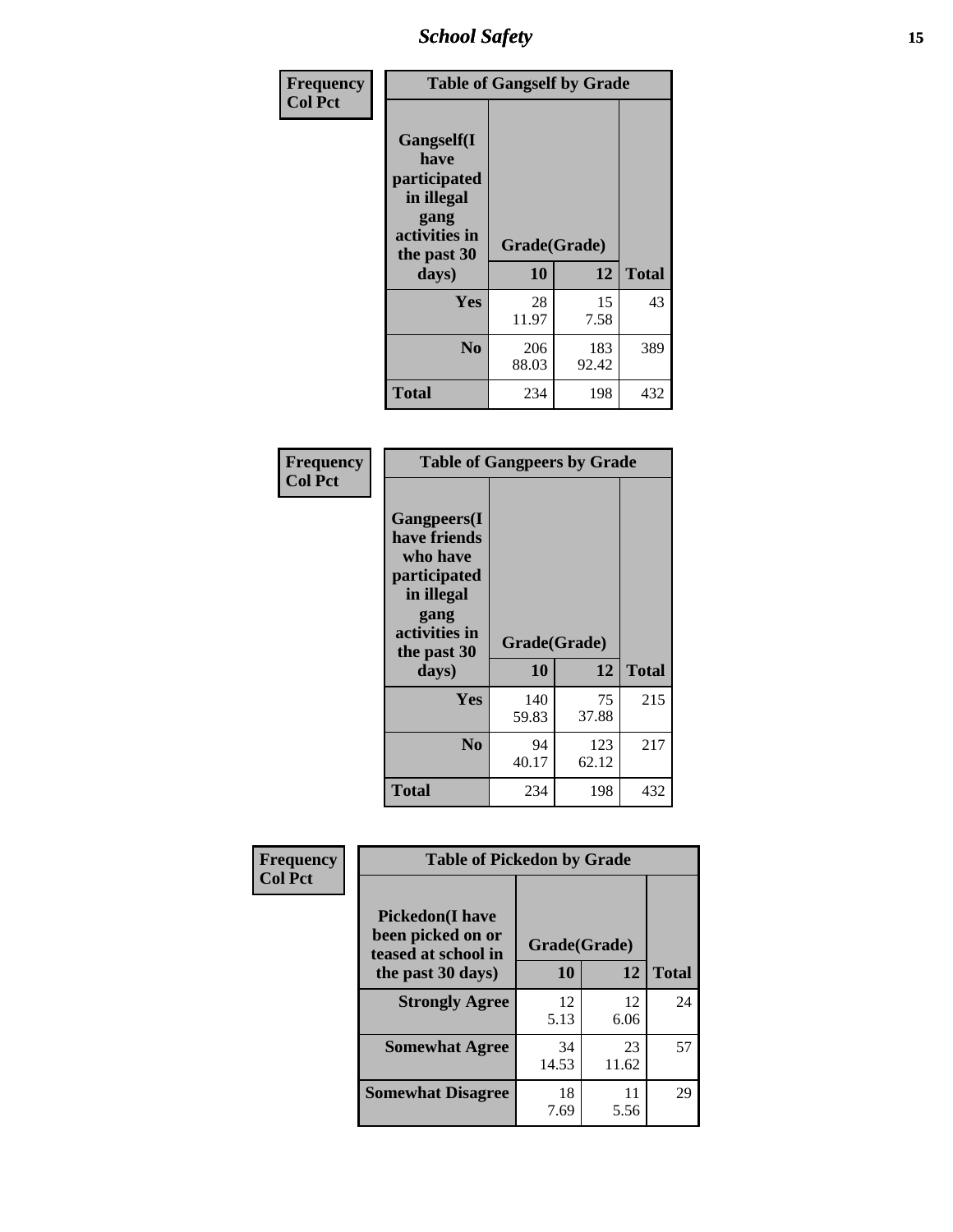# *School Safety* **16**

| <b>Frequency</b> |                                                                                         | <b>Table of Pickedon by Grade</b> |              |              |  |  |  |  |  |  |
|------------------|-----------------------------------------------------------------------------------------|-----------------------------------|--------------|--------------|--|--|--|--|--|--|
| <b>Col Pct</b>   | <b>Pickedon(I have</b><br>been picked on or<br>teased at school in<br>the past 30 days) | Grade(Grade)<br>10                | 12           | <b>Total</b> |  |  |  |  |  |  |
|                  | <b>Strongly Disagree</b>                                                                | 170<br>72.65                      | 152<br>76.77 | 322          |  |  |  |  |  |  |
|                  | Total                                                                                   | 234                               | 198          | 432          |  |  |  |  |  |  |

| Frequency      | <b>Table of Safeschool by Grade</b>                      |                    |             |              |
|----------------|----------------------------------------------------------|--------------------|-------------|--------------|
| <b>Col Pct</b> | Safeschool(School<br>is a place at which I<br>feel safe) | Grade(Grade)<br>10 | 12          | <b>Total</b> |
|                | <b>Strongly Agree</b>                                    | 18<br>7.69         | 29<br>14.65 | 47           |
|                | <b>Somewhat Agree</b>                                    | 92<br>39.32        | 89<br>44.95 | 181          |
|                | <b>Somewhat Disagree</b>                                 | 65<br>27.78        | 44<br>22.22 | 109          |
|                | <b>Strongly Disagree</b>                                 | 59<br>25.21        | 36<br>18.18 | 95           |
|                | Total                                                    | 234                | 198         | 432          |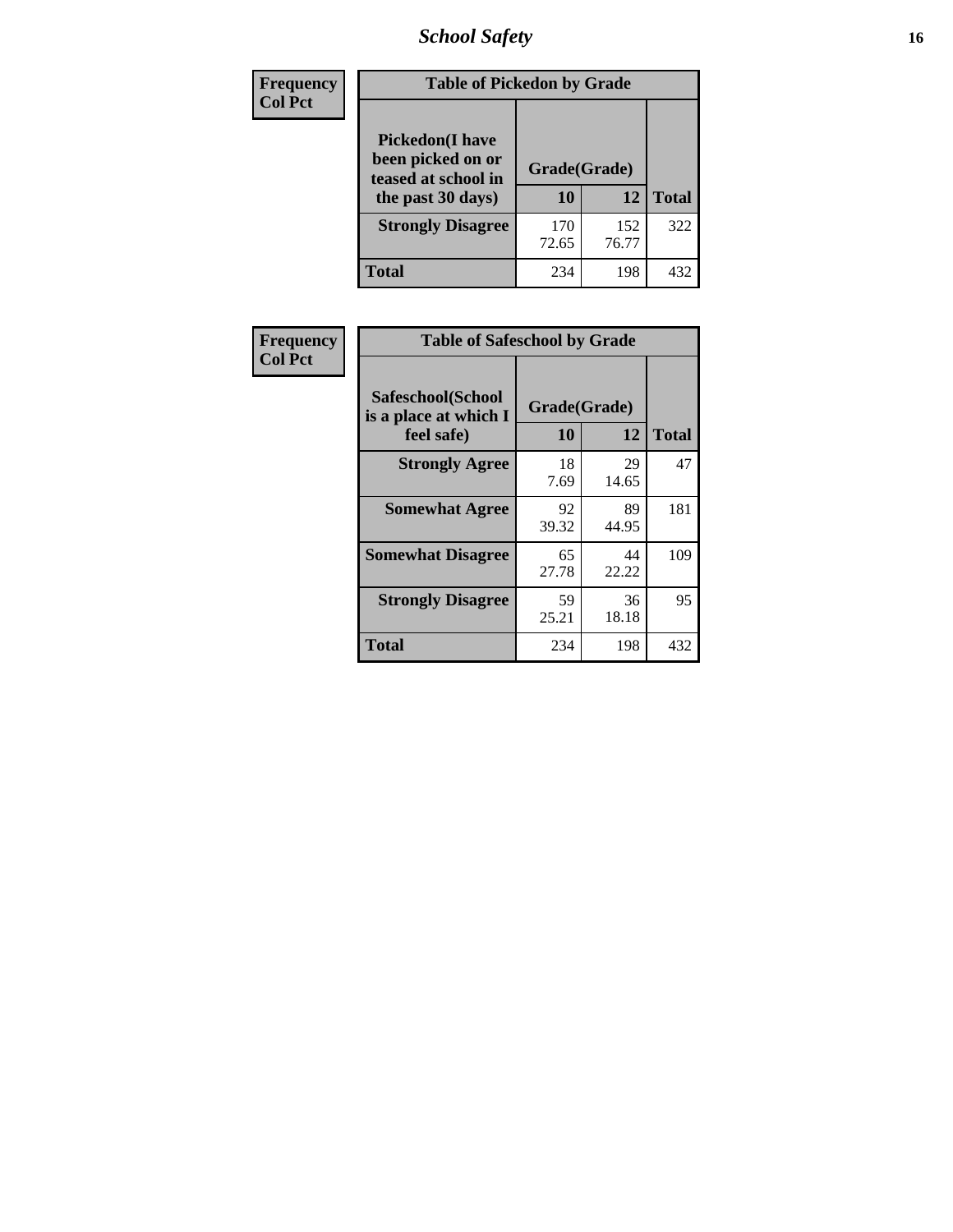*School Safety* **17**

| <b>Frequency</b> | <b>Table of Grade by Bullied</b> |                            |                                                                               |                              |                   |                               |                               |              |  |  |  |
|------------------|----------------------------------|----------------------------|-------------------------------------------------------------------------------|------------------------------|-------------------|-------------------------------|-------------------------------|--------------|--|--|--|
| <b>Row Pct</b>   |                                  |                            | <b>Bullied</b> (I have been bullied by other<br>students in the past 30 days) |                              |                   |                               |                               |              |  |  |  |
|                  | Grade(Grade)                     | $\mathbf 0$<br><b>Days</b> | 1 or<br>days                                                                  | 3 <sub>to</sub><br>5<br>days | 6 to<br>9<br>days | <b>10</b><br>to<br>19<br>days | <b>20</b><br>to<br>29<br>days | <b>Total</b> |  |  |  |
|                  | 10                               | 217<br>92.74               | 10<br>4.27                                                                    | 4<br>1.71                    | 0.43              | 0.43                          | 0.43                          | 234          |  |  |  |
|                  | 12                               | 189<br>95.45               | 0.51                                                                          | $\overline{2}$<br>1.01       | 2<br>1.01         | $\Omega$<br>0.00              | 4<br>2.02                     | 198          |  |  |  |
|                  | <b>Total</b>                     | 406                        | 11                                                                            | 6                            | 3                 |                               | 5                             | 432          |  |  |  |

| Frequency      | <b>Table of Grade by Bulliedothers</b>                         |                             |                |                   |                   |                               |                               |                   |              |  |  |
|----------------|----------------------------------------------------------------|-----------------------------|----------------|-------------------|-------------------|-------------------------------|-------------------------------|-------------------|--------------|--|--|
| <b>Row Pct</b> | <b>Bulliedothers</b> (I bullied others in the past<br>30 days) |                             |                |                   |                   |                               |                               |                   |              |  |  |
|                | Grade(Grade)                                                   | $\mathbf{0}$<br><b>Days</b> | $1$ or<br>days | 3 to<br>5<br>days | 6 to<br>9<br>days | <b>10</b><br>to<br>19<br>days | <b>20</b><br>to<br>29<br>days | All<br>30<br>days | <b>Total</b> |  |  |
|                | 10                                                             | 212<br>90.60                | 12<br>5.13     | 6<br>2.56         | 0.43              | 0.43                          | 2<br>0.85                     | $\Omega$<br>0.00  | 234          |  |  |
|                | 12                                                             | 182<br>91.92                | 6<br>3.03      | 3<br>1.52         | 0.51              | $\Omega$<br>0.00              | 5<br>2.53                     | 0.51              | 198          |  |  |
|                | <b>Total</b>                                                   | 394                         | 18             | 9                 | $\mathfrak{D}$    |                               | $\mathcal{I}$                 |                   | 432          |  |  |

| <b>Frequency</b> | <b>Table of Grade by Weaponschool</b> |                                                                    |              |                          |                        |                               |                        |              |  |  |  |
|------------------|---------------------------------------|--------------------------------------------------------------------|--------------|--------------------------|------------------------|-------------------------------|------------------------|--------------|--|--|--|
| <b>Row Pct</b>   |                                       | Weaponschool (I brought a weapon<br>to school in the past 30 days) |              |                          |                        |                               |                        |              |  |  |  |
|                  | Grade(Grade)                          | $\mathbf{0}$<br><b>Days</b>                                        | 1 or<br>days | <b>6 to</b><br>9<br>days | 10<br>to<br>19<br>days | <b>20</b><br>to<br>29<br>days | All<br>30<br>days      | <b>Total</b> |  |  |  |
|                  |                                       |                                                                    |              |                          |                        |                               |                        |              |  |  |  |
|                  | 10                                    | 223<br>95.30                                                       | 6<br>2.56    | 0.43                     | 0.43                   | 0.43                          | $\overline{2}$<br>0.85 | 234          |  |  |  |
|                  | 12                                    | 189<br>95.45                                                       | 4<br>2.02    | $\Omega$<br>0.00         | 3<br>1.52              | $\mathfrak{D}$<br>1.01        | 0<br>0.00              | 198          |  |  |  |
|                  | <b>Total</b>                          | 412                                                                | 10           |                          | 4                      | 3                             | $\overline{2}$         | 432          |  |  |  |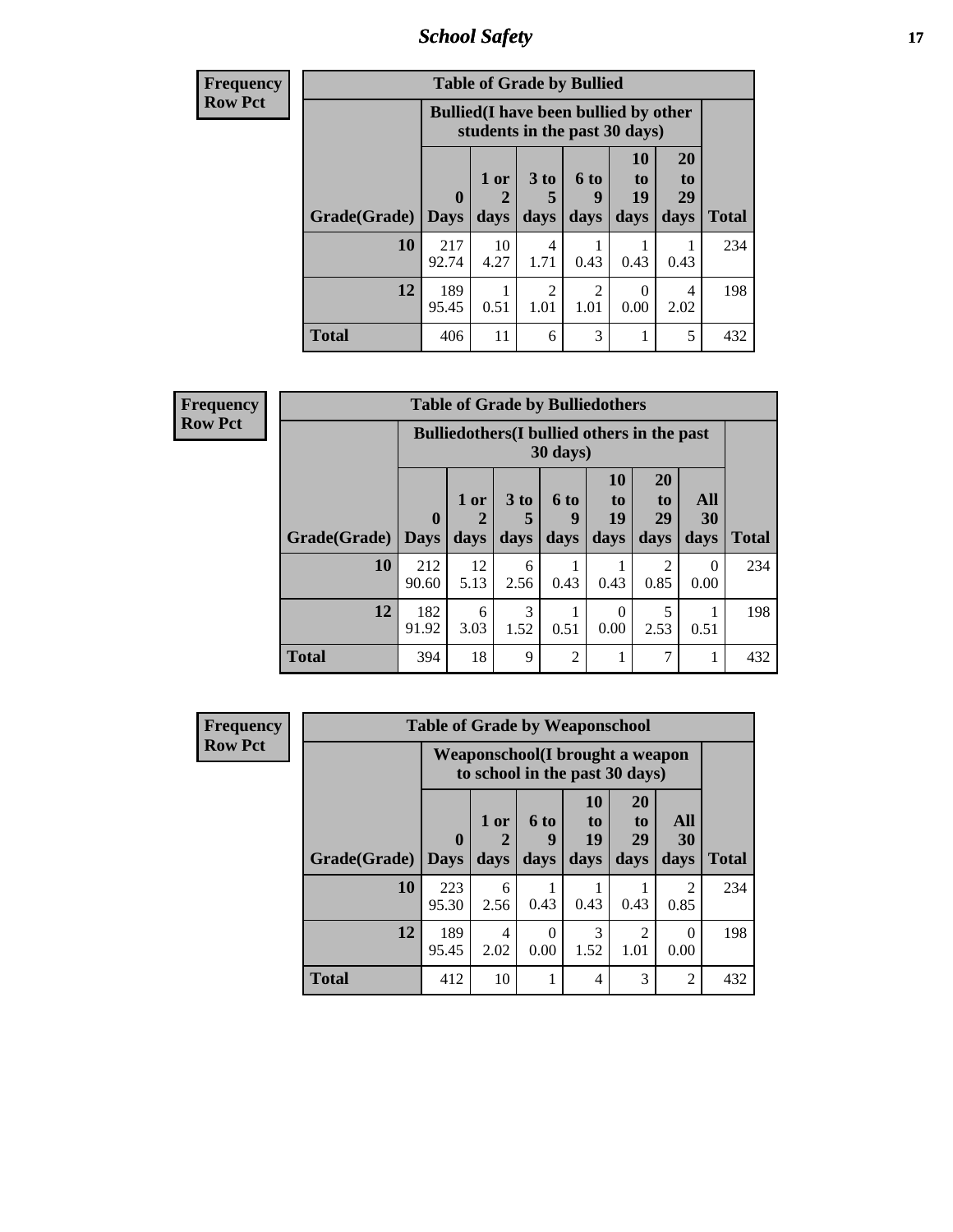*School Safety* **18**

| Frequency      | <b>Table of Grade by Absentunsafe</b> |                                                                      |                   |                                     |                        |                        |              |  |
|----------------|---------------------------------------|----------------------------------------------------------------------|-------------------|-------------------------------------|------------------------|------------------------|--------------|--|
| <b>Row Pct</b> |                                       | <b>Absentunsafe(I have missed</b><br>school because I felt unsafe in |                   |                                     |                        |                        |              |  |
|                | Grade(Grade)                          | $\mathbf{0}$<br><b>Days</b>                                          | 1 or<br>2<br>days | 3 to<br>days                        | 10<br>to<br>19<br>days | 20<br>to<br>29<br>days | <b>Total</b> |  |
|                | 10                                    | 228<br>97.44                                                         | 4<br>1.71         | 0.43                                | 0.43                   | $\Omega$<br>0.00       | 234          |  |
|                | 12                                    | 194<br>97.98                                                         | 0.51              | $\mathcal{D}_{\mathcal{L}}$<br>1.01 | 0.00                   | 0.51                   | 198          |  |
|                | <b>Total</b>                          | 422                                                                  | 5                 | 3                                   | 1                      |                        | 432          |  |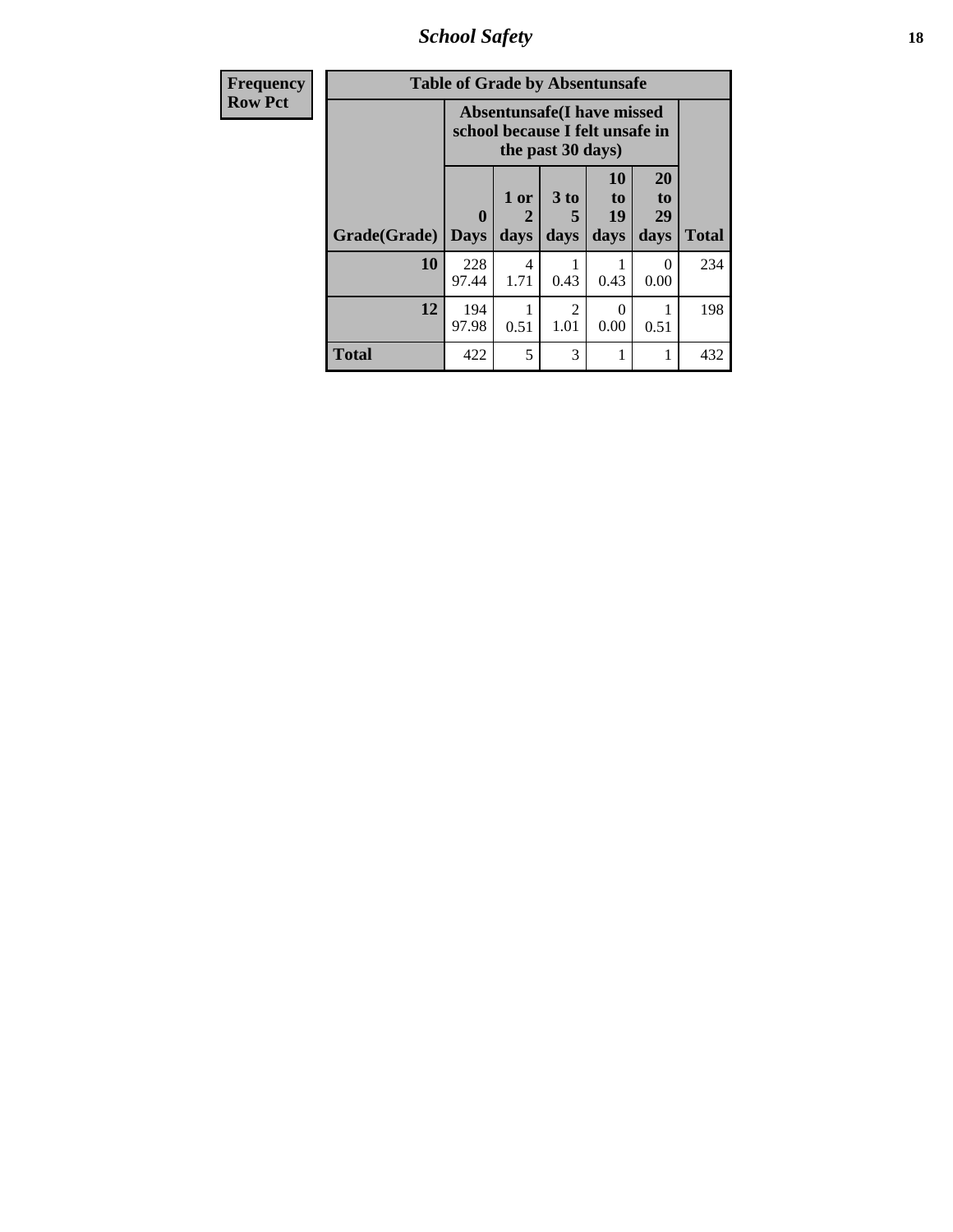# *Drug Use During Last 30 Days* **19**

#### **Frequency Row Pct**

| <b>Table of Grade by Alcohol</b> |                                 |                                                                                                               |           |           |           |           |           |     |  |  |  |
|----------------------------------|---------------------------------|---------------------------------------------------------------------------------------------------------------|-----------|-----------|-----------|-----------|-----------|-----|--|--|--|
|                                  |                                 | Alcohol(Alcohol use, past 30 days)                                                                            |           |           |           |           |           |     |  |  |  |
| Grade(Grade)                     | <b>Did</b><br>not<br><b>use</b> | $10-19$<br>$6 - 9$<br>$20 - 29$<br>$3 - 5$<br>$1 - 2$<br>Every<br>days<br>day<br>days<br>days<br>days<br>days |           |           |           |           |           |     |  |  |  |
| 10                               | 196<br>83.76                    | 12<br>5.13                                                                                                    | 7<br>2.99 | 2<br>0.85 | 9<br>3.85 | 3<br>1.28 | 5<br>2.14 | 234 |  |  |  |
| 12                               | 158<br>79.80                    | 3<br>10<br>7<br>8<br>6<br>6<br>4.04<br>1.52<br>3.03<br>3.03<br>5.05<br>3.54                                   |           |           |           |           |           |     |  |  |  |
| <b>Total</b>                     | 354                             | 22                                                                                                            | 14        | 5         | 15        | 9         | 13        | 432 |  |  |  |

#### **Frequency Row Pct**

| <b>Table of Grade by Cigarettes</b> |                                 |                                                                                                                             |           |                        |           |           |           |     |  |  |  |  |
|-------------------------------------|---------------------------------|-----------------------------------------------------------------------------------------------------------------------------|-----------|------------------------|-----------|-----------|-----------|-----|--|--|--|--|
|                                     |                                 | <b>Cigarettes(Smoking tobacco use,</b><br>past 30 days)                                                                     |           |                        |           |           |           |     |  |  |  |  |
| Grade(Grade)                        | <b>Did</b><br>not<br><b>use</b> | $10-19$<br>$6-9$<br>$20 - 29$<br>$3 - 5$<br>$1 - 2$<br>Every<br>days<br><b>Total</b><br>days<br>days<br>days<br>day<br>days |           |                        |           |           |           |     |  |  |  |  |
| 10                                  | 213<br>91.03                    | 9<br>3.85                                                                                                                   | 2<br>0.85 | $\overline{2}$<br>0.85 | 4<br>1.71 | 4<br>1.71 | 0<br>0.00 | 234 |  |  |  |  |
| 12                                  | 174<br>87.88                    | 5<br>5<br>3<br>4<br>6<br>2.02<br>2.53<br>2.53<br>0.51<br>1.52<br>3.03                                                       |           |                        |           |           |           |     |  |  |  |  |
| <b>Total</b>                        | 387                             | 14                                                                                                                          | 6         | 3                      | 9         | 7         | 6         | 432 |  |  |  |  |

| Frequency      | <b>Table of Grade by Smokeless</b> |                                 |                 |                                                         |                        |              |  |  |  |  |
|----------------|------------------------------------|---------------------------------|-----------------|---------------------------------------------------------|------------------------|--------------|--|--|--|--|
| <b>Row Pct</b> |                                    |                                 |                 | <b>Smokeless</b> (Chewing<br>tobacco use, past 30 days) |                        |              |  |  |  |  |
|                | Grade(Grade)                       | <b>Did</b><br>not<br><b>use</b> | $10-19$<br>days | 20-29<br>days                                           | <b>Every</b><br>day    | <b>Total</b> |  |  |  |  |
|                | 10                                 | 234<br>100.00                   | 0<br>0.00       | $\mathbf{0}$<br>0.00                                    | $\Omega$<br>0.00       | 234          |  |  |  |  |
|                | 12                                 | 194<br>97.98                    | 0.51            | 0.51                                                    | $\overline{2}$<br>1.01 | 198          |  |  |  |  |
|                | <b>Total</b>                       | 428                             |                 |                                                         | $\overline{2}$         | 432          |  |  |  |  |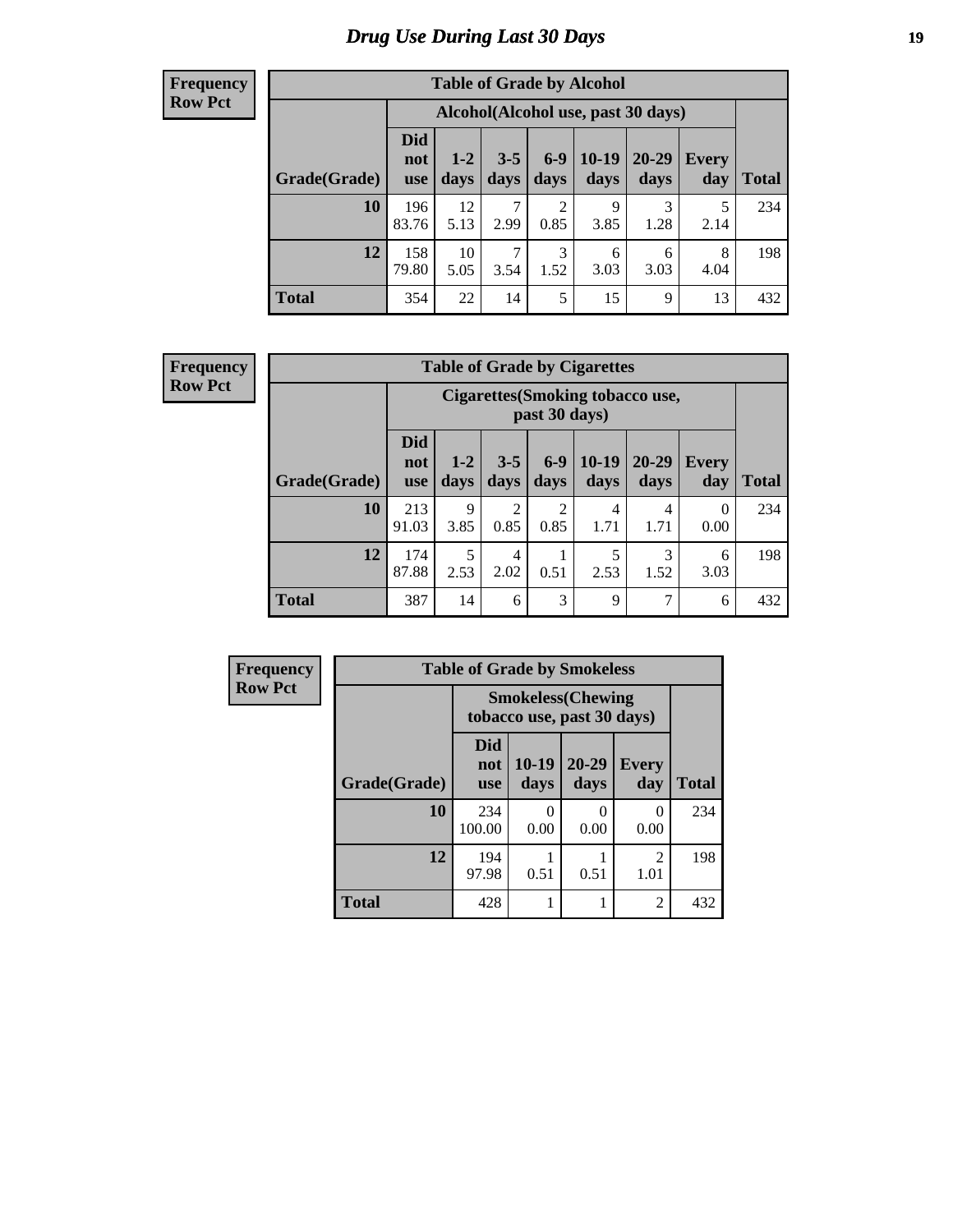#### **Frequency Row Pct**

| <b>Table of Grade by Marijuana</b> |                          |                                                                                                                  |           |           |           |                                         |           |     |  |  |  |  |
|------------------------------------|--------------------------|------------------------------------------------------------------------------------------------------------------|-----------|-----------|-----------|-----------------------------------------|-----------|-----|--|--|--|--|
|                                    |                          |                                                                                                                  |           |           |           | Marijuana (Marijuana use, past 30 days) |           |     |  |  |  |  |
| Grade(Grade)                       | Did<br>not<br><b>use</b> | $10-19$<br>$6-9$<br>20-29<br>$3 - 5$<br>$1 - 2$<br>Every<br>days<br>days<br>days<br>days<br>day<br>Total<br>days |           |           |           |                                         |           |     |  |  |  |  |
| 10                                 | 197<br>84.19             | 17<br>7.26                                                                                                       | 3<br>1.28 | 2<br>0.85 | 6<br>2.56 | 6<br>2.56                               | 3<br>1.28 | 234 |  |  |  |  |
| 12                                 | 164<br>82.83             | 12<br>$\mathcal{D}$<br>3<br>5<br>8<br>4<br>2.02<br>1.52<br>4.04<br>1.01<br>2.53<br>6.06                          |           |           |           |                                         |           |     |  |  |  |  |
| <b>Total</b>                       | 361                      | 29                                                                                                               | 8         | 6         | 9         | 8                                       | 11        | 432 |  |  |  |  |

| <b>Frequency</b> |              |                                 |                                        |                        | <b>Table of Grade by Cocaine</b> |                     |              |  |  |  |
|------------------|--------------|---------------------------------|----------------------------------------|------------------------|----------------------------------|---------------------|--------------|--|--|--|
| <b>Row Pct</b>   |              |                                 | Cocaine (Cocaine use,<br>past 30 days) |                        |                                  |                     |              |  |  |  |
|                  | Grade(Grade) | <b>Did</b><br>not<br><b>use</b> | $1-2$<br>days                          | $6-9$<br>days          | 20-29<br>days                    | <b>Every</b><br>day | <b>Total</b> |  |  |  |
|                  | 10           | 233<br>99.57                    | 0.43                                   | 0<br>0.00              | $\theta$<br>0.00                 | $\Omega$<br>0.00    | 234          |  |  |  |
|                  | 12           | 193<br>97.47                    | 0<br>0.00                              | $\mathfrak{D}$<br>1.01 | $\mathfrak{D}$<br>1.01           | 0.51                | 198          |  |  |  |
|                  | Total        | 426                             |                                        | $\overline{2}$         | $\overline{2}$                   |                     | 432          |  |  |  |

| Frequency      | <b>Table of Grade by Inhalants</b> |                                 |                        |                       |                 |                                        |                     |              |  |  |
|----------------|------------------------------------|---------------------------------|------------------------|-----------------------|-----------------|----------------------------------------|---------------------|--------------|--|--|
| <b>Row Pct</b> |                                    |                                 |                        |                       |                 | Inhalants (Inhalant use, past 30 days) |                     |              |  |  |
|                | Grade(Grade)                       | <b>Did</b><br>not<br><b>use</b> | $1 - 2$<br>days        | $3 - 5$<br>days       | $10-19$<br>days | $20-29$<br>days                        | <b>Every</b><br>day | <b>Total</b> |  |  |
|                | 10                                 | 230<br>98.29                    | 0.43                   | 0.43                  | 0.43            | 0.43                                   | $\Omega$<br>0.00    | 234          |  |  |
|                | 12                                 | 192<br>96.97                    | $\mathfrak{D}$<br>1.01 | $\mathcal{O}$<br>0.00 | 0<br>0.00       | 3<br>1.52                              | 0.51                | 198          |  |  |
|                | <b>Total</b>                       | 422                             | 3                      |                       |                 | 4                                      |                     | 432          |  |  |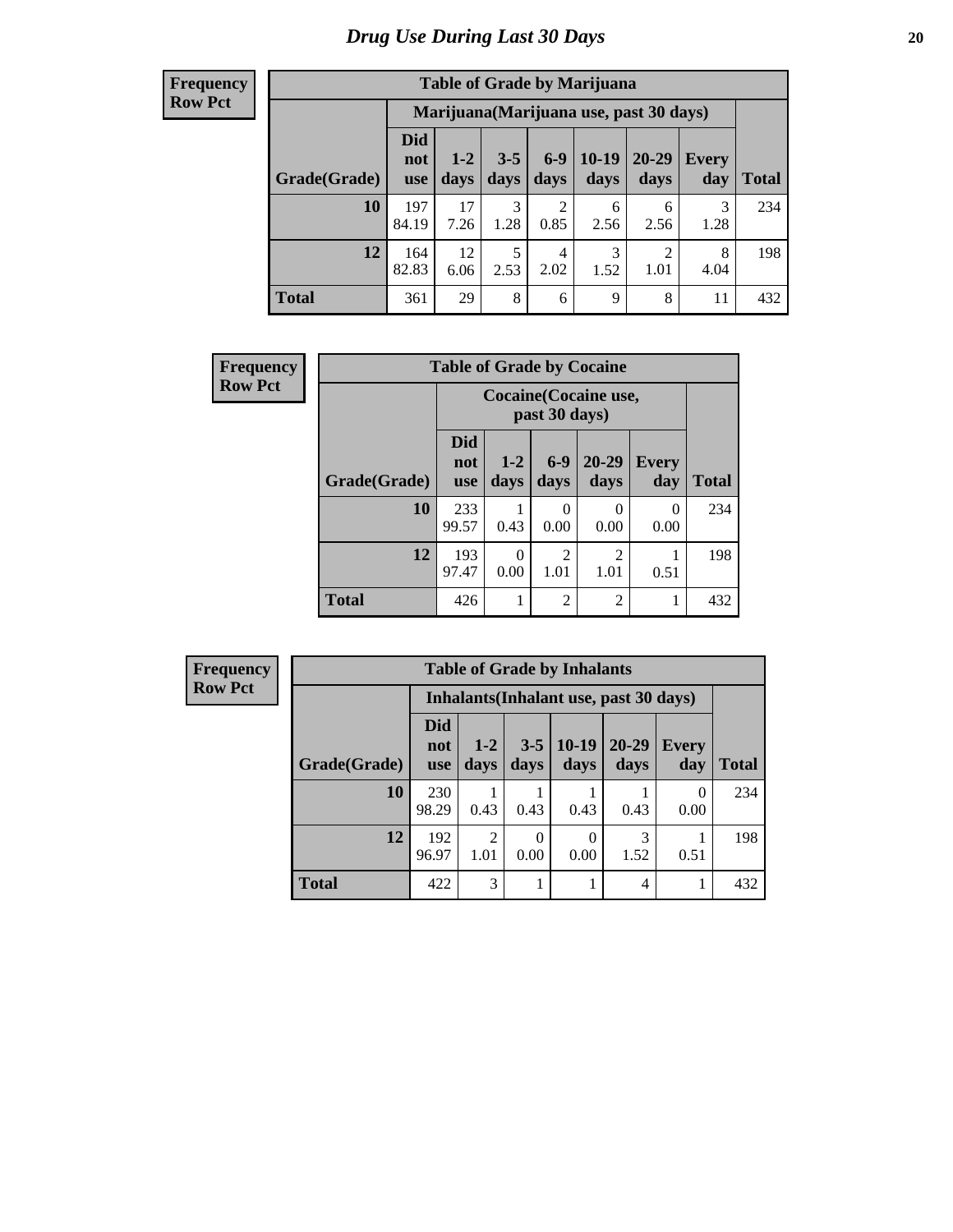# *Drug Use During Last 30 Days* **21**

| <b>Frequency</b> | <b>Table of Grade by Steroids</b> |                                         |                           |                     |              |
|------------------|-----------------------------------|-----------------------------------------|---------------------------|---------------------|--------------|
| Row Pct          |                                   | Steroids (Steroid use,<br>past 30 days) |                           |                     |              |
|                  | Grade(Grade)                      | Did<br>not<br><b>use</b>                | $20 - 29$<br>days         | <b>Every</b><br>day | <b>Total</b> |
|                  | 10                                | 234<br>100.00                           | $\mathbf{\Omega}$<br>0.00 | 0<br>0.00           | 234          |
|                  | 12                                | 195<br>98.48                            | 2<br>1.01                 | 0.51                | 198          |
|                  | <b>Total</b>                      | 429                                     | $\overline{c}$            |                     | 432          |

| Frequency      |              | <b>Table of Grade by Ecstasy</b> |                        |               |                       |                        |              |
|----------------|--------------|----------------------------------|------------------------|---------------|-----------------------|------------------------|--------------|
| <b>Row Pct</b> |              |                                  |                        | past 30 days) | Ecstasy (Ecstasy use, |                        |              |
|                | Grade(Grade) | <b>Did</b><br>not<br><b>use</b>  | $1-2$<br>days          | $6-9$<br>days | $20 - 29$<br>days     | Every<br>day           | <b>Total</b> |
|                | 10           | 231<br>98.72                     | 3<br>1.28              | 0<br>0.00     | $\mathcal{O}$<br>0.00 | $\Omega$<br>0.00       | 234          |
|                | 12           | 192<br>96.97                     | $\mathfrak{D}$<br>1.01 | 0.51          | 0.51                  | $\overline{2}$<br>1.01 | 198          |
|                | <b>Total</b> | 423                              | 5                      |               |                       | 2                      | 432          |

| <b>Frequency</b> | <b>Table of Grade by Meth</b> |                                 |                                             |               |                     |              |
|------------------|-------------------------------|---------------------------------|---------------------------------------------|---------------|---------------------|--------------|
| <b>Row Pct</b>   |                               |                                 | Meth (Methamphetamine use,<br>past 30 days) |               |                     |              |
|                  | Grade(Grade)                  | <b>Did</b><br>not<br><b>use</b> | $1-2$<br>days                               | 20-29<br>days | <b>Every</b><br>day | <b>Total</b> |
|                  | 10                            | 234<br>100.00                   | 0<br>0.00                                   | 0<br>0.00     | 0<br>0.00           | 234          |
|                  | 12                            | 193<br>97.47                    | 0.51                                        | 3<br>1.52     | 0.51                | 198          |
|                  | <b>Total</b>                  | 427                             |                                             | 3             |                     | 432          |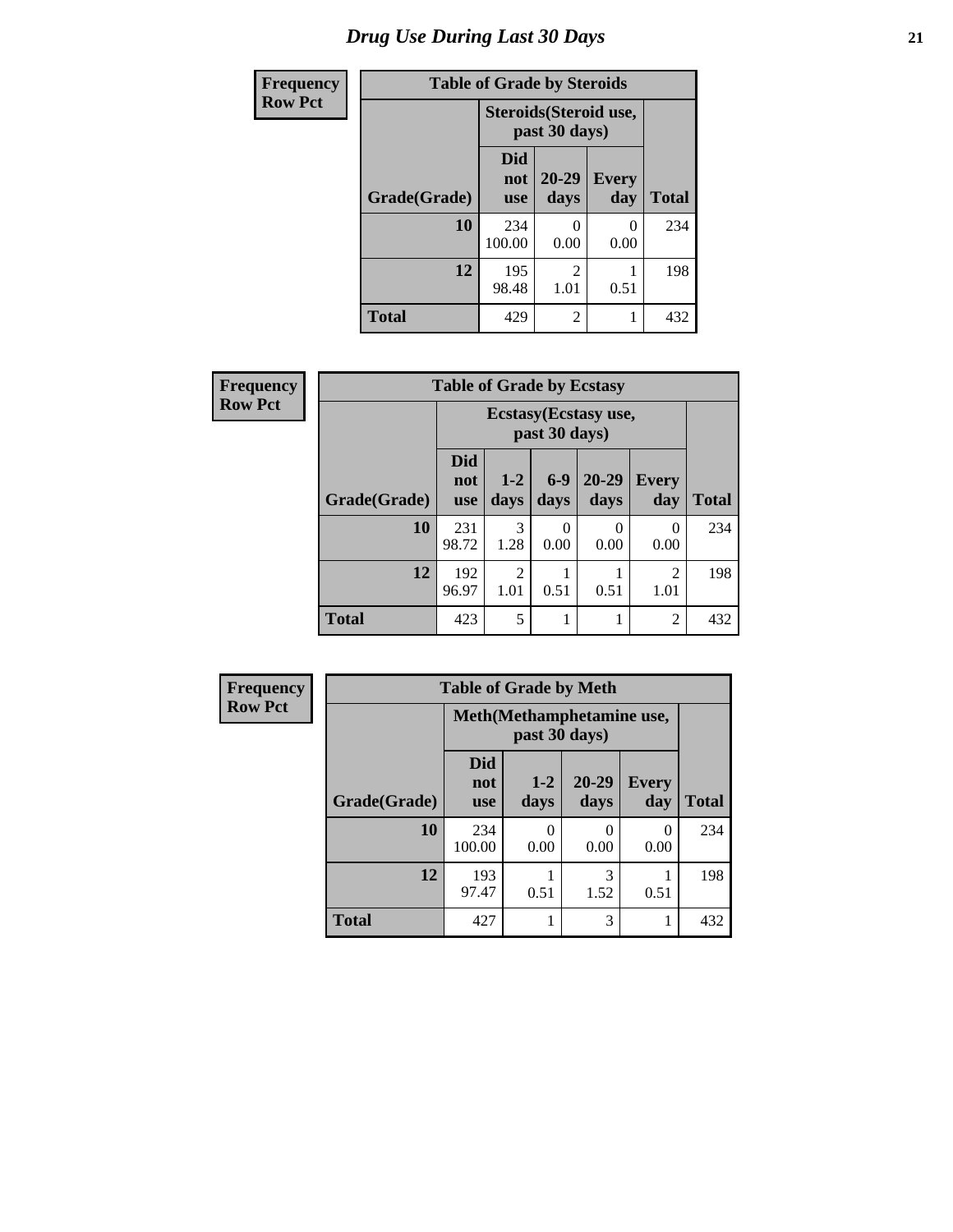# *Drug Use During Last 30 Days* **22**

| <b>Frequency</b> | <b>Table of Grade by Hallucinogens</b>            |                       |                   |                     |              |
|------------------|---------------------------------------------------|-----------------------|-------------------|---------------------|--------------|
| <b>Row Pct</b>   | Hallucinogens (Hallucinogen<br>use, past 30 days) |                       |                   |                     |              |
|                  | Grade(Grade)                                      | Did not<br><b>use</b> | $20 - 29$<br>days | <b>Every</b><br>day | <b>Total</b> |
|                  | 10                                                | 234<br>100.00         | 0.00              | 0<br>0.00           | 234          |
|                  | 12                                                | 196<br>98.99          | 0.51              | 0.51                | 198          |
|                  | <b>Total</b>                                      | 430                   |                   |                     | 432          |

| Frequency      |              | <b>Table of Grade by Prescription</b> |                          |                                                                                |                        |                        |                  |                   |                     |              |
|----------------|--------------|---------------------------------------|--------------------------|--------------------------------------------------------------------------------|------------------------|------------------------|------------------|-------------------|---------------------|--------------|
| <b>Row Pct</b> |              |                                       |                          | <b>Prescription</b> (Prescription drugs not<br>prescribed to me, past 30 days) |                        |                        |                  |                   |                     |              |
|                |              | Grade(Grade)                          | <b>Did</b><br>not<br>use | $1 - 2$<br>days                                                                | $3 - 5$<br>days        | $6-9$<br>days          | $10-19$<br>days  | $20 - 29$<br>days | <b>Every</b><br>day | <b>Total</b> |
|                |              | 10                                    | 231<br>98.72             | 0.85                                                                           | 0.43                   | $\Omega$<br>0.00       | $\theta$<br>0.00 | 0<br>0.00         | 0<br>0.00           | 234          |
|                |              | 12                                    | 189<br>95.45             | 2<br>1.01                                                                      | $\overline{2}$<br>1.01 | $\mathfrak{D}$<br>1.01 | 0.51             | 0.51              | 0.51                | 198          |
|                | <b>Total</b> |                                       | 420                      | $\overline{4}$                                                                 | 3                      | 2                      |                  |                   |                     | 432          |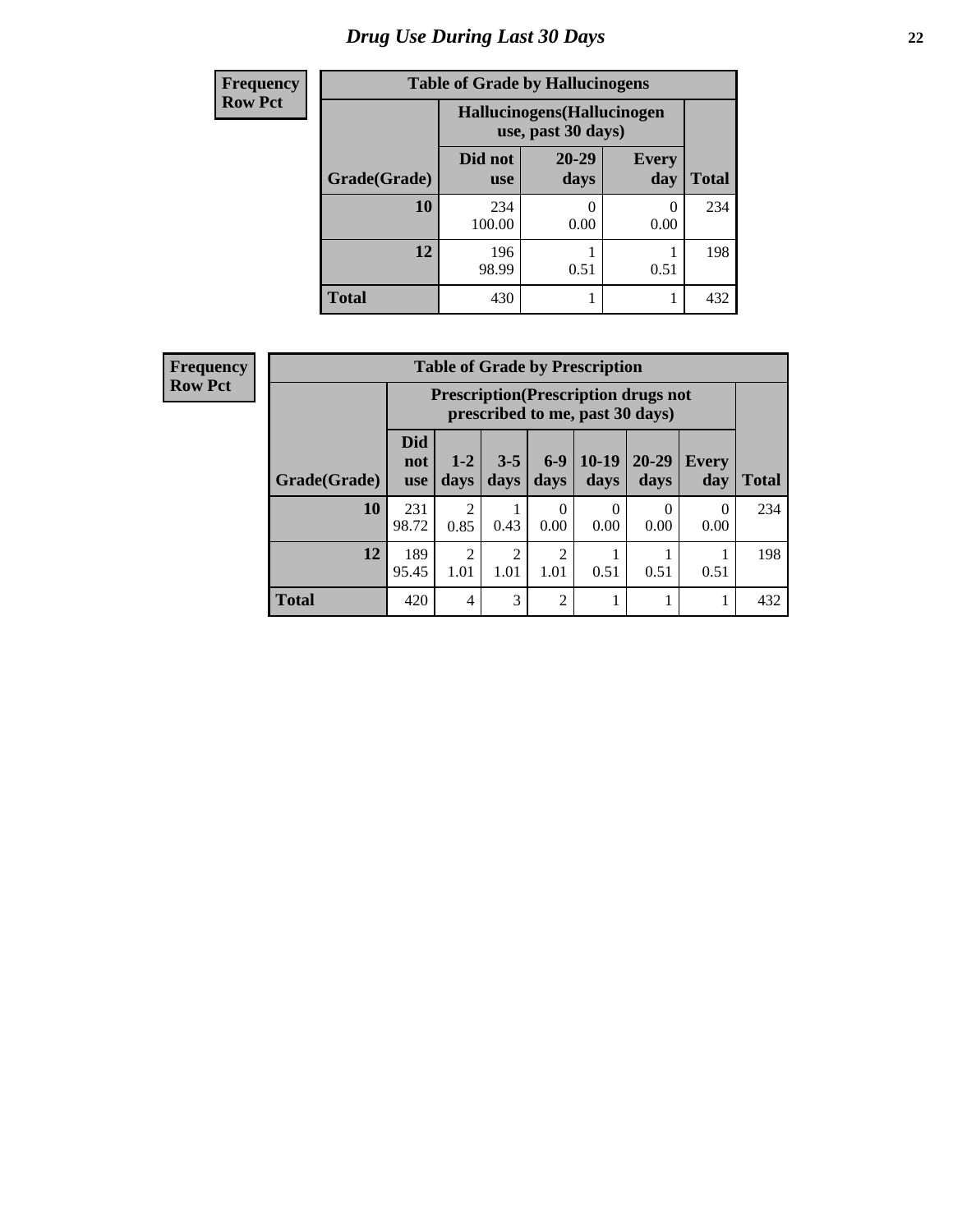| Frequency      | <b>Table of Alcoholease by Grade</b>              |                    |             |              |  |
|----------------|---------------------------------------------------|--------------------|-------------|--------------|--|
| <b>Col Pct</b> | <b>Alcoholease</b> (It is<br>easy to get alcohol) | Grade(Grade)<br>10 | 12          | <b>Total</b> |  |
|                | <b>Strongly Agree</b>                             | 76<br>32.48        | 72<br>36.36 | 148          |  |
|                | <b>Somewhat Agree</b>                             | 71<br>30.34        | 62<br>31.31 | 133          |  |
|                | <b>Somewhat Disagree</b>                          | 25<br>10.68        | 15<br>7.58  | 40           |  |
|                | <b>Strongly Disagree</b>                          | 62<br>26.50        | 49<br>24.75 | 111          |  |
|                | <b>Total</b>                                      | 234                | 198         | 432          |  |

| Frequency      | <b>Table of Cigarettesease by Grade</b>                 |                    |             |              |  |
|----------------|---------------------------------------------------------|--------------------|-------------|--------------|--|
| <b>Col Pct</b> | Cigarettesease(It is<br>easy to get smoking<br>tobacco) | Grade(Grade)<br>10 | 12          | <b>Total</b> |  |
|                | <b>Strongly Agree</b>                                   | 82<br>35.04        | 74<br>37.37 | 156          |  |
|                | <b>Somewhat Agree</b>                                   | 52<br>22.22        | 45<br>22.73 | 97           |  |
|                | <b>Somewhat Disagree</b>                                | 23<br>9.83         | 14<br>7.07  | 37           |  |
|                | <b>Strongly Disagree</b>                                | 77<br>32.91        | 65<br>32.83 | 142          |  |
|                | <b>Total</b>                                            | 234                | 198         | 432          |  |

| Frequency      | <b>Table of Smokelessease by Grade</b>                         |                    |             |              |
|----------------|----------------------------------------------------------------|--------------------|-------------|--------------|
| <b>Col Pct</b> | <b>Smokelessease</b> (It is<br>easy to get chewing<br>tobacco) | Grade(Grade)<br>10 | 12          | <b>Total</b> |
|                | <b>Strongly Agree</b>                                          | 36<br>15.38        | 40<br>20.20 | 76           |
|                | <b>Somewhat Agree</b>                                          | 35<br>14.96        | 29<br>14.65 | 64           |
|                | <b>Somewhat Disagree</b>                                       | 34<br>14.53        | 32<br>16.16 | 66           |
|                | <b>Strongly Disagree</b>                                       | 129<br>55.13       | 97<br>48.99 | 226          |
|                | Total                                                          | 234                | 198         | 432          |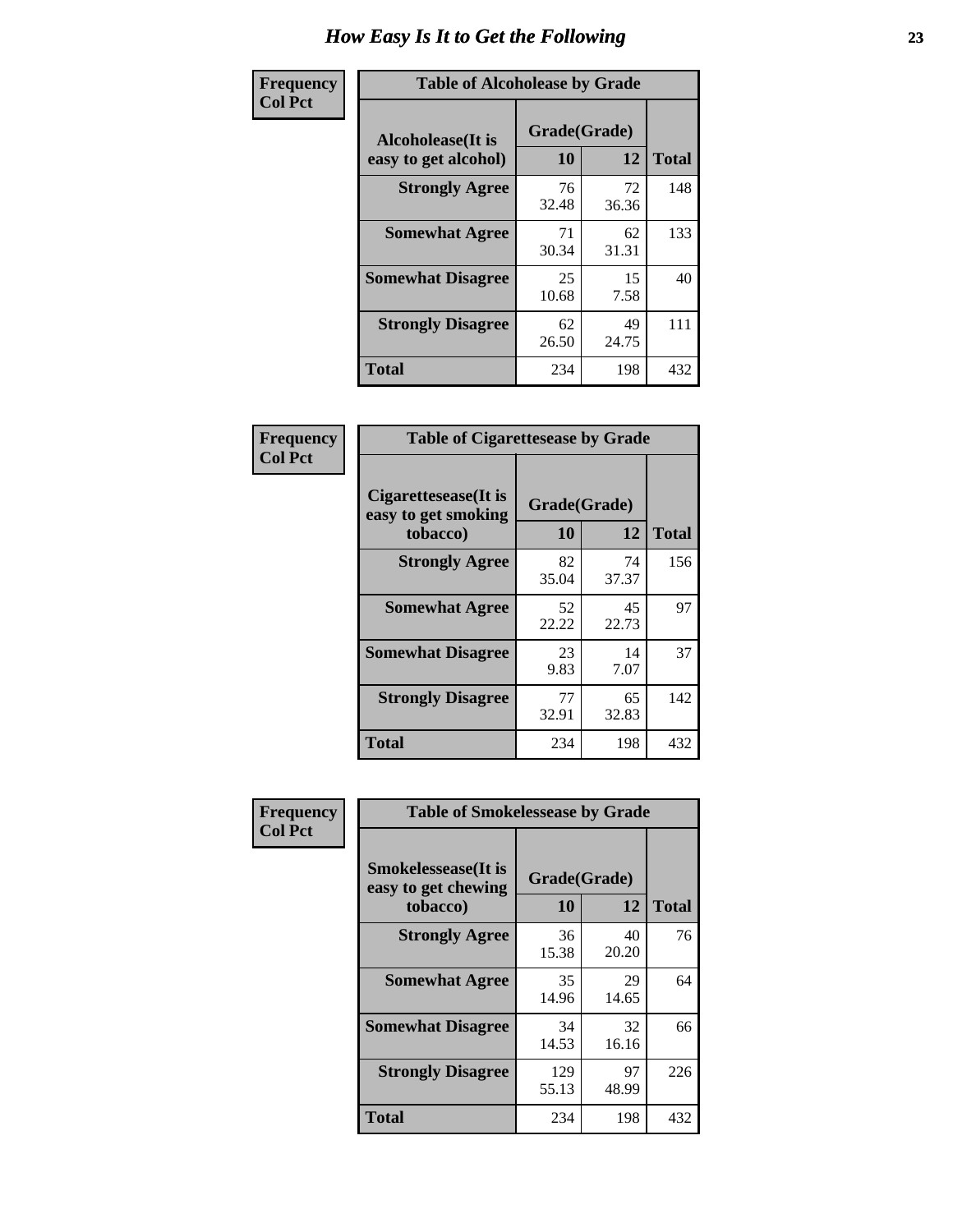| Frequency      | <b>Table of Marijuanaease by Grade</b>           |                    |             |              |  |  |
|----------------|--------------------------------------------------|--------------------|-------------|--------------|--|--|
| <b>Col Pct</b> | Marijuanaease(It is<br>easy to get<br>marijuana) | Grade(Grade)<br>10 | 12          | <b>Total</b> |  |  |
|                | <b>Strongly Agree</b>                            | 107<br>45.73       | 98<br>49.49 | 205          |  |  |
|                | <b>Somewhat Agree</b>                            | 43<br>18.38        | 31<br>15.66 | 74           |  |  |
|                | <b>Somewhat Disagree</b>                         | 16<br>6.84         | 12<br>6.06  | 28           |  |  |
|                | <b>Strongly Disagree</b>                         | 68<br>29.06        | 57<br>28.79 | 125          |  |  |
|                | Total                                            | 234                | 198         | 432          |  |  |

| <b>Table of Cocaineease by Grade</b>      |                    |              |              |  |  |  |  |
|-------------------------------------------|--------------------|--------------|--------------|--|--|--|--|
| Cocaineease(It is<br>easy to get cocaine) | Grade(Grade)<br>10 | 12           | <b>Total</b> |  |  |  |  |
| <b>Strongly Agree</b>                     | 41<br>17.52        | 37<br>18.69  | 78           |  |  |  |  |
| <b>Somewhat Agree</b>                     | 34<br>14.53        | 34<br>17.17  | 68           |  |  |  |  |
| <b>Somewhat Disagree</b>                  | 35<br>14.96        | 20<br>10.10  | 55           |  |  |  |  |
| <b>Strongly Disagree</b>                  | 124<br>52.99       | 107<br>54.04 | 231          |  |  |  |  |
| <b>Total</b>                              | 234                | 198          | 432          |  |  |  |  |

| Frequency      | <b>Table of Inhalantsease by Grade</b>                   |                    |             |              |  |
|----------------|----------------------------------------------------------|--------------------|-------------|--------------|--|
| <b>Col Pct</b> | <b>Inhalantsease</b> (It is<br>easy to get<br>inhalants) | Grade(Grade)<br>10 | 12          | <b>Total</b> |  |
|                | <b>Strongly Agree</b>                                    | 69<br>29.49        | 55<br>27.78 | 124          |  |
|                | <b>Somewhat Agree</b>                                    | 40<br>17.09        | 29<br>14.65 | 69           |  |
|                | <b>Somewhat Disagree</b>                                 | 19<br>8.12         | 16<br>8.08  | 35           |  |
|                | <b>Strongly Disagree</b>                                 | 106<br>45.30       | 98<br>49.49 | 204          |  |
|                | <b>Total</b>                                             | 234                | 198         | 432          |  |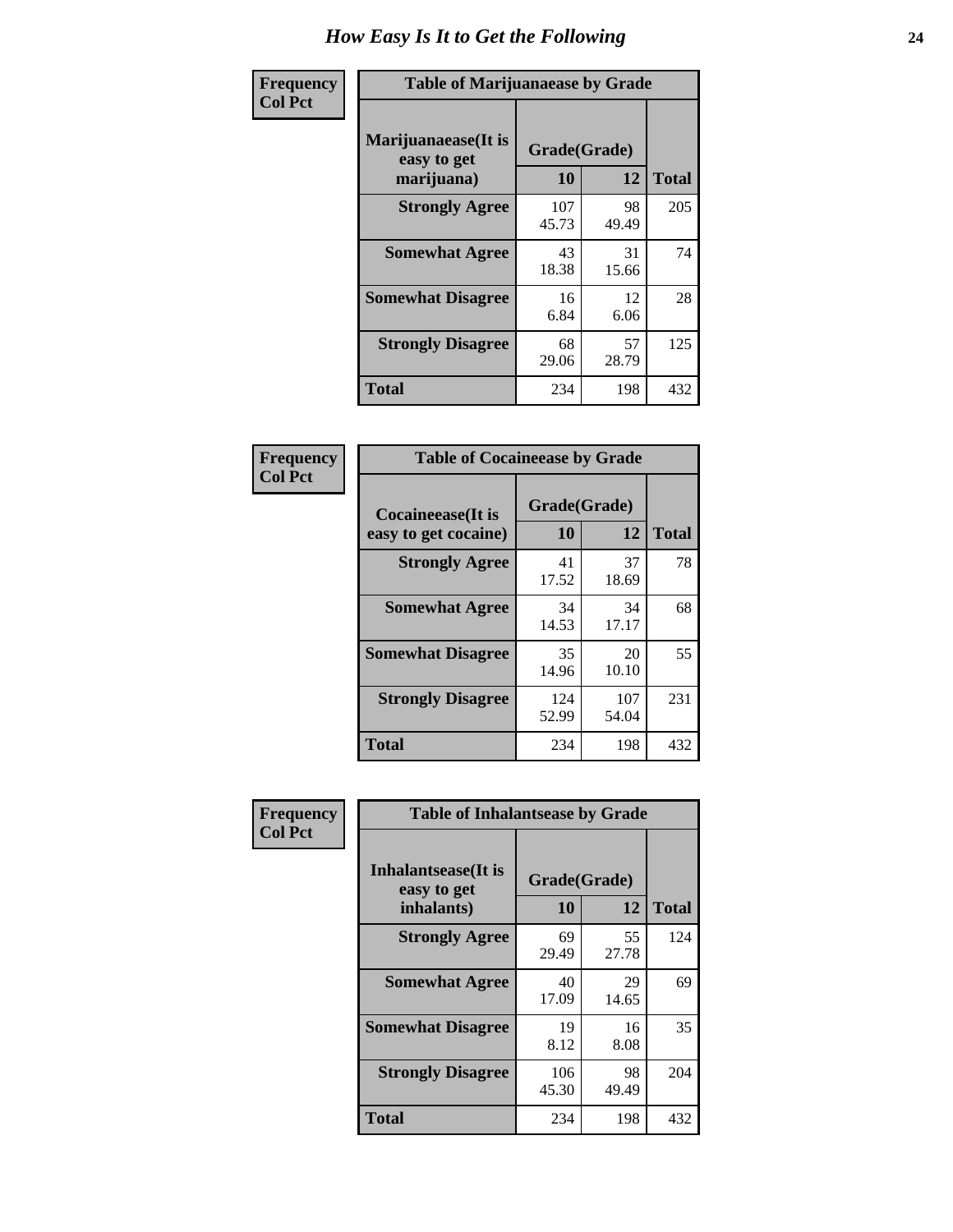| Frequency      | <b>Table of Steroidsease by Grade</b>               |                    |              |              |  |
|----------------|-----------------------------------------------------|--------------------|--------------|--------------|--|
| <b>Col Pct</b> | <b>Steroidsease</b> (It is<br>easy to get steroids) | Grade(Grade)<br>10 | 12           | <b>Total</b> |  |
|                | <b>Strongly Agree</b>                               | 32<br>13.68        | 36<br>18.18  | 68           |  |
|                | <b>Somewhat Agree</b>                               | 36<br>15.38        | 25<br>12.63  | 61           |  |
|                | <b>Somewhat Disagree</b>                            | 48<br>20.51        | 24<br>12.12  | 72           |  |
|                | <b>Strongly Disagree</b>                            | 118<br>50.43       | 113<br>57.07 | 231          |  |
|                | Total                                               | 234                | 198          | 432          |  |

| Frequency      |                                                   |                    | <b>Table of Ecstasyease by Grade</b> |              |  |  |  |  |  |  |  |
|----------------|---------------------------------------------------|--------------------|--------------------------------------|--------------|--|--|--|--|--|--|--|
| <b>Col Pct</b> | <b>Ecstasyease</b> (It is<br>easy to get ecstasy) | Grade(Grade)<br>10 | 12                                   | <b>Total</b> |  |  |  |  |  |  |  |
|                | <b>Strongly Agree</b>                             | 39<br>16.67        | 45<br>22.73                          | 84           |  |  |  |  |  |  |  |
|                | <b>Somewhat Agree</b>                             | 38<br>16.24        | 22<br>11.11                          | 60           |  |  |  |  |  |  |  |
|                | <b>Somewhat Disagree</b>                          | 30<br>12.82        | 23<br>11.62                          | 53           |  |  |  |  |  |  |  |
|                | <b>Strongly Disagree</b>                          | 127<br>54.27       | 108<br>54.55                         | 235          |  |  |  |  |  |  |  |
|                | <b>Total</b>                                      | 234                | 198                                  | 432          |  |  |  |  |  |  |  |

| Frequency      | <b>Table of Methease by Grade</b>                          |                    |              |              |
|----------------|------------------------------------------------------------|--------------------|--------------|--------------|
| <b>Col Pct</b> | <b>Methease</b> (It is easy<br>to get<br>methamphetamines) | Grade(Grade)<br>10 | 12           | <b>Total</b> |
|                | <b>Strongly Agree</b>                                      | 35<br>14.96        | 36<br>18.18  | 71           |
|                | <b>Somewhat Agree</b>                                      | 27<br>11.54        | 17<br>8.59   | 44           |
|                | <b>Somewhat Disagree</b>                                   | 32<br>13.68        | 23<br>11.62  | 55           |
|                | <b>Strongly Disagree</b>                                   | 140<br>59.83       | 122<br>61.62 | 262          |
|                | <b>Total</b>                                               | 234                | 198          | 432          |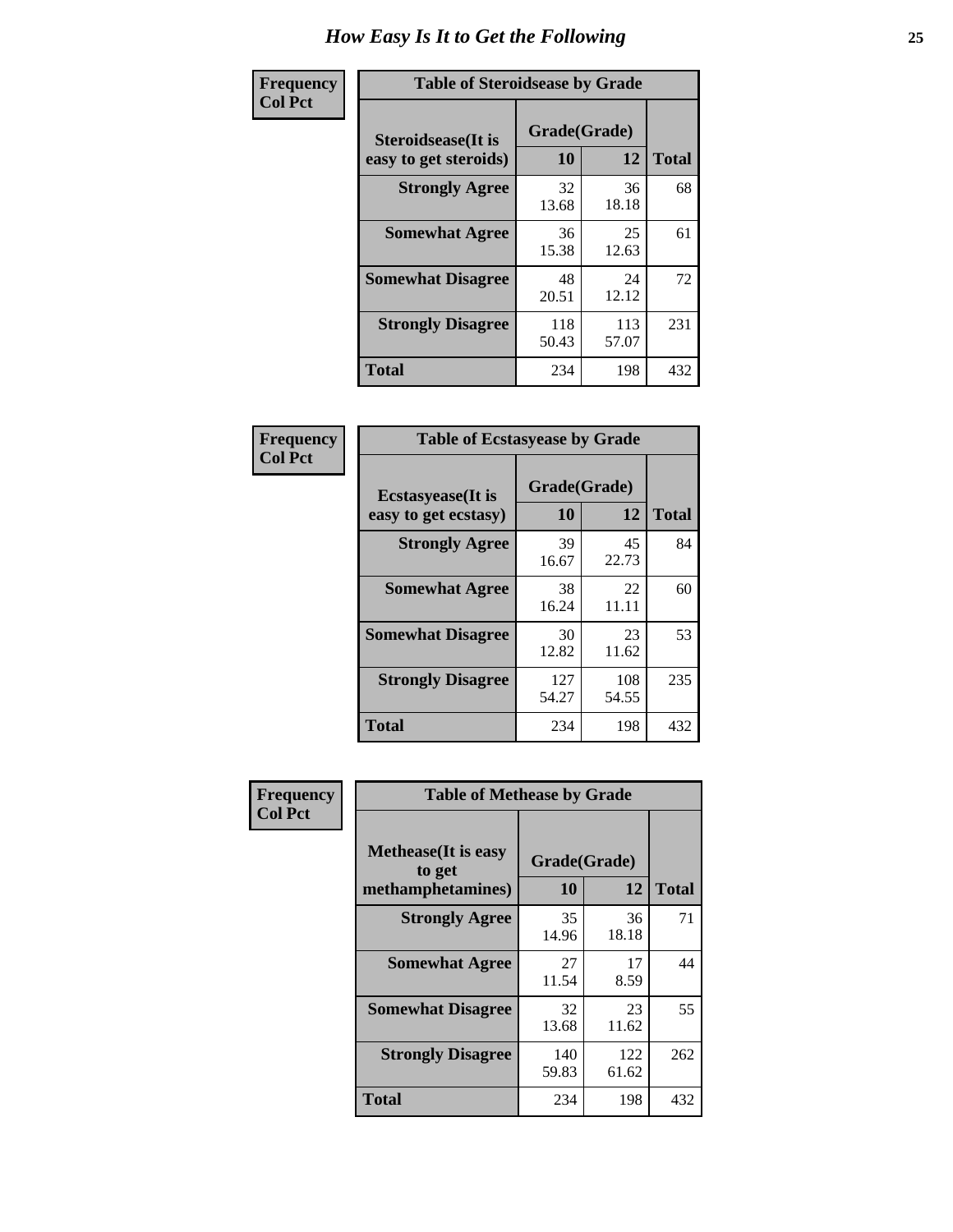| <b>Frequency</b> | <b>Table of Hallucinogensease by Grade</b>               |                    |              |              |  |  |  |  |  |
|------------------|----------------------------------------------------------|--------------------|--------------|--------------|--|--|--|--|--|
| <b>Col Pct</b>   | Hallucinogensease(It<br>is easy to get<br>hallucinogens) | Grade(Grade)<br>10 | 12           | <b>Total</b> |  |  |  |  |  |
|                  | <b>Strongly Agree</b>                                    | 26<br>11.11        | 32<br>16.16  | 58           |  |  |  |  |  |
|                  | <b>Somewhat Agree</b>                                    | 24<br>10.26        | 15<br>7.58   | 39           |  |  |  |  |  |
|                  | <b>Somewhat Disagree</b>                                 | 38<br>16.24        | 27<br>13.64  | 65           |  |  |  |  |  |
|                  | <b>Strongly Disagree</b>                                 | 146<br>62.39       | 124<br>62.63 | 270          |  |  |  |  |  |
|                  | <b>Total</b>                                             | 234                | 198          | 432          |  |  |  |  |  |

| Frequency<br>Col Pct |
|----------------------|
|                      |

| <b>Table of Prescriptionease by Grade</b>                                                |              |             |              |
|------------------------------------------------------------------------------------------|--------------|-------------|--------------|
| <b>Prescriptionease</b> (It<br>is easy to get<br>prescription drugs<br>not prescribed to | Grade(Grade) |             |              |
| me)                                                                                      | 10           | 12          | <b>Total</b> |
| <b>Strongly Agree</b>                                                                    | 73<br>31.20  | 61<br>30.81 | 134          |
| <b>Somewhat Agree</b>                                                                    | 37<br>15.81  | 36<br>18.18 | 73           |
| <b>Somewhat Disagree</b>                                                                 | 11<br>4.70   | 12<br>6.06  | 23           |
| <b>Strongly Disagree</b>                                                                 | 113<br>48.29 | 89<br>44.95 | 202          |
| <b>Total</b>                                                                             | 234          | 198         | 432          |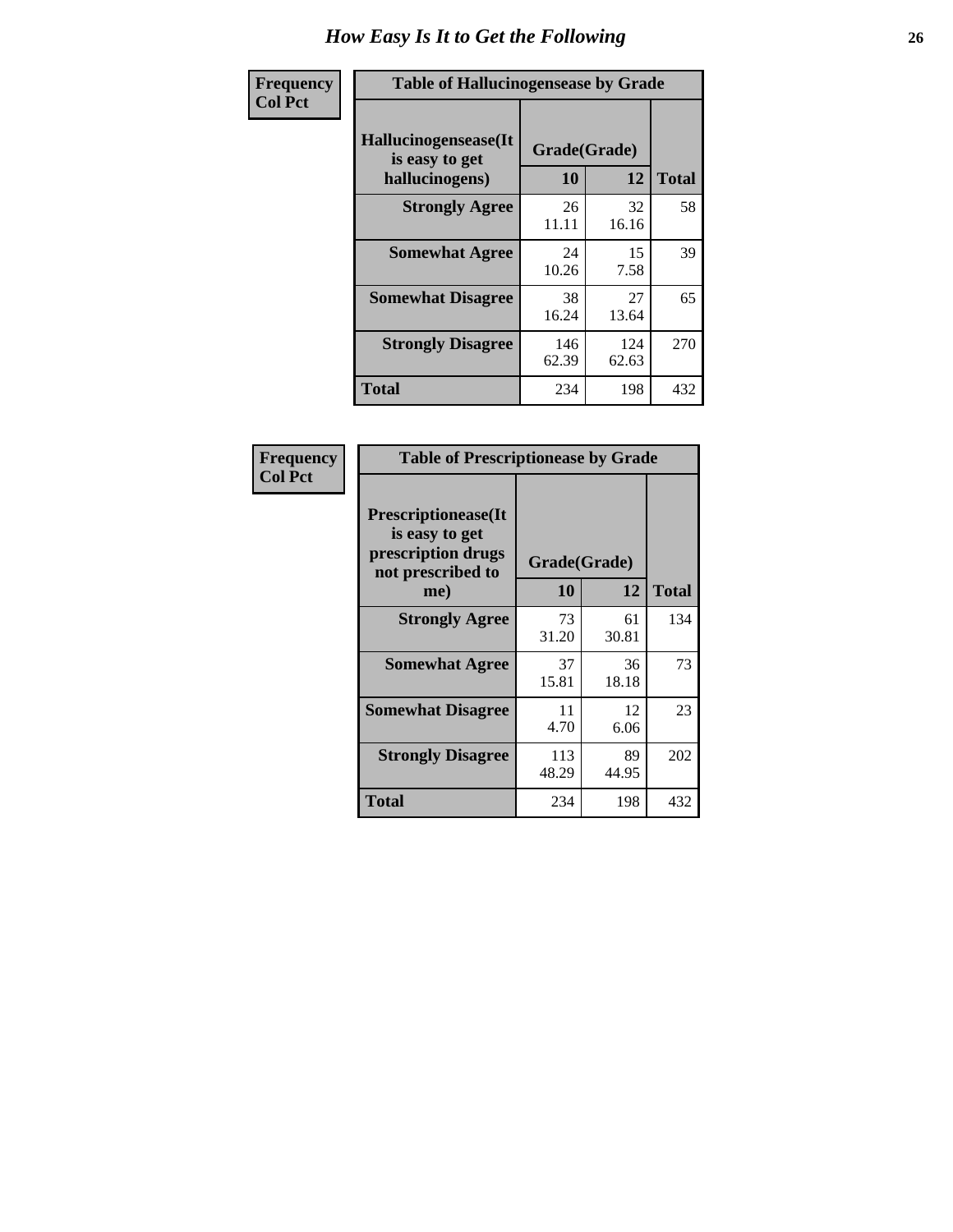#### *Age at Onset of Use* **27** *Results for "Age at Onset of Use" questions exclude students who said they did not use that substance*

| Frequency      |                                                  | <b>Table of Grade by Alcoholinit</b> |           |             |                |           |                           |             |             |             |             |                       |              |
|----------------|--------------------------------------------------|--------------------------------------|-----------|-------------|----------------|-----------|---------------------------|-------------|-------------|-------------|-------------|-----------------------|--------------|
| <b>Row Pct</b> | Alcoholinit (I started using alcohol when I was) |                                      |           |             |                |           |                           |             |             |             |             |                       |              |
|                | Grade(Grade)                                     | 8 or<br>younger                      | 9         | <b>10</b>   | 11             | 12        | 13                        | 14          | 15          | <b>16</b>   | 17          | <b>18 or</b><br>older | <b>Total</b> |
|                | 10                                               | 12<br>12.90                          | 4<br>4.30 | 14<br>15.05 | 2.15           | 9<br>9.68 | 21<br>22.58               | 16<br>17.20 | 11<br>11.83 | 4<br>4.30   | 0<br>0.00   | 0.00                  | 93           |
|                | 12                                               | 11<br>13.92                          | ◠<br>2.53 | 5<br>6.33   | 2<br>2.53      | 7<br>8.86 | 5<br>6.33                 | 8<br>10.13  | 9<br>11.39  | 15<br>18.99 | 12<br>15.19 | 3<br>3.80             | 79           |
|                | <b>Total</b>                                     | 23                                   | 6         | 19          | $\overline{4}$ | 16        | 26                        | 24          | 20          | 19          | 12          | 3                     | 172          |
|                |                                                  |                                      |           |             |                |           | Frequency Missing $= 260$ |             |             |             |             |                       |              |

**Frequency Row Pct**

|              |                        |                                                       |                        |                        | <b>Table of Grade by Cigarettesinit</b> |            |            |            |            |       |              |
|--------------|------------------------|-------------------------------------------------------|------------------------|------------------------|-----------------------------------------|------------|------------|------------|------------|-------|--------------|
|              |                        | Cigarettesinit (I started smoking tobacco when I was) |                        |                        |                                         |            |            |            |            |       |              |
| Grade(Grade) | 8 or<br>younger        | 9                                                     | 10                     | 11                     | <b>12</b>                               | 13         | 14         | 15         | 16         | 17    | <b>Total</b> |
| 10           | 3<br>6.67              | ↑<br>4.44                                             | 2<br>4.44              | $\overline{2}$<br>4.44 | 4<br>8.89                               | 8<br>17.78 | 9<br>20.00 | 9<br>20.00 | 5<br>11.11 | 2.22  | 45           |
| 12           | $\overline{2}$<br>6.67 | $\overline{2}$<br>6.67                                | $\overline{2}$<br>6.67 | $\theta$<br>0.00       | 3<br>10.00                              | 4<br>13.33 | 2<br>6.67  | 3<br>10.00 | ⇁<br>23.33 | 16.67 | 30           |
| <b>Total</b> | 5                      | 4                                                     | 4                      | $\overline{2}$         | 7                                       | 12         | 11         | 12         | 12         | 6     | 75           |
|              |                        |                                                       |                        |                        | Frequency Missing $= 357$               |            |            |            |            |       |              |

| Frequency      |              | <b>Table of Grade by Smokelessinit</b> |                                    |            |              |
|----------------|--------------|----------------------------------------|------------------------------------|------------|--------------|
| <b>Row Pct</b> |              | tobacco when I was)                    | Smokelessinit(I<br>started chewing |            |              |
|                | Grade(Grade) | 8 or<br>younger                        | 13                                 | 15         | <b>Total</b> |
|                | 10           | O<br>0.00                              | 100.00                             | 0<br>0.00  |              |
|                | 12           | 1<br>33.33                             | $\mathbf{\Omega}$<br>0.00          | 2<br>66.67 | 3            |
|                | <b>Total</b> | 1                                      |                                    | 2          | 4            |
|                |              | <b>Frequency Missing = 428</b>         |                                    |            |              |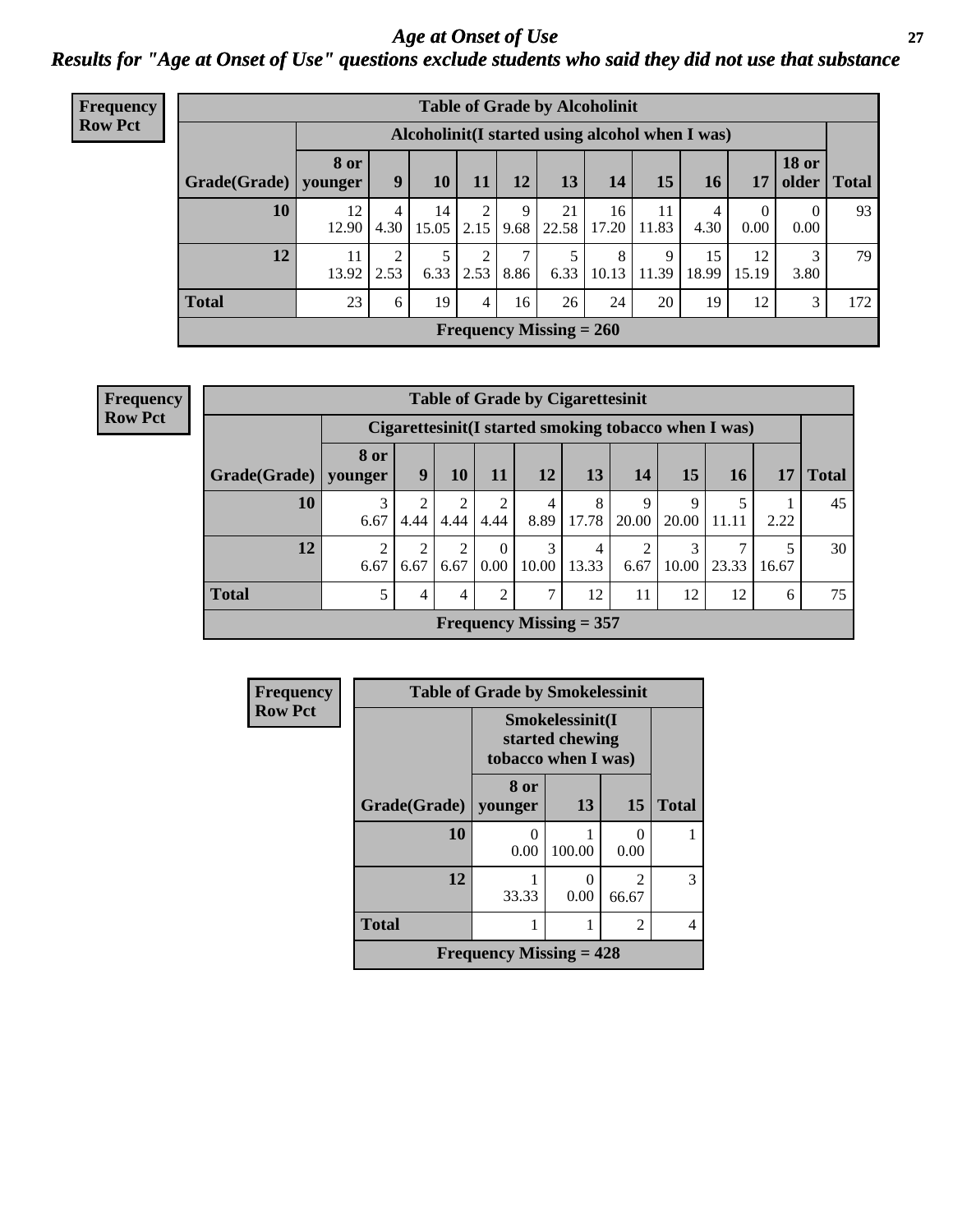#### *Age at Onset of Use* **28**

*Results for "Age at Onset of Use" questions exclude students who said they did not use that substance*

| <b>Frequency</b> |                                                      |                        |                |           |                        |       |                                | <b>Table of Grade by Marijuanainit</b> |             |            |                  |                  |             |
|------------------|------------------------------------------------------|------------------------|----------------|-----------|------------------------|-------|--------------------------------|----------------------------------------|-------------|------------|------------------|------------------|-------------|
| <b>Row Pct</b>   | Marijuanainit (I started using marijuana when I was) |                        |                |           |                        |       |                                |                                        |             |            |                  |                  |             |
|                  | Grade(Grade)                                         | <b>8 or</b><br>younger | 9 <sup>1</sup> | 10        | 11                     | 12    | 13                             | 14                                     | 15          | 16         | 17               | <b>18 or</b>     | older Total |
|                  | 10                                                   | 7.69                   | 1.54           | 4<br>6.15 | 7.69                   | 13.85 | 18<br>27.69                    | 9<br>13.85                             | 10.77       | 10.77      | $\Omega$<br>0.00 | $\theta$<br>0.00 | 65          |
|                  | 12                                                   | 4<br>7.84              | 1.96           | ↑<br>3.92 | $\overline{2}$<br>3.92 | 13.73 | 3<br>5.88                      | 6<br>11.76                             | 10<br>19.61 | 8<br>15.69 | 7<br>13.73       | 1.96             | 51          |
|                  | <b>Total</b>                                         | 9                      | 2              | 6         | 7                      | 16    | 21                             | 15                                     | 17          | 15         | 7                |                  | 116         |
|                  |                                                      |                        |                |           |                        |       | <b>Frequency Missing = 316</b> |                                        |             |            |                  |                  |             |

| Frequency      | <b>Table of Grade by Cocaineinit</b> |                                             |                                                              |                  |              |  |  |  |  |
|----------------|--------------------------------------|---------------------------------------------|--------------------------------------------------------------|------------------|--------------|--|--|--|--|
| <b>Row Pct</b> |                                      |                                             | <b>Cocaineinit(I started</b><br>using cocaine when I<br>was) |                  |              |  |  |  |  |
|                | Grade(Grade)   younger               | <b>8 or</b>                                 | 12                                                           | 15               | <b>Total</b> |  |  |  |  |
|                | 10                                   | $\mathfrak{D}$<br>66.67                     | 33.33                                                        | $\Omega$<br>0.00 | 3            |  |  |  |  |
|                | 12                                   | $\overline{2}$<br>40.00                     | $\mathfrak{D}$<br>40.00                                      | 20.00            | 5            |  |  |  |  |
|                | <b>Total</b>                         | 4                                           | 3                                                            |                  | 8            |  |  |  |  |
|                |                                      | <b>Frequency Missing <math>= 424</math></b> |                                                              |                  |              |  |  |  |  |

| <b>Frequency</b> | <b>Table of Grade by Inhalantsinit</b> |                           |           |                                                         |       |                       |              |  |
|------------------|----------------------------------------|---------------------------|-----------|---------------------------------------------------------|-------|-----------------------|--------------|--|
| <b>Row Pct</b>   |                                        |                           |           | Inhalantsinit (I started using<br>inhalants when I was) |       |                       |              |  |
|                  | Grade(Grade)                           | 8 or<br>younger           | <b>12</b> | 15                                                      | 16    | <b>18 or</b><br>older | <b>Total</b> |  |
|                  | 10                                     | 0<br>0.00                 | 33.33     | 33.33                                                   | 33.33 | 0.00                  | 3            |  |
|                  | 12                                     | $\overline{c}$<br>66.67   | 0.00      | $\theta$<br>0.00                                        | 0.00  | 33.33                 | 3            |  |
|                  | <b>Total</b>                           | $\overline{c}$            |           |                                                         |       |                       | 6            |  |
|                  |                                        | Frequency Missing $= 426$ |           |                                                         |       |                       |              |  |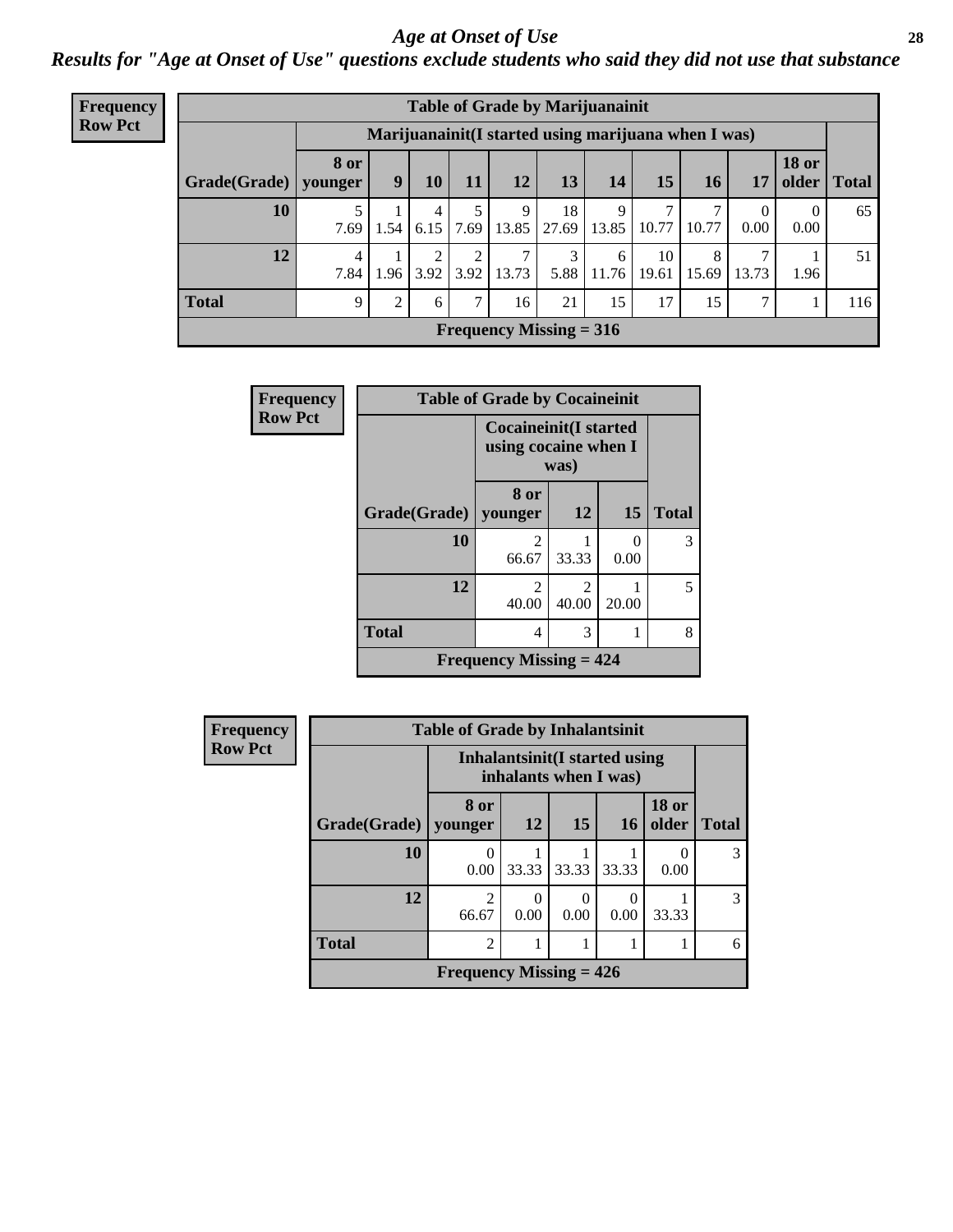#### *Age at Onset of Use* **29**

*Results for "Age at Onset of Use" questions exclude students who said they did not use that substance*

| Frequency      | <b>Table of Grade by Steroidsinit</b> |                  |                                                        |                  |                       |                |
|----------------|---------------------------------------|------------------|--------------------------------------------------------|------------------|-----------------------|----------------|
| <b>Row Pct</b> |                                       |                  | <b>Steroidsinit(I started</b><br>using steroids when I |                  |                       |                |
|                | Grade(Grade)                          | 9                | 13                                                     | 14 <sup>1</sup>  | <b>18 or</b><br>older | <b>Total</b>   |
|                | 10                                    | 50.00            | 0<br>0.00                                              | 50.00            | 0<br>0.00             | $\overline{c}$ |
|                | 12                                    | $\Omega$<br>0.00 | $\mathfrak{D}$<br>66.67                                | $\theta$<br>0.00 | 33.33                 | 3              |
|                | <b>Total</b>                          | 1                | $\overline{c}$                                         |                  | 1                     | 5              |
|                |                                       |                  | Frequency Missing $= 427$                              |                  |                       |                |

| <b>Frequency</b> | <b>Table of Grade by Ecstasyinit</b> |                                                     |      |       |       |       |          |  |  |
|------------------|--------------------------------------|-----------------------------------------------------|------|-------|-------|-------|----------|--|--|
| <b>Row Pct</b>   |                                      | Ecstasyinit (I started using ecstasy when<br>I was) |      |       |       |       |          |  |  |
|                  |                                      | 8 or                                                |      |       |       |       |          |  |  |
|                  | Grade(Grade)   younger               |                                                     | 10   | 14    | 15    | 16    | 17       |  |  |
|                  | <b>10</b>                            |                                                     |      |       |       |       | $\Omega$ |  |  |
|                  |                                      | 0.00                                                | 0.00 | 33.33 | 33.33 | 33.33 | 0.00     |  |  |
|                  |                                      |                                                     |      |       | ↑     |       | 3        |  |  |

| Frequency Missing $= 420$ |      |  |      |                                |       |       |    |
|---------------------------|------|--|------|--------------------------------|-------|-------|----|
| <b>Total</b>              |      |  |      |                                |       |       | 12 |
| 12                        |      |  | 0.00 | 22.22                          | 22.22 | 33.33 | 9  |
| 10                        | 0.00 |  |      | $0.00$   33.33   33.33   33.33 |       | 0.00  |    |

**Total**

| Frequency      | <b>Table of Grade by Methinit</b> |                                                                       |                  |                       |              |  |  |
|----------------|-----------------------------------|-----------------------------------------------------------------------|------------------|-----------------------|--------------|--|--|
| <b>Row Pct</b> |                                   | <b>Methinit(I started</b><br>using<br>methamphetamines<br>when I was) |                  |                       |              |  |  |
|                | Grade(Grade)                      | 15                                                                    | 17               | <b>18 or</b><br>older | <b>Total</b> |  |  |
|                | 10                                | 100.00                                                                | $\Omega$<br>0.00 | 0<br>0.00             |              |  |  |
|                | 12                                | $\overline{c}$<br>50.00                                               | 25.00            | 25.00                 | 4            |  |  |
|                | <b>Total</b>                      | 3                                                                     | 1                | 1                     | 5            |  |  |
|                | Frequency Missing $= 427$         |                                                                       |                  |                       |              |  |  |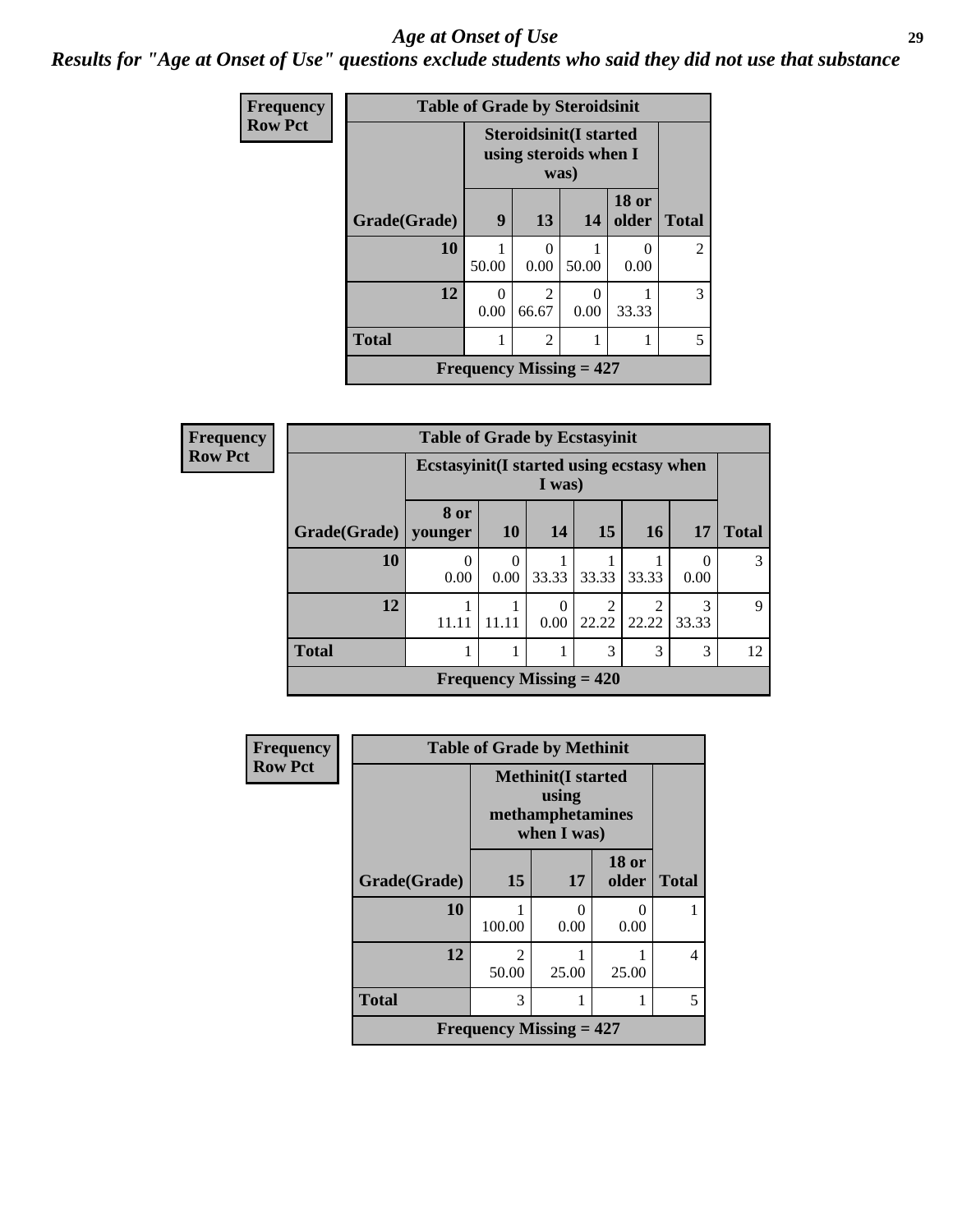#### Age at Onset of Use **30**

*Results for "Age at Onset of Use" questions exclude students who said they did not use that substance*

| Frequency      | <b>Table of Grade by Hallucinogensinit</b> |                                                                      |              |  |
|----------------|--------------------------------------------|----------------------------------------------------------------------|--------------|--|
| <b>Row Pct</b> |                                            | Hallucinogensinit(I<br>started using<br>hallucinogens<br>when I was) |              |  |
|                | Grade(Grade)                               | 17                                                                   | <b>Total</b> |  |
|                | 10                                         | 0<br>٠                                                               | 0            |  |
|                | 12                                         | 100.00                                                               |              |  |
|                | <b>Total</b>                               |                                                                      |              |  |
|                |                                            | <b>Frequency Missing = 431</b>                                       |              |  |

| Frequency      |                        | <b>Table of Grade by Prescriptioninit</b>                                                          |                        |           |                                      |                         |              |
|----------------|------------------------|----------------------------------------------------------------------------------------------------|------------------------|-----------|--------------------------------------|-------------------------|--------------|
| <b>Row Pct</b> |                        | <b>Prescriptioninit (I started using</b><br>prescription drugs not prescribed<br>to me when I was) |                        |           |                                      |                         |              |
|                | Grade(Grade)   younger | 8 or                                                                                               | 13                     | 14        | 15                                   | <b>16</b>               | <b>Total</b> |
|                | 10                     | 4<br>44.44                                                                                         | $\mathcal{D}$<br>22.22 | 0<br>0.00 | $\mathcal{D}_{\mathcal{L}}$<br>22.22 | 11.11                   | Q            |
|                | 12                     | $\overline{\mathcal{A}}$<br>44.44                                                                  |                        |           |                                      | $\mathfrak{D}$<br>22.22 | 9            |
|                | <b>Total</b>           | 8                                                                                                  | 3                      |           | 3                                    | 3                       | 18           |
|                |                        | <b>Frequency Missing <math>= 414</math></b>                                                        |                        |           |                                      |                         |              |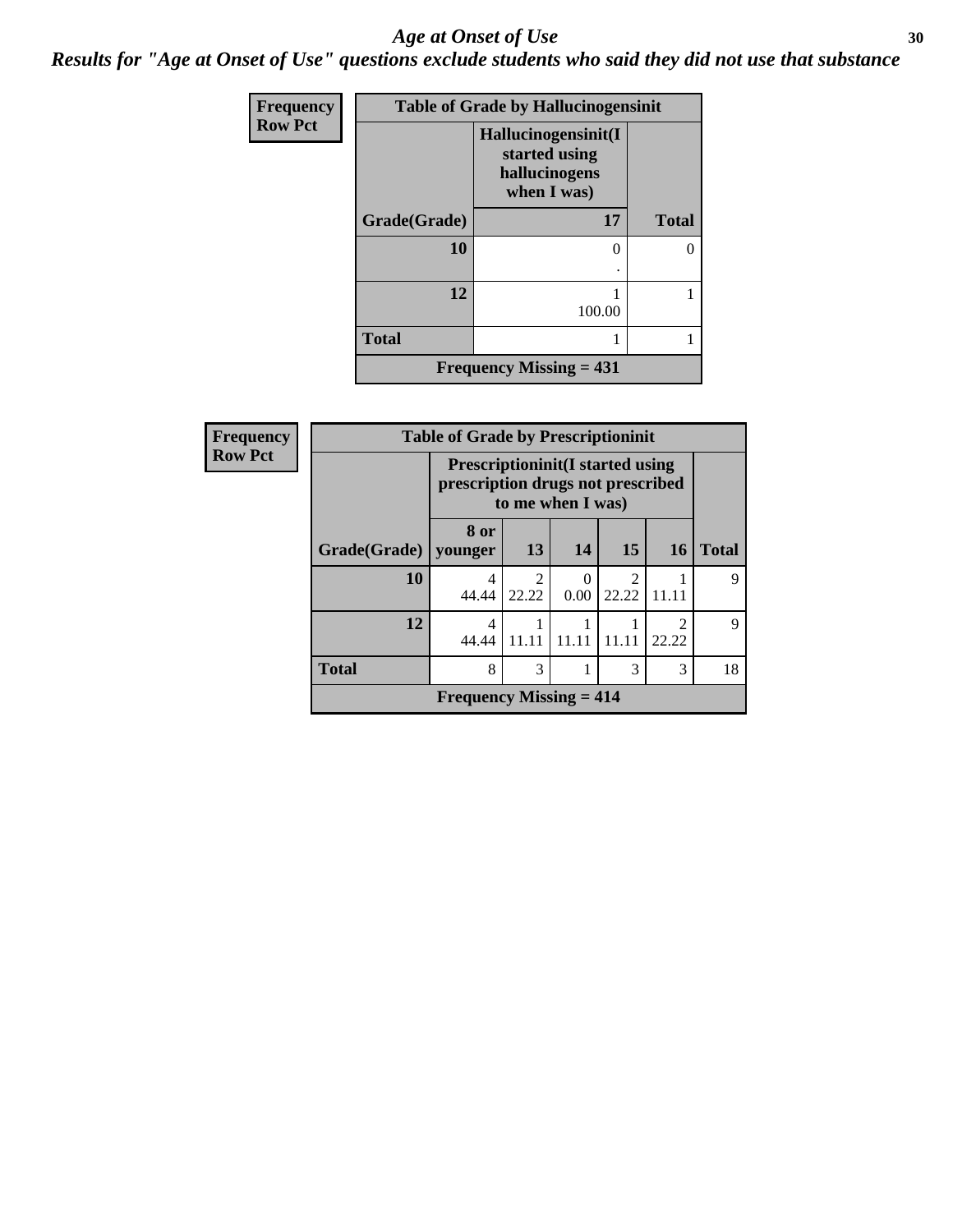| Frequency      | <b>Table of Alcoholharm by Grade</b>          |                    |              |              |  |
|----------------|-----------------------------------------------|--------------------|--------------|--------------|--|
| <b>Col Pct</b> | Alcoholharm(I<br>think alcohol is<br>harmful) | Grade(Grade)<br>10 | 12           | <b>Total</b> |  |
|                | <b>Strongly Agree</b>                         | 132<br>56.41       | 111<br>56.06 | 243          |  |
|                | <b>Somewhat Agree</b>                         | 50<br>21.37        | 48<br>24.24  | 98           |  |
|                | <b>Somewhat Disagree</b>                      | 18<br>7.69         | 23<br>11.62  | 41           |  |
|                | <b>Strongly Disagree</b>                      | 34<br>14.53        | 16<br>8.08   | 50           |  |
|                | <b>Total</b>                                  | 234                | 198          | 432          |  |

| <b>Table of Cigarettesharm by Grade</b>                  |                    |              |              |  |  |  |  |
|----------------------------------------------------------|--------------------|--------------|--------------|--|--|--|--|
| Cigarettesharm(I<br>think smoking<br>tobacco is harmful) | Grade(Grade)<br>10 | 12           | <b>Total</b> |  |  |  |  |
| <b>Strongly Agree</b>                                    | 183<br>78.21       | 155<br>78.28 | 338          |  |  |  |  |
| <b>Somewhat Agree</b>                                    | 16<br>6.84         | 22<br>11.11  | 38           |  |  |  |  |
| <b>Somewhat Disagree</b>                                 | 4<br>1.71          | 7<br>3.54    | 11           |  |  |  |  |
| <b>Strongly Disagree</b>                                 | 31<br>13.25        | 14<br>7.07   | 45           |  |  |  |  |
| <b>Total</b>                                             | 234                | 198          | 432          |  |  |  |  |

| Frequency      | <b>Table of Smokelessharm by Grade</b>                  |                           |              |              |  |  |
|----------------|---------------------------------------------------------|---------------------------|--------------|--------------|--|--|
| <b>Col Pct</b> | Smokelessharm(I<br>think chewing<br>tobacco is harmful) | Grade(Grade)<br><b>10</b> | 12           | <b>Total</b> |  |  |
|                | <b>Strongly Agree</b>                                   | 185<br>79.06              | 161<br>81.31 | 346          |  |  |
|                | <b>Somewhat Agree</b>                                   | 18<br>7.69                | 16<br>8.08   | 34           |  |  |
|                | <b>Somewhat Disagree</b>                                | 6<br>2.56                 | 8<br>4.04    | 14           |  |  |
|                | <b>Strongly Disagree</b>                                | 25<br>10.68               | 13<br>6.57   | 38           |  |  |
|                | <b>Total</b>                                            | 234                       | 198          | 432          |  |  |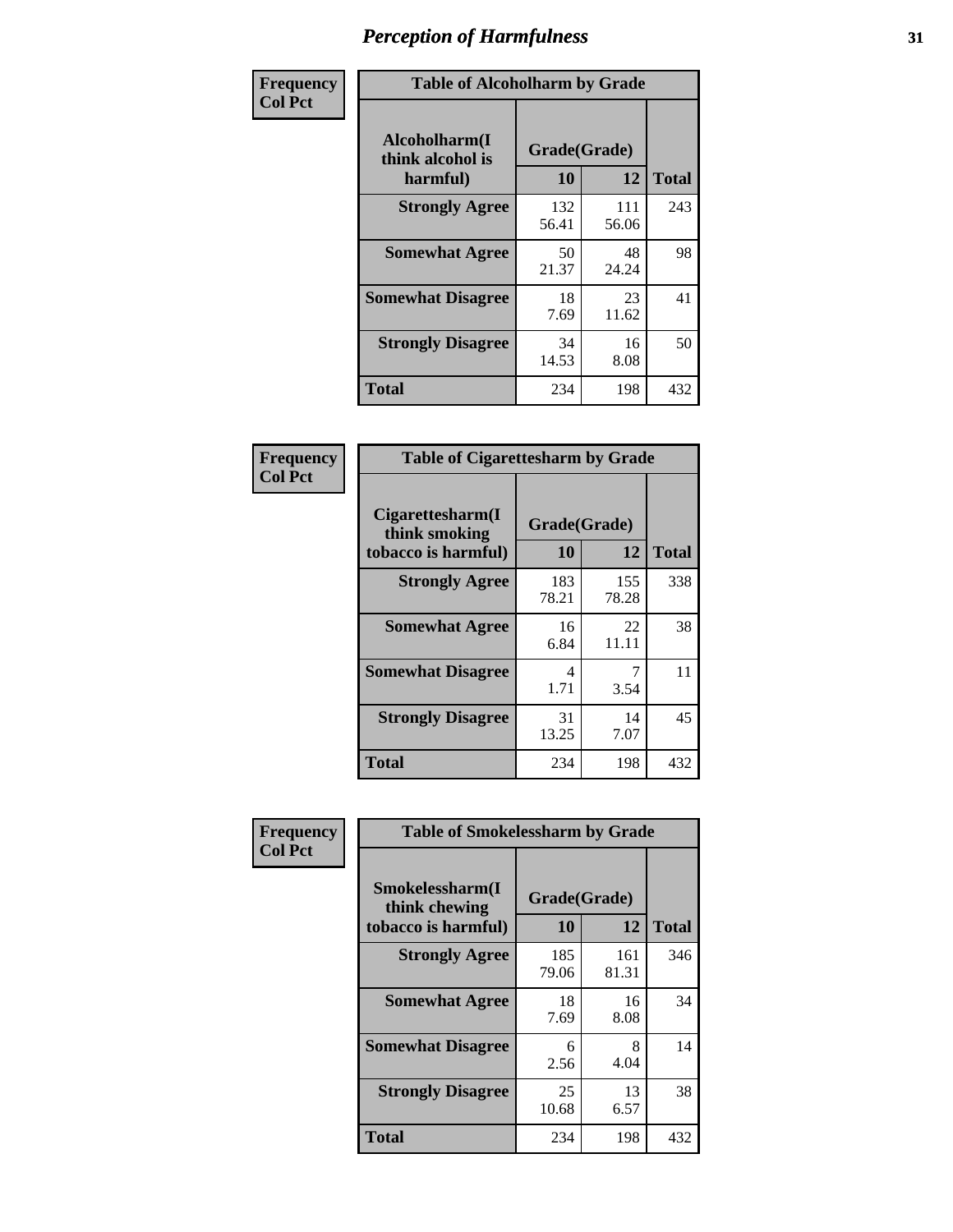| Frequency      | <b>Table of Marijuanaharm by Grade</b>            |                    |              |              |
|----------------|---------------------------------------------------|--------------------|--------------|--------------|
| <b>Col Pct</b> | Marijuanaharm(I<br>think marijuana is<br>harmful) | Grade(Grade)<br>10 | 12           | <b>Total</b> |
|                | <b>Strongly Agree</b>                             | 132<br>56.41       | 124<br>62.63 | 256          |
|                | <b>Somewhat Agree</b>                             | 23<br>9.83         | 24<br>12.12  | 47           |
|                | <b>Somewhat Disagree</b>                          | 23<br>9.83         | 20<br>10.10  | 43           |
|                | <b>Strongly Disagree</b>                          | 56<br>23.93        | 30<br>15.15  | 86           |
|                | <b>Total</b>                                      | 234                | 198          | 432          |

| <b>Table of Cocaineharm by Grade</b>          |                        |              |     |  |  |  |
|-----------------------------------------------|------------------------|--------------|-----|--|--|--|
| Cocaineharm(I<br>think cocaine is<br>harmful) | Grade(Grade)<br>10     | <b>Total</b> |     |  |  |  |
| <b>Strongly Agree</b>                         | 206<br>88.03           | 180<br>90.91 | 386 |  |  |  |
| <b>Somewhat Agree</b>                         | 4<br>1.71              | 3<br>1.52    | 7   |  |  |  |
| <b>Somewhat Disagree</b>                      | $\mathfrak{D}$<br>0.85 | 0.51         | 3   |  |  |  |
| <b>Strongly Disagree</b>                      | 22<br>9.40             | 14<br>7.07   | 36  |  |  |  |
| <b>Total</b>                                  | 234                    | 198          | 432 |  |  |  |

| Frequency      | <b>Table of Inhalantsharm by Grade</b>  |              |                       |              |  |  |
|----------------|-----------------------------------------|--------------|-----------------------|--------------|--|--|
| <b>Col Pct</b> | Inhalantsharm(I)<br>think inhalants are | Grade(Grade) |                       |              |  |  |
|                | harmful)                                | <b>10</b>    | 12                    | <b>Total</b> |  |  |
|                | <b>Strongly Agree</b>                   | 192<br>82.05 | 176<br>88.89          | 368          |  |  |
|                | <b>Somewhat Agree</b>                   | 17<br>7.26   | 6<br>3.03             | 23           |  |  |
|                | <b>Somewhat Disagree</b>                | 3<br>1.28    | $\mathcal{L}$<br>1.01 | 5            |  |  |
|                | <b>Strongly Disagree</b>                | 22<br>9.40   | 14<br>7.07            | 36           |  |  |
|                | <b>Total</b>                            | 234          | 198                   | 432          |  |  |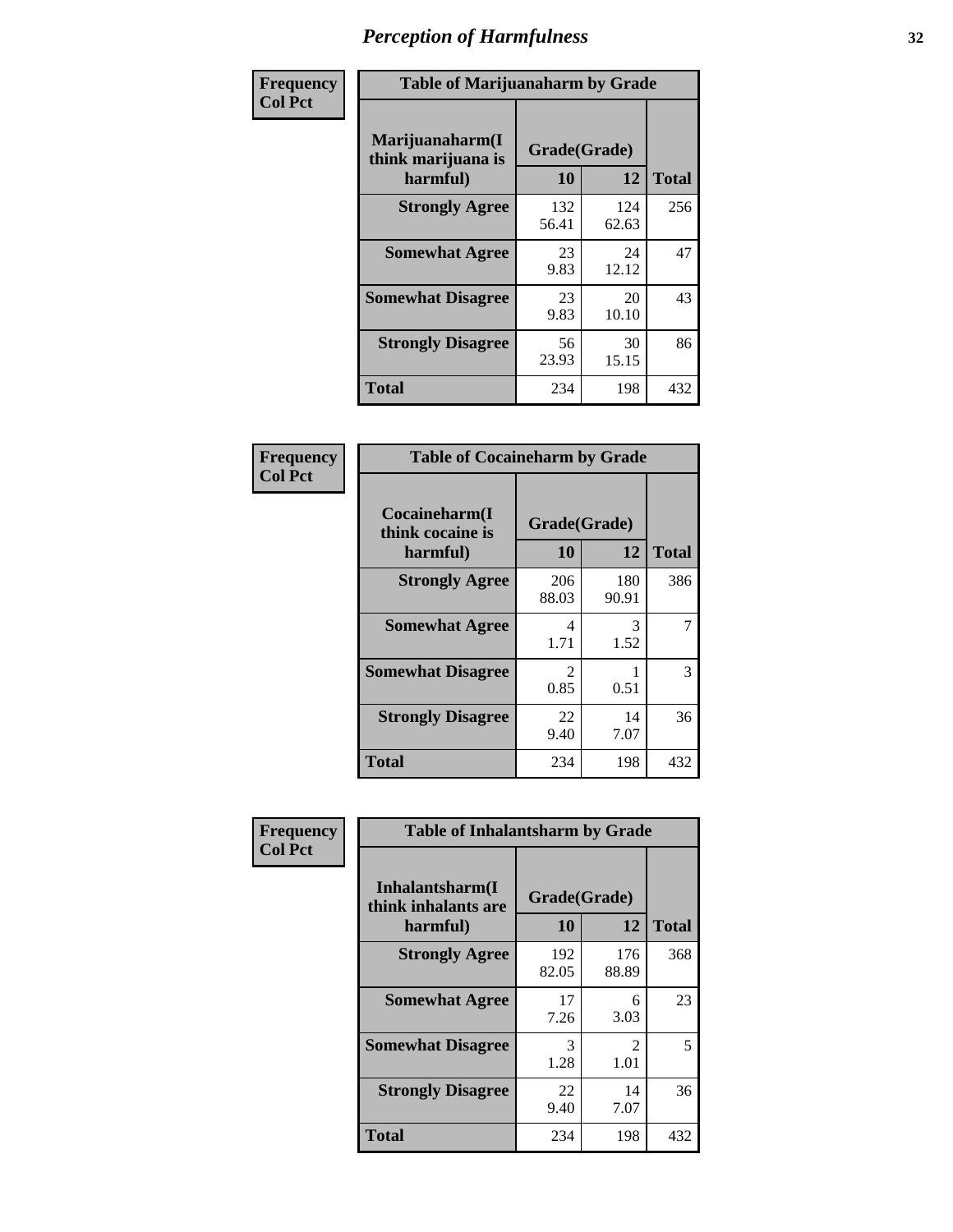| Frequency      | <b>Table of Steroidsharm by Grade</b>            |                    |              |              |  |
|----------------|--------------------------------------------------|--------------------|--------------|--------------|--|
| <b>Col Pct</b> | Steroidsharm(I<br>think steroids are<br>harmful) | Grade(Grade)<br>10 | 12           | <b>Total</b> |  |
|                | <b>Strongly Agree</b>                            | 192<br>82.05       | 174<br>87.88 | 366          |  |
|                | <b>Somewhat Agree</b>                            | 17<br>7.26         | 9<br>4.55    | 26           |  |
|                | <b>Somewhat Disagree</b>                         | 4<br>1.71          | 0<br>0.00    | 4            |  |
|                | <b>Strongly Disagree</b>                         | 21<br>8.97         | 15<br>7.58   | 36           |  |
|                | <b>Total</b>                                     | 234                | 198          | 432          |  |

| <b>Table of Ecstasyharm by Grade</b>                |                    |              |     |  |  |
|-----------------------------------------------------|--------------------|--------------|-----|--|--|
| $E$ cstasyharm $(I$<br>think ecstasy is<br>harmful) | Grade(Grade)<br>10 | <b>Total</b> |     |  |  |
| <b>Strongly Agree</b>                               | 193<br>82.48       | 174<br>87.88 | 367 |  |  |
| <b>Somewhat Agree</b>                               | 10<br>4.27         | 8<br>4.04    | 18  |  |  |
| <b>Somewhat Disagree</b>                            | 5<br>2.14          | 3<br>1.52    | 8   |  |  |
| <b>Strongly Disagree</b>                            | 26<br>11.11        | 13<br>6.57   | 39  |  |  |
| Total                                               | 234                | 198          | 432 |  |  |

| Frequency      | <b>Table of Methharm by Grade</b>                            |                           |              |              |
|----------------|--------------------------------------------------------------|---------------------------|--------------|--------------|
| <b>Col Pct</b> | <b>Methharm</b> (I think<br>methamphetamines<br>are harmful) | Grade(Grade)<br><b>10</b> | 12           | <b>Total</b> |
|                | <b>Strongly Agree</b>                                        | 202<br>86.32              | 178<br>89.90 | 380          |
|                | <b>Somewhat Agree</b>                                        | 2.99                      | 5<br>2.53    | 12           |
|                | <b>Somewhat Disagree</b>                                     | 3<br>1.28                 | 0<br>0.00    | 3            |
|                | <b>Strongly Disagree</b>                                     | 22<br>9.40                | 15<br>7.58   | 37           |
|                | Total                                                        | 234                       | 198          | 432          |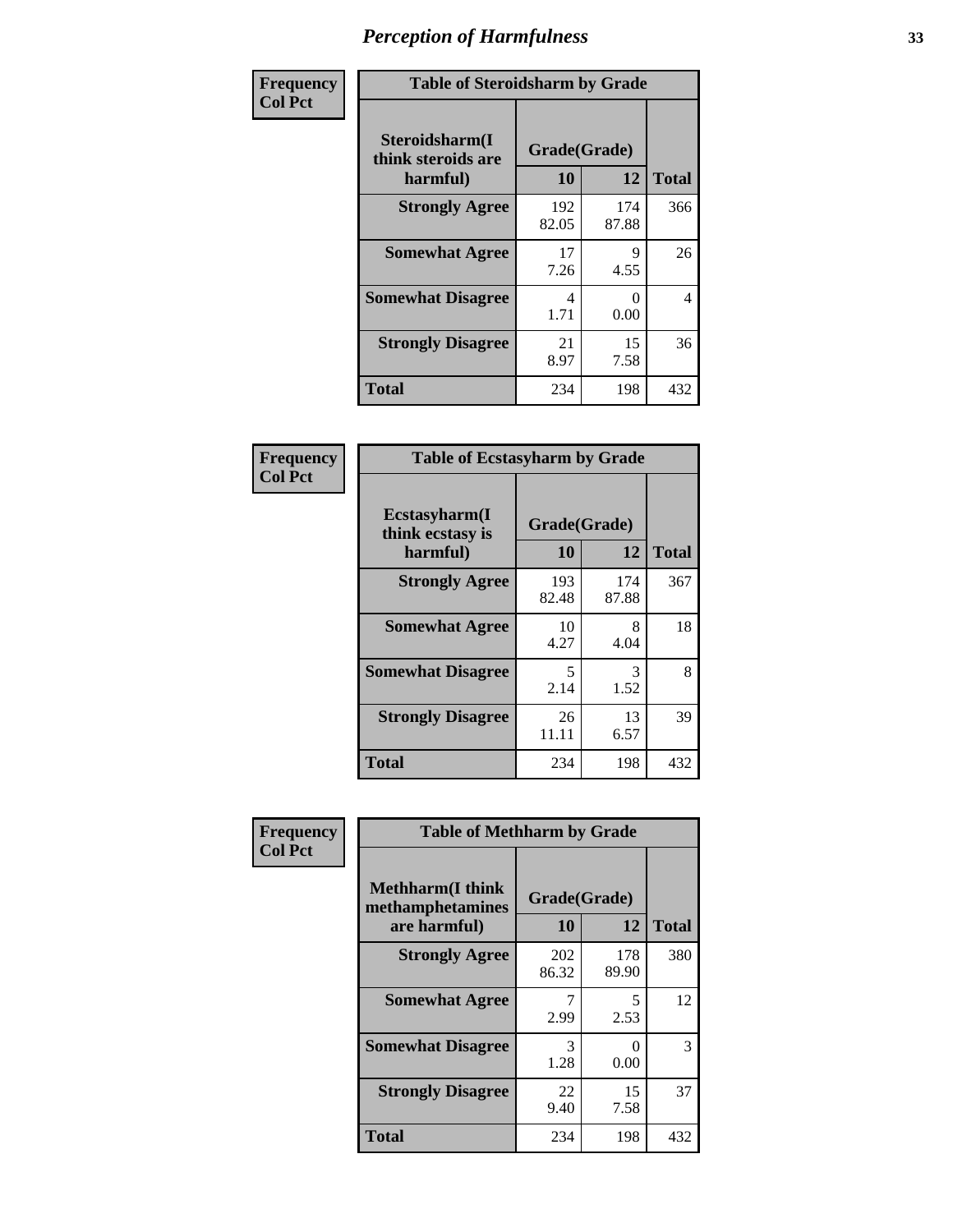| Frequency      | <b>Table of Hallucinogensharm by Grade</b>                 |                     |              |              |
|----------------|------------------------------------------------------------|---------------------|--------------|--------------|
| <b>Col Pct</b> | Hallucinogensharm(I<br>think hallucinogens<br>are harmful) | Grade(Grade)<br>10  | 12           | <b>Total</b> |
|                | <b>Strongly Agree</b>                                      | <b>200</b><br>85.47 | 178<br>89.90 | 378          |
|                | <b>Somewhat Agree</b>                                      | 12<br>5.13          | 4<br>2.02    | 16           |
|                | <b>Somewhat Disagree</b>                                   | 0<br>0.00           | 0.51         | 1            |
|                | <b>Strongly Disagree</b>                                   | 22<br>9.40          | 15<br>7.58   | 37           |
|                | <b>Total</b>                                               | 234                 | 198          | 432          |

| <b>Table of Prescriptionharm by Grade</b>                                 |              |              |              |  |
|---------------------------------------------------------------------------|--------------|--------------|--------------|--|
| Prescriptionharm(I<br>think prescription<br>drugs not<br>prescribed to me | Grade(Grade) |              |              |  |
| are harmful)                                                              | 10           | 12           | <b>Total</b> |  |
| <b>Strongly Agree</b>                                                     | 182<br>77.78 | 162<br>81.82 | 344          |  |
| <b>Somewhat Agree</b>                                                     | 17<br>7.26   | 16<br>8.08   | 33           |  |
| <b>Somewhat Disagree</b>                                                  | 12<br>5.13   | 3<br>1.52    | 15           |  |
| <b>Strongly Disagree</b>                                                  | 23<br>9.83   | 17<br>8.59   | 40           |  |
| Total                                                                     | 234          | 198          | 432          |  |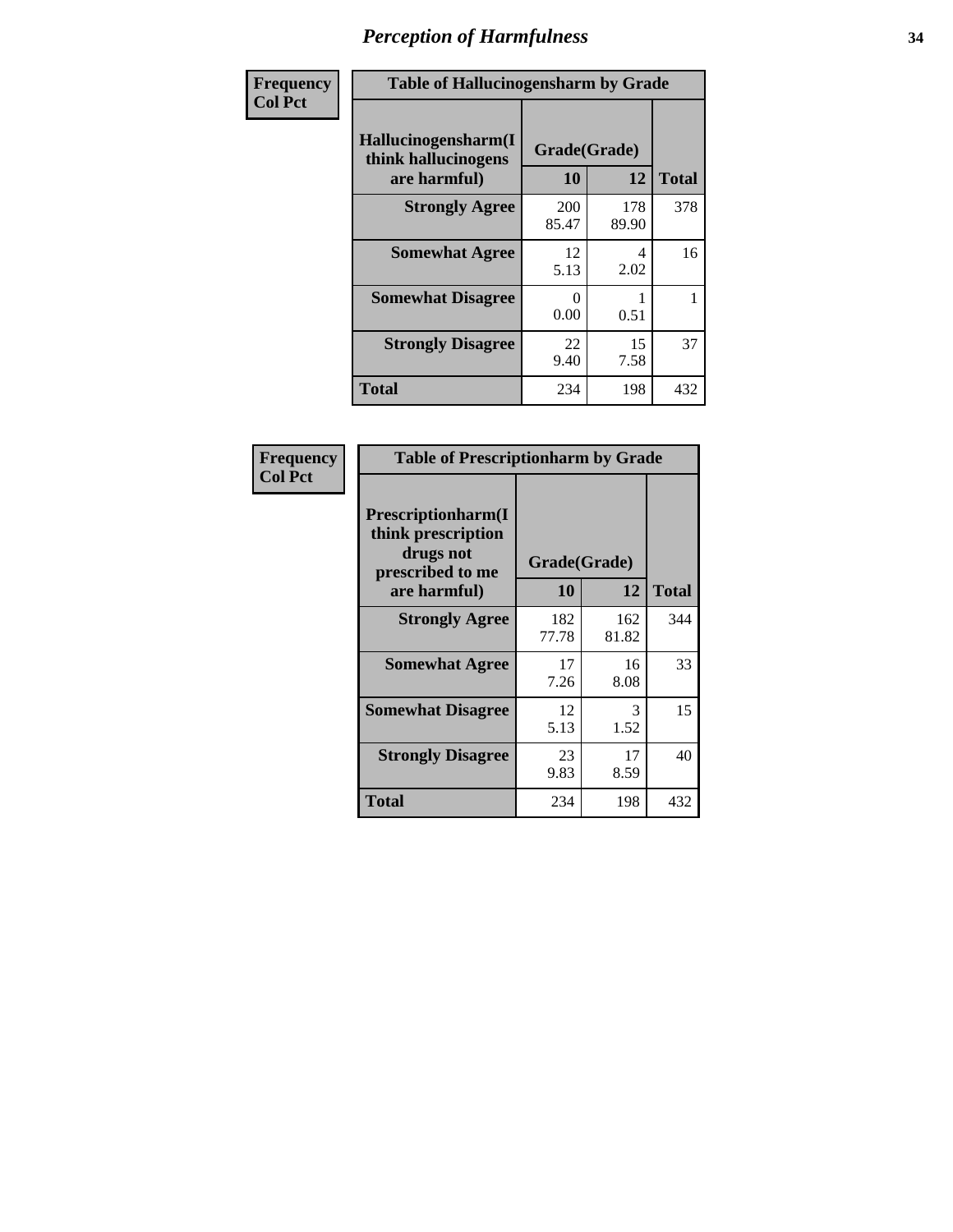# *Disapproval by Adults* **35**

| Frequency      | <b>Table of Alcoholadult by Grade</b>                                 |                    |              |              |
|----------------|-----------------------------------------------------------------------|--------------------|--------------|--------------|
| <b>Col Pct</b> | <b>Alcoholadult</b> (Adults<br>would disapprove if<br>I used alcohol) | Grade(Grade)<br>10 | 12           | <b>Total</b> |
|                | <b>Strongly Agree</b>                                                 | 136<br>58.12       | 107<br>54.04 | 243          |
|                | <b>Somewhat Agree</b>                                                 | 48<br>20.51        | 39<br>19.70  | 87           |
|                | <b>Somewhat Disagree</b>                                              | 24<br>10.26        | 33<br>16.67  | 57           |
|                | <b>Strongly Disagree</b>                                              | 26<br>11.11        | 19<br>9.60   | 45           |
|                | <b>Total</b>                                                          | 234                | 198          | 432          |

| <b>Table of Tobaccoadult by Grade</b>                                |                    |              |              |  |  |
|----------------------------------------------------------------------|--------------------|--------------|--------------|--|--|
| <b>Tobaccoadult(Adults</b><br>would disapprove if<br>I used tobacco) | Grade(Grade)<br>10 | 12           | <b>Total</b> |  |  |
| <b>Strongly Agree</b>                                                | 177<br>75.64       | 150<br>75.76 | 327          |  |  |
| <b>Somewhat Agree</b>                                                | 18<br>7.69         | 19<br>9.60   | 37           |  |  |
| <b>Somewhat Disagree</b>                                             | 12<br>5.13         | 16<br>8.08   | 28           |  |  |
| <b>Strongly Disagree</b>                                             | 27<br>11.54        | 13<br>6.57   | 40           |  |  |
| <b>Total</b>                                                         | 234                | 198          | 432          |  |  |

| Frequency<br><b>Col Pct</b> | <b>Table of Marijuanaadult by Grade</b>                           |                    |              |              |
|-----------------------------|-------------------------------------------------------------------|--------------------|--------------|--------------|
|                             | Marijuanaadult(Adults<br>would disapprove if I<br>used marijuana) | Grade(Grade)<br>10 | 12           | <b>Total</b> |
|                             | <b>Strongly Agree</b>                                             | 156<br>66.67       | 144<br>72.73 | 300          |
|                             | <b>Somewhat Agree</b>                                             | 25<br>10.68        | 22<br>11.11  | 47           |
|                             | <b>Somewhat Disagree</b>                                          | 13<br>5.56         | 16<br>8.08   | 29           |
|                             | <b>Strongly Disagree</b>                                          | 40<br>17.09        | 16<br>8.08   | 56           |
|                             | <b>Total</b>                                                      | 234                | 198          | 432          |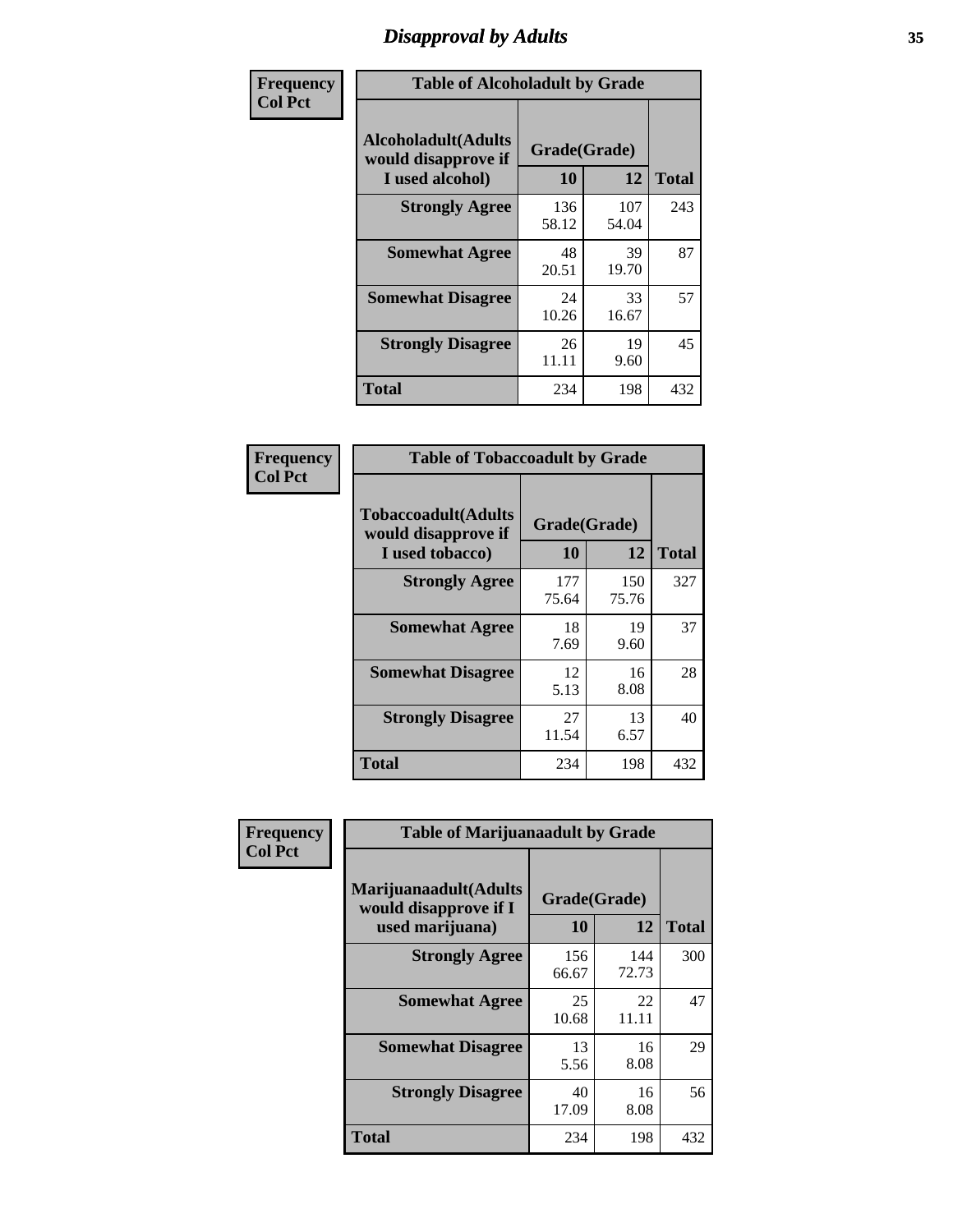### *Disapproval by Adults* **36**

| Frequency      | <b>Table of Otherdrugadult by Grade</b>                                     |                    |              |              |
|----------------|-----------------------------------------------------------------------------|--------------------|--------------|--------------|
| <b>Col Pct</b> | <b>Otherdrugadult</b> (Adults<br>would disapprove if I<br>used other drugs) | Grade(Grade)<br>10 | 12           | <b>Total</b> |
|                | <b>Strongly Agree</b>                                                       | 188<br>80.34       | 174<br>87.88 | 362          |
|                | <b>Somewhat Agree</b>                                                       | 10<br>4.27         | 3.54         | 17           |
|                | <b>Somewhat Disagree</b>                                                    | 6<br>2.56          | 3<br>1.52    | 9            |
|                | <b>Strongly Disagree</b>                                                    | 30<br>12.82        | 14<br>7.07   | 44           |
|                | <b>Total</b>                                                                | 234                | 198          | 432          |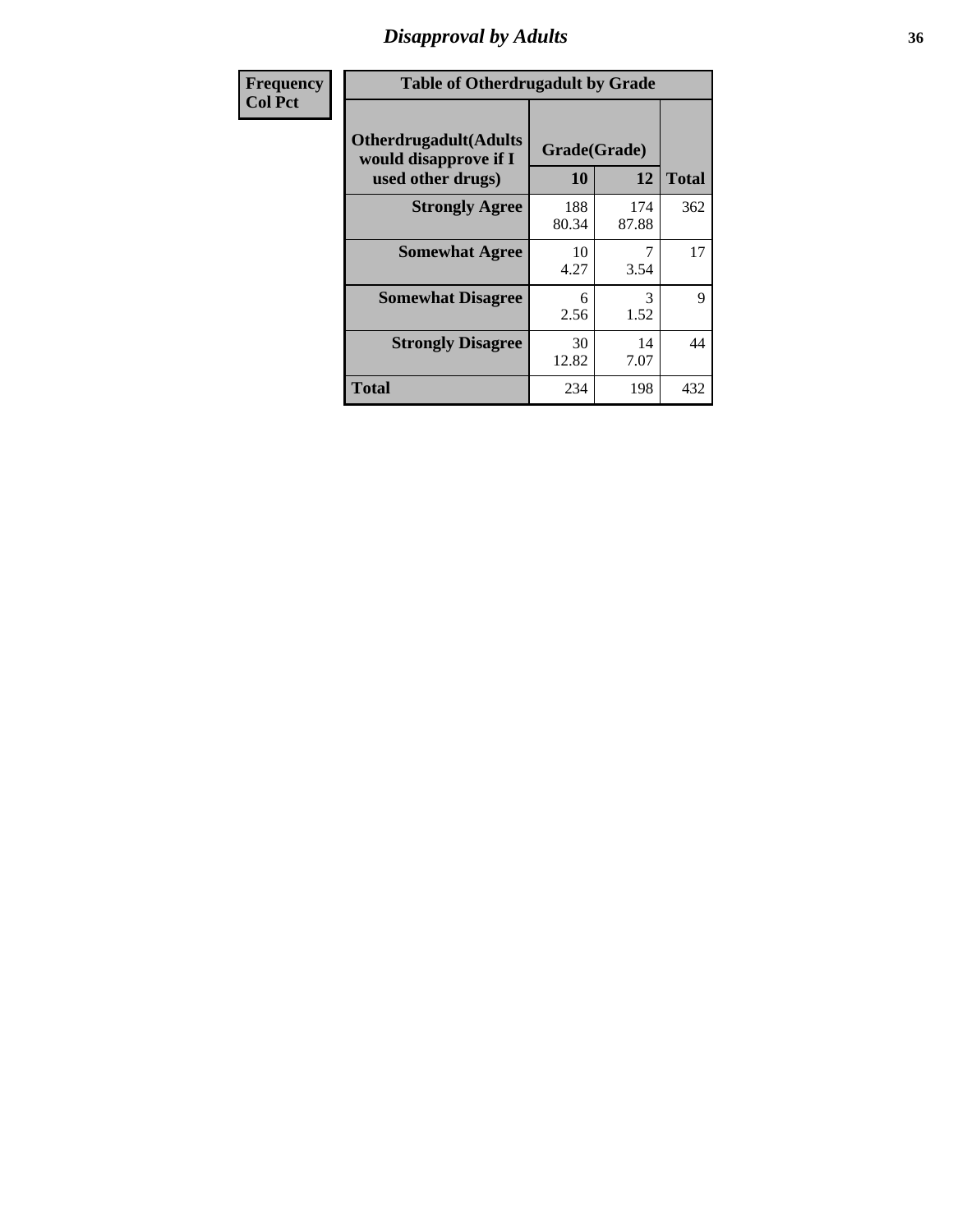# *Disapproval by Peers* **37**

| Frequency      | <b>Table of Alcoholpeer by Grade</b>                    |              |             |              |  |
|----------------|---------------------------------------------------------|--------------|-------------|--------------|--|
| <b>Col Pct</b> | Alcoholpeer(My<br>friends would<br>disapprove if I used | Grade(Grade) |             |              |  |
|                | alcohol)                                                | 10           | 12          | <b>Total</b> |  |
|                | <b>Strongly Agree</b>                                   | 59<br>25.21  | 55<br>27.78 | 114          |  |
|                | <b>Somewhat Agree</b>                                   | 55<br>23.50  | 38<br>19.19 | 93           |  |
|                | <b>Somewhat Disagree</b>                                | 51<br>21.79  | 39<br>19.70 | 90           |  |
|                | <b>Strongly Disagree</b>                                | 69<br>29.49  | 66<br>33.33 | 135          |  |
|                | Total                                                   | 234          | 198         | 432          |  |

| Frequency      | <b>Table of Tobaccopeer by Grade</b>                                |                    |             |              |
|----------------|---------------------------------------------------------------------|--------------------|-------------|--------------|
| <b>Col Pct</b> | Tobaccopeer(My<br>friends would<br>disapprove if I used<br>tobacco) | Grade(Grade)<br>10 | 12          | <b>Total</b> |
|                | <b>Strongly Agree</b>                                               | 104<br>44.44       | 98<br>49.49 | 202          |
|                | <b>Somewhat Agree</b>                                               | 42<br>17.95        | 24<br>12.12 | 66           |
|                | <b>Somewhat Disagree</b>                                            | 37<br>15.81        | 27<br>13.64 | 64           |
|                | <b>Strongly Disagree</b>                                            | 51<br>21.79        | 49<br>24.75 | 100          |
|                | Total                                                               | 234                | 198         | 432          |

| Frequency<br><b>Col Pct</b> | <b>Table of Marijuanapeer by Grade</b>                    |              |             |              |
|-----------------------------|-----------------------------------------------------------|--------------|-------------|--------------|
|                             | Marijuanapeer(My<br>friends would<br>disapprove if I used | Grade(Grade) |             |              |
|                             | marijuana)                                                | 10           | 12          | <b>Total</b> |
|                             | <b>Strongly Agree</b>                                     | 77<br>32.91  | 77<br>38.89 | 154          |
|                             | <b>Somewhat Agree</b>                                     | 44<br>18.80  | 23<br>11.62 | 67           |
|                             | <b>Somewhat Disagree</b>                                  | 42<br>17.95  | 36<br>18.18 | 78           |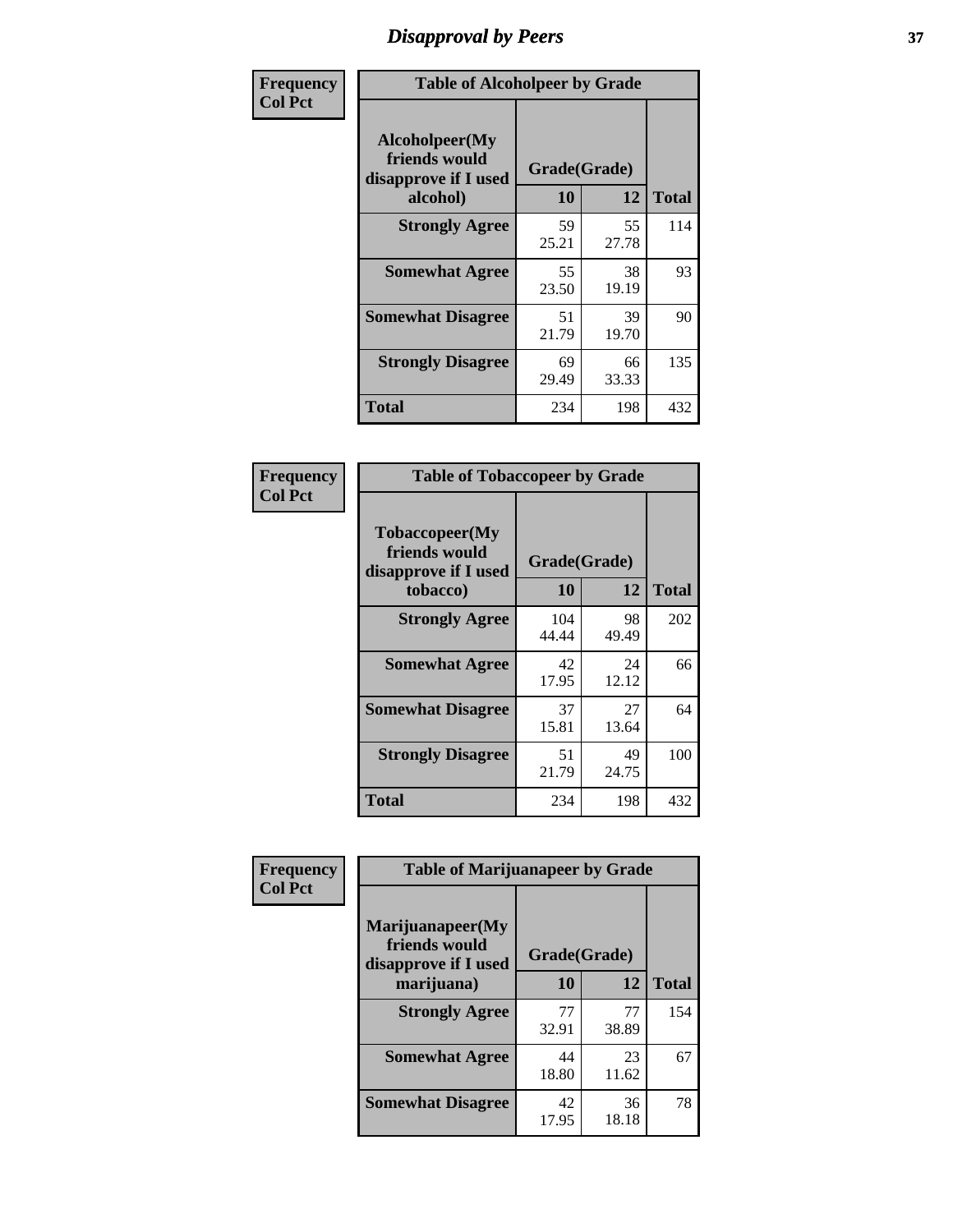# *Disapproval by Peers* **38**

| Frequency<br><b>Col Pct</b> | <b>Table of Marijuanapeer by Grade</b>                                  |                    |             |              |
|-----------------------------|-------------------------------------------------------------------------|--------------------|-------------|--------------|
|                             | Marijuanapeer(My<br>friends would<br>disapprove if I used<br>marijuana) | Grade(Grade)<br>10 | 12          | <b>Total</b> |
|                             | <b>Strongly Disagree</b>                                                | 71<br>30.34        | 62<br>31.31 | 133          |
|                             | Total                                                                   | 234                | 198         | 432          |

| Frequency      | <b>Table of Otherdrugpeer by Grade</b>                                    |                    |              |              |
|----------------|---------------------------------------------------------------------------|--------------------|--------------|--------------|
| <b>Col Pct</b> | Otherdrugpeer(My<br>friends would<br>disapprove if I used<br>other drugs) | Grade(Grade)<br>10 | 12           | <b>Total</b> |
|                | <b>Strongly Agree</b>                                                     | 125<br>53.42       | 122<br>61.62 | 247          |
|                | <b>Somewhat Agree</b>                                                     | 33<br>14.10        | 21<br>10.61  | 54           |
|                | <b>Somewhat Disagree</b>                                                  | 26<br>11.11        | 18<br>9.09   | 44           |
|                | <b>Strongly Disagree</b>                                                  | 50<br>21.37        | 37<br>18.69  | 87           |
|                | Total                                                                     | 234                | 198          | 432          |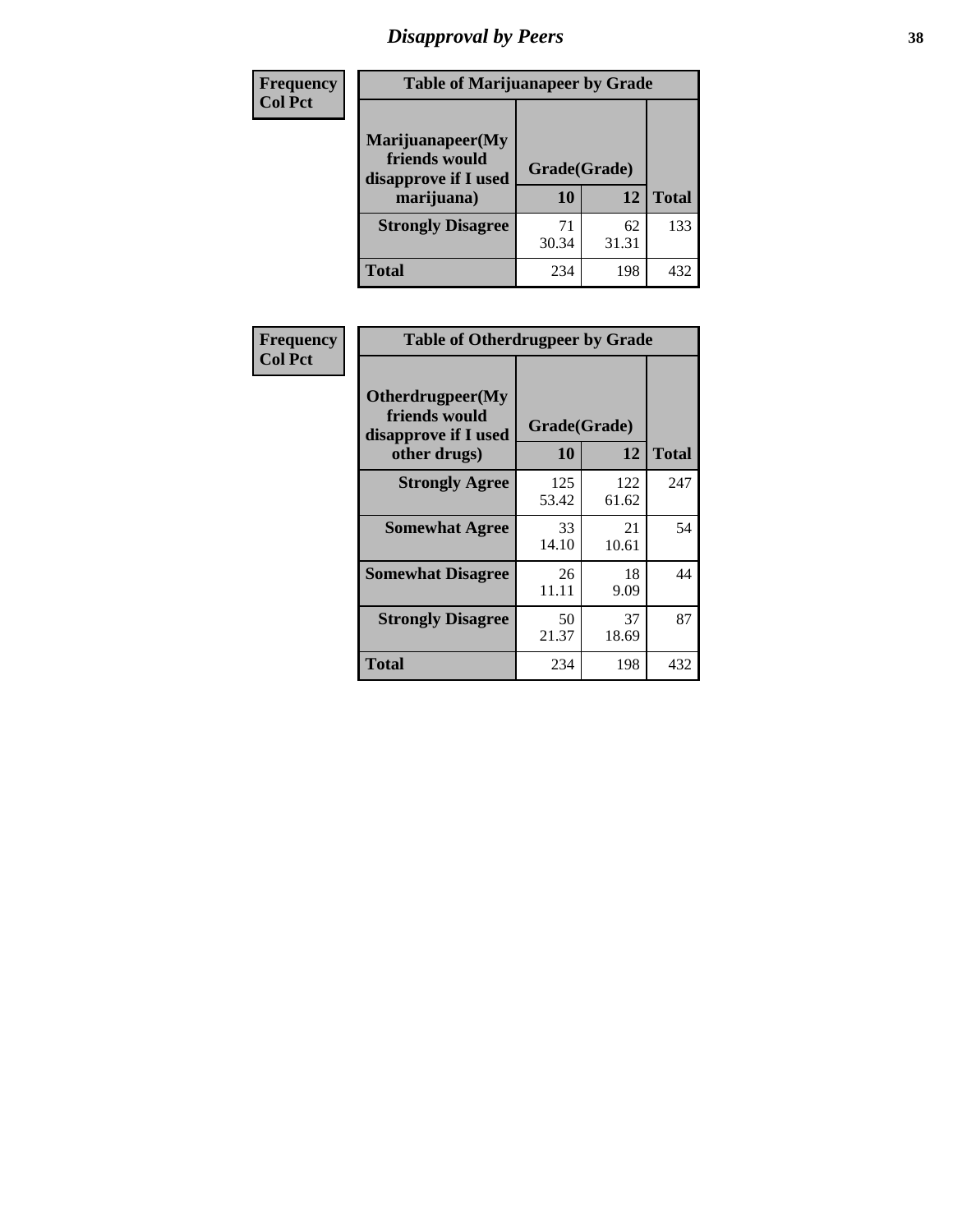| Frequency      | <b>Table of Alcohollocation1 by Grade</b> |              |              |              |
|----------------|-------------------------------------------|--------------|--------------|--------------|
| <b>Col Pct</b> | <b>Alcohollocation1(Places</b>            | Grade(Grade) |              |              |
|                | <b>Friends Use Alcohol)</b>               | 10           | 12           | <b>Total</b> |
|                |                                           | 144<br>61.54 | 125<br>63.13 | 269          |
|                | Do Not Use                                | 90<br>38.46  | 73<br>36.87  | 163          |
|                | <b>Total</b>                              | 234          | 198          | 432          |

| <b>Frequency</b> | <b>Table of Alcohollocation2 by Grade</b>                     |                           |              |              |
|------------------|---------------------------------------------------------------|---------------------------|--------------|--------------|
| <b>Col Pct</b>   | <b>Alcohollocation2(Places</b><br><b>Friends Use Alcohol)</b> | Grade(Grade)<br><b>10</b> | 12           | <b>Total</b> |
|                  |                                                               | 129<br>55.13              | 97<br>48.99  | 226          |
|                  | Home                                                          | 105<br>44.87              | 101<br>51.01 | 206          |
|                  | <b>Total</b>                                                  | 234                       | 198          | 432          |

| Frequency<br><b>Col Pct</b> | <b>Table of Alcohollocation 3 by Grade</b>                    |                    |              |              |
|-----------------------------|---------------------------------------------------------------|--------------------|--------------|--------------|
|                             | <b>Alcohollocation3(Places</b><br><b>Friends Use Alcohol)</b> | Grade(Grade)<br>10 | 12           | <b>Total</b> |
|                             |                                                               | 196<br>83.76       | 178<br>89.90 | 374          |
|                             | <b>School</b>                                                 | 38<br>16.24        | 20<br>10.10  | 58           |
|                             | <b>Total</b>                                                  | 234                | 198          | 432          |

| <b>Frequency</b> | <b>Table of Alcohollocation4 by Grade</b> |              |              |              |  |
|------------------|-------------------------------------------|--------------|--------------|--------------|--|
| <b>Col Pct</b>   | <b>Alcohollocation4(Places</b>            | Grade(Grade) |              |              |  |
|                  | <b>Friends Use Alcohol)</b>               | 10           | 12           | <b>Total</b> |  |
|                  |                                           | 190<br>81.20 | 162<br>81.82 | 352          |  |
|                  | Car                                       | 44<br>18.80  | 36<br>18.18  | 80           |  |
|                  | <b>Total</b>                              | 234          | 198          | 432          |  |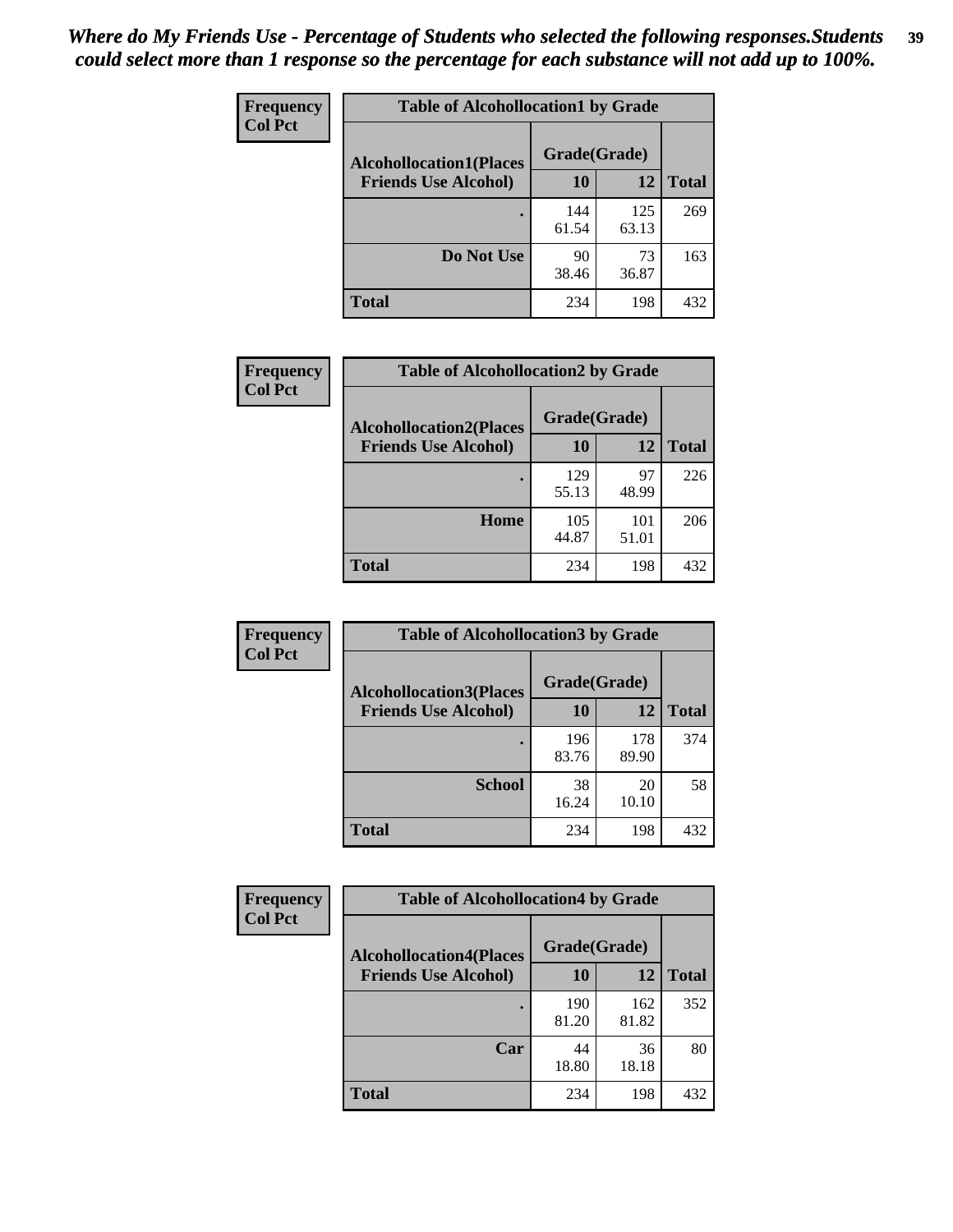| Frequency<br><b>Col Pct</b> | <b>Table of Alcohollocation5 by Grade</b> |              |              |              |  |
|-----------------------------|-------------------------------------------|--------------|--------------|--------------|--|
|                             | <b>Alcohollocation5(Places</b>            | Grade(Grade) |              |              |  |
|                             | <b>Friends Use Alcohol)</b>               | 10           | 12           | <b>Total</b> |  |
|                             |                                           | 132<br>56.41 | 111<br>56.06 | 243          |  |
|                             | <b>Friend's House</b>                     | 102<br>43.59 | 87<br>43.94  | 189          |  |
|                             | Total                                     | 234          | 198          | 432          |  |

| <b>Frequency</b> | <b>Table of Alcohollocation6 by Grade</b> |              |              |              |
|------------------|-------------------------------------------|--------------|--------------|--------------|
| <b>Col Pct</b>   | <b>Alcohollocation6(Places</b>            | Grade(Grade) |              |              |
|                  | <b>Friends Use Alcohol)</b>               | 10           | 12           | <b>Total</b> |
|                  |                                           | 160<br>68.38 | 142<br>71.72 | 302          |
|                  | <b>Other</b>                              | 74<br>31.62  | 56<br>28.28  | 130          |
|                  | <b>Total</b>                              | 234          | 198          | 432          |

| Frequency      | <b>Table of Tobaccolocation1 by Grade</b> |              |              |              |
|----------------|-------------------------------------------|--------------|--------------|--------------|
| <b>Col Pct</b> | <b>Tobaccolocation1(Places</b>            | Grade(Grade) |              |              |
|                | <b>Friends Use Tobacco)</b>               | 10           | <b>12</b>    | <b>Total</b> |
|                |                                           | 83<br>35.47  | 70<br>35.35  | 153          |
|                | <b>Do Not Use</b>                         | 151<br>64.53 | 128<br>64.65 | 279          |
|                | <b>Total</b>                              | 234          | 198          | 432          |

| <b>Frequency</b> | <b>Table of Tobaccolocation2 by Grade</b> |              |              |              |  |
|------------------|-------------------------------------------|--------------|--------------|--------------|--|
| <b>Col Pct</b>   | <b>Tobaccolocation2(Places</b>            | Grade(Grade) |              |              |  |
|                  | <b>Friends Use Tobacco)</b>               | 10           | 12           | <b>Total</b> |  |
|                  |                                           | 170<br>72.65 | 138<br>69.70 | 308          |  |
|                  | Home                                      | 64<br>27.35  | 60<br>30.30  | 124          |  |
|                  | <b>Total</b>                              | 234          | 198          | 432          |  |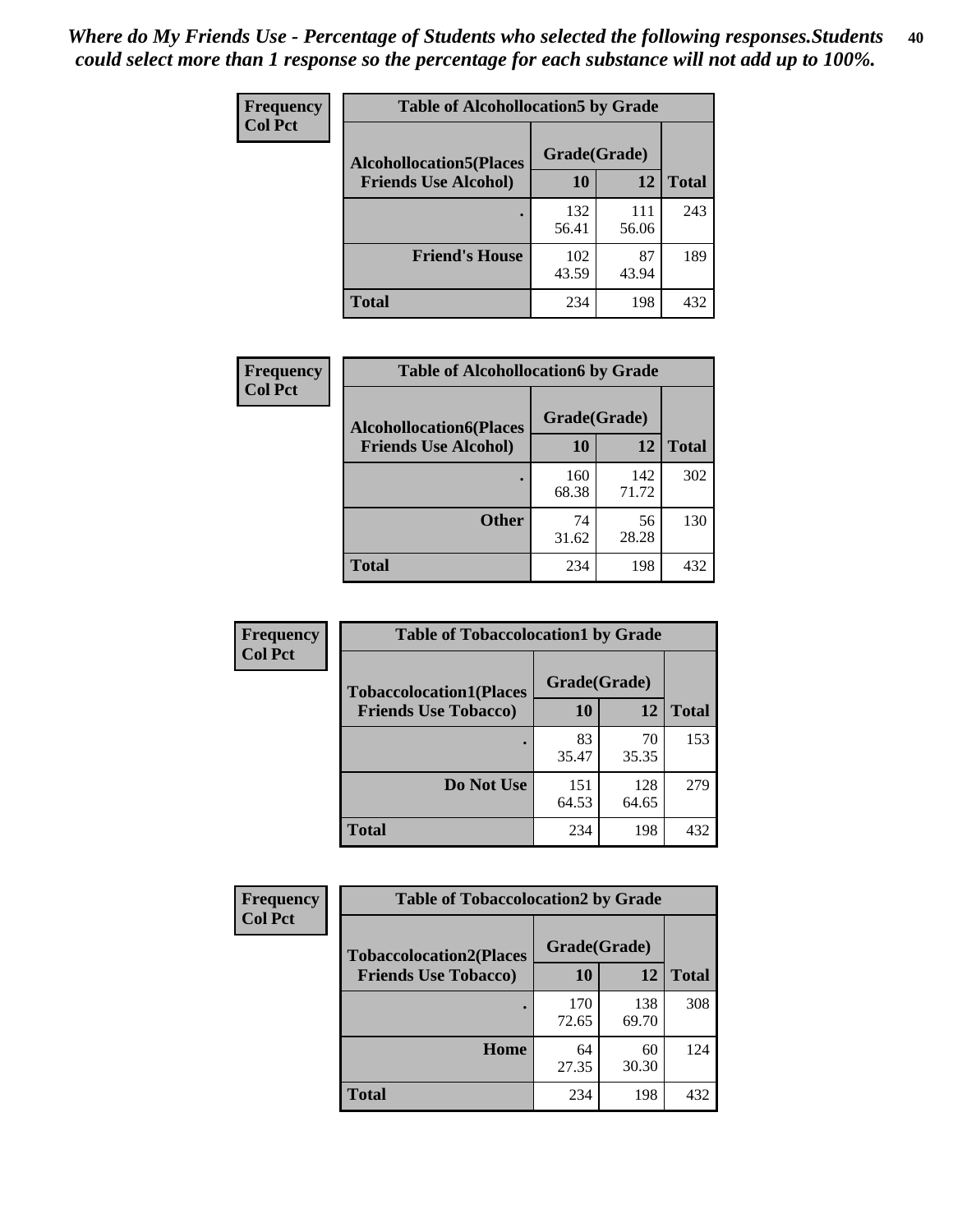| Frequency      | <b>Table of Tobaccolocation3 by Grade</b> |              |              |              |  |
|----------------|-------------------------------------------|--------------|--------------|--------------|--|
| <b>Col Pct</b> | <b>Tobaccolocation3(Places</b>            | Grade(Grade) |              |              |  |
|                | <b>Friends Use Tobacco)</b>               | 10           | 12           | <b>Total</b> |  |
|                |                                           | 197<br>84.19 | 170<br>85.86 | 367          |  |
|                | <b>School</b>                             | 37<br>15.81  | 28<br>14.14  | 65           |  |
|                | <b>Total</b>                              | 234          | 198          | 432          |  |

| Frequency      | <b>Table of Tobaccolocation4 by Grade</b>                     |                    |              |              |  |  |
|----------------|---------------------------------------------------------------|--------------------|--------------|--------------|--|--|
| <b>Col Pct</b> | <b>Tobaccolocation4(Places</b><br><b>Friends Use Tobacco)</b> | Grade(Grade)<br>10 | 12           | <b>Total</b> |  |  |
|                |                                                               |                    |              |              |  |  |
|                |                                                               | 200<br>85.47       | 162<br>81.82 | 362          |  |  |
|                | Car                                                           | 34<br>14.53        | 36<br>18.18  | 70           |  |  |
|                | <b>Total</b>                                                  | 234                | 198          | 432          |  |  |

| Frequency      | <b>Table of Tobaccolocation5 by Grade</b>                     |                    |              |              |
|----------------|---------------------------------------------------------------|--------------------|--------------|--------------|
| <b>Col Pct</b> | <b>Tobaccolocation5(Places</b><br><b>Friends Use Tobacco)</b> | Grade(Grade)<br>10 | 12           | <b>Total</b> |
|                |                                                               | 181<br>77.35       | 148<br>74.75 | 329          |
|                | <b>Friend's House</b>                                         | 53<br>22.65        | 50<br>25.25  | 103          |
|                | <b>Total</b>                                                  | 234                | 198          | 432          |

| <b>Frequency</b> | <b>Table of Tobaccolocation6 by Grade</b> |              |              |              |  |
|------------------|-------------------------------------------|--------------|--------------|--------------|--|
| <b>Col Pct</b>   | <b>Tobaccolocation6(Places</b>            | Grade(Grade) |              |              |  |
|                  | <b>Friends Use Tobacco)</b>               | 10           | 12           | <b>Total</b> |  |
|                  |                                           | 188<br>80.34 | 164<br>82.83 | 352          |  |
|                  | <b>Other</b>                              | 46<br>19.66  | 34<br>17.17  | 80           |  |
|                  | <b>Total</b>                              | 234          | 198          | 432          |  |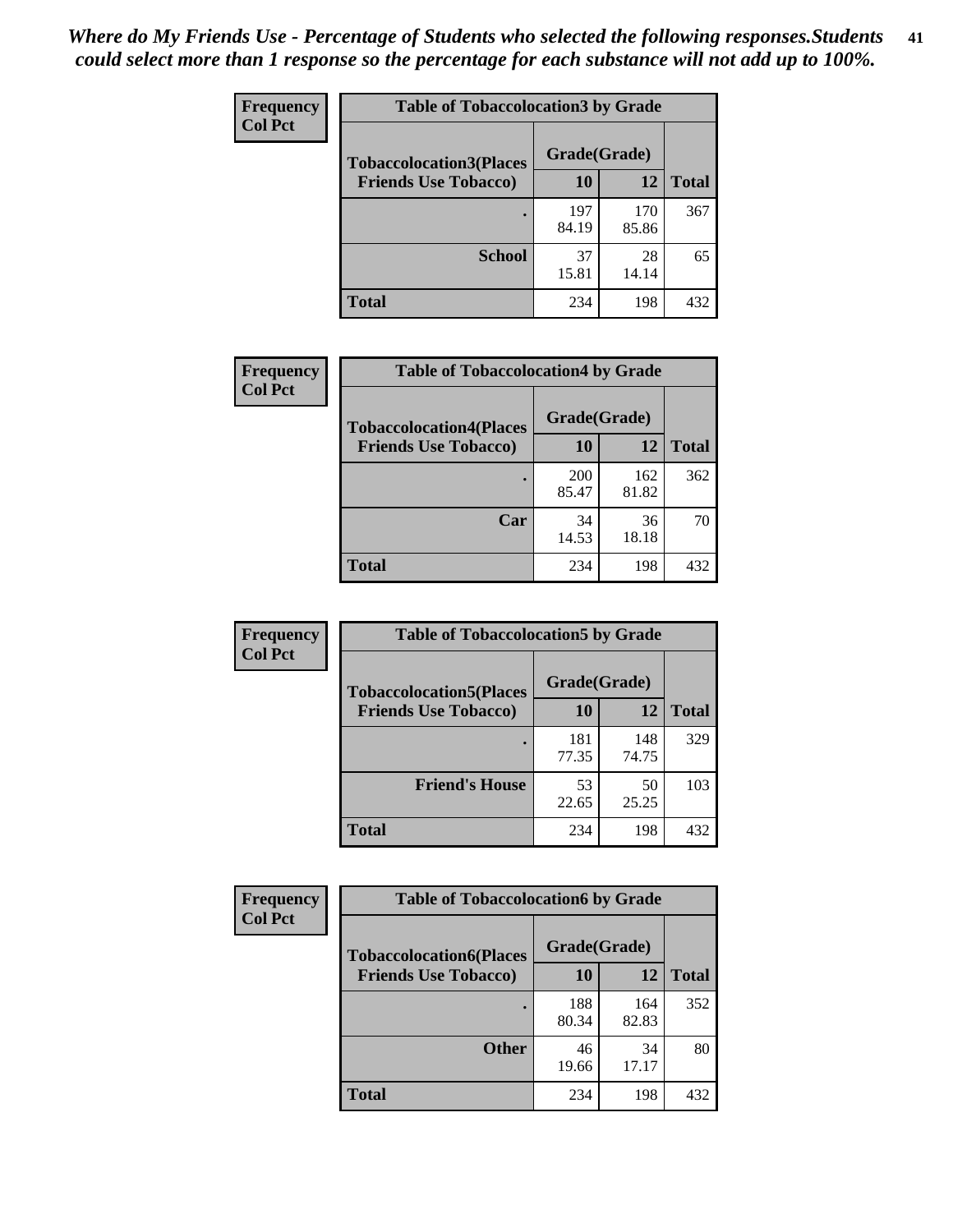| <b>Frequency</b> | <b>Table of Marijuanalocation1 by Grade</b> |              |              |              |
|------------------|---------------------------------------------|--------------|--------------|--------------|
| <b>Col Pct</b>   | <b>Marijuanalocation1(Places</b>            | Grade(Grade) |              |              |
|                  | <b>Friends Use Marijuana</b> )              | <b>10</b>    | 12           | <b>Total</b> |
|                  |                                             | 143<br>61.11 | 123<br>62.12 | 266          |
|                  | Do Not Use                                  | 91<br>38.89  | 75<br>37.88  | 166          |
|                  | <b>Total</b>                                | 234          | 198          | 432          |

| <b>Frequency</b> | <b>Table of Marijuanalocation2 by Grade</b> |              |              |              |
|------------------|---------------------------------------------|--------------|--------------|--------------|
| <b>Col Pct</b>   | <b>Marijuanalocation2(Places</b>            | Grade(Grade) |              |              |
|                  | <b>Friends Use Marijuana</b> )              | 10           | 12           | <b>Total</b> |
|                  |                                             | 118<br>50.43 | 104<br>52.53 | 222          |
|                  | Home                                        | 116<br>49.57 | 94<br>47.47  | 210          |
|                  | <b>Total</b>                                | 234          | 198          | 432          |

| Frequency<br><b>Col Pct</b> | <b>Table of Marijuanalocation3 by Grade</b> |              |              |              |
|-----------------------------|---------------------------------------------|--------------|--------------|--------------|
|                             | <b>Marijuanalocation3(Places</b>            | Grade(Grade) |              |              |
|                             | <b>Friends Use Marijuana</b> )              | 10           | 12           | <b>Total</b> |
|                             |                                             | 162<br>69.23 | 141<br>71.21 | 303          |
|                             | <b>School</b>                               | 72<br>30.77  | 57<br>28.79  | 129          |
|                             | <b>Total</b>                                | 234          | 198          | 432          |

| <b>Frequency</b> | <b>Table of Marijuanalocation4 by Grade</b> |              |              |              |  |
|------------------|---------------------------------------------|--------------|--------------|--------------|--|
| <b>Col Pct</b>   | <b>Marijuanalocation4(Places</b>            | Grade(Grade) |              |              |  |
|                  | <b>Friends Use Marijuana</b> )              | <b>10</b>    | 12           | <b>Total</b> |  |
|                  |                                             | 155<br>66.24 | 129<br>65.15 | 284          |  |
|                  | Car                                         | 79<br>33.76  | 69<br>34.85  | 148          |  |
|                  | <b>Total</b>                                | 234          | 198          | 432          |  |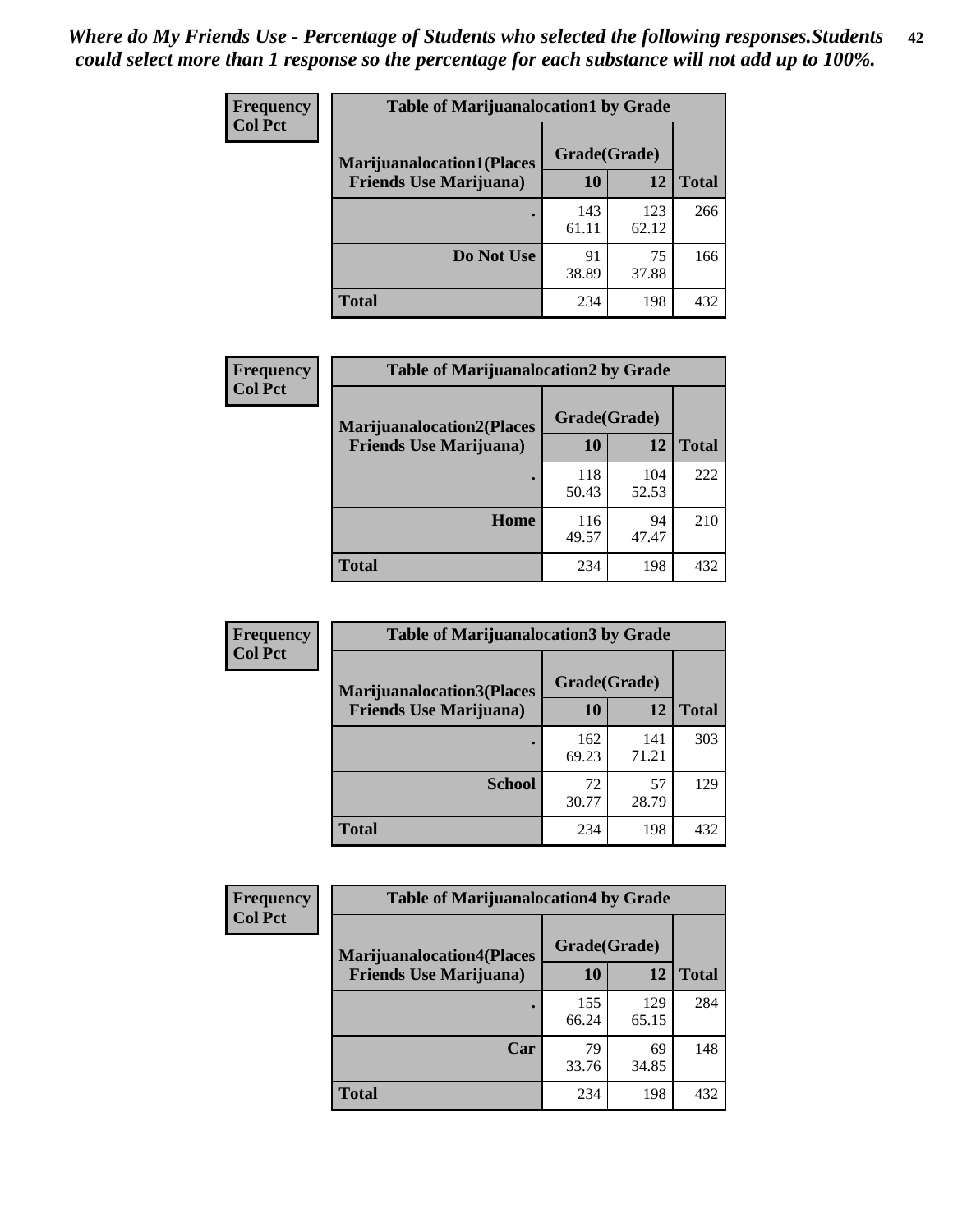| <b>Frequency</b> | <b>Table of Marijuanalocation5 by Grade</b> |              |              |              |
|------------------|---------------------------------------------|--------------|--------------|--------------|
| <b>Col Pct</b>   | <b>Marijuanalocation5</b> (Places           | Grade(Grade) |              |              |
|                  | <b>Friends Use Marijuana</b> )              | 10           | 12           | <b>Total</b> |
|                  |                                             | 122<br>52.14 | 102<br>51.52 | 224          |
|                  | <b>Friend's House</b>                       | 112<br>47.86 | 96<br>48.48  | 208          |
|                  | <b>Total</b>                                | 234          | 198          | 432          |

| <b>Frequency</b> | <b>Table of Marijuanalocation6 by Grade</b>                        |                    |              |              |
|------------------|--------------------------------------------------------------------|--------------------|--------------|--------------|
| <b>Col Pct</b>   | <b>Marijuanalocation6(Places</b><br><b>Friends Use Marijuana</b> ) | Grade(Grade)<br>10 | 12           | <b>Total</b> |
|                  |                                                                    | 150<br>64.10       | 128<br>64.65 | 278          |
|                  | <b>Other</b>                                                       | 84<br>35.90        | 70<br>35.35  | 154          |
|                  | <b>Total</b>                                                       | 234                | 198          | 432          |

| Frequency      | <b>Table of Otherdruglocation1 by Grade</b>                          |              |              |              |
|----------------|----------------------------------------------------------------------|--------------|--------------|--------------|
| <b>Col Pct</b> | <b>Otherdruglocation1(Places</b><br><b>Friends Use Other Illegal</b> | Grade(Grade) |              |              |
|                | Drugs)                                                               | 10           | 12           | <b>Total</b> |
|                |                                                                      | 66<br>28.21  | 46<br>23.23  | 112          |
|                | Do Not Use                                                           | 168<br>71.79 | 152<br>76.77 | 320          |
|                | <b>Total</b>                                                         | 234          | 198          | 432          |

| Frequency      | <b>Table of Otherdruglocation2 by Grade</b>                           |              |              |              |
|----------------|-----------------------------------------------------------------------|--------------|--------------|--------------|
| <b>Col Pct</b> | <b>Otherdruglocation2(Places)</b><br><b>Friends Use Other Illegal</b> | Grade(Grade) |              |              |
|                | Drugs)                                                                | 10           | 12           | <b>Total</b> |
|                |                                                                       | 190<br>81.20 | 168<br>84.85 | 358          |
|                | <b>Home</b>                                                           | 44<br>18.80  | 30<br>15.15  | 74           |
|                | <b>Total</b>                                                          | 234          | 198          | 432          |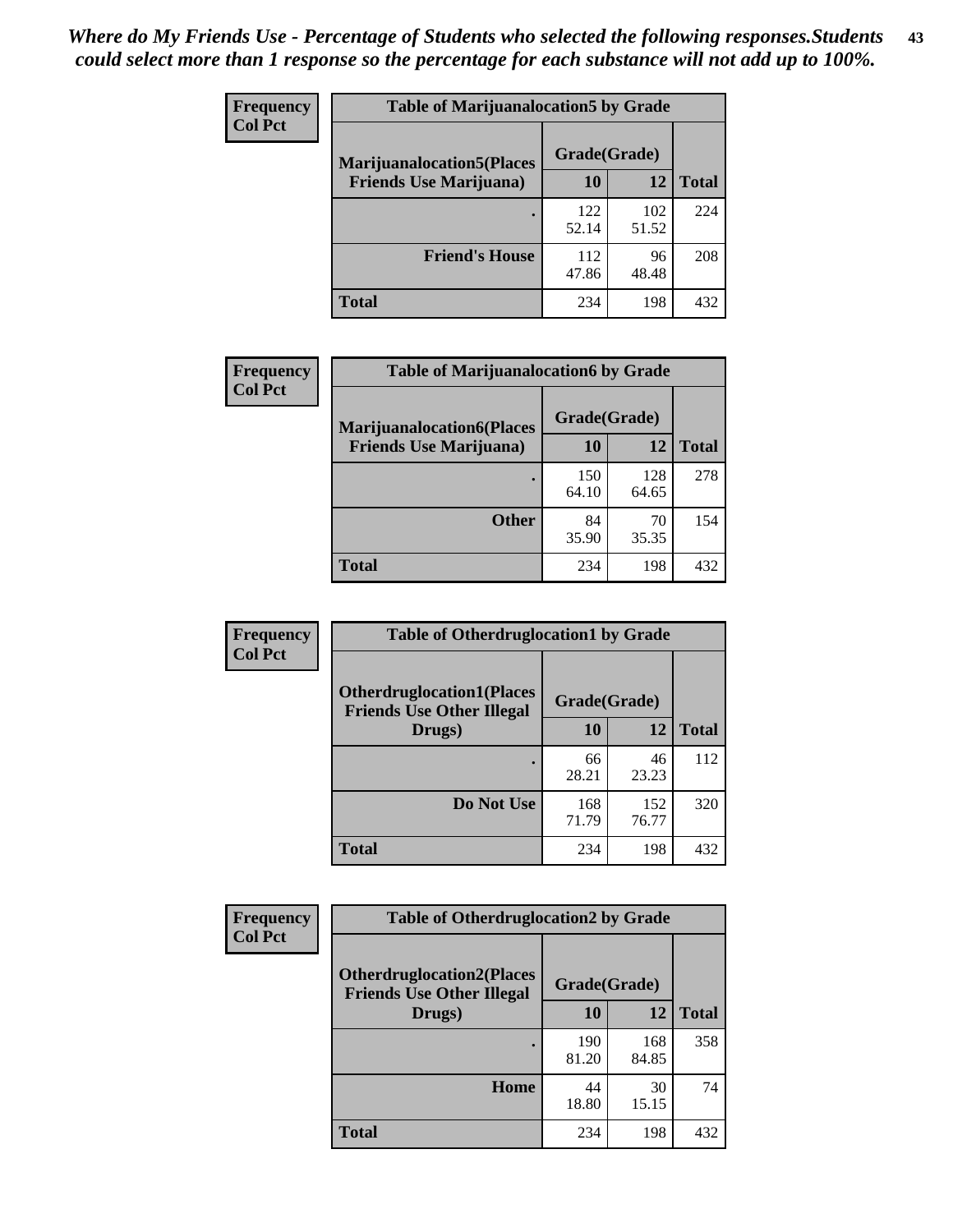| <b>Frequency</b> | <b>Table of Otherdruglocation3 by Grade</b>                          |              |              |              |
|------------------|----------------------------------------------------------------------|--------------|--------------|--------------|
| <b>Col Pct</b>   | <b>Otherdruglocation3(Places</b><br><b>Friends Use Other Illegal</b> | Grade(Grade) |              |              |
|                  | Drugs)                                                               | <b>10</b>    | 12           | <b>Total</b> |
|                  |                                                                      | 204<br>87.18 | 181<br>91.41 | 385          |
|                  | <b>School</b>                                                        | 30<br>12.82  | 17<br>8.59   | 47           |
|                  | <b>Total</b>                                                         | 234          | 198          | 432          |

| <b>Frequency</b> | <b>Table of Otherdruglocation4 by Grade</b>                          |              |              |              |
|------------------|----------------------------------------------------------------------|--------------|--------------|--------------|
| <b>Col Pct</b>   | <b>Otherdruglocation4(Places</b><br><b>Friends Use Other Illegal</b> | Grade(Grade) |              |              |
|                  | Drugs)                                                               | 10           | 12           | <b>Total</b> |
|                  |                                                                      | 204<br>87.18 | 182<br>91.92 | 386          |
|                  | Car                                                                  | 30<br>12.82  | 16<br>8.08   | 46           |
|                  | <b>Total</b>                                                         | 234          | 198          | 432          |

| Frequency      | <b>Table of Otherdruglocation5 by Grade</b>                          |              |              |              |
|----------------|----------------------------------------------------------------------|--------------|--------------|--------------|
| <b>Col Pct</b> | <b>Otherdruglocation5(Places</b><br><b>Friends Use Other Illegal</b> | Grade(Grade) |              |              |
|                | Drugs)                                                               | 10           | 12           | <b>Total</b> |
|                |                                                                      | 190<br>81.20 | 174<br>87.88 | 364          |
|                | <b>Friend's House</b>                                                | 44<br>18.80  | 24<br>12.12  | 68           |
|                | <b>Total</b>                                                         | 234          | 198          | 432          |

| <b>Frequency</b> | <b>Table of Otherdruglocation6 by Grade</b>                          |              |              |              |
|------------------|----------------------------------------------------------------------|--------------|--------------|--------------|
| <b>Col Pct</b>   | <b>Otherdruglocation6(Places</b><br><b>Friends Use Other Illegal</b> | Grade(Grade) |              |              |
|                  | Drugs)                                                               | 10           | 12           | <b>Total</b> |
|                  |                                                                      | 188<br>80.34 | 181<br>91.41 | 369          |
|                  | <b>Other</b>                                                         | 46<br>19.66  | 17<br>8.59   | 63           |
|                  | <b>Total</b>                                                         | 234          | 198          | 432          |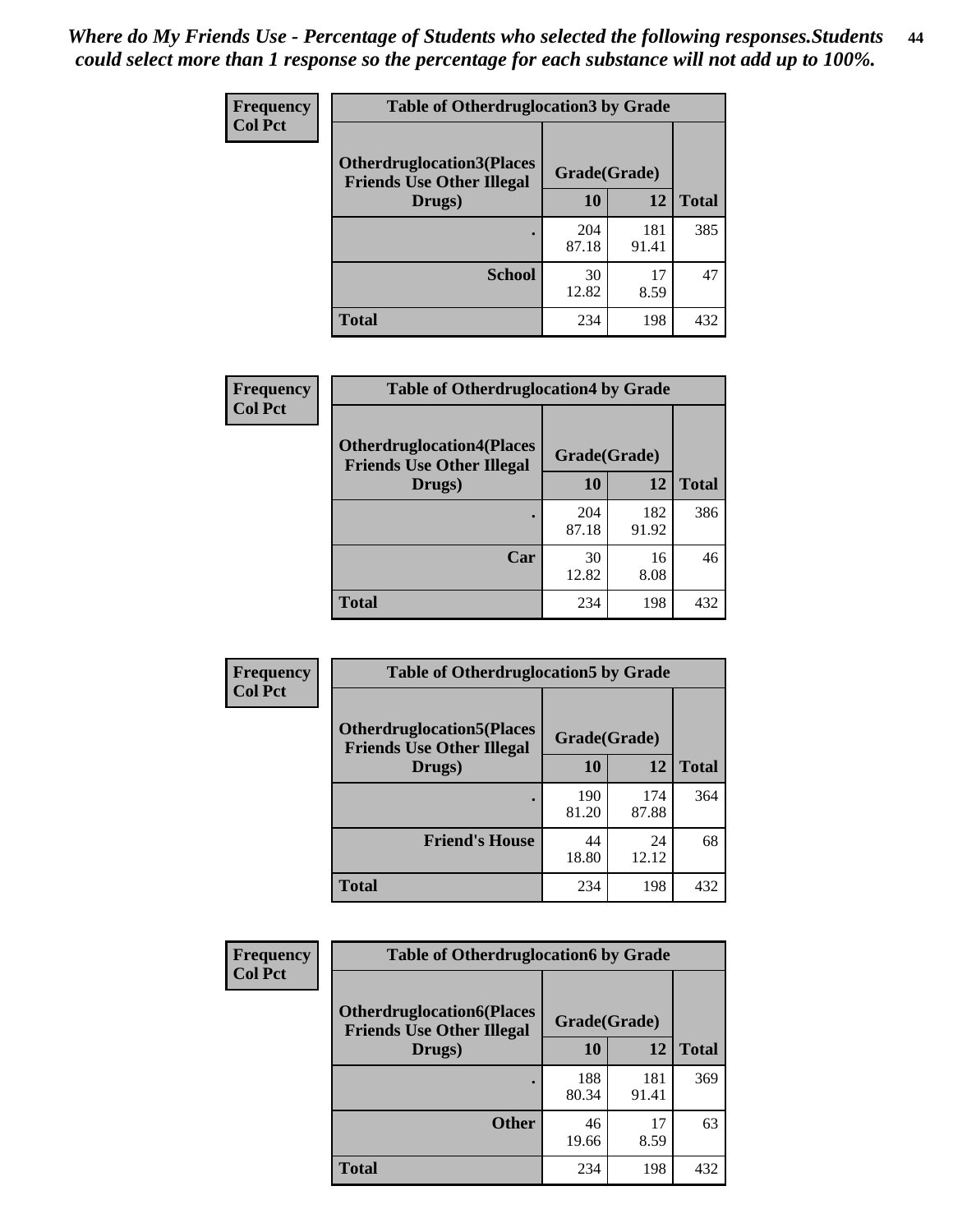| Frequency      | <b>Table of Alcoholtime1 by Grade</b>           |              |              |              |
|----------------|-------------------------------------------------|--------------|--------------|--------------|
| <b>Col Pct</b> | <b>Alcoholtime1(Times</b><br><b>Friends Use</b> | Grade(Grade) |              |              |
|                | Alcohol)                                        | 10           | 12           | <b>Total</b> |
|                |                                                 | 150<br>64.10 | 129<br>65.15 | 279          |
|                | Do Not Use                                      | 84<br>35.90  | 69<br>34.85  | 153          |
|                | <b>Total</b>                                    | 234          | 198          | 432          |

| Frequency      | <b>Table of Alcoholtime2 by Grade</b>           |              |              |              |
|----------------|-------------------------------------------------|--------------|--------------|--------------|
| <b>Col Pct</b> | <b>Alcoholtime2(Times</b><br><b>Friends Use</b> | Grade(Grade) |              |              |
|                | Alcohol)                                        | 10           | 12           | <b>Total</b> |
|                |                                                 | 190<br>81.20 | 168<br>84.85 | 358          |
|                | <b>On Way to School</b>                         | 44<br>18.80  | 30<br>15.15  | 74           |
|                | <b>Total</b>                                    | 234          | 198          | 432          |

| Frequency<br><b>Col Pct</b> | <b>Table of Alcoholtime3 by Grade</b>                           |              |              |              |
|-----------------------------|-----------------------------------------------------------------|--------------|--------------|--------------|
|                             | <b>Alcoholtime3(Times</b><br>Grade(Grade)<br><b>Friends Use</b> |              |              |              |
|                             | Alcohol)                                                        | 10           | 12           | <b>Total</b> |
|                             |                                                                 | 194<br>82.91 | 180<br>90.91 | 374          |
|                             | <b>During School</b>                                            | 40<br>17.09  | 18<br>9.09   | 58           |
|                             | <b>Total</b>                                                    | 234          | 198          | 432          |

| <b>Frequency</b> | <b>Table of Alcoholtime4 by Grade</b> |              |              |              |  |
|------------------|---------------------------------------|--------------|--------------|--------------|--|
| <b>Col Pct</b>   | <b>Alcoholtime4(Times</b>             | Grade(Grade) |              |              |  |
|                  | <b>Friends Use Alcohol)</b>           | 10           | 12           | <b>Total</b> |  |
|                  | $\bullet$                             | 183<br>78.21 | 165<br>83.33 | 348          |  |
|                  | <b>On Way Home From School</b>        | 51<br>21.79  | 33<br>16.67  | 84           |  |
|                  | <b>Total</b>                          | 234          | 198          | 432          |  |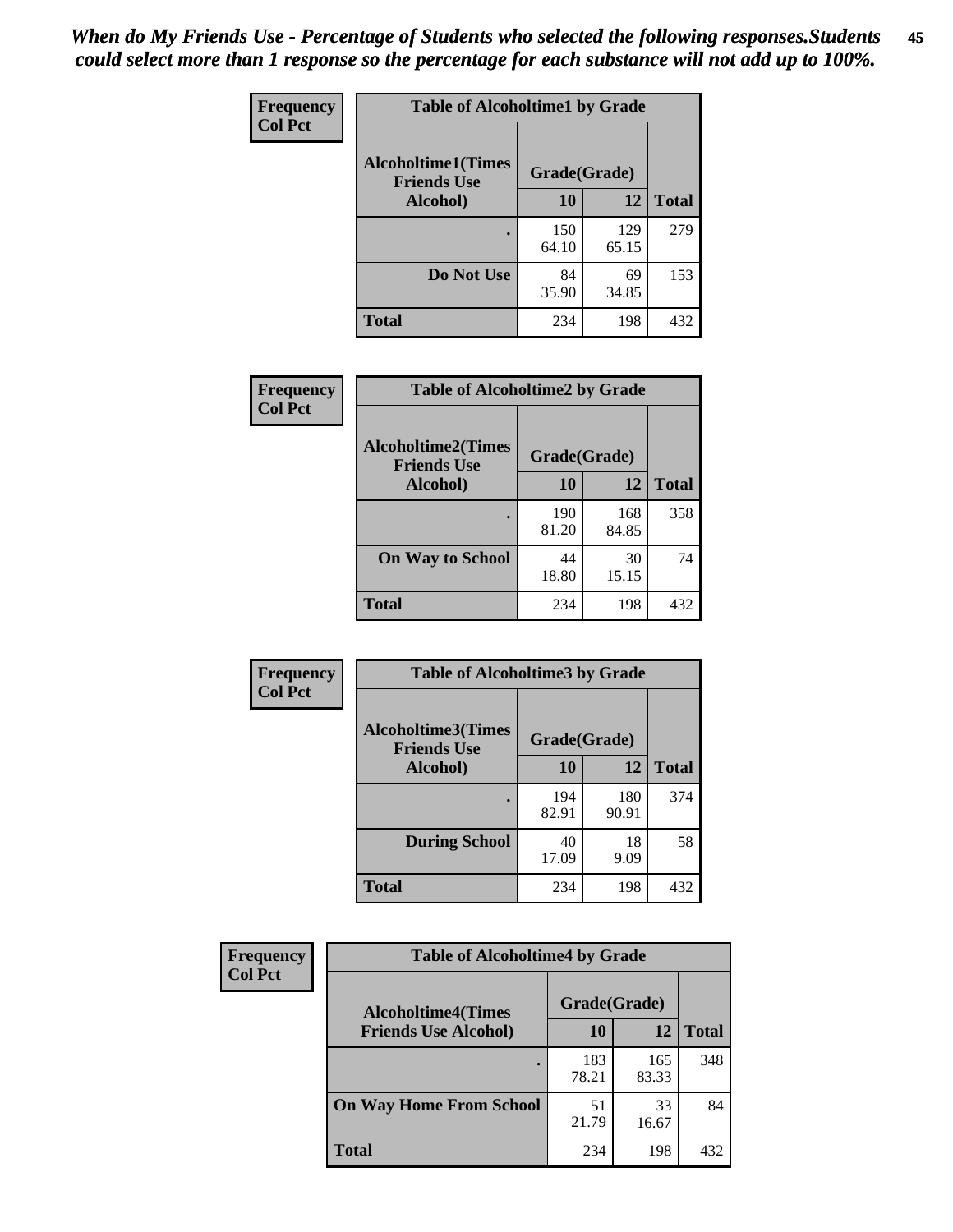*When do My Friends Use - Percentage of Students who selected the following responses.Students could select more than 1 response so the percentage for each substance will not add up to 100%.* **46**

| Frequency      | <b>Table of Alcoholtime5 by Grade</b>           |              |              |              |
|----------------|-------------------------------------------------|--------------|--------------|--------------|
| <b>Col Pct</b> | <b>Alcoholtime5(Times</b><br><b>Friends Use</b> | Grade(Grade) |              |              |
|                | Alcohol)                                        | 10           | 12           | <b>Total</b> |
|                |                                                 | 153<br>65.38 | 136<br>68.69 | 289          |
|                | Weeknights                                      | 81<br>34.62  | 62<br>31.31  | 143          |
|                | <b>Total</b>                                    | 234          | 198          | 432          |

| Frequency      | <b>Table of Alcoholtime6 by Grade</b>           |              |              |              |
|----------------|-------------------------------------------------|--------------|--------------|--------------|
| <b>Col Pct</b> | <b>Alcoholtime6(Times</b><br><b>Friends Use</b> | Grade(Grade) |              |              |
|                | Alcohol)                                        | 10           | 12           | <b>Total</b> |
|                | ٠                                               | 94<br>40.17  | 78<br>39.39  | 172          |
|                | Weekends                                        | 140<br>59.83 | 120<br>60.61 | 260          |
|                | <b>Total</b>                                    | 234          | 198          | 432          |

| Frequency      | <b>Table of Tobaccotime1 by Grade</b>           |              |              |              |
|----------------|-------------------------------------------------|--------------|--------------|--------------|
| <b>Col Pct</b> | <b>Tobaccotime1(Times</b><br><b>Friends Use</b> | Grade(Grade) |              |              |
|                | <b>Tobacco</b> )                                | 10           | 12           | <b>Total</b> |
|                | ٠                                               | 78<br>33.33  | 72<br>36.36  | 150          |
|                | Do Not Use                                      | 156<br>66.67 | 126<br>63.64 | 282          |
|                | <b>Total</b>                                    | 234          | 198          | 432          |

| <b>Frequency</b> | <b>Table of Tobaccotime2 by Grade</b>           |              |              |              |
|------------------|-------------------------------------------------|--------------|--------------|--------------|
| <b>Col Pct</b>   | <b>Tobaccotime2(Times</b><br><b>Friends Use</b> | Grade(Grade) |              |              |
|                  | <b>Tobacco</b> )                                | 10           | 12           | <b>Total</b> |
|                  |                                                 | 197<br>84.19 | 163<br>82.32 | 360          |
|                  | <b>On Way to School</b>                         | 37<br>15.81  | 35<br>17.68  | 72           |
|                  | <b>Total</b>                                    | 234          | 198          | 432          |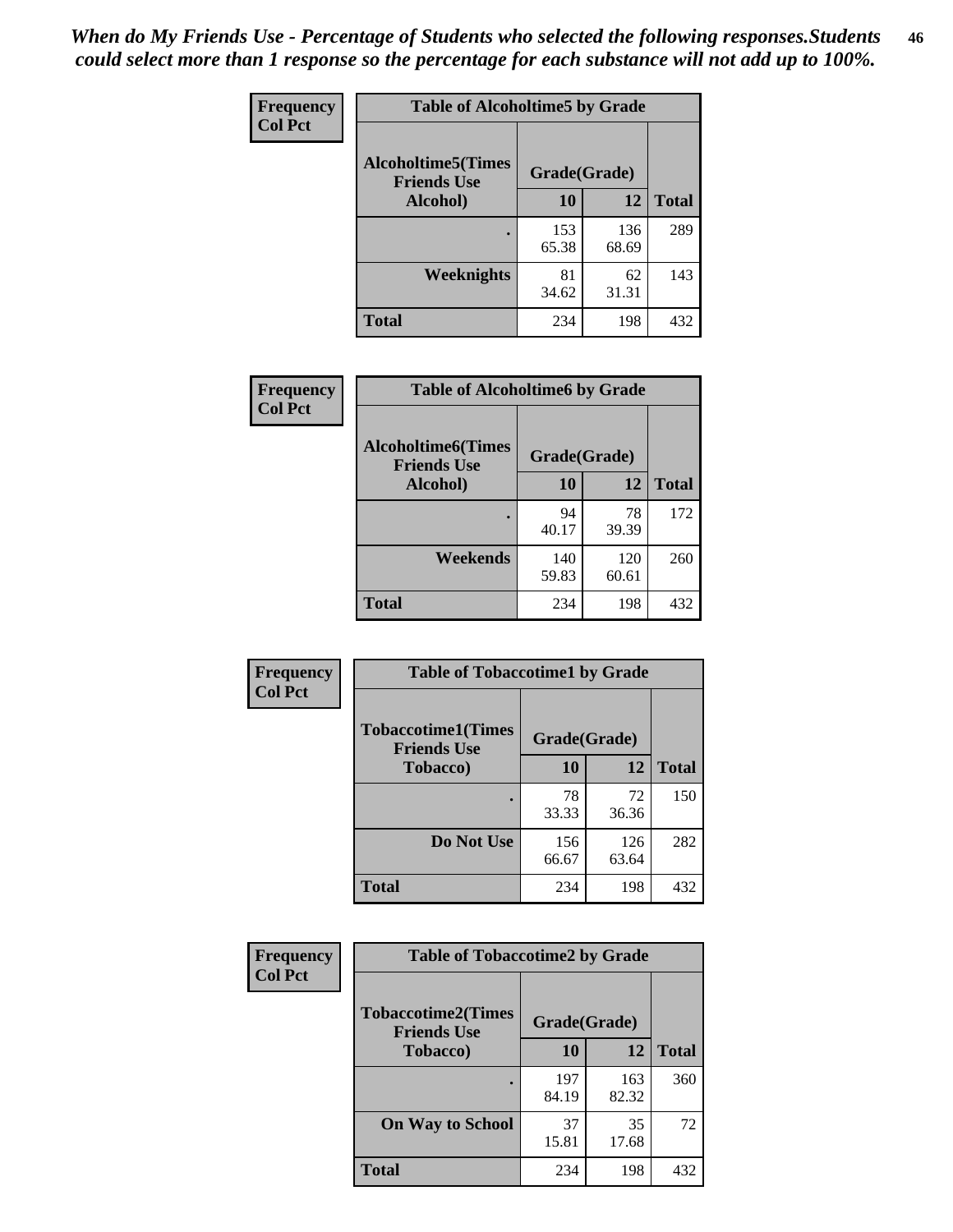*When do My Friends Use - Percentage of Students who selected the following responses.Students could select more than 1 response so the percentage for each substance will not add up to 100%.* **47**

| <b>Frequency</b> | <b>Table of Tobaccotime3 by Grade</b>           |              |              |              |  |
|------------------|-------------------------------------------------|--------------|--------------|--------------|--|
| <b>Col Pct</b>   | <b>Tobaccotime3(Times</b><br><b>Friends Use</b> | Grade(Grade) |              |              |  |
|                  | <b>Tobacco</b> )                                | 10           | 12           | <b>Total</b> |  |
|                  |                                                 | 205<br>87.61 | 172<br>86.87 | 377          |  |
|                  | <b>During School</b>                            | 29<br>12.39  | 26<br>13.13  | 55           |  |
|                  | <b>Total</b>                                    | 234          | 198          | 432          |  |

| <b>Frequency</b><br><b>Col Pct</b> | <b>Table of Tobaccotime4 by Grade</b> |              |              |              |
|------------------------------------|---------------------------------------|--------------|--------------|--------------|
|                                    | <b>Tobaccotime4(Times</b>             | Grade(Grade) |              |              |
|                                    | <b>Friends Use Tobacco)</b>           | 10           | 12           | <b>Total</b> |
|                                    |                                       | 183<br>78.21 | 165<br>83.33 | 348          |
|                                    | <b>On Way Home From School</b>        | 51<br>21.79  | 33<br>16.67  | 84           |
|                                    | <b>Total</b>                          | 234          | 198          | 432          |

| <b>Frequency</b> | <b>Table of Tobaccotime5 by Grade</b>           |              |              |              |
|------------------|-------------------------------------------------|--------------|--------------|--------------|
| <b>Col Pct</b>   | <b>Tobaccotime5(Times</b><br><b>Friends Use</b> | Grade(Grade) |              |              |
|                  | <b>Tobacco</b> )                                | 10           | 12           | <b>Total</b> |
|                  |                                                 | 173<br>73.93 | 147<br>74.24 | 320          |
|                  | Weeknights                                      | 61<br>26.07  | 51<br>25.76  | 112          |
|                  | <b>Total</b>                                    | 234          | 198          | 432          |

| Frequency<br><b>Col Pct</b> | <b>Table of Tobaccotime6 by Grade</b>           |              |              |              |  |
|-----------------------------|-------------------------------------------------|--------------|--------------|--------------|--|
|                             | <b>Tobaccotime6(Times</b><br><b>Friends Use</b> | Grade(Grade) |              |              |  |
|                             | <b>Tobacco</b> )                                | 10           | 12           | <b>Total</b> |  |
|                             |                                                 | 164<br>70.09 | 140<br>70.71 | 304          |  |
|                             | Weekends                                        | 70<br>29.91  | 58<br>29.29  | 128          |  |
|                             | Total                                           | 234          | 198          | 432          |  |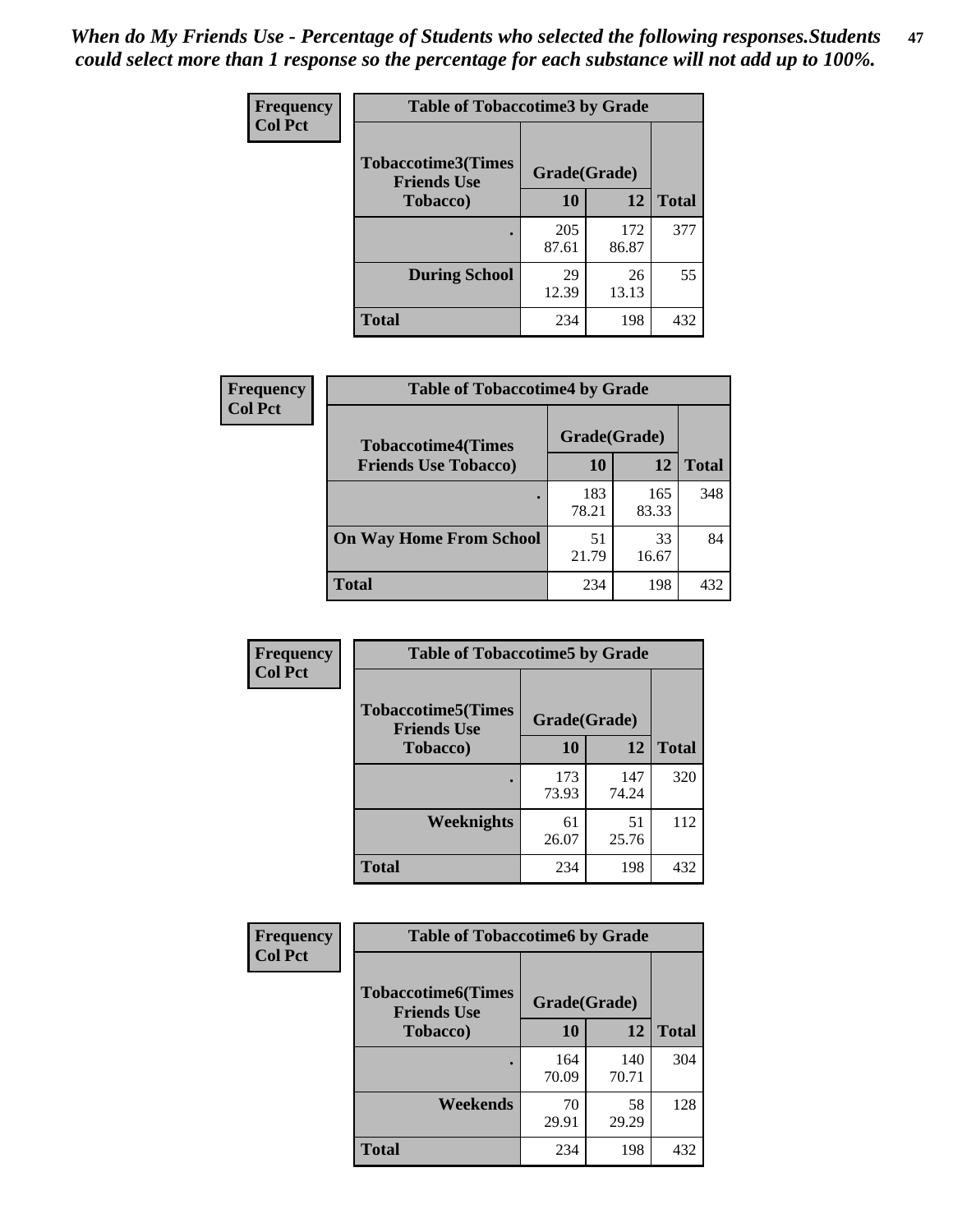| Frequency      | <b>Table of Marijuanatime1 by Grade</b>           |              |              |              |
|----------------|---------------------------------------------------|--------------|--------------|--------------|
| <b>Col Pct</b> | <b>Marijuanatime1(Times</b><br><b>Friends Use</b> | Grade(Grade) |              |              |
|                | Marijuana)                                        | 10           | 12           | <b>Total</b> |
|                |                                                   | 146<br>62.39 | 122<br>61.62 | 268          |
|                | Do Not Use                                        | 88<br>37.61  | 76<br>38.38  | 164          |
|                | <b>Total</b>                                      | 234          | 198          | 432          |

| <b>Frequency</b> | <b>Table of Marijuanatime2 by Grade</b>           |              |              |              |
|------------------|---------------------------------------------------|--------------|--------------|--------------|
| <b>Col Pct</b>   | <b>Marijuanatime2(Times</b><br><b>Friends Use</b> | Grade(Grade) |              |              |
|                  | Marijuana)                                        | 10           | 12           | <b>Total</b> |
|                  | ٠                                                 | 149<br>63.68 | 124<br>62.63 | 273          |
|                  | <b>On Way to School</b>                           | 85<br>36.32  | 74<br>37.37  | 159          |
|                  | <b>Total</b>                                      | 234          | 198          | 432          |

| Frequency      | <b>Table of Marijuanatime3 by Grade</b>    |              |              |              |
|----------------|--------------------------------------------|--------------|--------------|--------------|
| <b>Col Pct</b> | Marijuanatime3(Times<br><b>Friends Use</b> | Grade(Grade) |              |              |
|                | Marijuana)                                 | 10           | 12           | <b>Total</b> |
|                |                                            | 165<br>70.51 | 138<br>69.70 | 303          |
|                | <b>During School</b>                       | 69<br>29.49  | 60<br>30.30  | 129          |
|                | <b>Total</b>                               | 234          | 198          | 432          |

| <b>Frequency</b> | <b>Table of Marijuanatime4 by Grade</b> |              |              |              |
|------------------|-----------------------------------------|--------------|--------------|--------------|
| <b>Col Pct</b>   | <b>Marijuanatime4(Times</b>             | Grade(Grade) |              |              |
|                  | <b>Friends Use Marijuana</b> )          | 10           | 12           | <b>Total</b> |
|                  |                                         | 138<br>58.97 | 120<br>60.61 | 258          |
|                  | <b>On Way Home From School</b>          | 96<br>41.03  | 78<br>39.39  | 174          |
|                  | <b>Total</b>                            | 234          | 198          | 432          |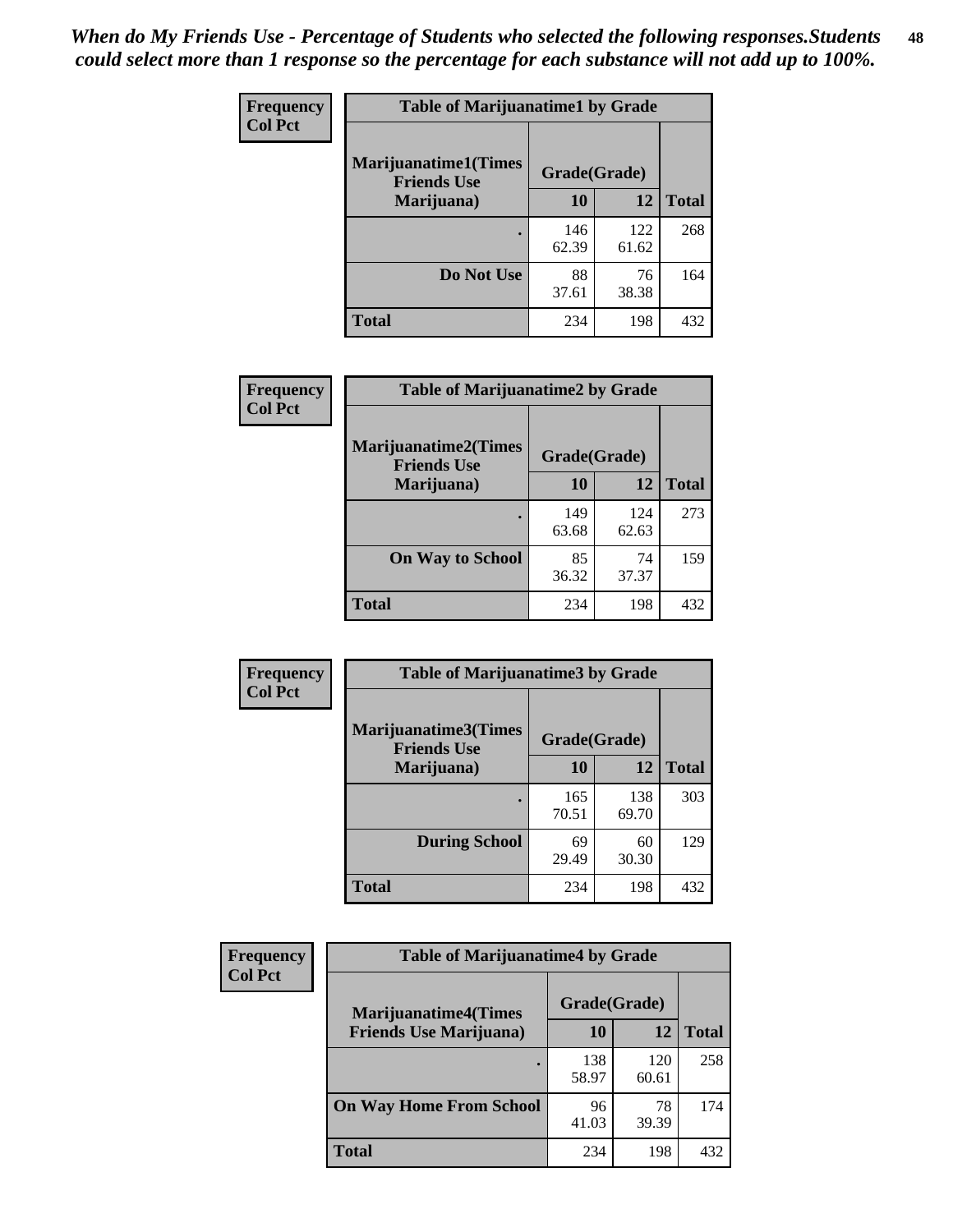| Frequency      | <b>Table of Marijuanatime5 by Grade</b>            |              |              |              |
|----------------|----------------------------------------------------|--------------|--------------|--------------|
| <b>Col Pct</b> | <b>Marijuanatime5</b> (Times<br><b>Friends Use</b> | Grade(Grade) |              |              |
|                | Marijuana)                                         | 10           | 12           | <b>Total</b> |
|                |                                                    | 125<br>53.42 | 110<br>55.56 | 235          |
|                | Weeknights                                         | 109<br>46.58 | 88<br>44.44  | 197          |
|                | <b>Total</b>                                       | 234          | 198          | 432          |

| <b>Frequency</b> | <b>Table of Marijuanatime6 by Grade</b>            |              |              |              |  |
|------------------|----------------------------------------------------|--------------|--------------|--------------|--|
| <b>Col Pct</b>   | <b>Marijuanatime6</b> (Times<br><b>Friends Use</b> | Grade(Grade) |              |              |  |
|                  | Marijuana)                                         | 10           | 12           | <b>Total</b> |  |
|                  |                                                    | 101<br>43.16 | 88<br>44.44  | 189          |  |
|                  | Weekends                                           | 133<br>56.84 | 110<br>55.56 | 243          |  |
|                  | <b>Total</b>                                       | 234          | 198          | 432          |  |

| <b>Frequency</b> | <b>Table of Otherdrugtime1 by Grade</b>                  |              |              |              |  |
|------------------|----------------------------------------------------------|--------------|--------------|--------------|--|
| <b>Col Pct</b>   | <b>Otherdrugtime1</b> (Times<br><b>Friends Use Other</b> | Grade(Grade) |              |              |  |
|                  | <b>Illegal Drugs</b> )                                   | 10           | 12           | <b>Total</b> |  |
|                  |                                                          | 60<br>25.64  | 39<br>19.70  | 99           |  |
|                  | Do Not Use                                               | 174<br>74.36 | 159<br>80.30 | 333          |  |
|                  | <b>Total</b>                                             | 234          | 198          | 432          |  |

| Frequency      | <b>Table of Otherdrugtime2 by Grade</b>                                 |              |              |              |  |  |
|----------------|-------------------------------------------------------------------------|--------------|--------------|--------------|--|--|
| <b>Col Pct</b> | <b>Otherdrugtime2(Times</b><br>Grade(Grade)<br><b>Friends Use Other</b> |              |              |              |  |  |
|                | <b>Illegal Drugs</b> )                                                  | 10           | 12           | <b>Total</b> |  |  |
|                |                                                                         | 207<br>88.46 | 178<br>89.90 | 385          |  |  |
|                | <b>On Way to School</b>                                                 | 27<br>11.54  | 20<br>10.10  | 47           |  |  |
|                | Total                                                                   | 234          | 198          | 432          |  |  |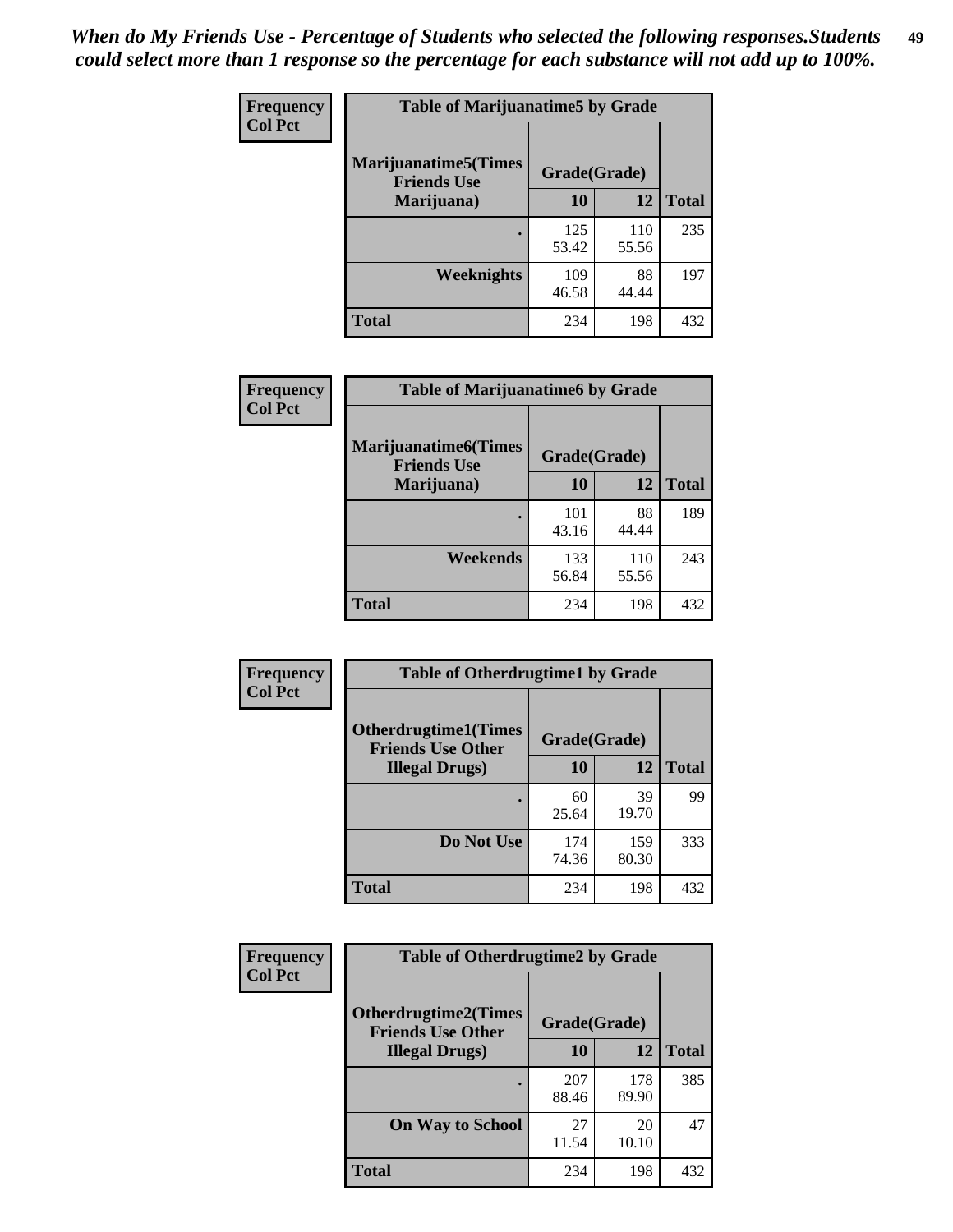| <b>Frequency</b> | <b>Table of Otherdrugtime3 by Grade</b>          |              |              |              |  |  |
|------------------|--------------------------------------------------|--------------|--------------|--------------|--|--|
| <b>Col Pct</b>   | Otherdrugtime3(Times<br><b>Friends Use Other</b> | Grade(Grade) |              |              |  |  |
|                  | <b>Illegal Drugs</b> )                           | 10           | 12           | <b>Total</b> |  |  |
|                  |                                                  | 211<br>90.17 | 186<br>93.94 | 397          |  |  |
|                  | <b>During School</b>                             | 23<br>9.83   | 12<br>6.06   | 35           |  |  |
|                  | Total                                            | 234          | 198          | 432          |  |  |

| Frequency      | <b>Table of Otherdrugtime4 by Grade</b>                         |              |              |              |  |  |
|----------------|-----------------------------------------------------------------|--------------|--------------|--------------|--|--|
| <b>Col Pct</b> | <b>Otherdrugtime4(Times</b><br><b>Friends Use Other Illegal</b> | Grade(Grade) |              |              |  |  |
|                | Drugs)                                                          | 10           | 12           | <b>Total</b> |  |  |
|                |                                                                 | 201<br>85.90 | 176<br>88.89 | 377          |  |  |
|                | <b>On Way Home From School</b>                                  | 33<br>14.10  | 22<br>11.11  | 55           |  |  |
|                | <b>Total</b>                                                    | 234          | 198          | 432          |  |  |

| Frequency      | <b>Table of Otherdrugtime5 by Grade</b>                 |              |              |              |  |  |
|----------------|---------------------------------------------------------|--------------|--------------|--------------|--|--|
| <b>Col Pct</b> | <b>Otherdrugtime5(Times</b><br><b>Friends Use Other</b> | Grade(Grade) |              |              |  |  |
|                | <b>Illegal Drugs</b> )                                  | 10           | 12           | <b>Total</b> |  |  |
|                |                                                         | 193<br>82.48 | 172<br>86.87 | 365          |  |  |
|                | Weeknights                                              | 41<br>17.52  | 26<br>13.13  | 67           |  |  |
|                | Total                                                   | 234          | 198          | 432          |  |  |

| <b>Frequency</b> | <b>Table of Otherdrugtime6 by Grade</b>                                 |              |              |              |  |  |
|------------------|-------------------------------------------------------------------------|--------------|--------------|--------------|--|--|
| <b>Col Pct</b>   | <b>Otherdrugtime6(Times</b><br>Grade(Grade)<br><b>Friends Use Other</b> |              |              |              |  |  |
|                  | <b>Illegal Drugs</b> )                                                  | 10           | 12           | <b>Total</b> |  |  |
|                  |                                                                         | 180<br>76.92 | 167<br>84.34 | 347          |  |  |
|                  | Weekends                                                                | 54<br>23.08  | 31<br>15.66  | 85           |  |  |
|                  | Total                                                                   | 234          | 198          | 432          |  |  |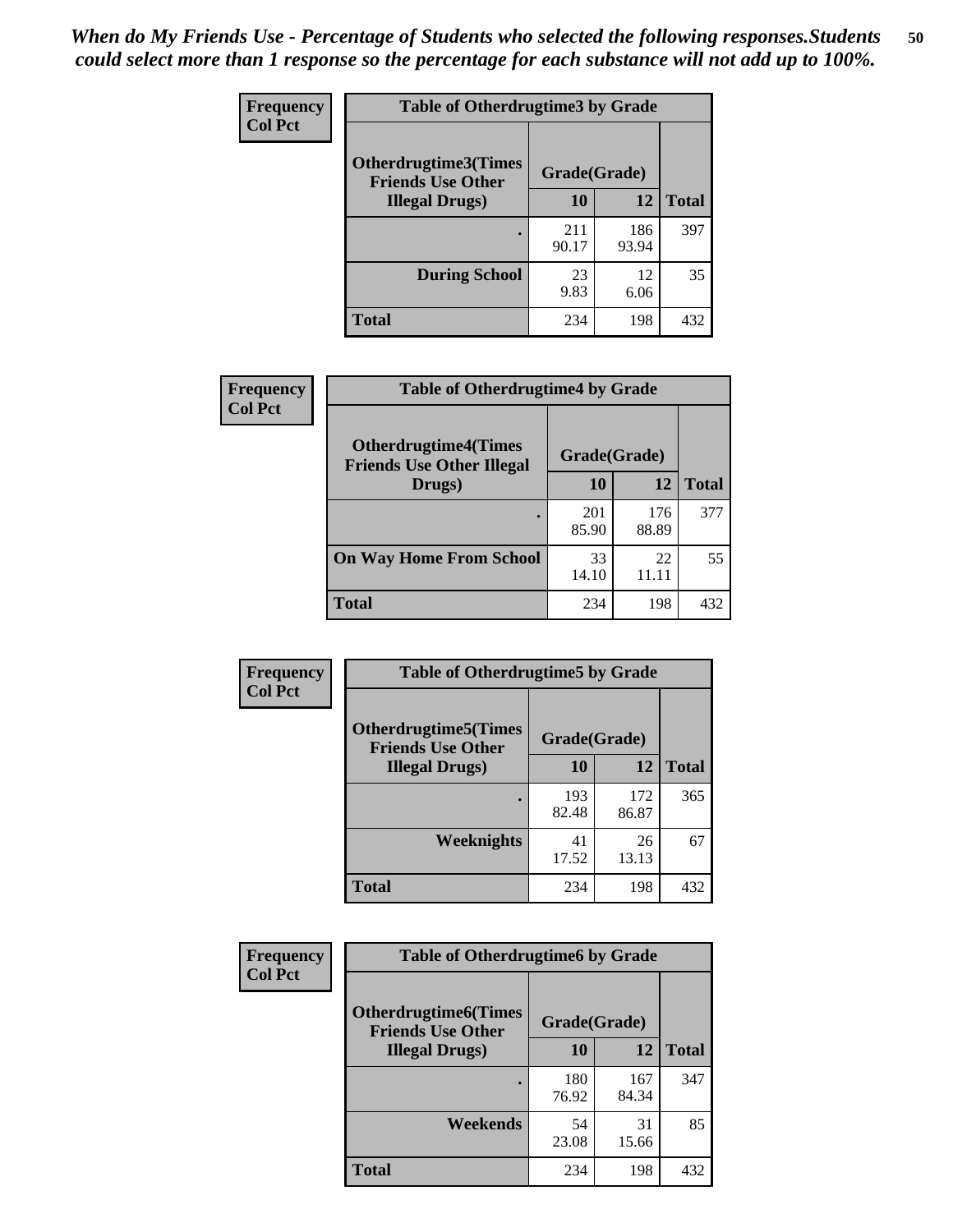| Frequency      | <b>Table of Educationalcohol by Grade</b>                                                                  |              |              |              |  |
|----------------|------------------------------------------------------------------------------------------------------------|--------------|--------------|--------------|--|
| <b>Col Pct</b> | Educationalcohol(I<br>have been taught<br>about alcohol,<br>tobacco,<br>and other drugs<br>within the last | Grade(Grade) |              |              |  |
|                | year at school)                                                                                            | 10           | 12           | <b>Total</b> |  |
|                | <b>Yes</b>                                                                                                 | 186<br>79.49 | 104<br>52.53 | 290          |  |
|                | N <sub>0</sub>                                                                                             | 48<br>20.51  | 94<br>47.47  | 142          |  |
|                | <b>Total</b>                                                                                               | 234          | 198          | 432          |  |

| Frequency      | <b>Table of Eversmoked by Grade</b>         |              |              |              |  |  |  |
|----------------|---------------------------------------------|--------------|--------------|--------------|--|--|--|
| <b>Col Pct</b> | Eversmoked(I<br>Grade(Grade)<br>have smoked |              |              |              |  |  |  |
|                | a cigarette)                                | 10           | 12           | <b>Total</b> |  |  |  |
|                | <b>Yes</b>                                  | 75<br>32.05  | 46<br>23.23  | 121          |  |  |  |
|                | N <sub>0</sub>                              | 159<br>67.95 | 152<br>76.77 | 311          |  |  |  |
|                | <b>Total</b>                                | 234          | 198          | 432          |  |  |  |

| Frequency      | <b>Table of Drovedrinking by Grade</b>                                                                              |                    |              |              |  |  |
|----------------|---------------------------------------------------------------------------------------------------------------------|--------------------|--------------|--------------|--|--|
| <b>Col Pct</b> | Drovedrinking(In<br>the past 30 days I<br>have driven a car<br>or other vehicle<br>while I was<br>drinking alcohol) | Grade(Grade)<br>10 | 12           | <b>Total</b> |  |  |
|                | <b>Yes</b>                                                                                                          | 6<br>2.56          | 4<br>2.02    | 10           |  |  |
|                | N <sub>0</sub>                                                                                                      | 228<br>97.44       | 194<br>97.98 | 422          |  |  |
|                | <b>Total</b>                                                                                                        | 234                | 198          | 432          |  |  |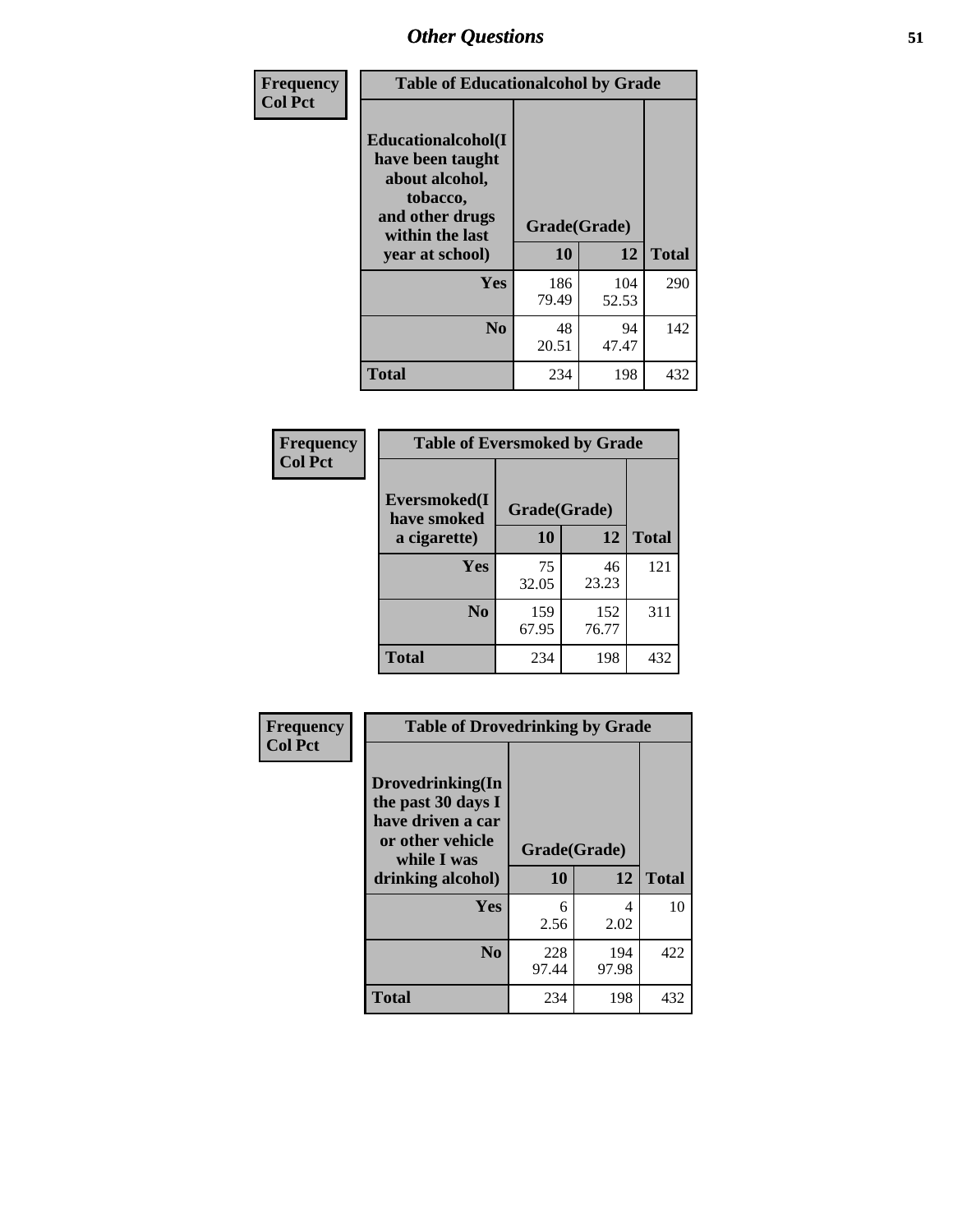| Frequency<br><b>Col Pct</b> | <b>Table of Rodedrinking by Grade</b>                                                                                  |                    |              |     |  |  |
|-----------------------------|------------------------------------------------------------------------------------------------------------------------|--------------------|--------------|-----|--|--|
|                             | Rodedrinking(In<br>the past 30 days<br>I have ridden in<br>a car with a<br>driver who had<br>been drinking<br>alcohol) | Grade(Grade)<br>10 | <b>Total</b> |     |  |  |
|                             | <b>Yes</b>                                                                                                             | 28<br>11.97        | 29<br>14.65  | 57  |  |  |
|                             | N <sub>0</sub>                                                                                                         | 206<br>88.03       | 169<br>85.35 | 375 |  |  |
|                             | <b>Total</b>                                                                                                           | 234                | 198          | 432 |  |  |

#### **Frequency Col Pct**

| <b>Table of Drugsschool by Grade</b>                                                                                                   |                    |              |              |  |  |  |
|----------------------------------------------------------------------------------------------------------------------------------------|--------------------|--------------|--------------|--|--|--|
| <b>Drugsschool</b> (During<br>the past 12 months,<br>I have been offered,<br>sold,<br>or given illegal<br>drugs on school<br>property) | Grade(Grade)<br>10 | 12           | <b>Total</b> |  |  |  |
|                                                                                                                                        |                    |              |              |  |  |  |
| Yes                                                                                                                                    | 69<br>29.49        | 33<br>16.67  | 102          |  |  |  |
|                                                                                                                                        |                    |              |              |  |  |  |
| N <sub>0</sub>                                                                                                                         | 165<br>70.51       | 165<br>83.33 | 330          |  |  |  |

| Frequency      | <b>Table of Helpbullied by Grade</b>           |              |             |              |  |  |  |
|----------------|------------------------------------------------|--------------|-------------|--------------|--|--|--|
| <b>Col Pct</b> | Helpbullied(I<br>would help<br>someone who was | Grade(Grade) |             |              |  |  |  |
|                | being bullied)                                 | 10           | 12          | <b>Total</b> |  |  |  |
|                | <b>Strongly Agree</b>                          | 72<br>30.77  | 73<br>36.87 | 145          |  |  |  |
|                | <b>Somewhat Agree</b>                          | 117<br>50.00 | 76<br>38.38 | 193          |  |  |  |
|                | <b>Somewhat Disagree</b>                       | 26<br>11.11  | 35<br>17.68 | 61           |  |  |  |
|                | <b>Strongly Disagree</b>                       | 19<br>8.12   | 14<br>7.07  | 33           |  |  |  |
|                | <b>Total</b>                                   | 234          | 198         | 432          |  |  |  |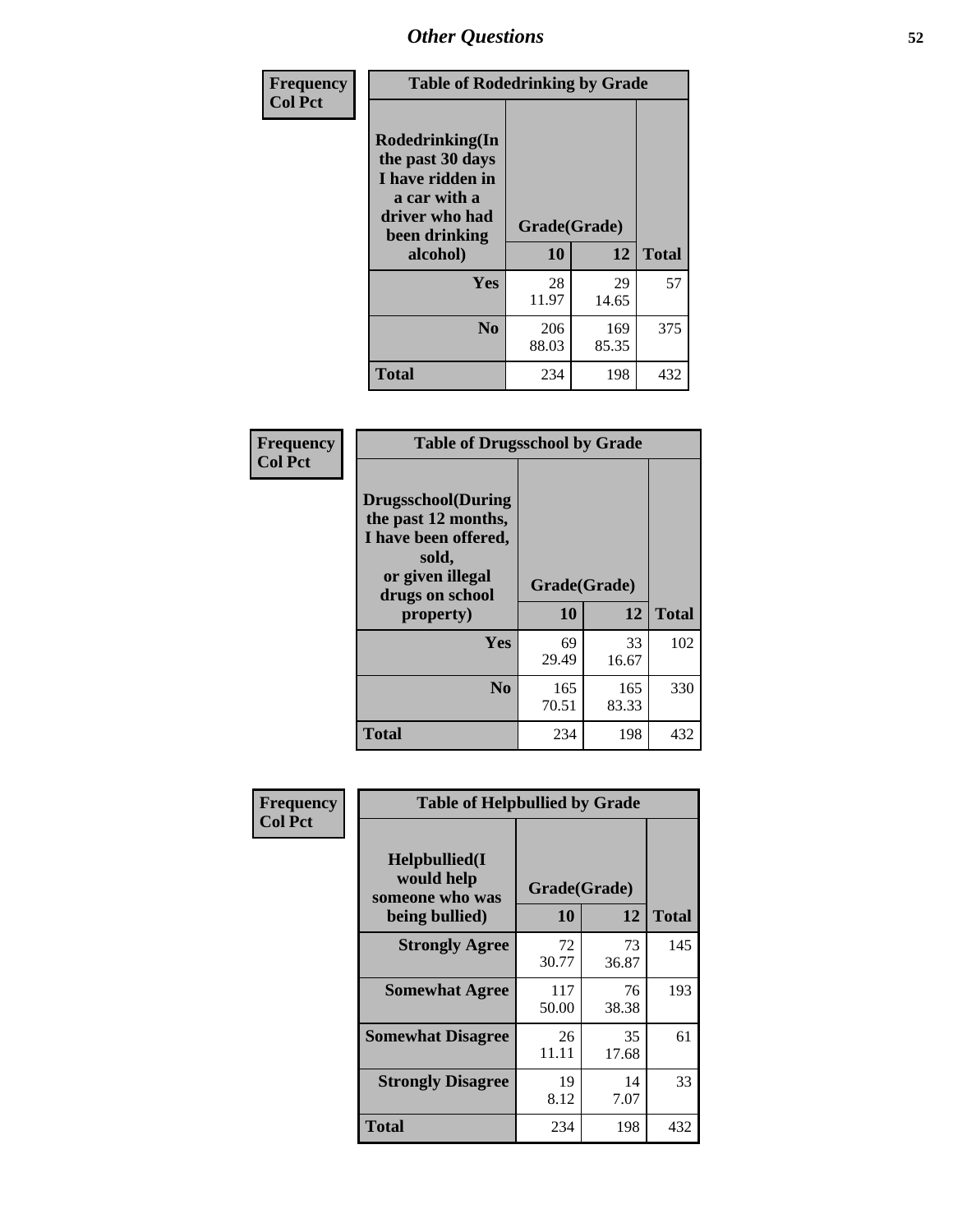| Frequency      | <b>Table of Grade by Bingedrinking</b> |                                                                                                         |              |                         |                        |                        |                               |                   |              |
|----------------|----------------------------------------|---------------------------------------------------------------------------------------------------------|--------------|-------------------------|------------------------|------------------------|-------------------------------|-------------------|--------------|
| <b>Row Pct</b> |                                        | Bingedrinking(I have drunk five or more<br>drinks of alcohol at one sitting during the<br>last 30 days) |              |                         |                        |                        |                               |                   |              |
|                | Grade(Grade)                           | $\bf{0}$<br><b>Days</b>                                                                                 | 1 or<br>days | 3 <sub>to</sub><br>days | 6 to<br>9<br>days      | 10<br>to<br>19<br>days | <b>20</b><br>to<br>29<br>days | All<br>30<br>days | <b>Total</b> |
|                | <b>10</b>                              | 210<br>89.74                                                                                            | 6<br>2.56    | $\mathfrak{D}$<br>0.85  | 3<br>1.28              | $\mathfrak{D}$<br>0.85 | 7<br>2.99                     | 4<br>1.71         | 234          |
|                | 12                                     | 185<br>93.43                                                                                            | 4<br>2.02    | 4<br>2.02               | $\overline{2}$<br>1.01 | 0.51                   | $\mathfrak{D}$<br>1.01        | $\Omega$<br>0.00  | 198          |
|                | <b>Total</b>                           | 395                                                                                                     | 10           | 6                       | 5                      | 3                      | 9                             | $\overline{4}$    | 432          |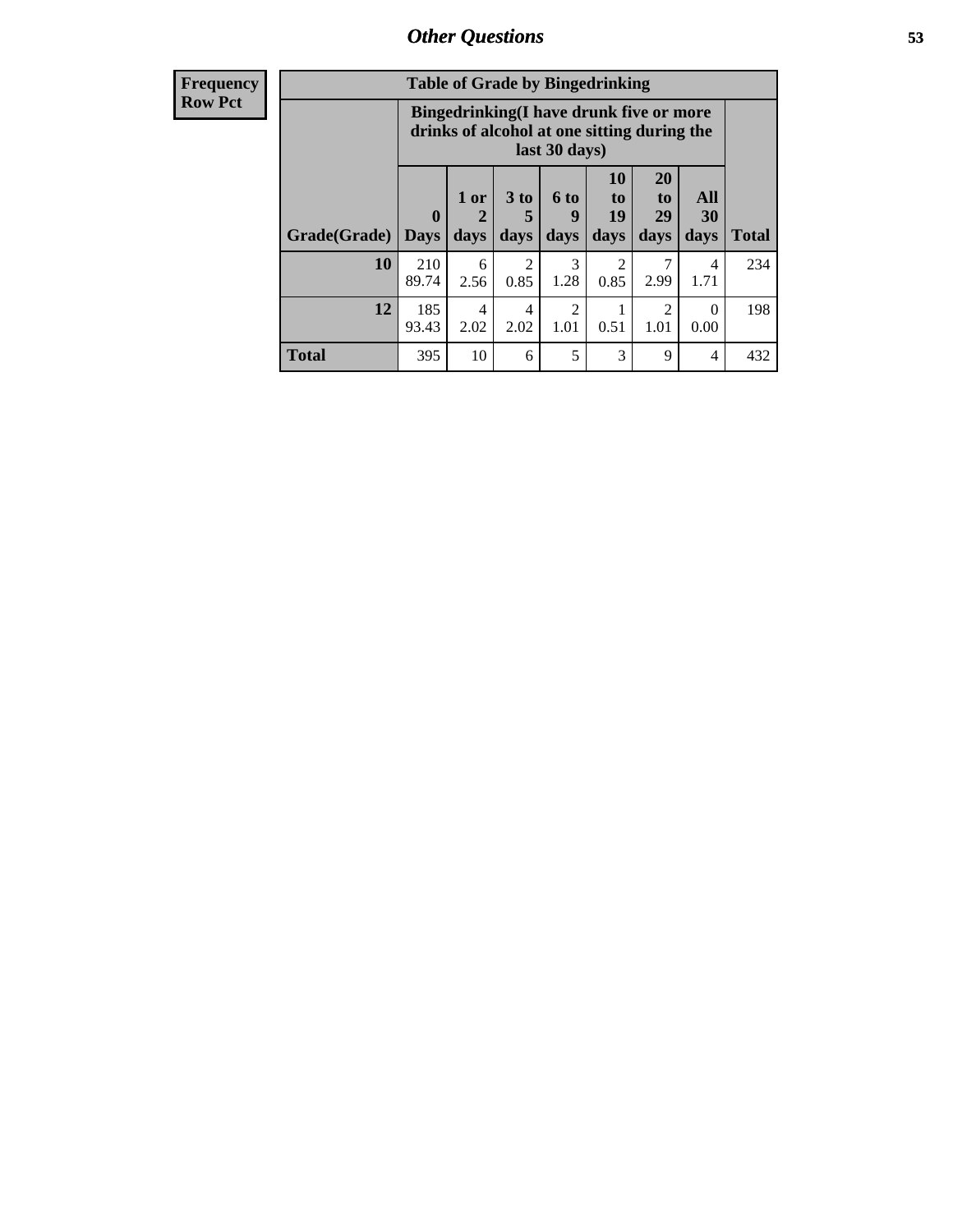### *Nutrition* **54**

| <b>Frequency</b><br>Row Pct |
|-----------------------------|
|                             |

| <b>Table of Grade by Dairy</b> |                          |                                                                 |                                    |                                    |              |
|--------------------------------|--------------------------|-----------------------------------------------------------------|------------------------------------|------------------------------------|--------------|
|                                |                          | Dairy (I eat at least 3 servings of dairy<br>products each day) |                                    |                                    |              |
| Grade(Grade)                   | <b>Strongly</b><br>Agree | <b>Somewhat</b><br>Agree                                        | <b>Somewhat</b><br><b>Disagree</b> | <b>Strongly</b><br><b>Disagree</b> | <b>Total</b> |
| 10                             | 60<br>25.64              | 95<br>40.60                                                     | 47<br>20.09                        | 32<br>13.68                        | 234          |
| 12                             | 59<br>29.80              | 66<br>33.33                                                     | 37<br>18.69                        | 36<br>18.18                        | 198          |
| <b>Total</b>                   | 119                      | 161                                                             | 84                                 | 68                                 | 432          |

| <b>Frequency</b> |  |
|------------------|--|
| <b>Row Pct</b>   |  |

| <b>Table of Grade by Fruitveg</b> |                          |                                                                          |                               |                                    |              |
|-----------------------------------|--------------------------|--------------------------------------------------------------------------|-------------------------------|------------------------------------|--------------|
|                                   |                          | Fruitveg(I eat at least 5 servings of fruits<br>and vegetables each day) |                               |                                    |              |
| Grade(Grade)                      | <b>Strongly</b><br>Agree | Agree                                                                    | Somewhat Somewhat<br>Disagree | <b>Strongly</b><br><b>Disagree</b> | <b>Total</b> |
| 10                                | 44<br>18.80              | 71<br>30.34                                                              | 74<br>31.62                   | 45<br>19.23                        | 234          |
| 12                                | 24<br>12.12              | 70<br>35.35                                                              | 56<br>28.28                   | 48<br>24.24                        | 198          |
| <b>Total</b>                      | 68                       | 141                                                                      | 130                           | 93                                 | 432          |

| <b>Frequency</b> |              | <b>Table of Grade by Cafeteriahealthy</b> |                                                                       |                 |                                    |              |
|------------------|--------------|-------------------------------------------|-----------------------------------------------------------------------|-----------------|------------------------------------|--------------|
| <b>Row Pct</b>   |              |                                           | Cafeteriahealthy (School meals in my<br>school cafeteria are healthy) |                 |                                    |              |
|                  | Grade(Grade) | <b>Strongly</b><br>Agree                  | Somewhat Somewhat<br>Agree                                            | <b>Disagree</b> | <b>Strongly</b><br><b>Disagree</b> | <b>Total</b> |
|                  | 10           | 11<br>4.70                                | 69<br>29.49                                                           | 67<br>28.63     | 87<br>37.18                        | 234          |
|                  | 12           | 16<br>8.08                                | 45<br>22.73                                                           | 50<br>25.25     | 87<br>43.94                        | 198          |
|                  | <b>Total</b> | 27                                        | 114                                                                   | 117             | 174                                | 432          |

| <b>Frequency</b> |
|------------------|
| <b>Row Pct</b>   |

| <b>Table of Grade by Cafeterianutrition</b> |                          |                                                                                           |                                    |                                    |              |
|---------------------------------------------|--------------------------|-------------------------------------------------------------------------------------------|------------------------------------|------------------------------------|--------------|
|                                             |                          | <b>Cafeterianutrition</b> (Facts about nutrition<br>are available in my school cafeteria) |                                    |                                    |              |
| Grade(Grade)                                | <b>Strongly</b><br>Agree | Somewhat  <br>Agree                                                                       | <b>Somewhat</b><br><b>Disagree</b> | <b>Strongly</b><br><b>Disagree</b> | <b>Total</b> |
| 10                                          | 36<br>15.38              | 67<br>28.63                                                                               | 49<br>20.94                        | 82<br>35.04                        | 234          |
| 12                                          | 25<br>12.63              | 52<br>26.26                                                                               | 47<br>23.74                        | 74<br>37.37                        | 198          |
| <b>Total</b>                                | 61                       | 119                                                                                       | 96                                 | 156                                | 432          |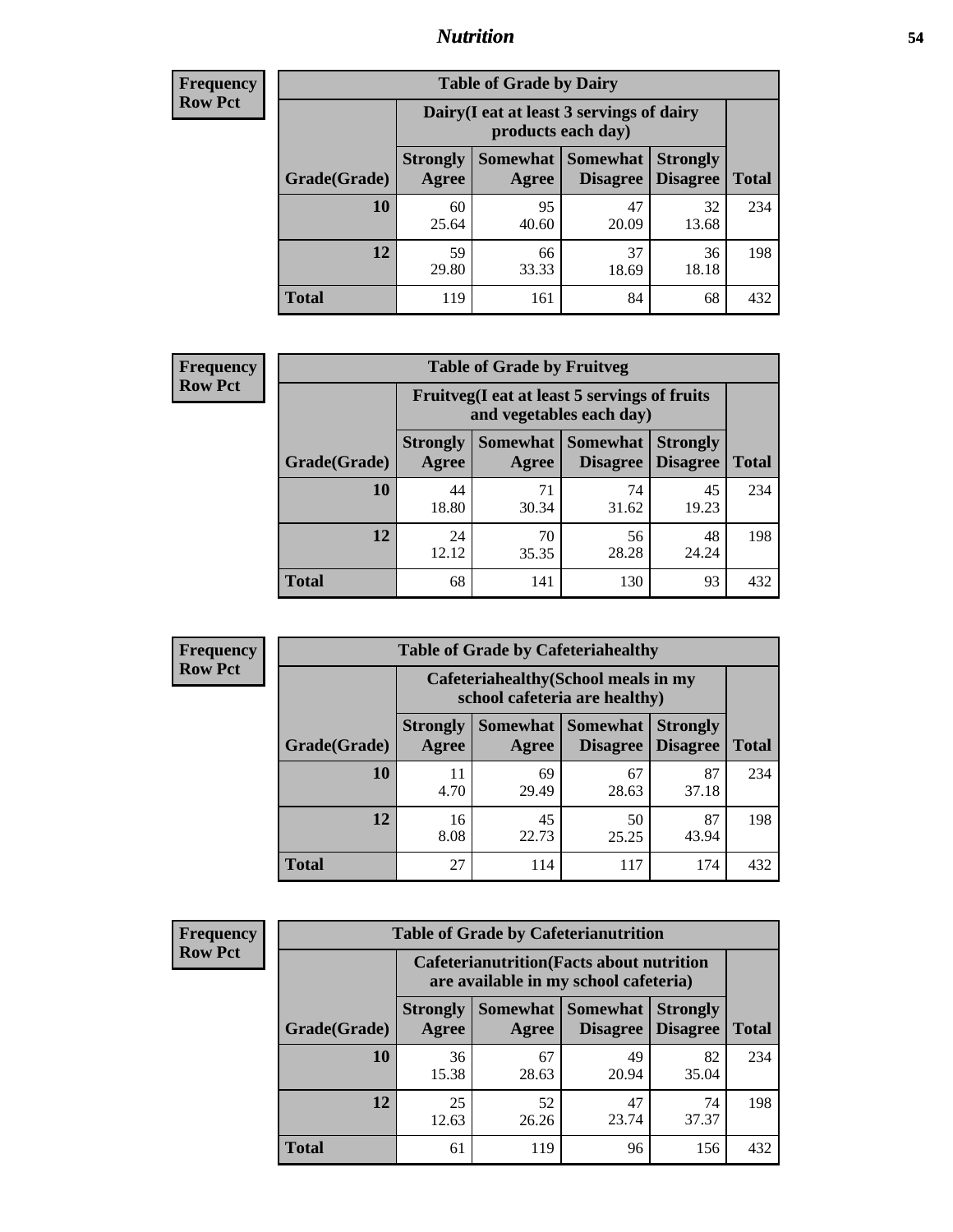### *Nutrition* **55**

| Frequency      |
|----------------|
| <b>Row Pct</b> |

| <b>Table of Grade by Schoollunch</b> |                          |                                                                 |                             |                                    |              |  |
|--------------------------------------|--------------------------|-----------------------------------------------------------------|-----------------------------|------------------------------------|--------------|--|
|                                      |                          | Schoollunch(I eat school lunch three or<br>more times per week) |                             |                                    |              |  |
| Grade(Grade)                         | <b>Strongly</b><br>Agree | Somewhat<br>Agree                                               | <b>Somewhat</b><br>Disagree | <b>Strongly</b><br><b>Disagree</b> | <b>Total</b> |  |
| 10                                   | 87<br>37.18              | 67<br>28.63                                                     | 22<br>9.40                  | 58<br>24.79                        | 234          |  |
| 12                                   | 67<br>33.84              | 50<br>25.25                                                     | 22<br>11.11                 | 59<br>29.80                        | 198          |  |
| <b>Total</b>                         | 154                      | 117                                                             | 44                          | 117                                | 432          |  |

| <b>Frequency</b> |  |
|------------------|--|
| <b>Row Pct</b>   |  |

| <b>Table of Grade by Foodchoices</b> |                          |                                                                     |                                      |                                    |              |
|--------------------------------------|--------------------------|---------------------------------------------------------------------|--------------------------------------|------------------------------------|--------------|
|                                      |                          | Foodchoices (I make healthy food choices in<br>my school cafeteria) |                                      |                                    |              |
| Grade(Grade)                         | <b>Strongly</b><br>Agree | Agree                                                               | Somewhat Somewhat<br><b>Disagree</b> | <b>Strongly</b><br><b>Disagree</b> | <b>Total</b> |
| 10                                   | 44<br>18.80              | 61<br>26.07                                                         | 59<br>25.21                          | 70<br>29.91                        | 234          |
| 12                                   | 39<br>19.70              | 58<br>29.29                                                         | 38<br>19.19                          | 63<br>31.82                        | 198          |
| <b>Total</b>                         | 83                       | 119                                                                 | 97                                   | 133                                | 432          |

| <b>Frequency</b> |
|------------------|
| <b>Row Pct</b>   |

| y | <b>Table of Grade by Wholewheat</b> |                                                                                                             |             |                                               |                                    |              |
|---|-------------------------------------|-------------------------------------------------------------------------------------------------------------|-------------|-----------------------------------------------|------------------------------------|--------------|
|   |                                     | Wholewheat (There are whole wheat and<br>multigrain breads and cereals available in<br>my school cafeteria) |             |                                               |                                    |              |
|   | Grade(Grade)                        | <b>Strongly</b><br>Agree                                                                                    | Agree       | <b>Somewhat   Somewhat</b><br><b>Disagree</b> | <b>Strongly</b><br><b>Disagree</b> | <b>Total</b> |
|   | 10                                  | 42<br>17.95                                                                                                 | 67<br>28.63 | 64<br>27.35                                   | 61<br>26.07                        | 234          |
|   | 12                                  | 28<br>14.14                                                                                                 | 55<br>27.78 | 47<br>23.74                                   | 68<br>34.34                        | 198          |
|   | <b>Total</b>                        | 70                                                                                                          | 122         | 111                                           | 129                                | 432          |

E.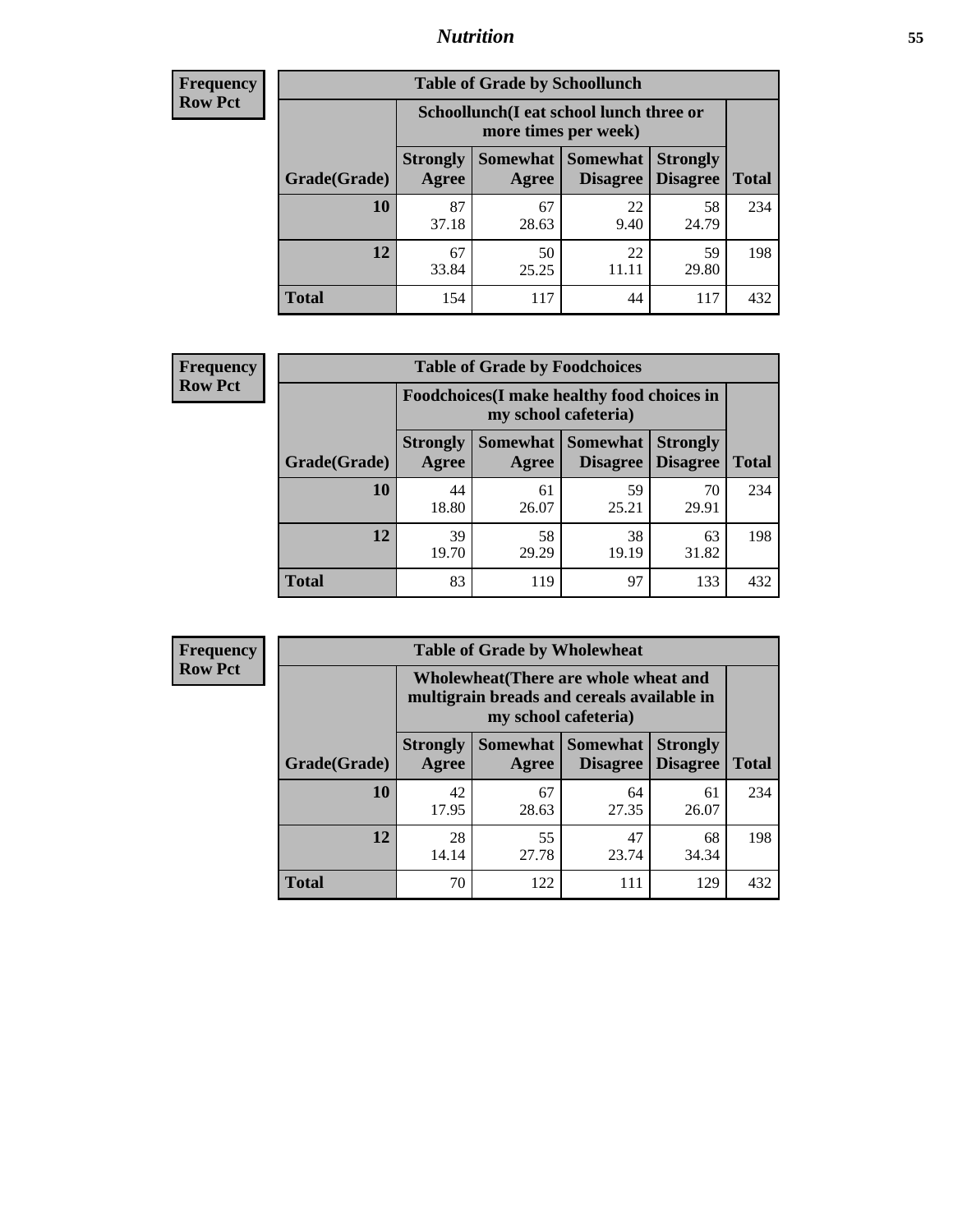### *Nutrition* **56**

**Frequency Row Pct**

| <b>Table of Grade by Healthyvending</b> |                                                                                                                                               |                          |                                    |                                    |              |  |  |
|-----------------------------------------|-----------------------------------------------------------------------------------------------------------------------------------------------|--------------------------|------------------------------------|------------------------------------|--------------|--|--|
|                                         | Healthyvending (If only healthy snacks and<br>beverages were available in the vending<br>machines during the school day,<br>I would buy them) |                          |                                    |                                    |              |  |  |
| Grade(Grade)                            | <b>Strongly</b><br>Agree                                                                                                                      | <b>Somewhat</b><br>Agree | <b>Somewhat</b><br><b>Disagree</b> | <b>Strongly</b><br><b>Disagree</b> | <b>Total</b> |  |  |
| 10                                      | 48<br>20.51                                                                                                                                   | 61<br>26.07              | 46<br>19.66                        | 79<br>33.76                        | 234          |  |  |
| 12                                      | 50<br>25.25                                                                                                                                   | 55<br>27.78              | 32<br>16.16                        | 61<br>30.81                        | 198          |  |  |
| <b>Total</b>                            | 98                                                                                                                                            | 116                      | 78                                 | 140                                | 432          |  |  |

**Frequency Row Pct**

| <b>Table of Grade by Schoolbreakfast</b> |                                                                                                                                         |                     |                                    |                                    |              |  |  |
|------------------------------------------|-----------------------------------------------------------------------------------------------------------------------------------------|---------------------|------------------------------------|------------------------------------|--------------|--|--|
|                                          | Schoolbreakfast (If breakfast were<br>available at school,<br>but outside the cafeteria,<br>I would eat breakfast at school more often) |                     |                                    |                                    |              |  |  |
| Grade(Grade)                             | <b>Strongly</b><br>Agree                                                                                                                | Somewhat  <br>Agree | <b>Somewhat</b><br><b>Disagree</b> | <b>Strongly</b><br><b>Disagree</b> | <b>Total</b> |  |  |
| 10                                       | 88<br>37.61                                                                                                                             | 60<br>25.64         | 44<br>18.80                        | 42<br>17.95                        | 234          |  |  |
| 12                                       | 86<br>43.43                                                                                                                             | 54<br>27.27         | 23<br>11.62                        | 35<br>17.68                        | 198          |  |  |
| <b>Total</b>                             | 174                                                                                                                                     | 114                 | 67                                 | 77                                 | 432          |  |  |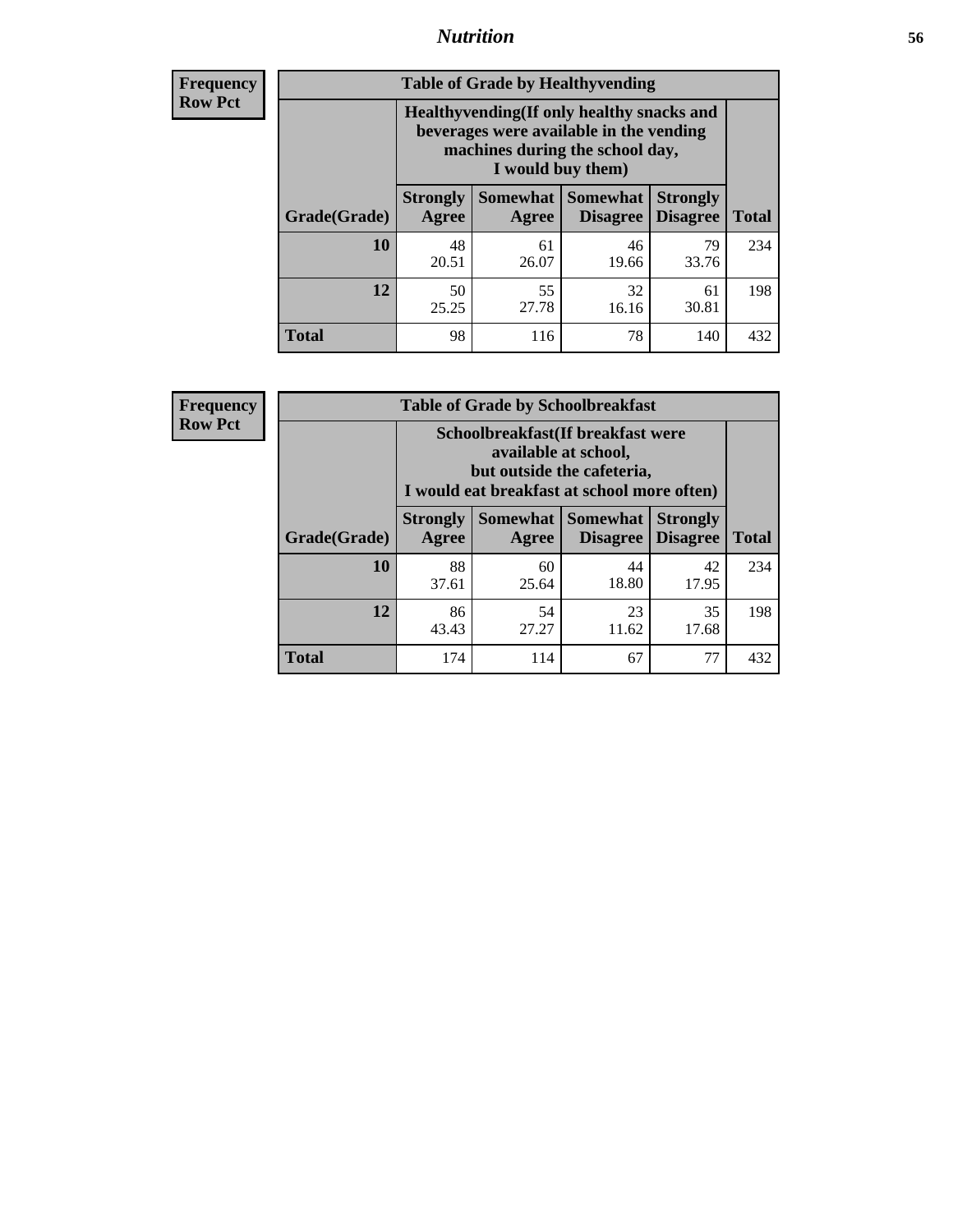| Frequency<br><b>Col Pct</b> | <b>Table of Educationaids by Grade</b>                                                                    |                    |              |              |
|-----------------------------|-----------------------------------------------------------------------------------------------------------|--------------------|--------------|--------------|
|                             | <b>Educationaids</b> (I<br>have been<br>taught about<br><b>HIV/AIDS</b> at<br>school in the<br>past year) | Grade(Grade)<br>10 | 12           | <b>Total</b> |
|                             | Yes                                                                                                       | 208<br>88.89       | 131<br>66.16 | 339          |
|                             | N <sub>0</sub>                                                                                            | 26<br>11.11        | 67<br>33.84  | 93           |
|                             | <b>Total</b>                                                                                              | 234                | 198          | 432          |

| Frequency      | <b>Table of Educationcharacter by Grade</b>      |              |              |              |  |
|----------------|--------------------------------------------------|--------------|--------------|--------------|--|
| <b>Col Pct</b> | <b>Educationcharacter(I)</b><br>have been taught |              |              |              |  |
|                | about character<br>education in the past         | Grade(Grade) |              |              |  |
|                | year at school)                                  | 10           | 12           | <b>Total</b> |  |
|                | Yes                                              | 178<br>76.07 | 128<br>64.65 | 306          |  |
|                | N <sub>0</sub>                                   | 56<br>23.93  | 70<br>35.35  | 126          |  |
|                | <b>Total</b>                                     | 234          | 198          | 432          |  |

| Frequency      | <b>Table of Gradcoach1 by Grade</b>              |              |              |              |  |
|----------------|--------------------------------------------------|--------------|--------------|--------------|--|
| <b>Col Pct</b> | Gradcoach1(I<br>know who my<br><b>Graduation</b> | Grade(Grade) |              |              |  |
|                | Coach is)                                        | 10           | 12           | <b>Total</b> |  |
|                | Yes                                              | 43<br>18.38  | 103<br>52.02 | 146          |  |
|                | N <sub>0</sub>                                   | 191<br>81.62 | 95<br>47.98  | 286          |  |
|                | <b>Total</b>                                     | 234          | 198          | 432          |  |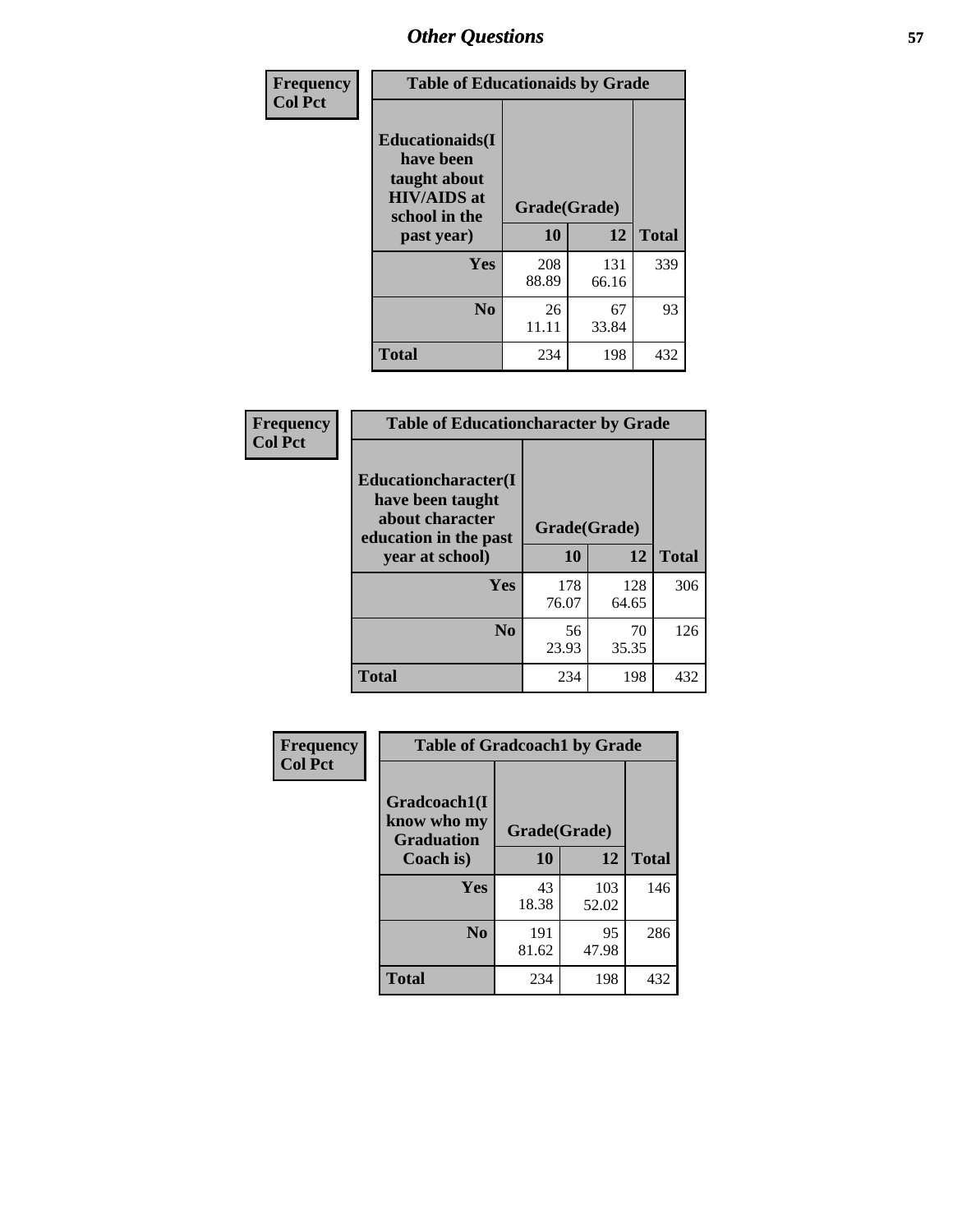| Frequency                         | <b>Table of Gradcoach2 by Grade</b> |              |              |              |
|-----------------------------------|-------------------------------------|--------------|--------------|--------------|
| <b>Col Pct</b>                    | Gradcoach2(I<br>have                |              |              |              |
| contacted my<br><b>Graduation</b> |                                     | Grade(Grade) |              |              |
|                                   | Coach)                              | 10           | 12           | <b>Total</b> |
|                                   | Yes                                 | 28<br>11.97  | 58<br>29.29  | 86           |
|                                   | N <sub>0</sub>                      | 206<br>88.03 | 140<br>70.71 | 346          |
|                                   | <b>Total</b>                        | 234          | 198          | 432          |

| Frequency<br><b>Col Pct</b> | <b>Table of Gradcoach3 by Grade</b>                                         |              |             |              |
|-----------------------------|-----------------------------------------------------------------------------|--------------|-------------|--------------|
|                             | Gradcoach3(I<br>have received<br>assistance<br>from my<br><b>Graduation</b> | Grade(Grade) |             |              |
|                             | Coach)                                                                      | 10           | 12          | <b>Total</b> |
|                             | Yes                                                                         | 19<br>8.12   | 55<br>27.78 | 74           |
|                             | N <sub>0</sub>                                                              | 74<br>31.62  | 52<br>26.26 | 126          |
|                             | Don't know                                                                  | 141<br>60.26 | 91<br>45.96 | 232          |
|                             | <b>Total</b>                                                                | 234          | 198         | 432          |

| Frequency<br><b>Col Pct</b> | <b>Table of Selfharm by Grade</b>                                                                                                                                                      |              |                    |              |
|-----------------------------|----------------------------------------------------------------------------------------------------------------------------------------------------------------------------------------|--------------|--------------------|--------------|
|                             | <b>Selfharm</b> (During<br>the past 12<br>months,<br>I harmed myself<br>on purpose<br><b>Suicideconsider</b><br>During the past<br>12 months,<br>I seriously<br>considered<br>suicide) | 10           | Grade(Grade)<br>12 | <b>Total</b> |
|                             | Yes                                                                                                                                                                                    | 20<br>8.55   | 13<br>6.57         | 33           |
|                             | N <sub>0</sub>                                                                                                                                                                         | 214<br>91.45 | 185<br>93.43       | 399          |
|                             | Total                                                                                                                                                                                  | 234          | 198                | 432          |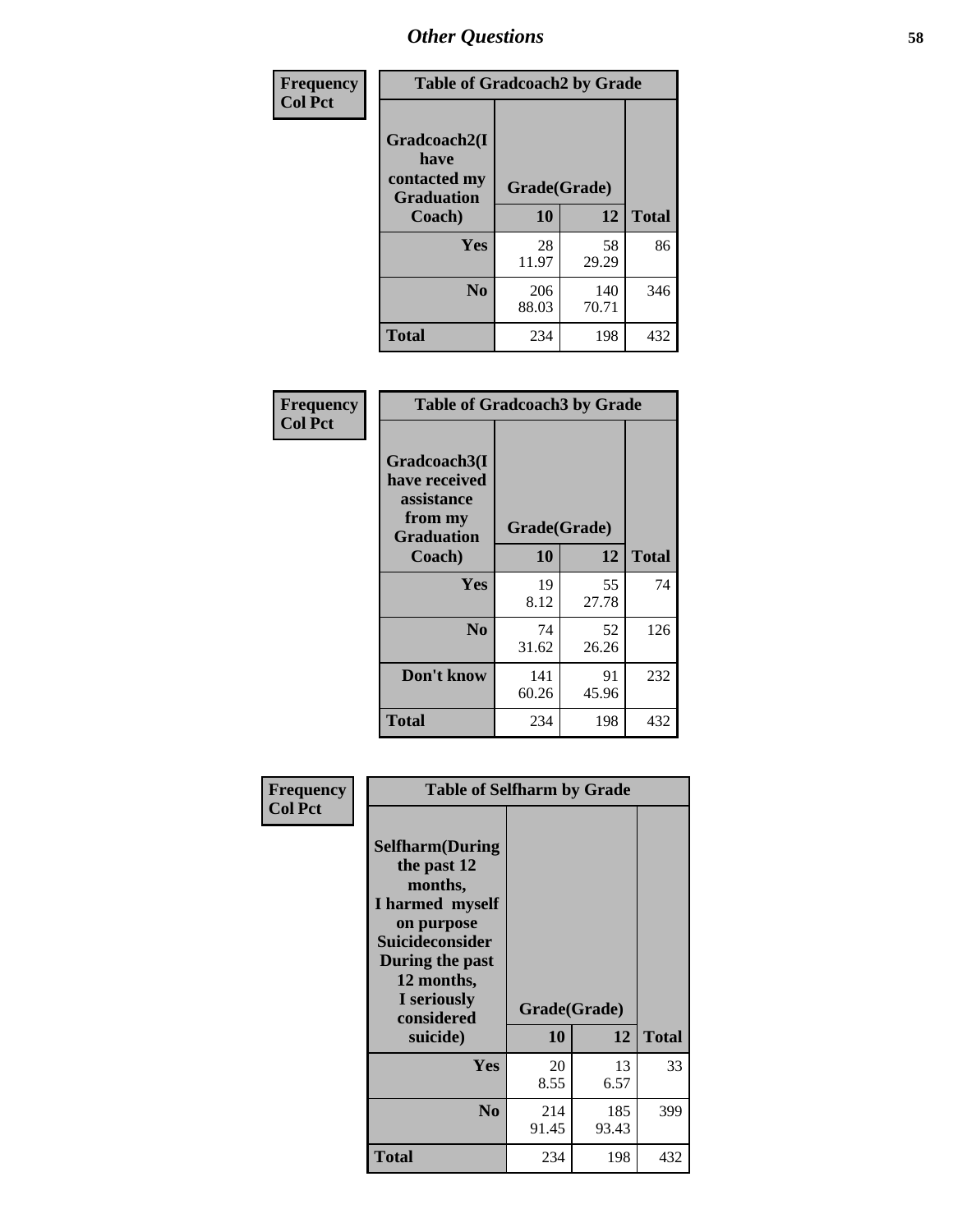| <b>Frequency</b> |                 |              | <b>Table of Suicideconsider by Grade</b> |              |  |
|------------------|-----------------|--------------|------------------------------------------|--------------|--|
| <b>Col Pct</b>   |                 | Grade(Grade) |                                          |              |  |
|                  | Suicideconsider | <b>10</b>    | 12                                       | <b>Total</b> |  |
|                  | Yes             | 29<br>12.39  | 19<br>9.60                               | 48           |  |
|                  | N <sub>0</sub>  | 205<br>87.61 | 179<br>90.40                             | 384          |  |
|                  | Total           | 234          | 198                                      | 432          |  |

| Frequency      | <b>Table of Suicideattempt by Grade</b>              |              |              |              |
|----------------|------------------------------------------------------|--------------|--------------|--------------|
| <b>Col Pct</b> | Suicideattempt(I<br>have attempted<br>suicide in the | Grade(Grade) |              |              |
|                | last year)                                           | 10           | 12           | <b>Total</b> |
|                | Yes                                                  | 17<br>7.26   | 10<br>5.05   | 27           |
|                | N <sub>0</sub>                                       | 217<br>92.74 | 188<br>94.95 | 405          |
|                | <b>Total</b>                                         | 234          | 198          | 432          |

| Frequency      | <b>Table of Instantmessaged by Grade</b>                       |              |              |              |
|----------------|----------------------------------------------------------------|--------------|--------------|--------------|
| <b>Col Pct</b> | <b>Instantmessaged</b> (I<br>have instant<br>messaged people I | Grade(Grade) |              |              |
|                | do not even know)                                              | 10           | 12           | <b>Total</b> |
|                | Yes                                                            | 63<br>26.92  | 54<br>27.27  | 117          |
|                | N <sub>0</sub>                                                 | 171<br>73.08 | 144<br>72.73 | 315          |
|                | <b>Total</b>                                                   | 234          | 198          | 432          |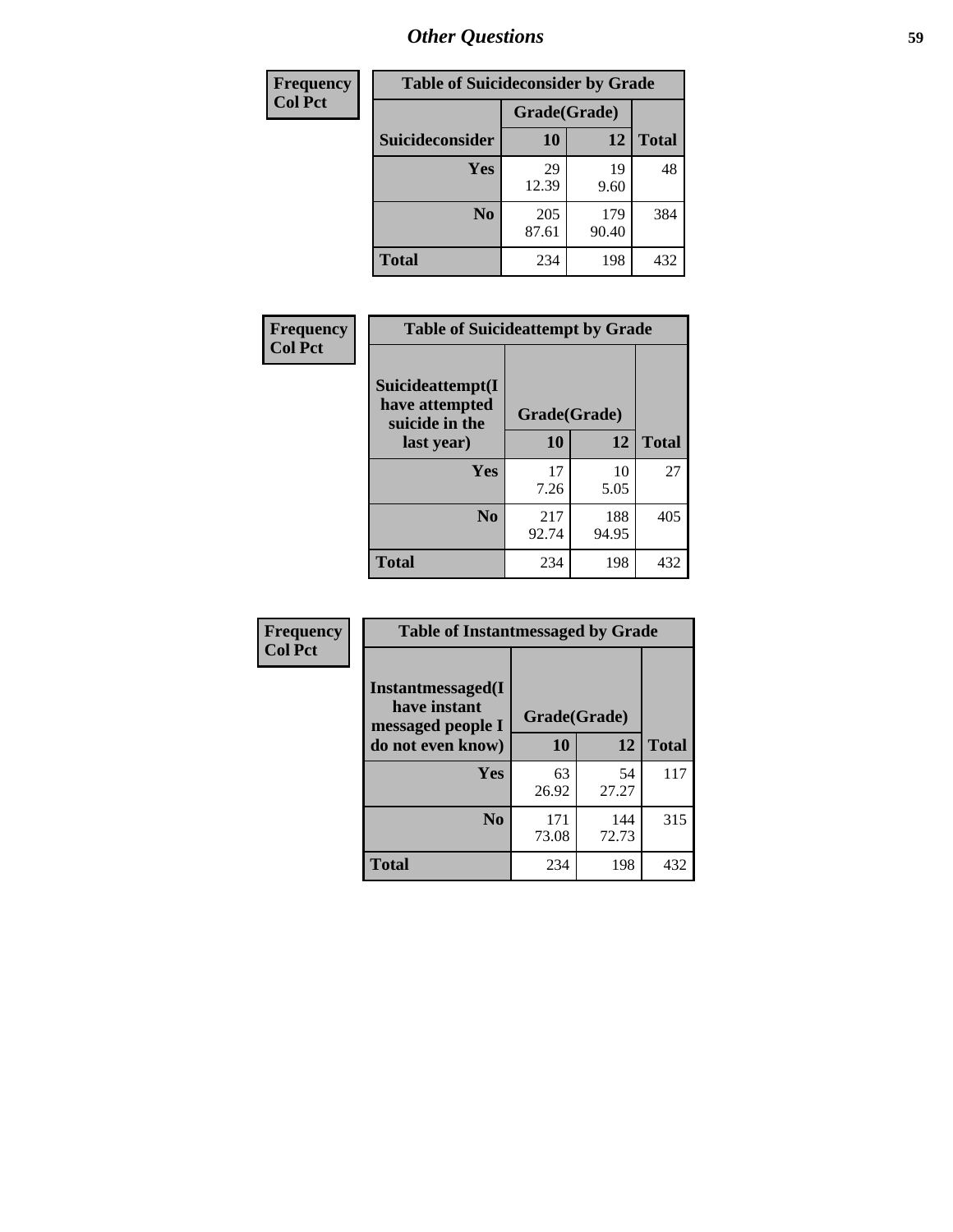| Frequency      | <b>Table of Getsalong by Grade</b>                          |              |              |              |  |  |  |  |
|----------------|-------------------------------------------------------------|--------------|--------------|--------------|--|--|--|--|
| <b>Col Pct</b> | <b>Getsalong</b> (I get<br>along with other<br>students and | Grade(Grade) |              |              |  |  |  |  |
|                | adults)                                                     | 10           | 12           | <b>Total</b> |  |  |  |  |
|                | <b>Strongly Agree</b>                                       | 105<br>44.87 | 101<br>51.01 | 206          |  |  |  |  |
|                | <b>Somewhat Agree</b>                                       | 103<br>44.02 | 85<br>42.93  | 188          |  |  |  |  |
|                | <b>Somewhat Disagree</b>                                    | 10<br>4.27   | 5<br>2.53    | 15           |  |  |  |  |
|                | <b>Strongly Disagree</b>                                    | 16<br>6.84   | 7<br>3.54    | 23           |  |  |  |  |
|                | Total                                                       | 234          | 198          | 432          |  |  |  |  |

| <b>Frequency</b> |
|------------------|
| Col Pct          |

| <b>Table of Safehome by Grade</b>        |                    |              |     |  |  |  |  |  |  |
|------------------------------------------|--------------------|--------------|-----|--|--|--|--|--|--|
| <b>Safehome</b> (I feel<br>safe at home) | Grade(Grade)<br>10 | <b>Total</b> |     |  |  |  |  |  |  |
| <b>Strongly Agree</b>                    | 132<br>56.41       | 141<br>71.21 | 273 |  |  |  |  |  |  |
| <b>Somewhat Agree</b>                    | 72<br>30.77        | 46<br>23.23  | 118 |  |  |  |  |  |  |
| <b>Somewhat Disagree</b>                 | 18<br>7.69         | 5<br>2.53    | 23  |  |  |  |  |  |  |
| <b>Strongly Disagree</b>                 | 12<br>5.13         | 6<br>3.03    | 18  |  |  |  |  |  |  |
| <b>Total</b>                             | 234                | 198          | 432 |  |  |  |  |  |  |

| Frequency      | <b>Table of Adulttalk by Grade</b>                                                   |              |              |              |  |  |  |  |  |
|----------------|--------------------------------------------------------------------------------------|--------------|--------------|--------------|--|--|--|--|--|
| <b>Col Pct</b> | <b>Adulttalk</b> (I<br>know an<br>adult at<br>school that<br>I can talk<br>with if I | Grade(Grade) |              |              |  |  |  |  |  |
|                | need help)                                                                           | 10           | 12           | <b>Total</b> |  |  |  |  |  |
|                | <b>Yes</b>                                                                           | 149<br>63.68 | 143<br>72.22 | 292          |  |  |  |  |  |
|                | N <sub>0</sub>                                                                       | 85<br>36.32  | 55<br>27.78  | 140          |  |  |  |  |  |
|                | Total                                                                                | 234          | 198          | 432          |  |  |  |  |  |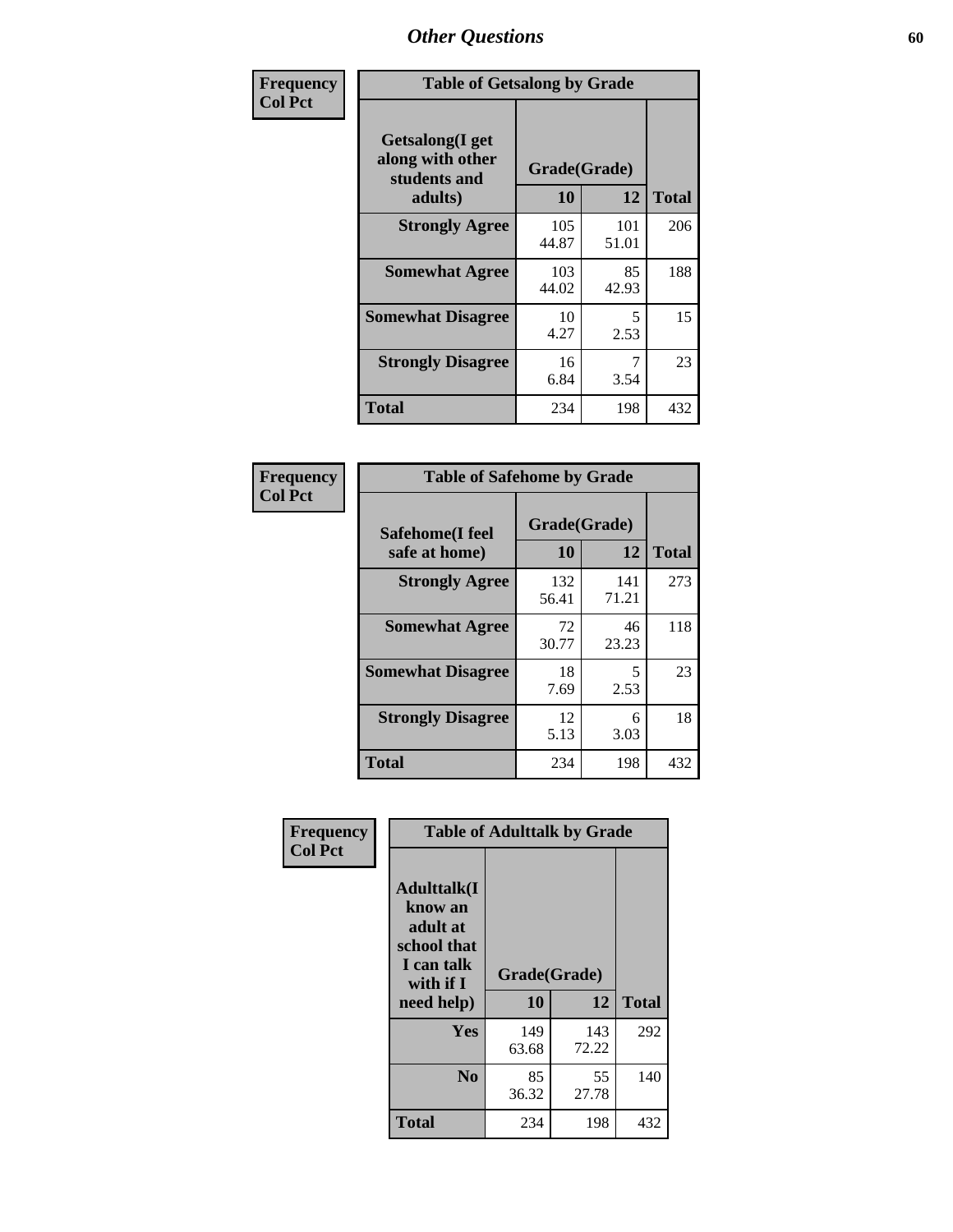**Frequency Row Pct**

| <b>Table of Grade by Tvtime</b>                                               |            |                                                                                         |             |             |             |             |              |  |  |  |
|-------------------------------------------------------------------------------|------------|-----------------------------------------------------------------------------------------|-------------|-------------|-------------|-------------|--------------|--|--|--|
|                                                                               |            | Tytime (On an average school day,<br>how much unsupervised time do I spend watching TV) |             |             |             |             |              |  |  |  |
|                                                                               |            | <b>Less that</b>                                                                        |             | $2 - 3$     | $4 - 5$     | $6+$        |              |  |  |  |
| Grade(Grade)   None   hour/day   hour/day   hours/day   hours/day   hours/day |            |                                                                                         |             |             |             |             | <b>Total</b> |  |  |  |
| 10                                                                            | 22<br>9.40 | 12<br>5.13                                                                              | 17<br>7.26  | 64<br>27.35 | 48<br>20.51 | 71<br>30.34 | 234          |  |  |  |
| 12                                                                            | 16<br>8.08 | 21<br>10.61                                                                             | 30<br>15.15 | 54<br>27.27 | 38<br>19.19 | 39<br>19.70 | 198          |  |  |  |
| <b>Total</b>                                                                  | 38         | 33                                                                                      | 47          | 118         | 86          | 110         | 432          |  |  |  |

**Frequency Row Pct**

| <b>Table of Grade by Computertime</b> |             |                                                                                                   |                     |                      |                      |                   |              |  |  |  |
|---------------------------------------|-------------|---------------------------------------------------------------------------------------------------|---------------------|----------------------|----------------------|-------------------|--------------|--|--|--|
|                                       |             | Computertime (On an average school day,<br>how much unsupervised time do I spend on the computer) |                     |                      |                      |                   |              |  |  |  |
| Grade(Grade)                          | None $ $    | <b>Less that</b>                                                                                  | hour/day   hour/day | $2 - 3$<br>hours/day | $4 - 5$<br>hours/day | $6+$<br>hours/day | <b>Total</b> |  |  |  |
| 10                                    | 43<br>18.38 | 34<br>14.53                                                                                       | 40<br>17.09         | 58<br>24.79          | 24<br>10.26          | 35<br>14.96       | 234          |  |  |  |
| 12                                    | 26<br>13.13 | 32<br>16.16                                                                                       | 43<br>21.72         | 51<br>25.76          | 19<br>9.60           | 27<br>13.64       | 198          |  |  |  |
| <b>Total</b>                          | 69          | 66                                                                                                | 83                  | 109                  | 43                   | 62                | 432          |  |  |  |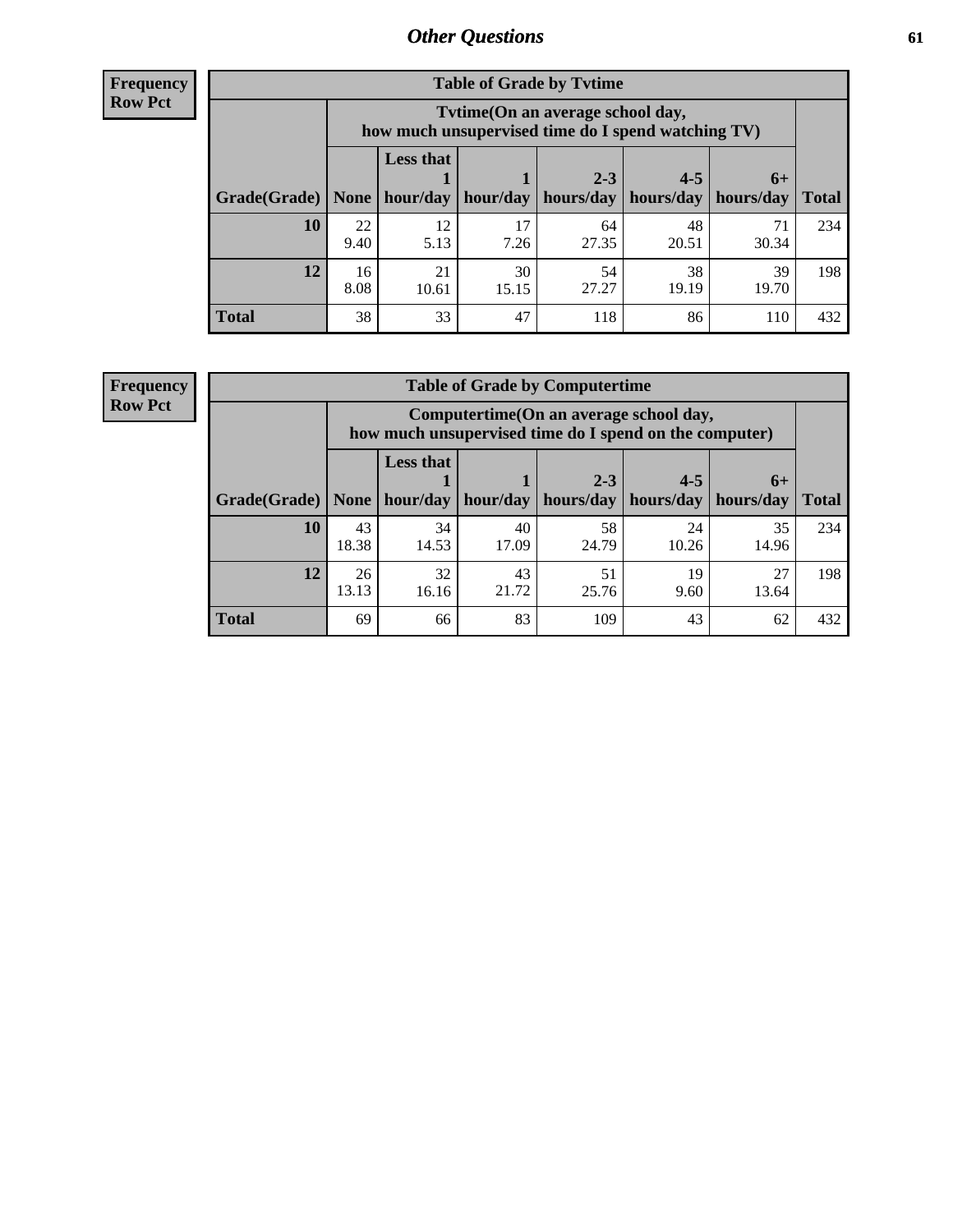#### *Questions about Driving Laws* **62** *Driving Questions were asked only of high school students.*

| <b>Frequency</b> |
|------------------|
| <b>Row Pct</b>   |

| <b>Table of Grade by License1</b> |                                     |                                                                                                                                           |            |             |               |              |  |  |  |  |
|-----------------------------------|-------------------------------------|-------------------------------------------------------------------------------------------------------------------------------------------|------------|-------------|---------------|--------------|--|--|--|--|
|                                   |                                     | License1(During the first 6 months of driving<br>with a provisional license,<br>the only passengers who can ride with the<br>driver are:) |            |             |               |              |  |  |  |  |
| Grade(Grade)                      | <b>Parent or</b><br><b>Guardian</b> | Family<br><b>Members</b>                                                                                                                  | Friends    | Anyone      | Don't<br>Know | <b>Total</b> |  |  |  |  |
| 10                                | 108<br>46.15                        | 43<br>18.38                                                                                                                               | 9<br>3.85  | 31<br>13.25 | 43<br>18.38   | 234          |  |  |  |  |
| 12                                | 66<br>33.33                         | 69<br>34.85                                                                                                                               | 11<br>5.56 | 25<br>12.63 | 27<br>13.64   | 198          |  |  |  |  |
| <b>Total</b>                      | 174                                 | 112                                                                                                                                       | 20         | 56          | 70            | 432          |  |  |  |  |

| Frequency      | <b>Table of Grade by License2</b> |                                                                                                          |                  |                  |                                                      |               |              |  |
|----------------|-----------------------------------|----------------------------------------------------------------------------------------------------------|------------------|------------------|------------------------------------------------------|---------------|--------------|--|
| <b>Row Pct</b> |                                   | License2(17 yr old drivers with a<br>provisional driver's license cannot<br>drive between the hours of:) |                  |                  |                                                      |               |              |  |
|                | Grade(Grade)                      | <b>Midnight</b><br>to 6am                                                                                | 1am<br>to<br>5am | 1am<br>to<br>6am | N <sub>0</sub><br>curfew<br>for $17$<br>vear<br>olds | Don't<br>Know | <b>Total</b> |  |
|                | 10                                | 89<br>38.03                                                                                              | 16<br>6.84       | 26<br>11.11      | 20<br>8.55                                           | 83<br>35.47   | 234          |  |
|                | 12                                | 114<br>57.58                                                                                             | 13<br>6.57       | 23<br>11.62      | 15<br>7.58                                           | 33<br>16.67   | 198          |  |
|                | <b>Total</b>                      | 203                                                                                                      | 29               | 49               | 35                                                   | 116           | 432          |  |

| Frequency      | <b>Table of Grade by License3</b> |                      |                                                                                        |             |            |             |               |              |  |  |
|----------------|-----------------------------------|----------------------|----------------------------------------------------------------------------------------|-------------|------------|-------------|---------------|--------------|--|--|
| <b>Row Pct</b> |                                   |                      | License3(For drivers under the age of 21,<br>what level of alcohol is considered DUI?) |             |            |             |               |              |  |  |
|                | Grade(Grade)                      | Any<br><b>Amount</b> | 0.02                                                                                   | 0.04        | 0.06       | 0.08        | Don't<br>know | <b>Total</b> |  |  |
|                | <b>10</b>                         | 37<br>15.81          | 25<br>10.68                                                                            | 26<br>11.11 | 19<br>8.12 | 28<br>11.97 | 99<br>42.31   | 234          |  |  |
|                | 12                                | 35<br>17.68          | 42<br>21.21                                                                            | 23<br>11.62 | 16<br>8.08 | 16<br>8.08  | 66<br>33.33   | 198          |  |  |
|                | <b>Total</b>                      | 72                   | 67                                                                                     | 49          | 35         | 44          | 165           | 432          |  |  |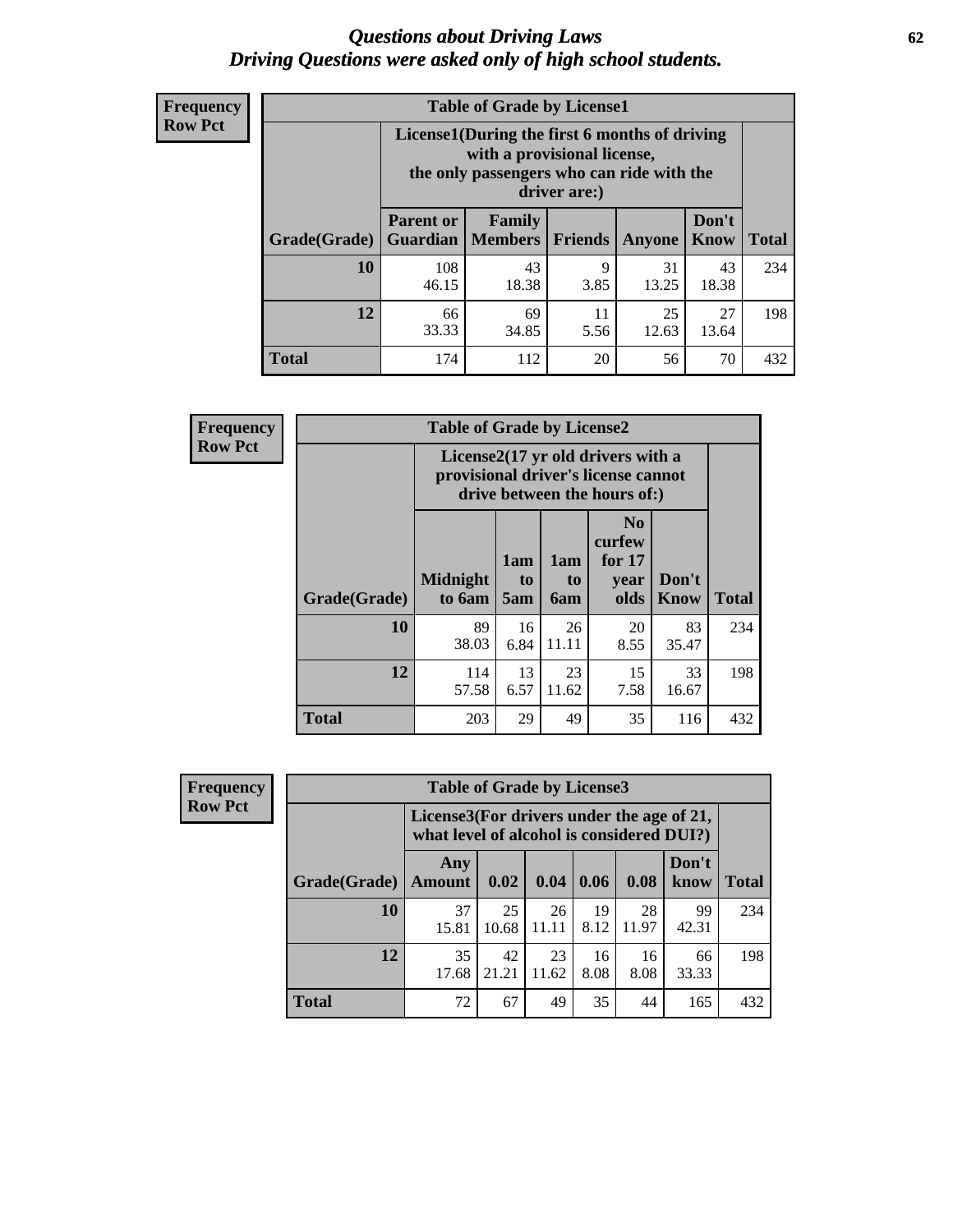#### *Questions about Driving Laws* **63** *Driving Questions were asked only of high school students.*

**Frequency Row Pct**

| <b>Table of Grade by License4</b> |              |                                                                                                                      |              |                               |                                             |               |              |  |  |
|-----------------------------------|--------------|----------------------------------------------------------------------------------------------------------------------|--------------|-------------------------------|---------------------------------------------|---------------|--------------|--|--|
|                                   |              | License4(A driver under 21 automatically<br>loses his/her license if caught exceeding the<br>posted speet limit by:) |              |                               |                                             |               |              |  |  |
| Grade(Grade)                      | $15+$<br>mph | $25+$<br>mph                                                                                                         | $35+$<br>mph | <b>Depends</b><br>on<br>judge | Can't<br>lose<br>license<br>for<br>speeding | Don't<br>know | <b>Total</b> |  |  |
| 10                                | 31<br>13.25  | 22<br>9.40                                                                                                           | 26<br>11.11  | 31<br>13.25                   | 21<br>8.97                                  | 103<br>44.02  | 234          |  |  |
| 12                                | 29<br>14.65  | 28<br>14.14                                                                                                          | 25<br>12.63  | 13<br>6.57                    | 19<br>9.60                                  | 84<br>42.42   | 198          |  |  |
| <b>Total</b>                      | 60           | 50                                                                                                                   | 51           | 44                            | 40                                          | 187           | 432          |  |  |

| Frequency      | <b>Table of Grade by License5</b> |             |                                                                                                                                                             |               |       |  |  |  |
|----------------|-----------------------------------|-------------|-------------------------------------------------------------------------------------------------------------------------------------------------------------|---------------|-------|--|--|--|
| <b>Row Pct</b> |                                   |             | License5(A)<br>Georgia teenager<br>with family<br>connections or a<br>good lawyer can<br>break a teen<br>driving law and<br>keep their driver's<br>license) |               |       |  |  |  |
|                | Grade(Grade)                      | Yes         | N <sub>0</sub>                                                                                                                                              | Don't<br>know | Total |  |  |  |
|                | 10                                | 28<br>11.97 | 83<br>35.47                                                                                                                                                 | 123<br>52.56  | 234   |  |  |  |
|                | 12                                | 24<br>12.12 | 108<br>54.55                                                                                                                                                | 66<br>33.33   | 198   |  |  |  |
|                | Total                             | 52          | 191                                                                                                                                                         | 189           | 432   |  |  |  |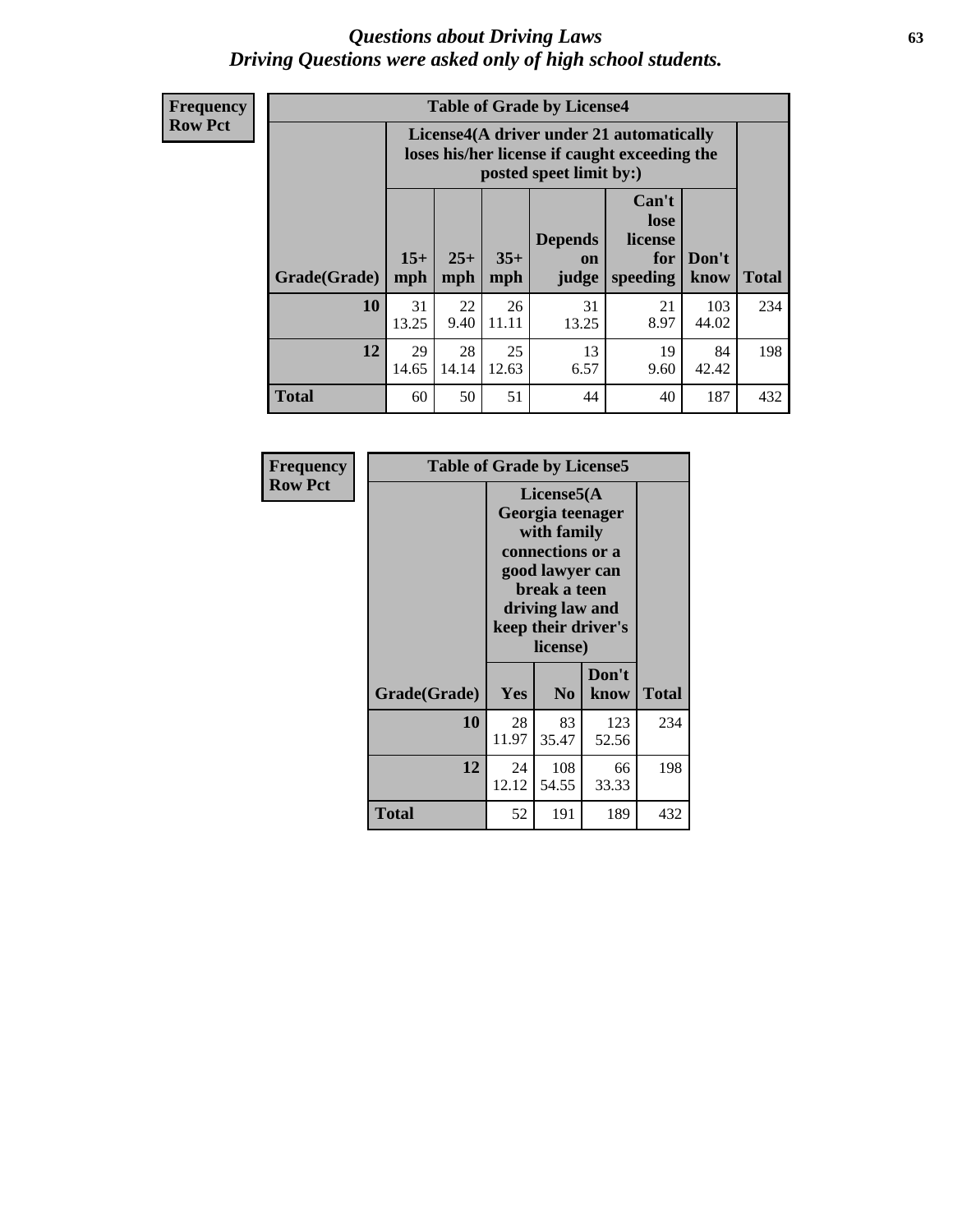#### *Questions about Driving Laws* **64** *Driving Questions were asked only of high school students.*

| <b>Frequency</b> | <b>Table of Grade by License6</b> |                                                                                                                                                 |                |               |              |
|------------------|-----------------------------------|-------------------------------------------------------------------------------------------------------------------------------------------------|----------------|---------------|--------------|
| <b>Row Pct</b>   |                                   | License <sub>6</sub> (I know a<br>friend or<br>classmate that<br>broke a teen<br>driving law,<br>but was allowed to<br>keep his/her<br>license) |                |               |              |
|                  | Grade(Grade)                      | <b>Yes</b>                                                                                                                                      | N <sub>0</sub> | Don't<br>know | <b>Total</b> |
|                  | 10                                | 36<br>15.38                                                                                                                                     | 100<br>42.74   | 98<br>41.88   | 234          |
|                  | 12                                | 40<br>20.20                                                                                                                                     | 101<br>51.01   | 57<br>28.79   | 198          |
|                  | <b>Total</b>                      | 76                                                                                                                                              | 201            | 155           | 432          |

| <b>Frequency</b> |              |                                                                             | <b>Table of Grade by License7</b>                                                             |                                                   |                        |              |  |
|------------------|--------------|-----------------------------------------------------------------------------|-----------------------------------------------------------------------------------------------|---------------------------------------------------|------------------------|--------------|--|
| <b>Row Pct</b>   |              |                                                                             | License7(A student under the age of 18 cam loser<br>his/her driving privileges if he or she:) |                                                   |                        |              |  |
|                  | Grade(Grade) | <b>Have</b><br>more than<br>10<br>unexcused<br>absences<br>per school<br>yr | Drop out<br>without  <br>graduating                                                           | <b>Bring</b><br>alcohol/drugs/weapon<br>to school | All of<br>the<br>above | <b>Total</b> |  |
|                  | 10           | 56<br>23.93                                                                 | 17<br>7.26                                                                                    | 20<br>8.55                                        | 141<br>60.26           | 234          |  |
|                  | 12           | 66<br>33.33                                                                 | 8<br>4.04                                                                                     | 6<br>3.03                                         | 118<br>59.60           | 198          |  |
|                  | <b>Total</b> | 122                                                                         | 25                                                                                            | 26                                                | 259                    | 432          |  |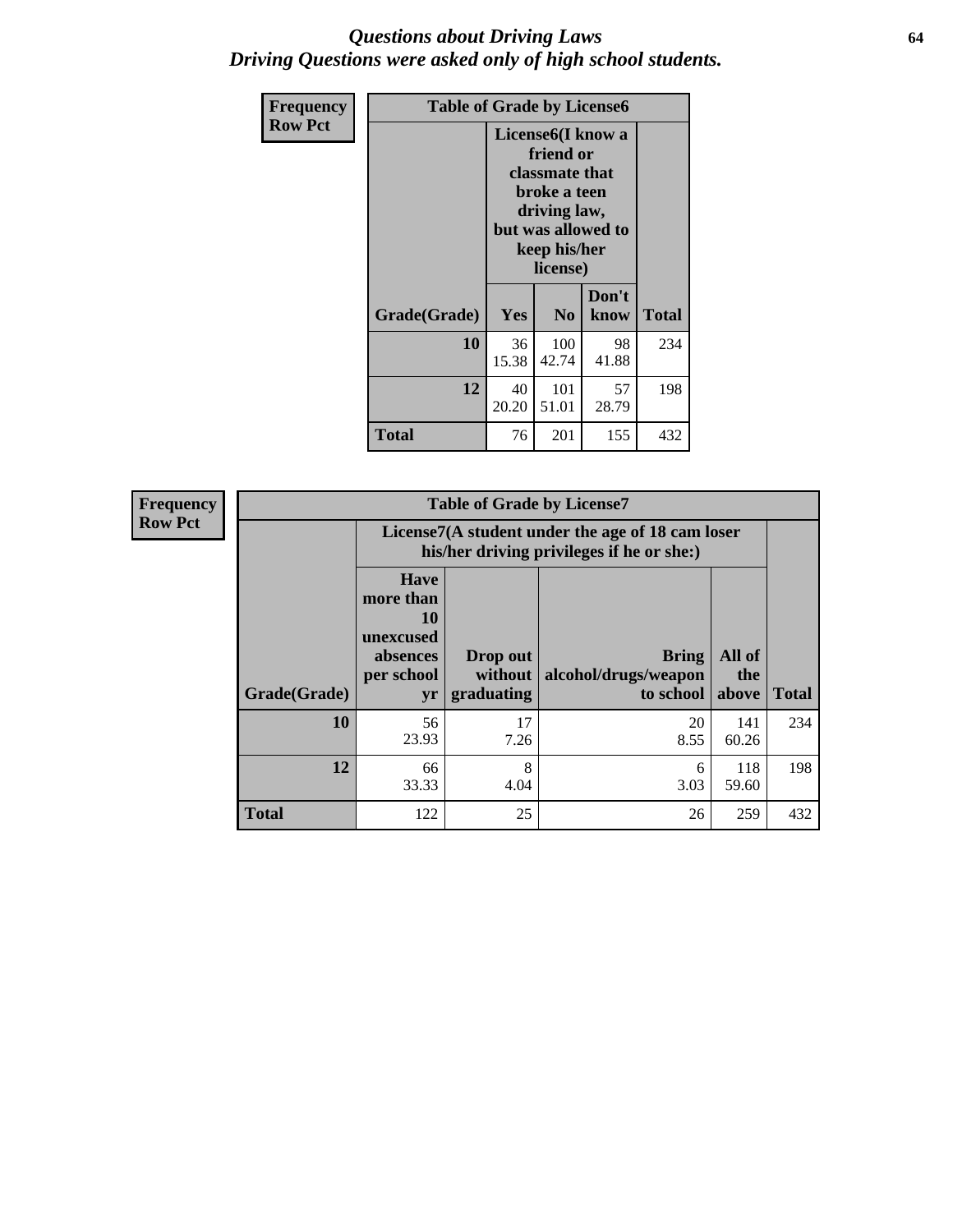# *Select Results by Gender* **65**

| Frequency      | <b>Table of SchoolClimate2 by Gender</b>          |                                 |             |              |  |
|----------------|---------------------------------------------------|---------------------------------|-------------|--------------|--|
| <b>Col Pct</b> | SchoolClimate2(I<br>feel successful at<br>school) | Gender(Gender)<br><b>Female</b> | <b>Male</b> | <b>Total</b> |  |
|                | <b>Strongly Agree</b>                             | 83<br>35.02                     | 83<br>42.56 | 166          |  |
|                | <b>Somewhat Agree</b>                             | 137<br>57.81                    | 92<br>47.18 | 229          |  |
|                | <b>Somewhat Disagree</b>                          | 13<br>5.49                      | 13<br>6.67  | 26           |  |
|                | <b>Strongly Disagree</b>                          | 4<br>1.69                       | 7<br>3.59   | 11           |  |
|                | <b>Total</b>                                      | 237                             | 195         | 432          |  |

| <b>Frequency</b> | <b>Table of SchoolClimate6 by Gender</b>                 |               |                               |              |
|------------------|----------------------------------------------------------|---------------|-------------------------------|--------------|
| <b>Col Pct</b>   | <b>SchoolClimate6(Teachers</b><br>treat me with respect) | <b>Female</b> | Gender(Gender)<br><b>Male</b> | <b>Total</b> |
|                  | <b>Strongly Agree</b>                                    | 67<br>28.27   | 68<br>34.87                   | 135          |
|                  | <b>Somewhat Agree</b>                                    | 102<br>43.04  | 77<br>39.49                   | 179          |
|                  | <b>Somewhat Disagree</b>                                 | 35<br>14.77   | 26<br>13.33                   | 61           |
|                  | <b>Strongly Disagree</b>                                 | 33<br>13.92   | 24<br>12.31                   | 57           |
|                  | <b>Total</b>                                             | 237           | 195                           | 432          |

| Frequency      | <b>Table of SchoolClimate8 by Gender</b>                                             |                                 |             |              |  |
|----------------|--------------------------------------------------------------------------------------|---------------------------------|-------------|--------------|--|
| <b>Col Pct</b> | <b>SchoolClimate8(Students</b><br>are frequently<br>recognized for good<br>behavior) | Gender(Gender)<br><b>Female</b> | <b>Male</b> | <b>Total</b> |  |
|                | <b>Strongly Agree</b>                                                                | 32<br>13.50                     | 30<br>15.38 | 62           |  |
|                | <b>Somewhat Agree</b>                                                                | 83<br>35.02                     | 68<br>34.87 | 151          |  |
|                | <b>Somewhat Disagree</b>                                                             | 60<br>25.32                     | 57<br>29.23 | 117          |  |
|                | <b>Strongly Disagree</b>                                                             | 62<br>26.16                     | 40<br>20.51 | 102          |  |
|                | Total                                                                                | 237                             | 195         | 432          |  |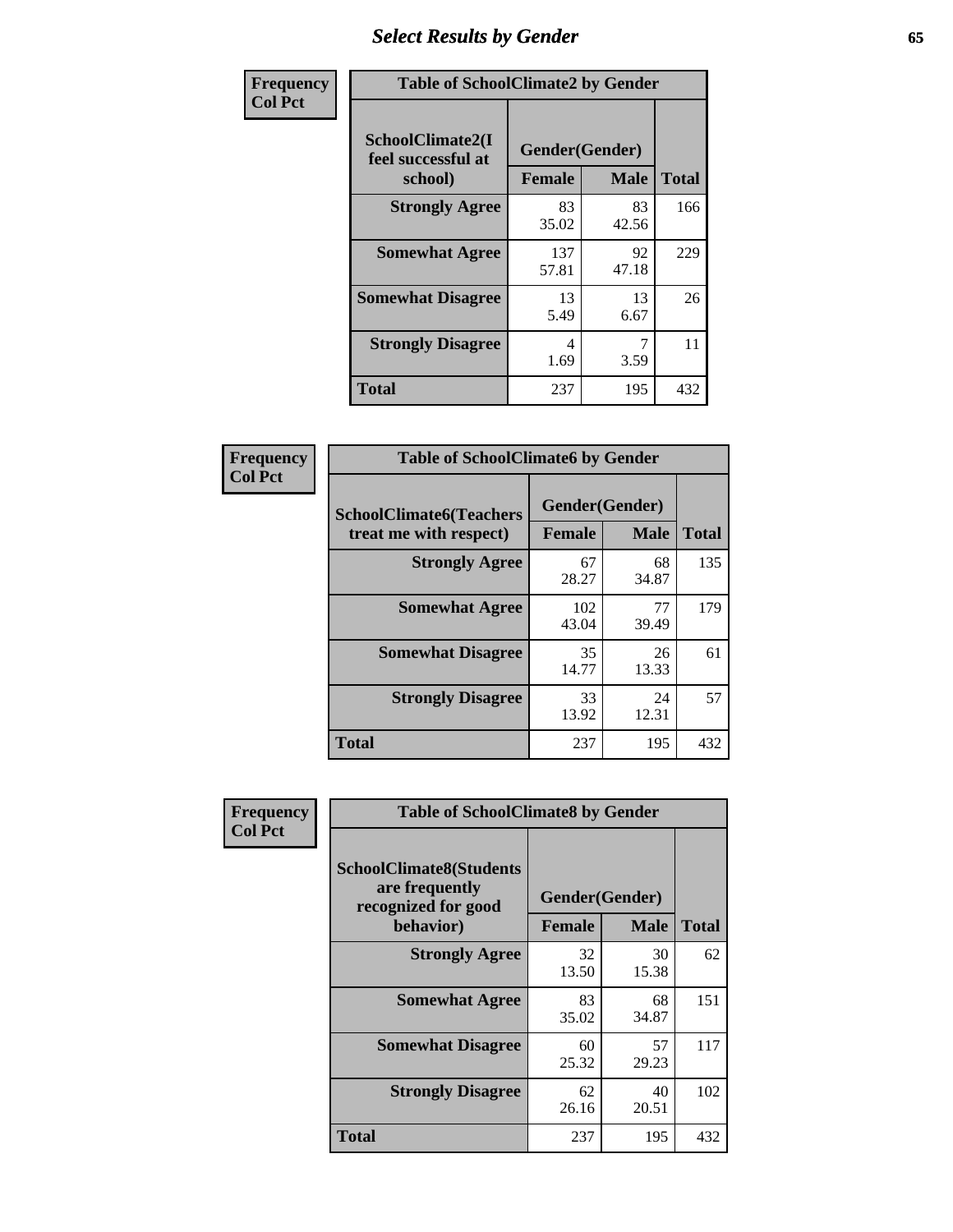# *Select Results by Gender* **66**

| Frequency      | <b>Table of Gender by Dropout</b> |                                                                        |                |              |
|----------------|-----------------------------------|------------------------------------------------------------------------|----------------|--------------|
| <b>Row Pct</b> |                                   | Dropout(I<br>have<br>thought<br>about<br>dropping<br>out of<br>school) |                |              |
|                | Gender(Gender)                    | Yes                                                                    | N <sub>0</sub> | <b>Total</b> |
|                | <b>Female</b>                     | 85<br>35.86                                                            | 152<br>64.14   | 237          |
|                | <b>Male</b>                       | 74<br>37.95                                                            | 121<br>62.05   | 195          |
|                | <b>Total</b>                      | 159                                                                    | 273            | 432          |

| <b>Frequency</b> | <b>Table of Gender by Dropoutreason</b> |                             |                                                                    |                          |                                |              |              |
|------------------|-----------------------------------------|-----------------------------|--------------------------------------------------------------------|--------------------------|--------------------------------|--------------|--------------|
| <b>Row Pct</b>   |                                         |                             | Dropoutreason(If I dropped out the<br>reason would most likely be) |                          |                                |              |              |
|                  | Gender(Gender)                          | Won't<br><b>Drop</b><br>out | <b>Bored</b>                                                       | Family<br><b>Reasons</b> | <b>Being</b><br><b>Bullied</b> | <b>Other</b> | <b>Total</b> |
|                  | <b>Female</b>                           | 124<br>52.32                | 45<br>18.99                                                        | 23<br>9.70               | 3<br>1.27                      | 42<br>17.72  | 237          |
|                  | <b>Male</b>                             | 106<br>54.36                | 38<br>19.49                                                        | 14<br>7.18               | 6<br>3.08                      | 31<br>15.90  | 195          |
|                  | <b>Total</b>                            | 230                         | 83                                                                 | 37                       | 9                              | 73           | 432          |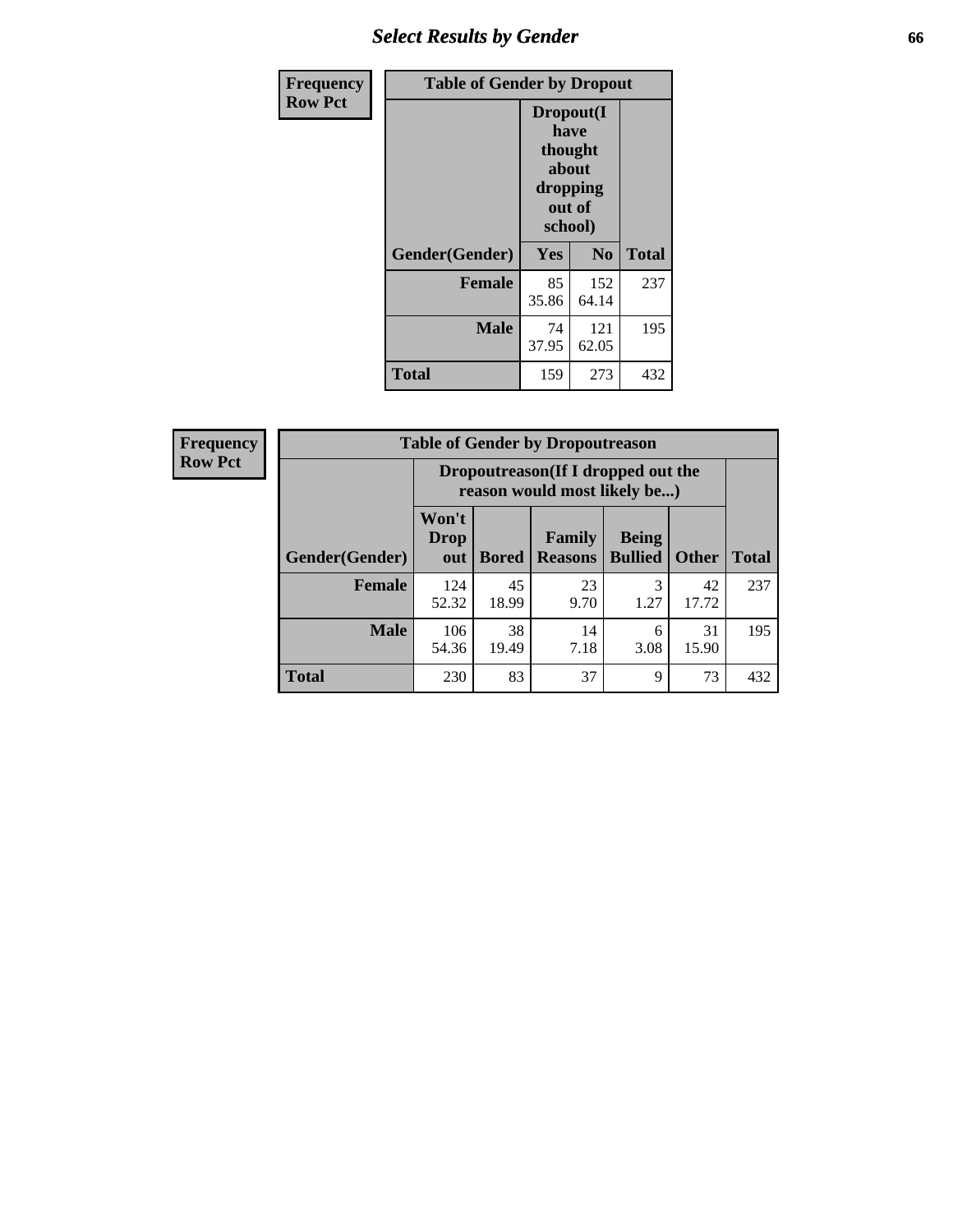*School Safety* **67**

| Frequency      | <b>Table of Gender by Bullied2</b> |                 |                |              |  |
|----------------|------------------------------------|-----------------|----------------|--------------|--|
| <b>Row Pct</b> |                                    | <b>Bullied2</b> |                |              |  |
|                | Gender(Gender)                     | Yes             | N <sub>0</sub> | <b>Total</b> |  |
|                | <b>Female</b>                      | 14<br>5.91      | 223<br>94.09   | 237          |  |
|                | <b>Male</b>                        | 12<br>6.15      | 183<br>93.85   | 195          |  |
|                | <b>Total</b>                       | 26              | 406            | 432          |  |

| Frequency      | <b>Table of Gender by Bulliedothers2</b> |                       |                |       |
|----------------|------------------------------------------|-----------------------|----------------|-------|
| <b>Row Pct</b> |                                          | <b>Bulliedothers2</b> |                |       |
|                | Gender(Gender)                           | <b>Yes</b>            | N <sub>0</sub> | Total |
|                | <b>Female</b>                            | 19<br>8.02            | 218<br>91.98   | 237   |
|                | <b>Male</b>                              | 19<br>9.74            | 176<br>90.26   | 195   |
|                | <b>Total</b>                             | 38                    | 394            | 432   |

| Frequency      | <b>Table of Gender by Weaponschool2</b> |                      |                |              |  |
|----------------|-----------------------------------------|----------------------|----------------|--------------|--|
| <b>Row Pct</b> |                                         | <b>Weaponschool2</b> |                |              |  |
|                | Gender(Gender)                          | Yes                  | N <sub>0</sub> | <b>Total</b> |  |
|                | <b>Female</b>                           | 6<br>2.53            | 231<br>97.47   | 237          |  |
|                | <b>Male</b>                             | 14<br>7.18           | 181<br>92.82   | 195          |  |
|                | <b>Total</b>                            | 20                   | 412            | 432          |  |

| Frequency      | <b>Table of Gender by Absentunsafe2</b> |               |                |              |  |  |
|----------------|-----------------------------------------|---------------|----------------|--------------|--|--|
| <b>Row Pct</b> |                                         | Absentunsafe2 |                |              |  |  |
|                | Gender(Gender)                          | Yes           | N <sub>0</sub> | <b>Total</b> |  |  |
|                | <b>Female</b>                           | 0.84          | 235<br>99.16   | 237          |  |  |
|                | <b>Male</b>                             | 8<br>4.10     | 187<br>95.90   | 195          |  |  |
|                | <b>Total</b>                            | 10            | 422            | 432          |  |  |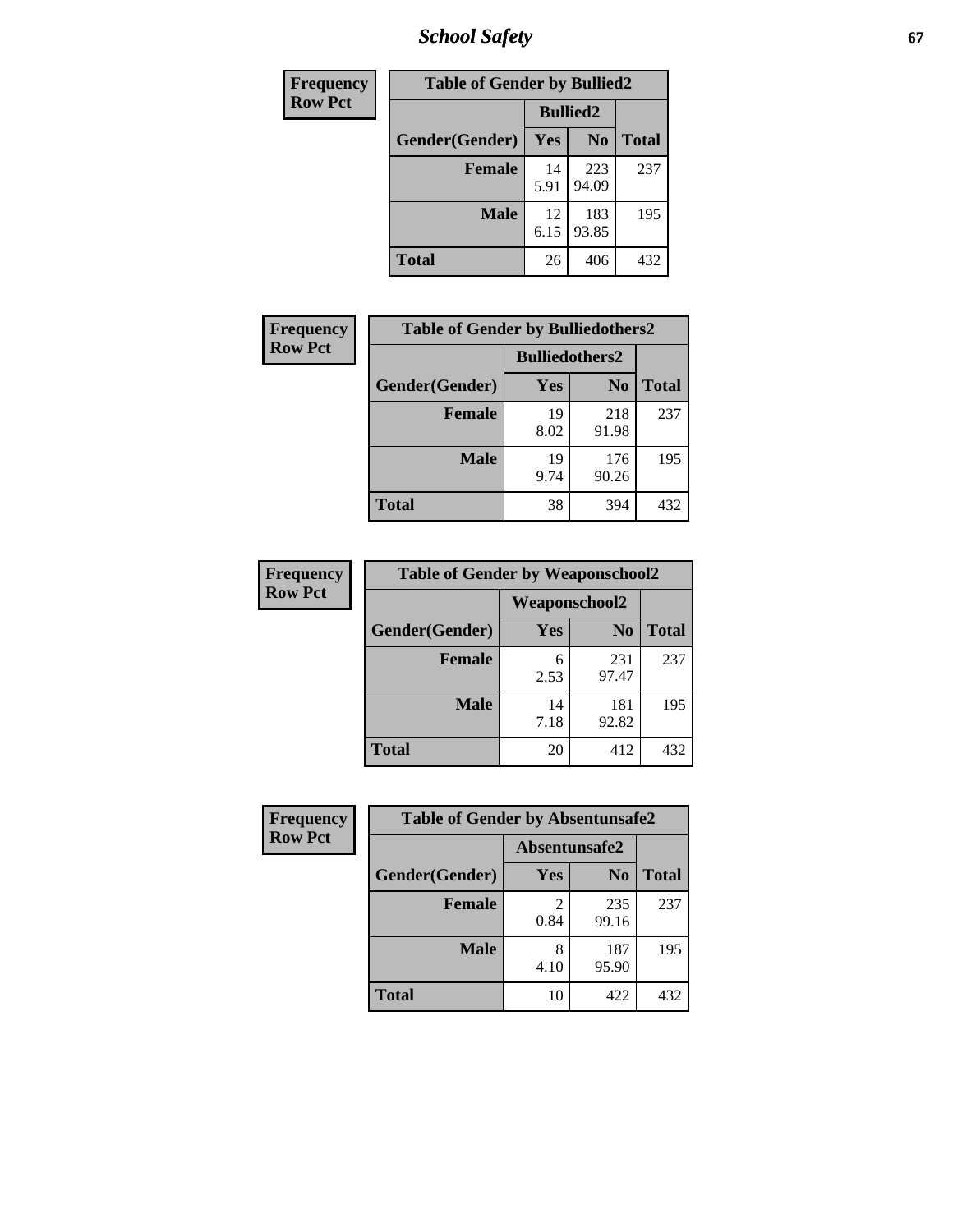*School Safety* **68**

| Frequency      | <b>Table of Gender by Gangself</b> |                                                                                                |              |              |  |
|----------------|------------------------------------|------------------------------------------------------------------------------------------------|--------------|--------------|--|
| <b>Row Pct</b> |                                    | Gangself(I<br>have<br>participated<br>in illegal gang<br>activities in<br>the past 30<br>days) |              |              |  |
|                | Gender(Gender)                     | Yes                                                                                            | $\bf No$     | <b>Total</b> |  |
|                | <b>Female</b>                      | 12<br>5.06                                                                                     | 225<br>94.94 | 237          |  |
|                | <b>Male</b>                        | 31<br>15.90                                                                                    | 164<br>84.10 | 195          |  |
|                | <b>Total</b>                       | 43                                                                                             | 389          | 432          |  |

| Frequency      | <b>Table of Gender by Gangpeers</b> |                                                                                                                             |                |              |
|----------------|-------------------------------------|-----------------------------------------------------------------------------------------------------------------------------|----------------|--------------|
| <b>Row Pct</b> |                                     | <b>Gangpeers</b> (I<br>have friends<br>who have<br>participated<br>in illegal gang<br>activities in<br>the past 30<br>days) |                |              |
|                | Gender(Gender)                      | <b>Yes</b>                                                                                                                  | N <sub>0</sub> | <b>Total</b> |
|                | <b>Female</b>                       | 117<br>49.37                                                                                                                | 120<br>50.63   | 237          |
|                | <b>Male</b>                         | 98<br>50.26                                                                                                                 | 97<br>49.74    | 195          |
|                | Total                               | 215                                                                                                                         | 217            | 432          |

| <b>Frequency</b> | <b>Table of Gender by Pickedon2</b> |             |                |              |
|------------------|-------------------------------------|-------------|----------------|--------------|
| <b>Row Pct</b>   |                                     |             | Pickedon2      |              |
|                  | Gender(Gender)                      | Yes         | N <sub>0</sub> | <b>Total</b> |
|                  | <b>Female</b>                       | 48<br>20.25 | 189<br>79.75   | 237          |
|                  | <b>Male</b>                         | 33<br>16.92 | 162<br>83.08   | 195          |
|                  | <b>Total</b>                        | 81          | 351            | 432          |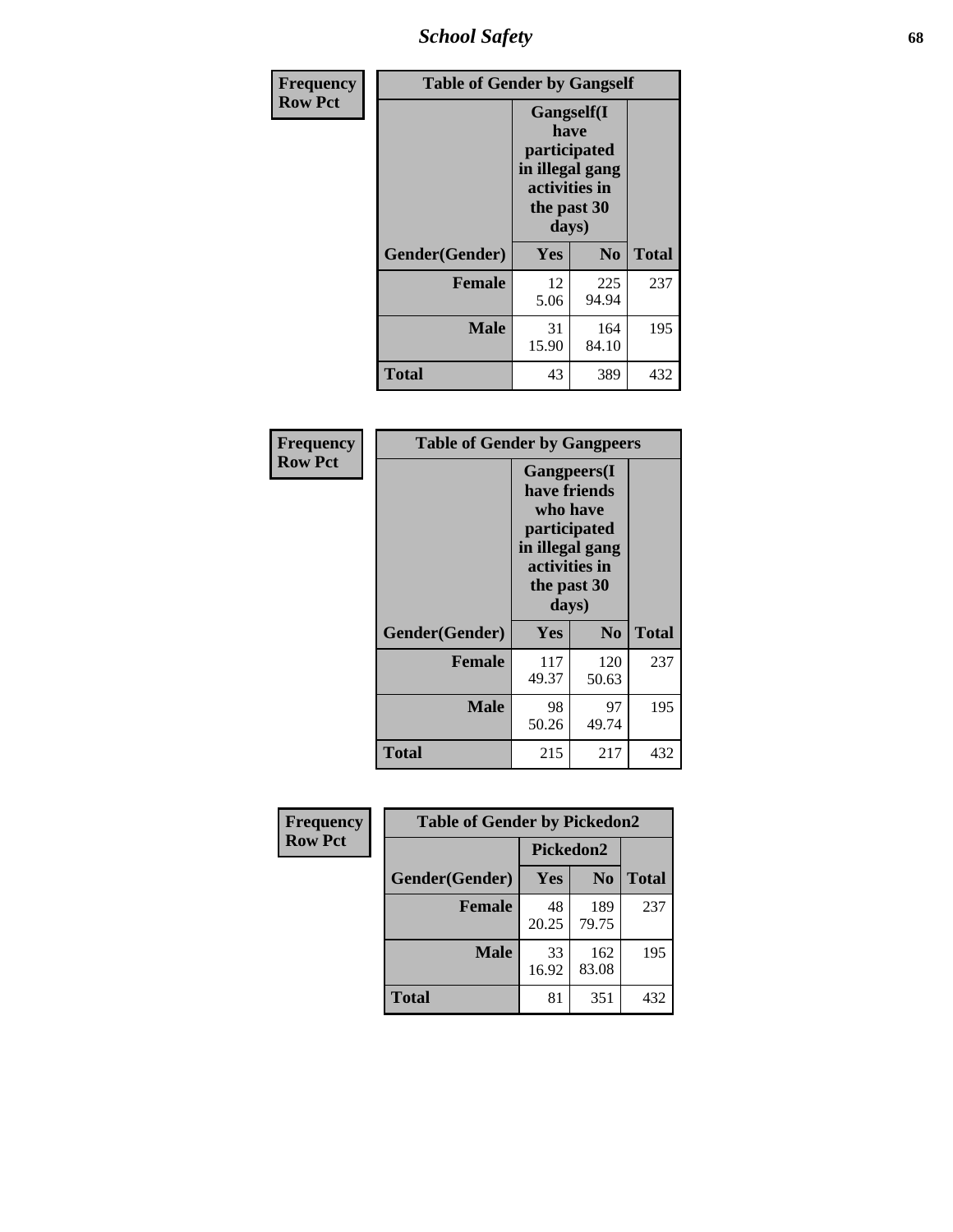*School Safety* **69**

| Frequency      | <b>Table of Gender by Safeschool2</b> |              |                |              |
|----------------|---------------------------------------|--------------|----------------|--------------|
| <b>Row Pct</b> |                                       | Safeschool2  |                |              |
|                | Gender(Gender)                        | <b>Yes</b>   | N <sub>0</sub> | <b>Total</b> |
|                | <b>Female</b>                         | 113<br>47.68 | 124<br>52.32   | 237          |
|                | <b>Male</b>                           | 115<br>58.97 | 80<br>41.03    | 195          |
|                | <b>Total</b>                          | 228          | 204            | 432          |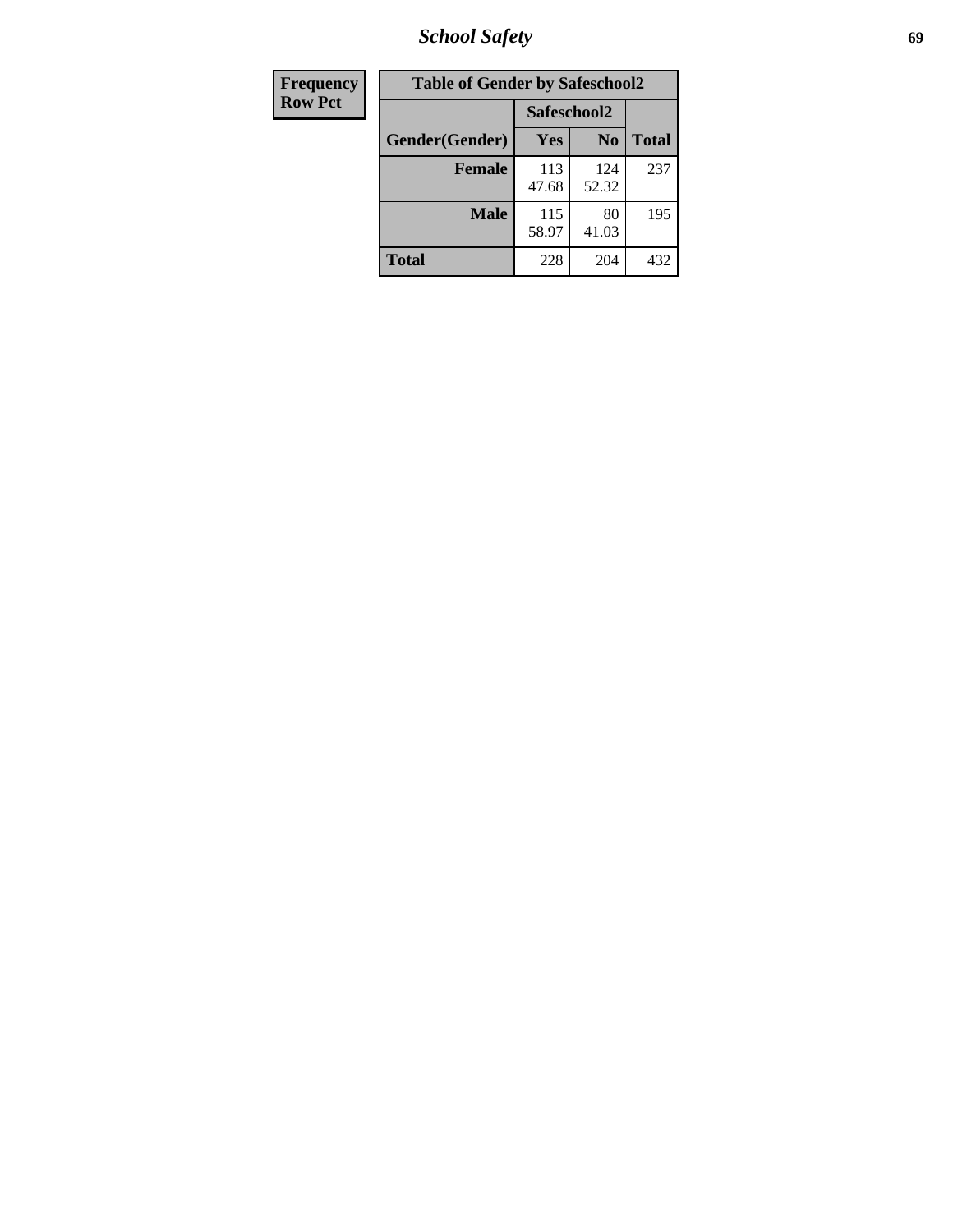# *Incidence of Drug Use* **70**

| <b>Frequency</b> | <b>Table of Gender by AlcoholAlt</b> |                                          |                |              |  |
|------------------|--------------------------------------|------------------------------------------|----------------|--------------|--|
| <b>Row Pct</b>   |                                      | AlcoholAlt(Alcohol<br>use, past 30 days) |                |              |  |
|                  | Gender(Gender)                       | Yes                                      | N <sub>0</sub> | <b>Total</b> |  |
|                  | <b>Female</b>                        | 35<br>14.77                              | 202<br>85.23   | 237          |  |
|                  | <b>Male</b>                          | 43<br>22.05                              | 152<br>77.95   | 195          |  |
|                  | <b>Total</b>                         | 78                                       | 354            | 432          |  |

| Frequency      | <b>Table of Gender by TobaccoAny</b> |                                          |                |              |  |
|----------------|--------------------------------------|------------------------------------------|----------------|--------------|--|
| <b>Row Pct</b> |                                      | TobaccoAny(Tobacco<br>use, past 30 days) |                |              |  |
|                | Gender(Gender)                       | Yes                                      | N <sub>0</sub> | <b>Total</b> |  |
|                | <b>Female</b>                        | 13<br>5.49                               | 224<br>94.51   | 237          |  |
|                | <b>Male</b>                          | 32<br>16.41                              | 163<br>83.59   | 195          |  |
|                | Total                                | 45                                       | 387            | 432          |  |

| <b>Frequency</b> | <b>Table of Gender by MarijuanaAlt</b> |                                              |                |              |
|------------------|----------------------------------------|----------------------------------------------|----------------|--------------|
| <b>Row Pct</b>   |                                        | MarijuanaAlt(Marijuana<br>use, past 30 days) |                |              |
|                  | Gender(Gender)                         | <b>Yes</b>                                   | N <sub>0</sub> | <b>Total</b> |
|                  | Female                                 | 28<br>11.81                                  | 209<br>88.19   | 237          |
|                  | <b>Male</b>                            | 43<br>22.05                                  | 152<br>77.95   | 195          |
|                  | <b>Total</b>                           | 71                                           | 361            | 432          |

| <b>Frequency</b> | <b>Table of Gender by OtherDrugAny</b> |                                                      |                |              |
|------------------|----------------------------------------|------------------------------------------------------|----------------|--------------|
| <b>Row Pct</b>   |                                        | <b>OtherDrugAny(Other</b><br>drug use, past 30 days) |                |              |
|                  | Gender(Gender)                         | <b>Yes</b>                                           | N <sub>0</sub> | <b>Total</b> |
|                  | <b>Female</b>                          | 8<br>3.38                                            | 229<br>96.62   | 237          |
|                  | <b>Male</b>                            | 15<br>7.69                                           | 180<br>92.31   | 195          |
|                  | <b>Total</b>                           | 23                                                   | 409            | 432          |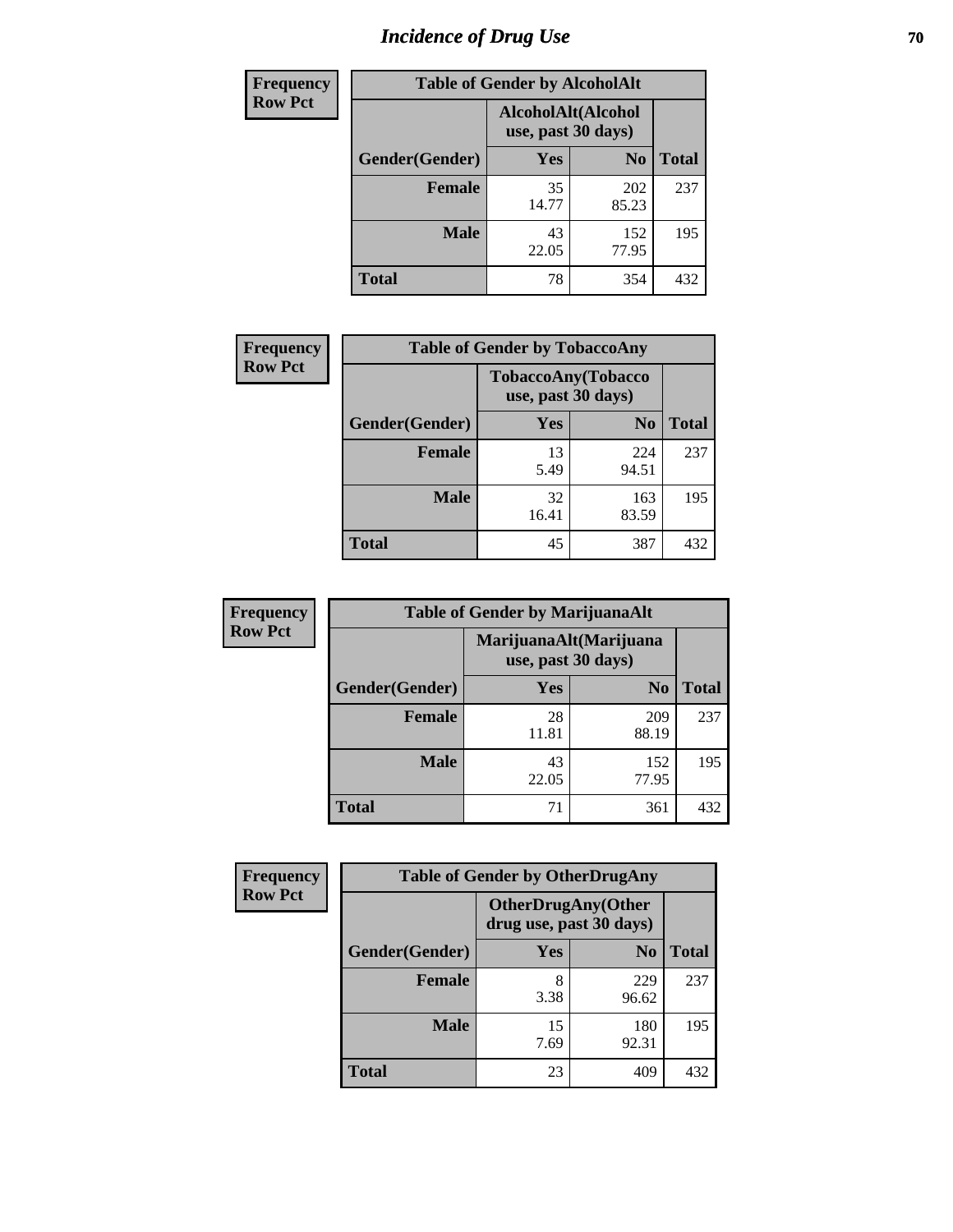#### *Average Age at Onset of Use* **71** *Results for "Average Age at Onset of Use" questions exclude students who said they did not use that substance*

#### **Gender=Female**

| <b>Variable</b>                 | <b>Label</b>                                                       | <b>Mean</b> |
|---------------------------------|--------------------------------------------------------------------|-------------|
| Alcoholinit2                    | I started using alcohol when I was                                 | 12.83       |
| Cigarettesinit2                 | I started smoking tobacco when I was                               | 13.59       |
| Smokelessinit2                  | I started chewing tobacco when I was                               |             |
| Marijuanainit2                  | I started using marijuana when I was                               | 13.90       |
| Cocaineinit2                    | I started using cocaine when I was                                 | 8.00        |
| Inhalantsinit2                  | I started using inhalants when I was                               | 13.50       |
| Steroidsinit2                   | I started using steroids when I was                                |             |
| Ecstasyinit2                    | I started using ecstasy when I was                                 | 15.50       |
| Methinit2                       | I started using methamphetamines when I was                        | 16.50       |
| Hallucinogensinit2              | I started using hallucinogens when I was                           |             |
| Prescription in it <sub>2</sub> | I started using prescription drugs not prescribed to me when I was | 12.33       |

#### **Gender=Male**

| <b>Variable</b>                   | Label                                                                             | <b>Mean</b>    |
|-----------------------------------|-----------------------------------------------------------------------------------|----------------|
| Alcoholinit2                      | I started using alcohol when I was                                                | 12.76          |
| Cigarettesinit2<br>Smokelessinit2 | I started smoking tobacco when I was<br>I started chewing tobacco when I was      | 13.27<br>12.75 |
| Marijuanainit2                    | I started using marijuana when I was                                              | 12.69          |
| Cocaineinit2<br>Inhalantsinit2    | I started using cocaine when I was<br>I started using inhalants when I was        | 10.71<br>12.50 |
| Steroidsinit2                     | I started using steroids when I was                                               | 13.40          |
| Ecstasyinit2<br>Methinit2         | I started using ecstasy when I was<br>I started using methamphetamines when I was | 14.25<br>15.67 |
| Hallucinogensinit2                | I started using hallucinogens when I was                                          | 17.00          |
| Prescriptioninit2                 | I started using prescription drugs not prescribed to me when I was                | 11.00          |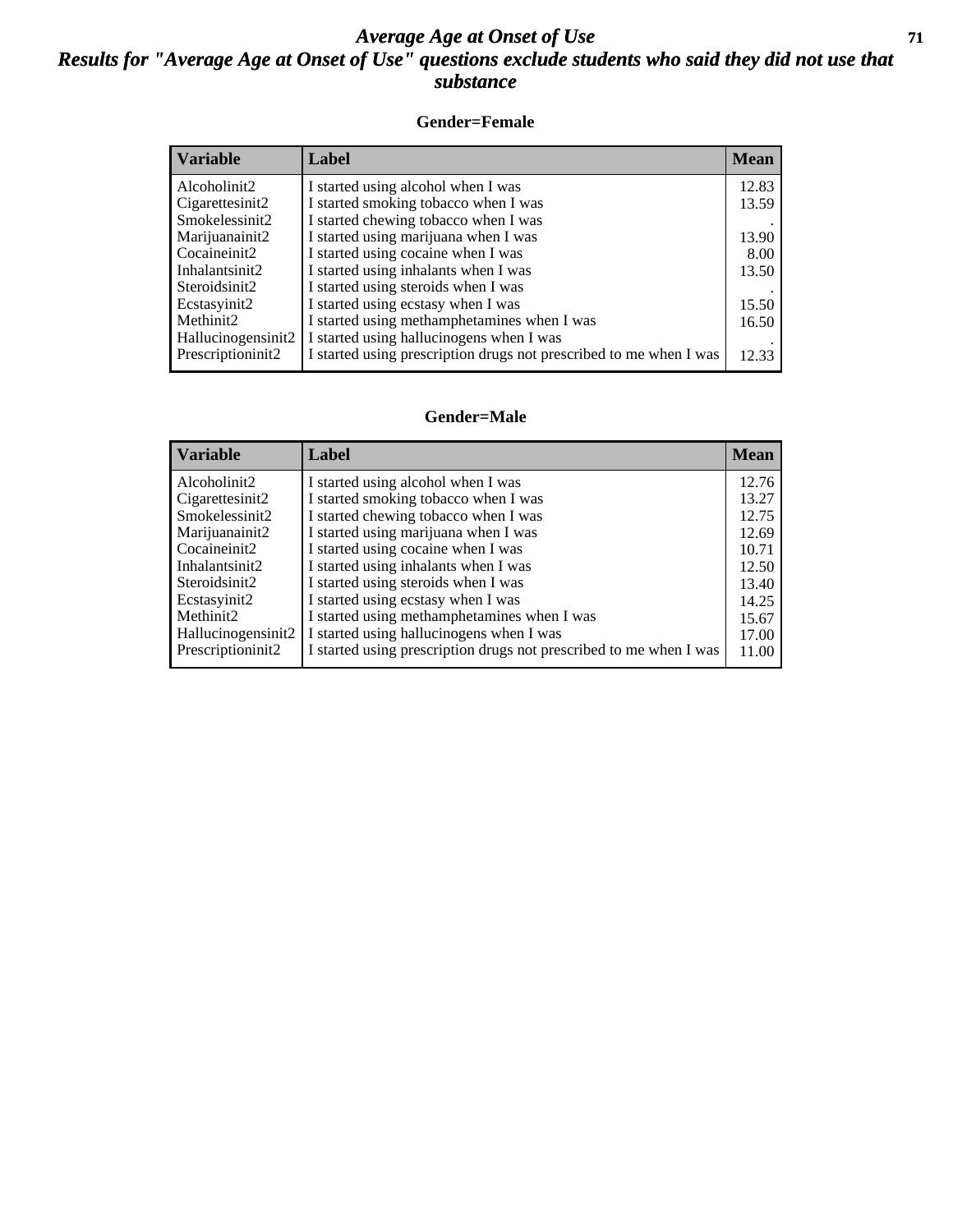# *I Think These Drugs are Harmful* **72**

| <b>Frequency</b> | <b>Table of Gender by Alcoholharmdich</b> |                                                   |                |              |
|------------------|-------------------------------------------|---------------------------------------------------|----------------|--------------|
| <b>Row Pct</b>   |                                           | Alcoholharmdich(I<br>think alcohol is<br>harmful) |                |              |
|                  | Gender(Gender)                            | Yes                                               | N <sub>0</sub> | <b>Total</b> |
|                  | <b>Female</b>                             | 186<br>78.48                                      | 51<br>21.52    | 237          |
|                  | <b>Male</b>                               | 155<br>79.49                                      | 40<br>20.51    | 195          |
|                  | Total                                     | 341                                               | 91             | 432          |

| Frequency      | <b>Table of Gender by Tobaccoharmdich</b> |                                                   |                |              |
|----------------|-------------------------------------------|---------------------------------------------------|----------------|--------------|
| <b>Row Pct</b> |                                           | Tobaccoharmdich(I<br>think tobacco is<br>harmful) |                |              |
|                | Gender(Gender)                            | Yes                                               | N <sub>0</sub> | <b>Total</b> |
|                | <b>Female</b>                             | 215<br>90.72                                      | 22<br>9.28     | 237          |
|                | <b>Male</b>                               | 173<br>88.72                                      | 22<br>11.28    | 195          |
|                | <b>Total</b>                              | 388                                               | 44             | 432          |

| Frequency      | <b>Table of Gender by Marijuanaharmdich</b> |                                                       |                |              |  |
|----------------|---------------------------------------------|-------------------------------------------------------|----------------|--------------|--|
| <b>Row Pct</b> |                                             | Marijuanaharmdich(I<br>think marijuana is<br>harmful) |                |              |  |
|                | Gender(Gender)                              | <b>Yes</b>                                            | N <sub>0</sub> | <b>Total</b> |  |
|                | <b>Female</b>                               | 180<br>75.95                                          | 57<br>24.05    | 237          |  |
|                | <b>Male</b>                                 | 123<br>63.08                                          | 72<br>36.92    | 195          |  |
|                | <b>Total</b>                                | 303                                                   | 129            | 432          |  |

| Frequency      | <b>Table of Gender by Otherdrugharmdich</b> |                                                          |                |              |
|----------------|---------------------------------------------|----------------------------------------------------------|----------------|--------------|
| <b>Row Pct</b> |                                             | Otherdrugharmdich(I<br>think other drugs are<br>harmful) |                |              |
|                | Gender(Gender)                              | <b>Yes</b>                                               | N <sub>0</sub> | <b>Total</b> |
|                | <b>Female</b>                               | 221<br>93.25                                             | 16<br>6.75     | 237          |
|                | <b>Male</b>                                 | 178<br>91.28                                             | 17<br>8.72     | 195          |
|                | <b>Total</b>                                | 399                                                      | 33             | 432          |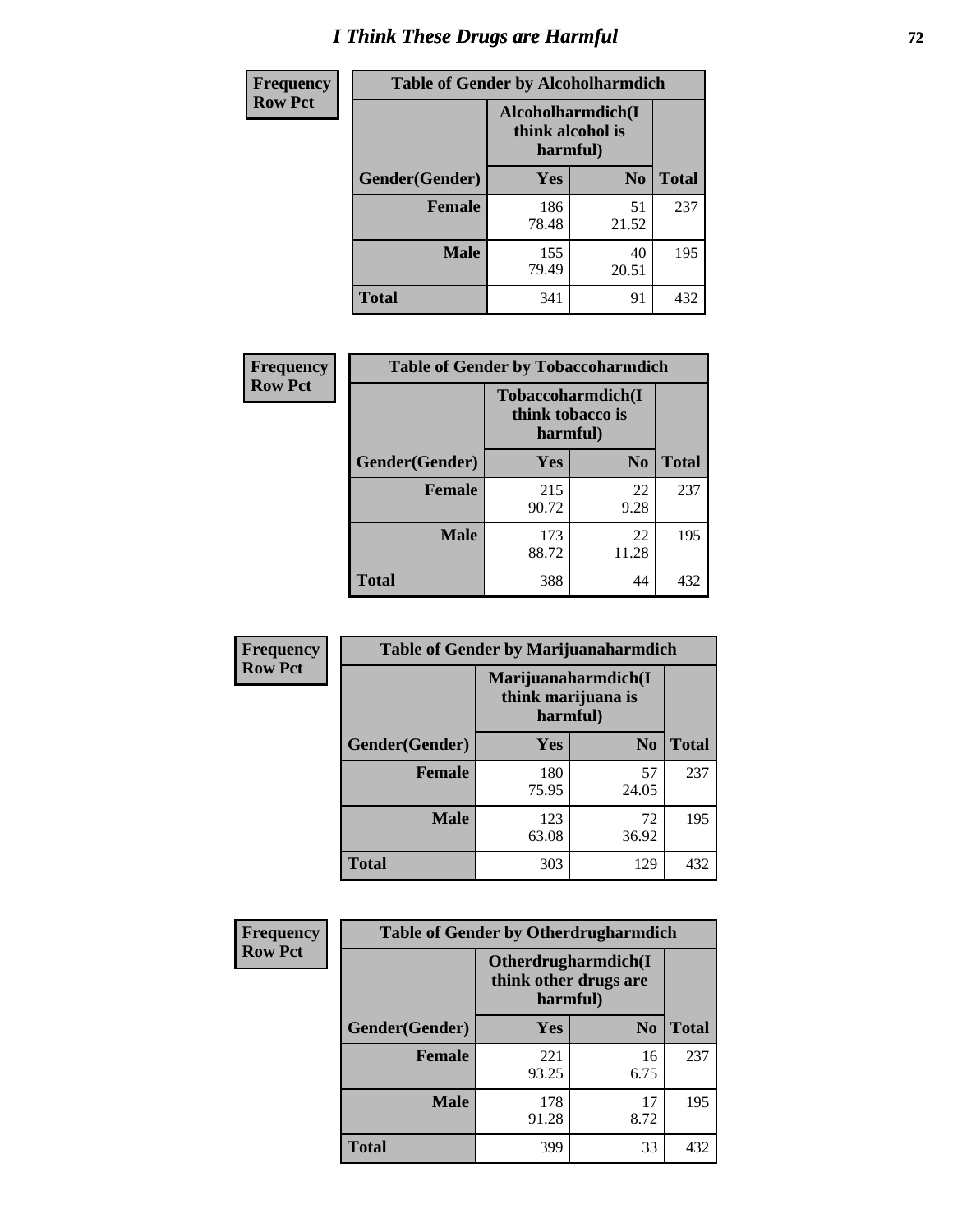| <b>Frequency</b> | <b>Table of Gender by Alcohollocation1</b> |                                                               |             |              |
|------------------|--------------------------------------------|---------------------------------------------------------------|-------------|--------------|
| <b>Row Pct</b>   |                                            | <b>Alcohollocation1(Places</b><br><b>Friends Use Alcohol)</b> |             |              |
|                  | Gender(Gender)                             |                                                               | Do Not Use  | <b>Total</b> |
|                  | <b>Female</b>                              | 152<br>64.14                                                  | 85<br>35.86 | 237          |
|                  | <b>Male</b>                                | 117<br>60.00                                                  | 78<br>40.00 | 195          |
|                  | <b>Total</b>                               | 269                                                           | 163         | 432          |

| <b>Frequency</b> | <b>Table of Gender by Alcohollocation2</b> |              |                                                               |              |
|------------------|--------------------------------------------|--------------|---------------------------------------------------------------|--------------|
| <b>Row Pct</b>   |                                            |              | <b>Alcohollocation2(Places</b><br><b>Friends Use Alcohol)</b> |              |
|                  | Gender(Gender)                             |              | Home                                                          | <b>Total</b> |
|                  | <b>Female</b>                              | 119<br>50.21 | 118<br>49.79                                                  | 237          |
|                  | <b>Male</b>                                | 107<br>54.87 | 88<br>45.13                                                   | 195          |
|                  | <b>Total</b>                               | 226          | 206                                                           | 432          |

| Frequency      | <b>Table of Gender by Alcohollocation3</b> |              |                                                               |              |
|----------------|--------------------------------------------|--------------|---------------------------------------------------------------|--------------|
| <b>Row Pct</b> |                                            |              | <b>Alcohollocation3(Places</b><br><b>Friends Use Alcohol)</b> |              |
|                | Gender(Gender)                             |              | <b>School</b>                                                 | <b>Total</b> |
|                | <b>Female</b>                              | 204<br>86.08 | 33<br>13.92                                                   | 237          |
|                | <b>Male</b>                                | 170<br>87.18 | 25<br>12.82                                                   | 195          |
|                | <b>Total</b>                               | 374          | 58                                                            | 432          |

| <b>Frequency</b> | <b>Table of Gender by Alcohollocation4</b> |              |                                                               |              |
|------------------|--------------------------------------------|--------------|---------------------------------------------------------------|--------------|
| <b>Row Pct</b>   |                                            |              | <b>Alcohollocation4(Places</b><br><b>Friends Use Alcohol)</b> |              |
|                  | Gender(Gender)                             |              | Car                                                           | <b>Total</b> |
|                  | <b>Female</b>                              | 190<br>80.17 | 47<br>19.83                                                   | 237          |
|                  | <b>Male</b>                                | 162<br>83.08 | 33<br>16.92                                                   | 195          |
|                  | <b>Total</b>                               | 352          | 80                                                            | 432          |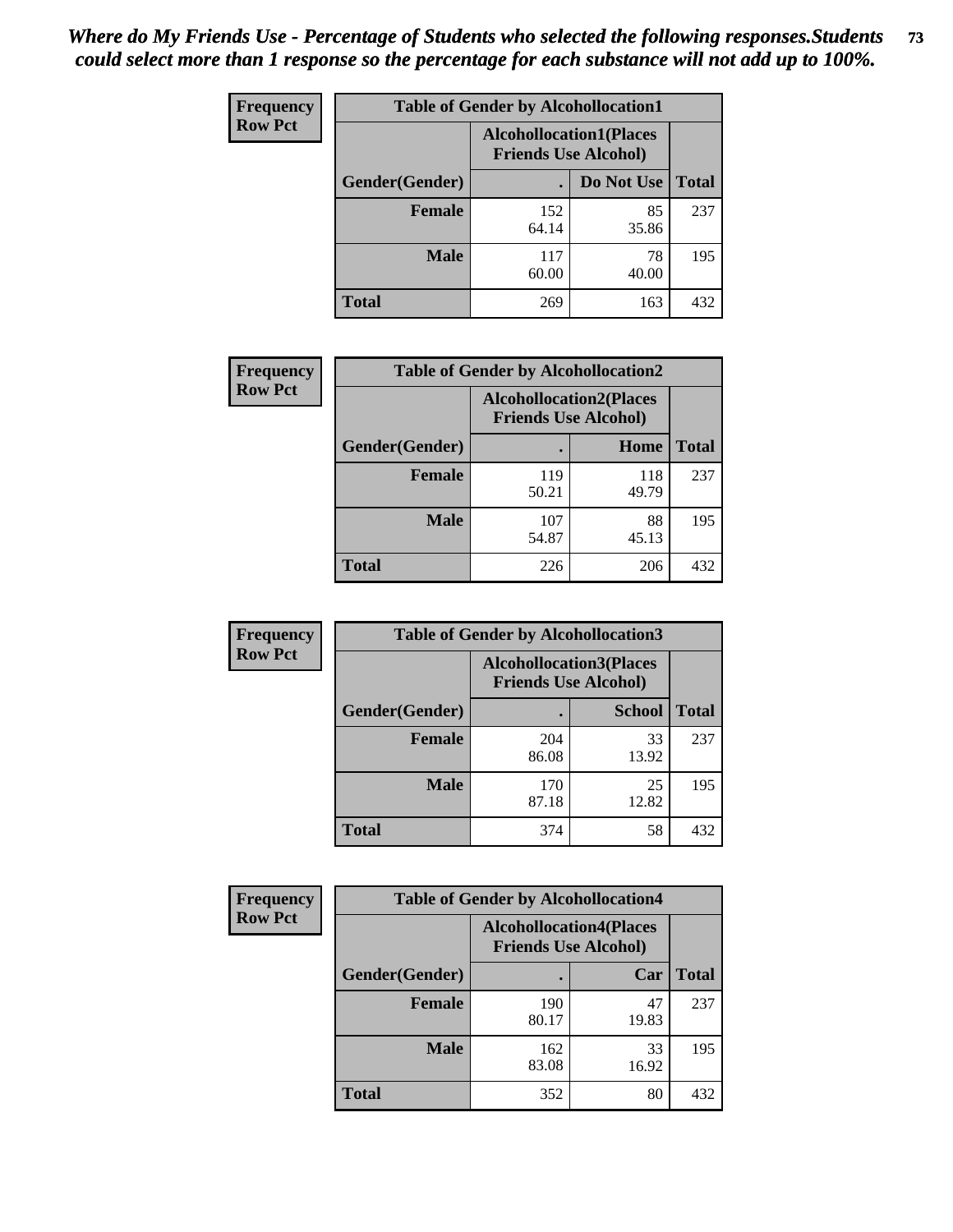| <b>Frequency</b> | <b>Table of Gender by Alcohollocation5</b> |                                                               |                                 |              |
|------------------|--------------------------------------------|---------------------------------------------------------------|---------------------------------|--------------|
| <b>Row Pct</b>   |                                            | <b>Alcohollocation5(Places</b><br><b>Friends Use Alcohol)</b> |                                 |              |
|                  | Gender(Gender)                             |                                                               | <b>Friend's</b><br><b>House</b> | <b>Total</b> |
|                  | <b>Female</b>                              | 120<br>50.63                                                  | 117<br>49.37                    | 237          |
|                  | <b>Male</b>                                | 123<br>63.08                                                  | 72<br>36.92                     | 195          |
|                  | <b>Total</b>                               | 243                                                           | 189                             | 432          |

| Frequency      |                        | <b>Table of Gender by Alcohollocation6</b>                    |              |              |
|----------------|------------------------|---------------------------------------------------------------|--------------|--------------|
| <b>Row Pct</b> |                        | <b>Alcohollocation6(Places</b><br><b>Friends Use Alcohol)</b> |              |              |
|                | <b>Gender</b> (Gender) |                                                               | <b>Other</b> | <b>Total</b> |
|                | Female                 | 161<br>67.93                                                  | 76<br>32.07  | 237          |
|                | <b>Male</b>            | 141<br>72.31                                                  | 54<br>27.69  | 195          |
|                | <b>Total</b>           | 302                                                           | 130          | 432          |

| Frequency      | <b>Table of Gender by Tobaccolocation1</b> |                                                               |              |              |  |
|----------------|--------------------------------------------|---------------------------------------------------------------|--------------|--------------|--|
| <b>Row Pct</b> |                                            | <b>Tobaccolocation1(Places</b><br><b>Friends Use Tobacco)</b> |              |              |  |
|                | Gender(Gender)                             |                                                               | Do Not Use   | <b>Total</b> |  |
|                | Female                                     | 76<br>32.07                                                   | 161<br>67.93 | 237          |  |
|                | <b>Male</b>                                | 77<br>39.49                                                   | 118<br>60.51 | 195          |  |
|                | <b>Total</b>                               | 153                                                           | 279          | 432          |  |

| <b>Frequency</b> | <b>Table of Gender by Tobaccolocation2</b> |                                                               |             |              |
|------------------|--------------------------------------------|---------------------------------------------------------------|-------------|--------------|
| <b>Row Pct</b>   |                                            | <b>Tobaccolocation2(Places</b><br><b>Friends Use Tobacco)</b> |             |              |
|                  | Gender(Gender)                             |                                                               | Home        | <b>Total</b> |
|                  | Female                                     | 173<br>73.00                                                  | 64<br>27.00 | 237          |
|                  | <b>Male</b>                                | 135<br>69.23                                                  | 60<br>30.77 | 195          |
|                  | <b>Total</b>                               | 308                                                           | 124         | 432          |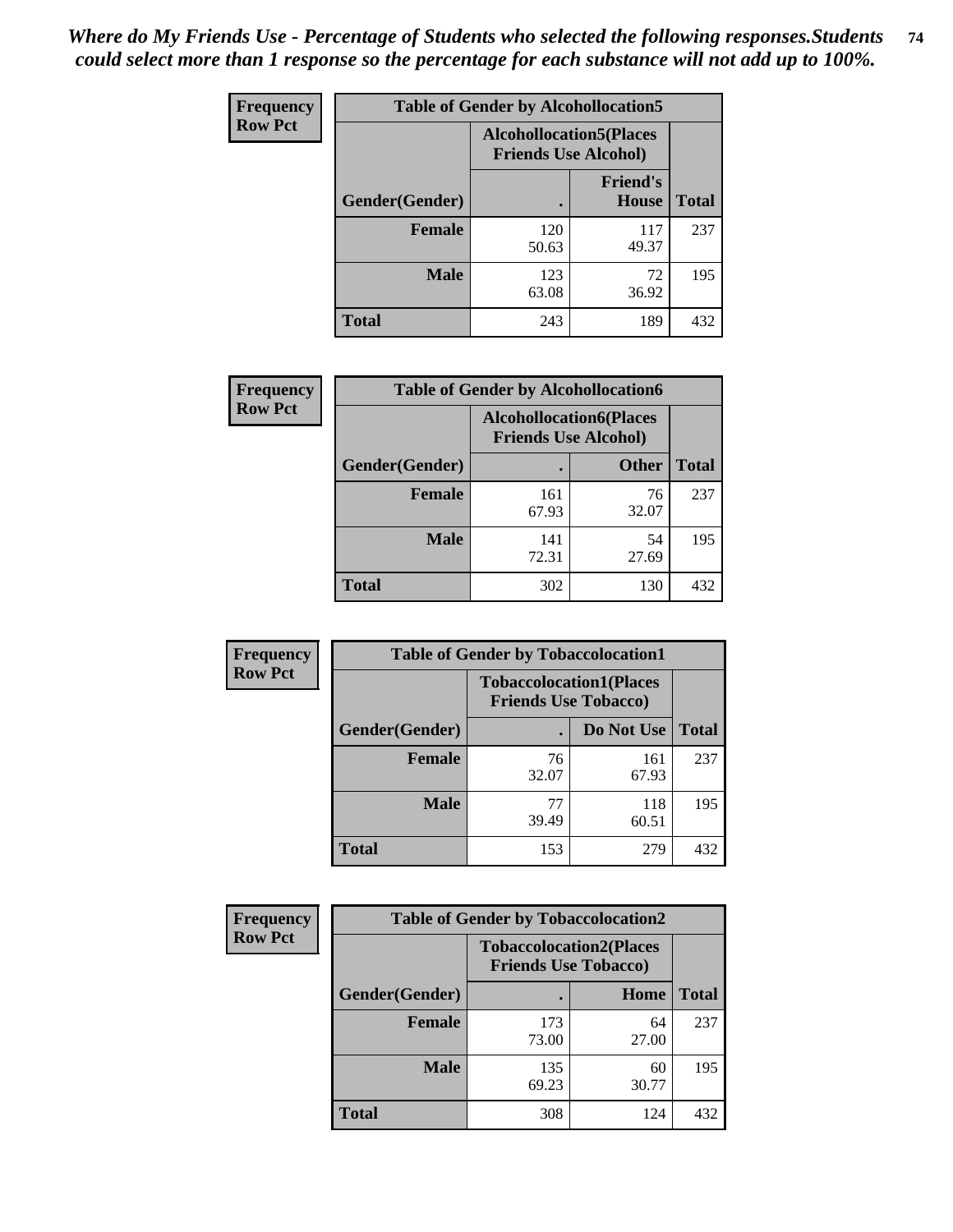| <b>Frequency</b> | <b>Table of Gender by Tobaccolocation3</b> |              |                                                               |              |
|------------------|--------------------------------------------|--------------|---------------------------------------------------------------|--------------|
| <b>Row Pct</b>   |                                            |              | <b>Tobaccolocation3(Places</b><br><b>Friends Use Tobacco)</b> |              |
|                  | Gender(Gender)                             |              | <b>School</b>                                                 | <b>Total</b> |
|                  | <b>Female</b>                              | 204<br>86.08 | 33<br>13.92                                                   | 237          |
|                  | <b>Male</b>                                | 163<br>83.59 | 32<br>16.41                                                   | 195          |
|                  | Total                                      | 367          | 65                                                            | 432          |

| <b>Frequency</b> | <b>Table of Gender by Tobaccolocation4</b> |              |                                                               |              |
|------------------|--------------------------------------------|--------------|---------------------------------------------------------------|--------------|
| <b>Row Pct</b>   |                                            |              | <b>Tobaccolocation4(Places</b><br><b>Friends Use Tobacco)</b> |              |
|                  | Gender(Gender)                             |              | Car                                                           | <b>Total</b> |
|                  | <b>Female</b>                              | 200<br>84.39 | 37<br>15.61                                                   | 237          |
|                  | <b>Male</b>                                | 162<br>83.08 | 33<br>16.92                                                   | 195          |
|                  | <b>Total</b>                               | 362          | 70                                                            | 432          |

| <b>Frequency</b> | <b>Table of Gender by Tobaccolocation5</b> |                             |                                 |              |
|------------------|--------------------------------------------|-----------------------------|---------------------------------|--------------|
| <b>Row Pct</b>   |                                            | <b>Friends Use Tobacco)</b> | <b>Tobaccolocation5(Places</b>  |              |
|                  | <b>Gender</b> (Gender)                     |                             | <b>Friend's</b><br><b>House</b> | <b>Total</b> |
|                  | <b>Female</b>                              | 179<br>75.53                | 58<br>24.47                     | 237          |
|                  | <b>Male</b>                                | 150<br>76.92                | 45<br>23.08                     | 195          |
|                  | <b>Total</b>                               | 329                         | 103                             | 432          |

| <b>Frequency</b> | <b>Table of Gender by Tobaccolocation6</b> |                                                               |              |              |
|------------------|--------------------------------------------|---------------------------------------------------------------|--------------|--------------|
| <b>Row Pct</b>   |                                            | <b>Tobaccolocation6(Places</b><br><b>Friends Use Tobacco)</b> |              |              |
|                  | Gender(Gender)                             |                                                               | <b>Other</b> | <b>Total</b> |
|                  | Female                                     | 199<br>83.97                                                  | 38<br>16.03  | 237          |
|                  | <b>Male</b>                                | 153<br>78.46                                                  | 42<br>21.54  | 195          |
|                  | <b>Total</b>                               | 352                                                           | 80           | 432          |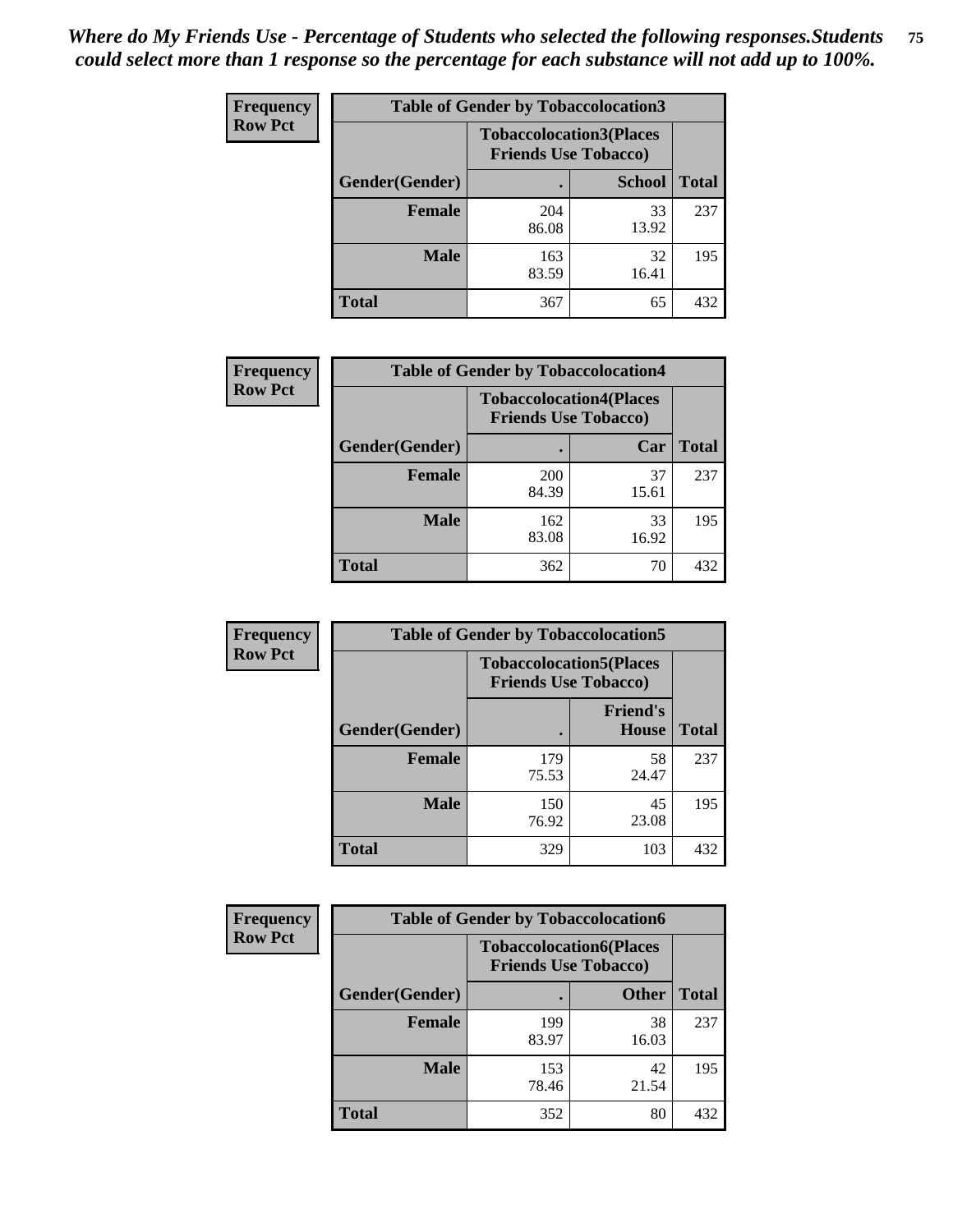| <b>Frequency</b> | <b>Table of Gender by Marijuanalocation1</b> |                                                                    |             |              |
|------------------|----------------------------------------------|--------------------------------------------------------------------|-------------|--------------|
| <b>Row Pct</b>   |                                              | <b>Marijuanalocation1(Places</b><br><b>Friends Use Marijuana</b> ) |             |              |
|                  | <b>Gender</b> (Gender)                       |                                                                    | Do Not Use  | <b>Total</b> |
|                  | <b>Female</b>                                | 148<br>62.45                                                       | 89<br>37.55 | 237          |
|                  | <b>Male</b>                                  | 118<br>60.51                                                       | 77<br>39.49 | 195          |
|                  | <b>Total</b>                                 | 266                                                                | 166         | 432          |

| <b>Frequency</b> | <b>Table of Gender by Marijuanalocation2</b> |                                                                    |              |              |
|------------------|----------------------------------------------|--------------------------------------------------------------------|--------------|--------------|
| <b>Row Pct</b>   |                                              | <b>Marijuanalocation2(Places</b><br><b>Friends Use Marijuana</b> ) |              |              |
|                  | Gender(Gender)                               |                                                                    | Home         | <b>Total</b> |
|                  | <b>Female</b>                                | 119<br>50.21                                                       | 118<br>49.79 | 237          |
|                  | <b>Male</b>                                  | 103<br>52.82                                                       | 92<br>47.18  | 195          |
|                  | <b>Total</b>                                 | 222                                                                | 210          | 432          |

| <b>Frequency</b> | <b>Table of Gender by Marijuanalocation3</b> |                                |                                  |              |  |
|------------------|----------------------------------------------|--------------------------------|----------------------------------|--------------|--|
| <b>Row Pct</b>   |                                              | <b>Friends Use Marijuana</b> ) | <b>Marijuanalocation3(Places</b> |              |  |
|                  | Gender(Gender)                               |                                | <b>School</b>                    | <b>Total</b> |  |
|                  | Female                                       | 171<br>72.15                   | 66<br>27.85                      | 237          |  |
|                  | <b>Male</b>                                  | 132<br>67.69                   | 63<br>32.31                      | 195          |  |
|                  | <b>Total</b>                                 | 303                            | 129                              | 432          |  |

| Frequency      | <b>Table of Gender by Marijuanalocation4</b> |                                                                    |             |              |
|----------------|----------------------------------------------|--------------------------------------------------------------------|-------------|--------------|
| <b>Row Pct</b> |                                              | <b>Marijuanalocation4(Places</b><br><b>Friends Use Marijuana</b> ) |             |              |
|                | Gender(Gender)                               |                                                                    | Car         | <b>Total</b> |
|                | <b>Female</b>                                | 156<br>65.82                                                       | 81<br>34.18 | 237          |
|                | <b>Male</b>                                  | 128<br>65.64                                                       | 67<br>34.36 | 195          |
|                | <b>Total</b>                                 | 284                                                                | 148         | 432          |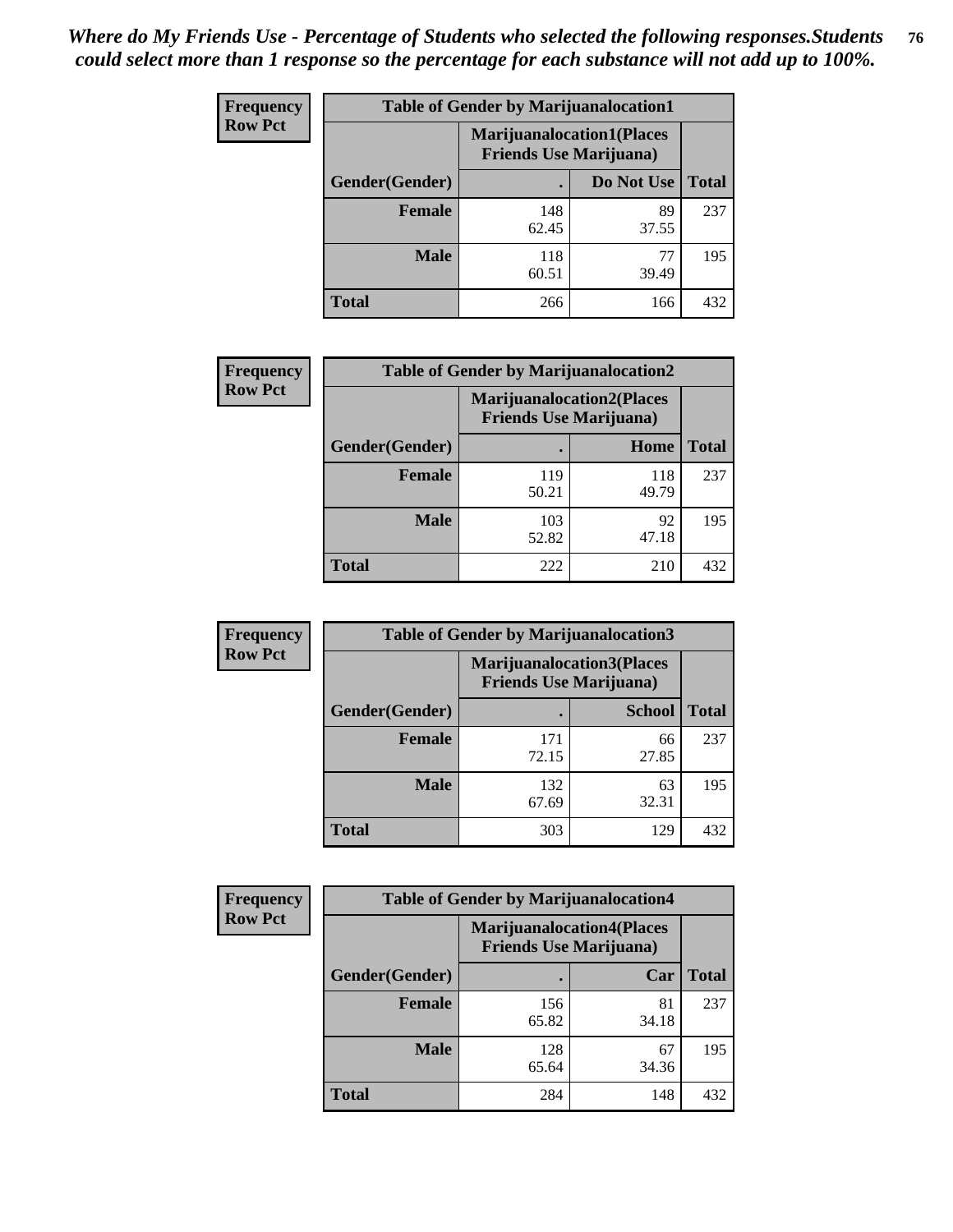| <b>Frequency</b> | <b>Table of Gender by Marijuanalocation5</b> |                                                                    |                          |              |
|------------------|----------------------------------------------|--------------------------------------------------------------------|--------------------------|--------------|
| <b>Row Pct</b>   |                                              | <b>Marijuanalocation5(Places</b><br><b>Friends Use Marijuana</b> ) |                          |              |
|                  | Gender(Gender)                               |                                                                    | <b>Friend's</b><br>House | <b>Total</b> |
|                  | <b>Female</b>                                | 114<br>48.10                                                       | 123<br>51.90             | 237          |
|                  | <b>Male</b>                                  | 110<br>56.41                                                       | 85<br>43.59              | 195          |
|                  | <b>Total</b>                                 | 224                                                                | 208                      | 432          |

| <b>Frequency</b> | <b>Table of Gender by Marijuanalocation6</b> |                                |                                  |              |  |
|------------------|----------------------------------------------|--------------------------------|----------------------------------|--------------|--|
| <b>Row Pct</b>   |                                              | <b>Friends Use Marijuana</b> ) | <b>Marijuanalocation6(Places</b> |              |  |
|                  | <b>Gender</b> (Gender)                       |                                | <b>Other</b>                     | <b>Total</b> |  |
|                  | Female                                       | 154<br>64.98                   | 83<br>35.02                      | 237          |  |
|                  | <b>Male</b>                                  | 124<br>63.59                   | 71<br>36.41                      | 195          |  |
|                  | Total                                        | 278                            | 154                              | 432          |  |

| Frequency      | <b>Table of Gender by Otherdruglocation1</b> |                                                                                |              |              |
|----------------|----------------------------------------------|--------------------------------------------------------------------------------|--------------|--------------|
| <b>Row Pct</b> |                                              | <b>Otherdruglocation1(Places</b><br><b>Friends Use Other Illegal</b><br>Drugs) |              |              |
|                | Gender(Gender)                               |                                                                                | Do Not Use   | <b>Total</b> |
|                | <b>Female</b>                                | 62<br>26.16                                                                    | 175<br>73.84 | 237          |
|                | <b>Male</b>                                  | 50<br>25.64                                                                    | 145<br>74.36 | 195          |
|                | <b>Total</b>                                 | 112                                                                            | 320          | 432          |

| <b>Frequency</b> | <b>Table of Gender by Otherdruglocation2</b> |                                                                                |             |              |
|------------------|----------------------------------------------|--------------------------------------------------------------------------------|-------------|--------------|
| <b>Row Pct</b>   |                                              | <b>Otherdruglocation2(Places</b><br><b>Friends Use Other Illegal</b><br>Drugs) |             |              |
|                  | Gender(Gender)                               |                                                                                | Home        | <b>Total</b> |
|                  | Female                                       | 198<br>83.54                                                                   | 39<br>16.46 | 237          |
|                  | <b>Male</b>                                  | 160<br>82.05                                                                   | 35<br>17.95 | 195          |
|                  | <b>Total</b>                                 | 358                                                                            | 74          | 432          |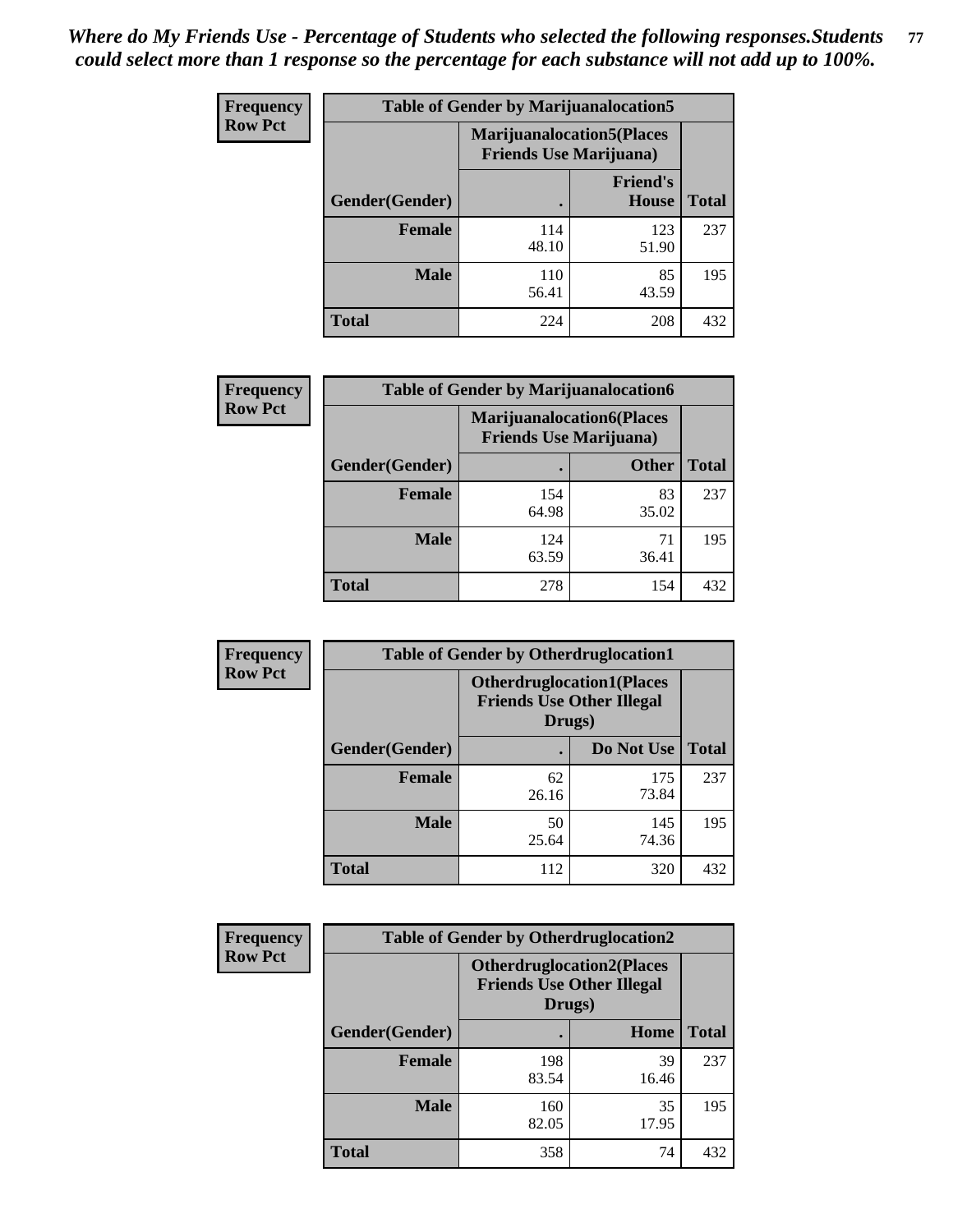| Frequency      | <b>Table of Gender by Otherdruglocation3</b> |                                                                                |               |              |
|----------------|----------------------------------------------|--------------------------------------------------------------------------------|---------------|--------------|
| <b>Row Pct</b> |                                              | <b>Otherdruglocation3(Places</b><br><b>Friends Use Other Illegal</b><br>Drugs) |               |              |
|                | Gender(Gender)                               |                                                                                | <b>School</b> | <b>Total</b> |
|                | Female                                       | 209<br>88.19                                                                   | 28<br>11.81   | 237          |
|                | <b>Male</b>                                  | 176<br>90.26                                                                   | 19<br>9.74    | 195          |
|                | <b>Total</b>                                 | 385                                                                            | 47            | 432          |

| <b>Frequency</b> | <b>Table of Gender by Otherdruglocation4</b> |                                                                                |             |              |
|------------------|----------------------------------------------|--------------------------------------------------------------------------------|-------------|--------------|
| <b>Row Pct</b>   |                                              | <b>Otherdruglocation4(Places</b><br><b>Friends Use Other Illegal</b><br>Drugs) |             |              |
|                  | Gender(Gender)                               |                                                                                | Car         | <b>Total</b> |
|                  | <b>Female</b>                                | 205<br>86.50                                                                   | 32<br>13.50 | 237          |
|                  | <b>Male</b>                                  | 181<br>92.82                                                                   | 14<br>7.18  | 195          |
|                  | <b>Total</b>                                 | 386                                                                            | 46          | 432          |

| Frequency      | <b>Table of Gender by Otherdruglocation5</b> |                                                                                |                                 |              |
|----------------|----------------------------------------------|--------------------------------------------------------------------------------|---------------------------------|--------------|
| <b>Row Pct</b> |                                              | <b>Otherdruglocation5(Places</b><br><b>Friends Use Other Illegal</b><br>Drugs) |                                 |              |
|                | Gender(Gender)                               |                                                                                | <b>Friend's</b><br><b>House</b> | <b>Total</b> |
|                | <b>Female</b>                                | 193<br>81.43                                                                   | 44<br>18.57                     | 237          |
|                | <b>Male</b>                                  | 171<br>87.69                                                                   | 24<br>12.31                     | 195          |
|                | <b>Total</b>                                 | 364                                                                            | 68                              | 432          |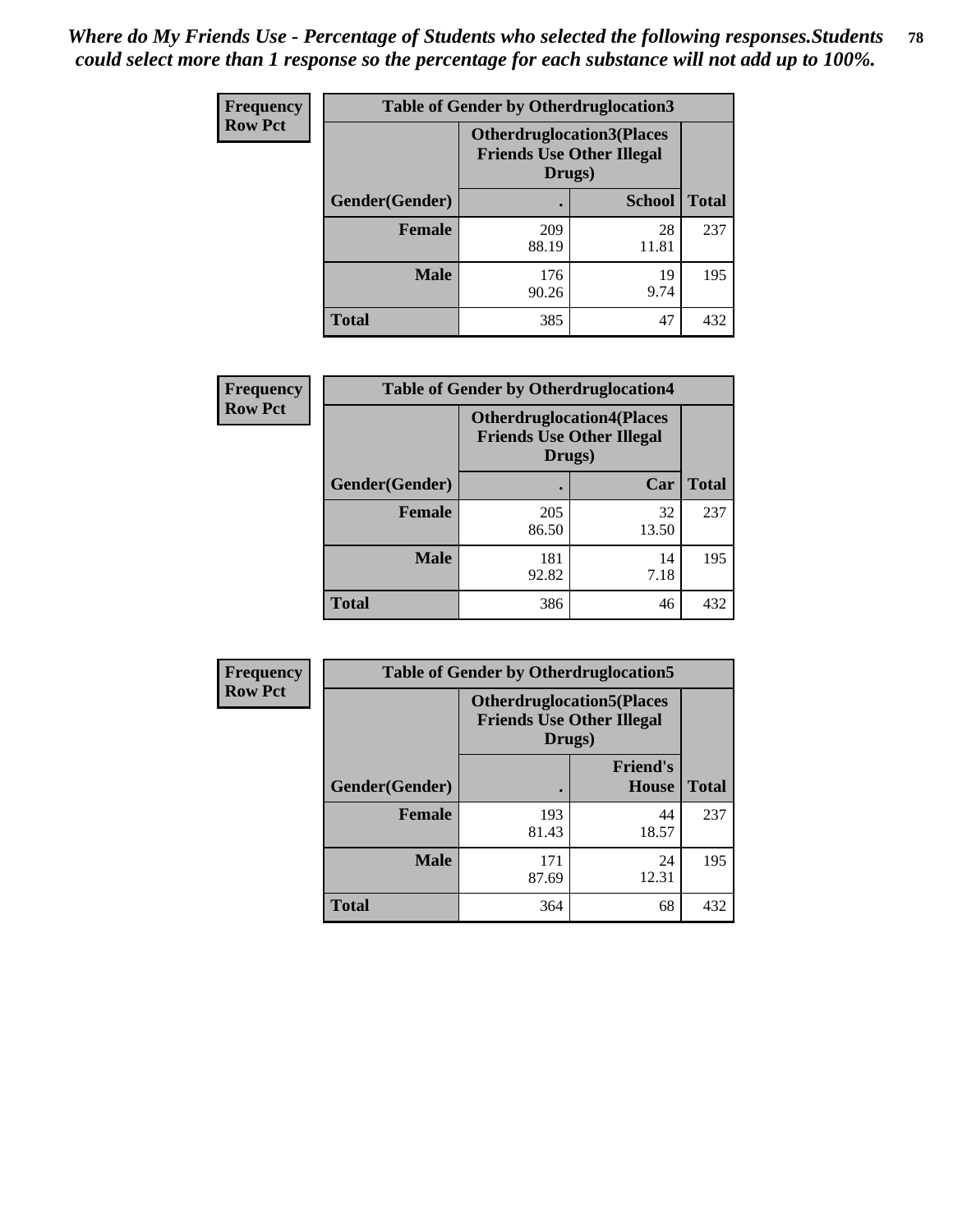| <b>Frequency</b> | <b>Table of Gender by Otherdruglocation6</b> |                                            |                                  |              |
|------------------|----------------------------------------------|--------------------------------------------|----------------------------------|--------------|
| <b>Row Pct</b>   |                                              | <b>Friends Use Other Illegal</b><br>Drugs) | <b>Otherdruglocation6(Places</b> |              |
|                  | Gender(Gender)                               |                                            | <b>Other</b>                     | <b>Total</b> |
|                  | Female                                       | 203<br>85.65                               | 34<br>14.35                      | 237          |
|                  | <b>Male</b>                                  | 166<br>85.13                               | 29<br>14.87                      | 195          |
|                  | <b>Total</b>                                 | 369                                        | 63                               | 432          |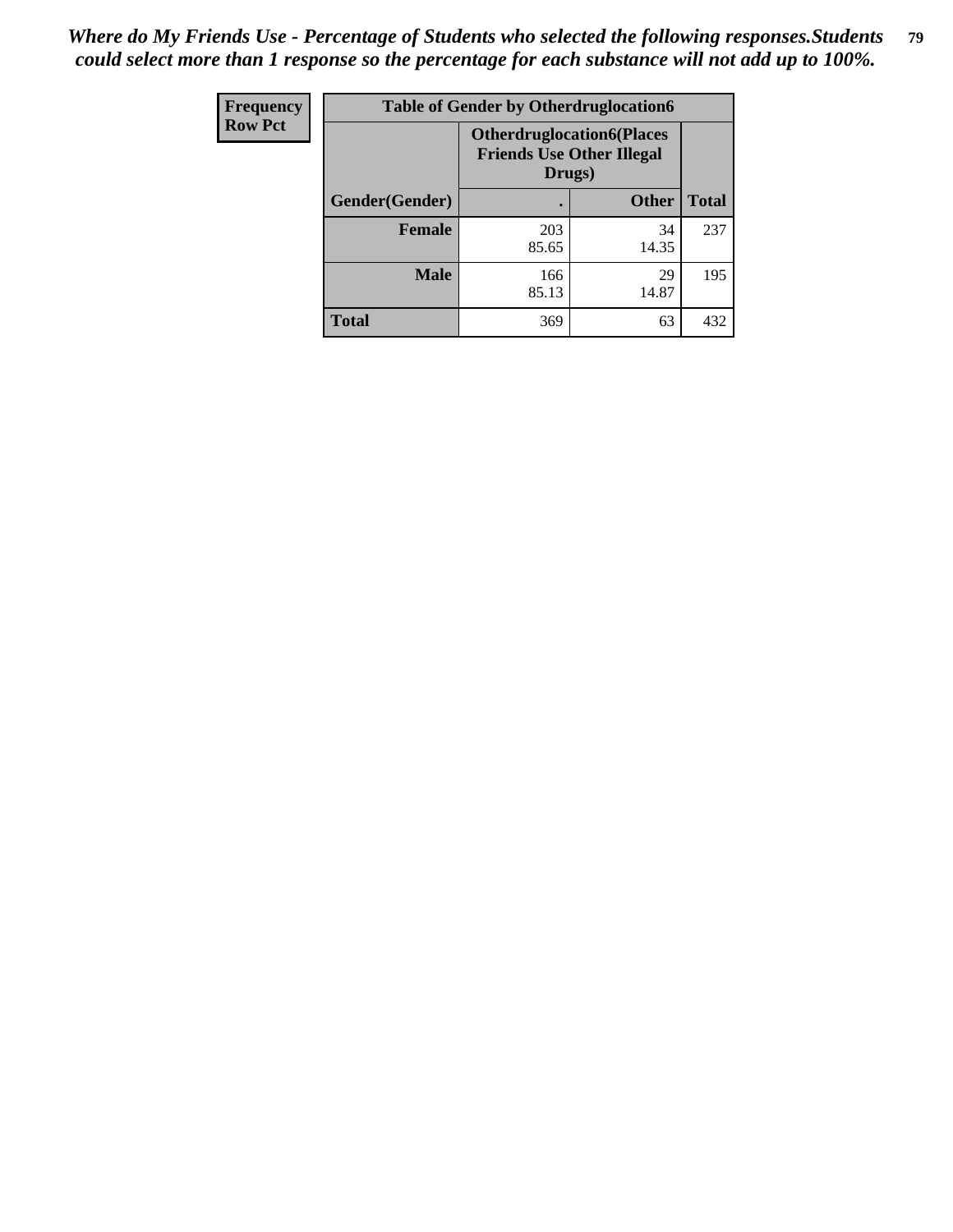| <b>Frequency</b> | <b>Table of Gender by Alcoholtime1</b> |                                                          |                      |              |
|------------------|----------------------------------------|----------------------------------------------------------|----------------------|--------------|
| <b>Row Pct</b>   |                                        | <b>Alcoholtime1(Times</b><br><b>Friends Use Alcohol)</b> |                      |              |
|                  | Gender(Gender)                         | ٠                                                        | Do Not<br><b>Use</b> | <b>Total</b> |
|                  | <b>Female</b>                          | 157<br>66.24                                             | 80<br>33.76          | 237          |
|                  | <b>Male</b>                            | 122<br>62.56                                             | 73<br>37.44          | 195          |
|                  | <b>Total</b>                           | 279                                                      | 153                  | 432          |

| Frequency      | <b>Table of Gender by Alcoholtime2</b> |                                                          |                            |              |
|----------------|----------------------------------------|----------------------------------------------------------|----------------------------|--------------|
| <b>Row Pct</b> |                                        | <b>Alcoholtime2(Times</b><br><b>Friends Use Alcohol)</b> |                            |              |
|                | Gender(Gender)                         |                                                          | <b>On Way</b><br>to School | <b>Total</b> |
|                | <b>Female</b>                          | 195<br>82.28                                             | 42<br>17.72                | 237          |
|                | <b>Male</b>                            | 163<br>83.59                                             | 32<br>16.41                | 195          |
|                | <b>Total</b>                           | 358                                                      | 74                         | 432          |

| Frequency      | <b>Table of Gender by Alcoholtime3</b> |                                                          |                                |              |  |
|----------------|----------------------------------------|----------------------------------------------------------|--------------------------------|--------------|--|
| <b>Row Pct</b> |                                        | <b>Alcoholtime3(Times</b><br><b>Friends Use Alcohol)</b> |                                |              |  |
|                | Gender(Gender)                         |                                                          | <b>During</b><br><b>School</b> | <b>Total</b> |  |
|                | <b>Female</b>                          | 204<br>86.08                                             | 33<br>13.92                    | 237          |  |
|                | <b>Male</b>                            | 170<br>87.18                                             | 25<br>12.82                    | 195          |  |
|                | <b>Total</b>                           | 374                                                      | 58                             | 432          |  |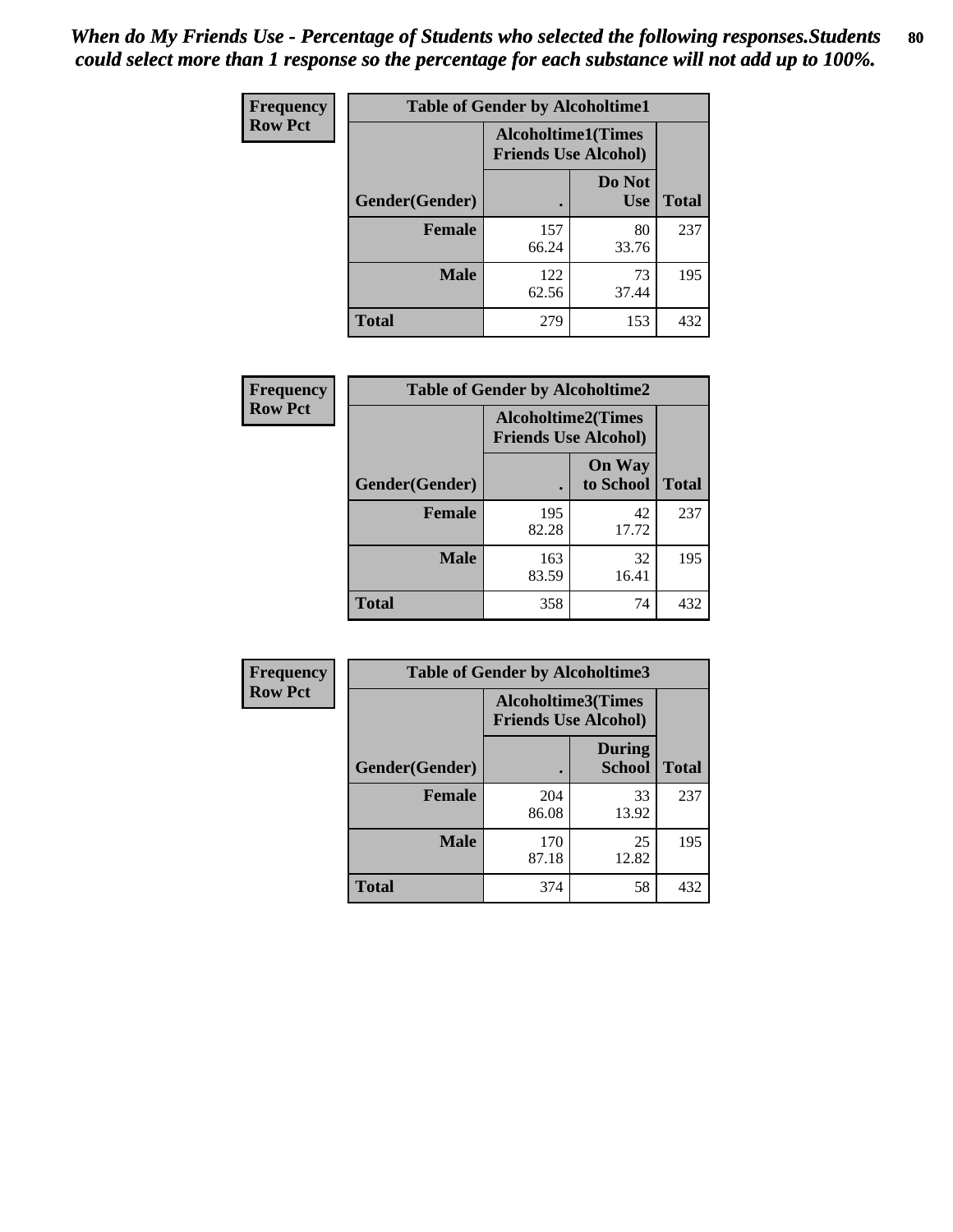*When do My Friends Use - Percentage of Students who selected the following responses.Students could select more than 1 response so the percentage for each substance will not add up to 100%.* **81**

| <b>Frequency</b> | <b>Table of Gender by Alcoholtime4</b> |                                                          |                                                       |              |
|------------------|----------------------------------------|----------------------------------------------------------|-------------------------------------------------------|--------------|
| <b>Row Pct</b>   |                                        | <b>Alcoholtime4(Times</b><br><b>Friends Use Alcohol)</b> |                                                       |              |
|                  | Gender(Gender)                         |                                                          | <b>On Way</b><br>Home<br><b>From</b><br><b>School</b> | <b>Total</b> |
|                  | <b>Female</b>                          | 188<br>79.32                                             | 49<br>20.68                                           | 237          |
|                  | <b>Male</b>                            | 160<br>82.05                                             | 35<br>17.95                                           | 195          |
|                  | <b>Total</b>                           | 348                                                      | 84                                                    | 432          |

| <b>Frequency</b> | <b>Table of Gender by Alcoholtime5</b> |                                                           |             |              |
|------------------|----------------------------------------|-----------------------------------------------------------|-------------|--------------|
| <b>Row Pct</b>   |                                        | <b>Alcoholtime5</b> (Times<br><b>Friends Use Alcohol)</b> |             |              |
|                  | Gender(Gender)                         |                                                           | Weeknights  | <b>Total</b> |
|                  | <b>Female</b>                          | 152<br>64.14                                              | 85<br>35.86 | 237          |
|                  | <b>Male</b>                            | 137<br>70.26                                              | 58<br>29.74 | 195          |
|                  | <b>Total</b>                           | 289                                                       | 143         | 432          |

| <b>Frequency</b> | <b>Table of Gender by Alcoholtime6</b> |             |                                                          |              |  |
|------------------|----------------------------------------|-------------|----------------------------------------------------------|--------------|--|
| <b>Row Pct</b>   |                                        |             | <b>Alcoholtime6(Times</b><br><b>Friends Use Alcohol)</b> |              |  |
|                  | Gender(Gender)                         |             | <b>Weekends</b>                                          | <b>Total</b> |  |
|                  | <b>Female</b>                          | 85<br>35.86 | 152<br>64.14                                             | 237          |  |
|                  | <b>Male</b>                            | 87<br>44.62 | 108<br>55.38                                             | 195          |  |
|                  | Total                                  | 172         | 260                                                      | 432          |  |

| Frequency      | <b>Table of Gender by Tobaccotime1</b> |                             |                           |              |  |
|----------------|----------------------------------------|-----------------------------|---------------------------|--------------|--|
| <b>Row Pct</b> |                                        | <b>Friends Use Tobacco)</b> | <b>Tobaccotime1(Times</b> |              |  |
|                | Gender(Gender)                         |                             | Do Not<br><b>Use</b>      | <b>Total</b> |  |
|                | <b>Female</b>                          | 74<br>31.22                 | 163<br>68.78              | 237          |  |
|                | <b>Male</b>                            | 76<br>38.97                 | 119<br>61.03              | 195          |  |
|                | <b>Total</b>                           | 150                         | 282                       | 432          |  |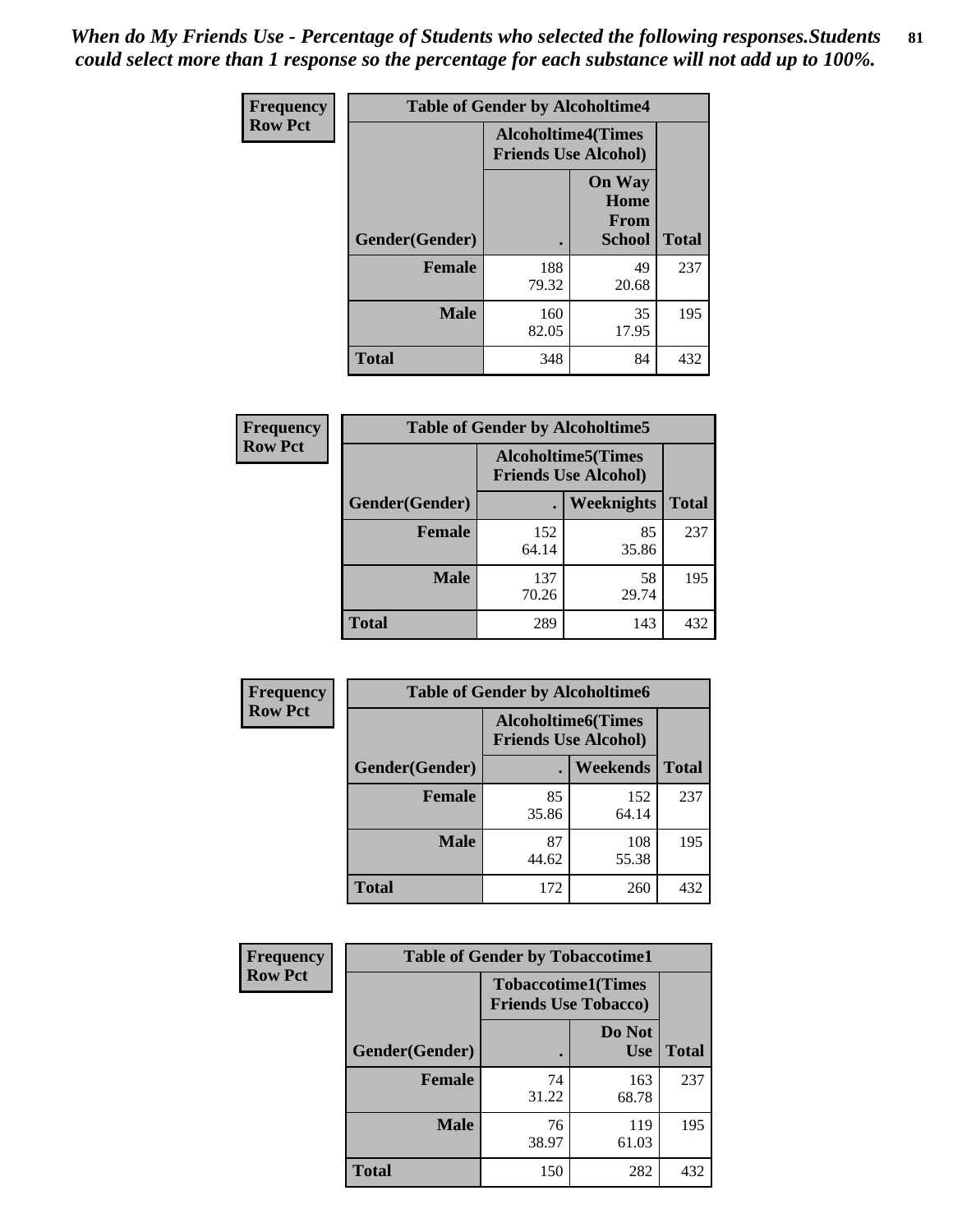| Frequency      | <b>Table of Gender by Tobaccotime2</b> |                                                          |                            |              |
|----------------|----------------------------------------|----------------------------------------------------------|----------------------------|--------------|
| <b>Row Pct</b> |                                        | <b>Tobaccotime2(Times</b><br><b>Friends Use Tobacco)</b> |                            |              |
|                | Gender(Gender)                         | $\bullet$                                                | <b>On Way</b><br>to School | <b>Total</b> |
|                | <b>Female</b>                          | 196<br>82.70                                             | 41<br>17.30                | 237          |
|                | <b>Male</b>                            | 164<br>84.10                                             | 31<br>15.90                | 195          |
|                | <b>Total</b>                           | 360                                                      | 72                         | 432          |

| Frequency      | <b>Table of Gender by Tobaccotime3</b> |                             |                                |              |
|----------------|----------------------------------------|-----------------------------|--------------------------------|--------------|
| <b>Row Pct</b> |                                        | <b>Friends Use Tobacco)</b> | <b>Tobaccotime3(Times</b>      |              |
|                | Gender(Gender)                         |                             | <b>During</b><br><b>School</b> | <b>Total</b> |
|                | <b>Female</b>                          | 214<br>90.30                | 23<br>9.70                     | 237          |
|                | <b>Male</b>                            | 163<br>83.59                | 32<br>16.41                    | 195          |
|                | <b>Total</b>                           | 377                         | 55                             | 432          |

| Frequency      | <b>Table of Gender by Tobaccotime4</b> |                                                          |                                                |              |
|----------------|----------------------------------------|----------------------------------------------------------|------------------------------------------------|--------------|
| <b>Row Pct</b> |                                        | <b>Tobaccotime4(Times</b><br><b>Friends Use Tobacco)</b> |                                                |              |
|                | Gender(Gender)                         |                                                          | <b>On Way</b><br>Home<br>From<br><b>School</b> | <b>Total</b> |
|                | <b>Female</b>                          | 188<br>79.32                                             | 49<br>20.68                                    | 237          |
|                | <b>Male</b>                            | 160<br>82.05                                             | 35<br>17.95                                    | 195          |
|                | <b>Total</b>                           | 348                                                      | 84                                             | 432          |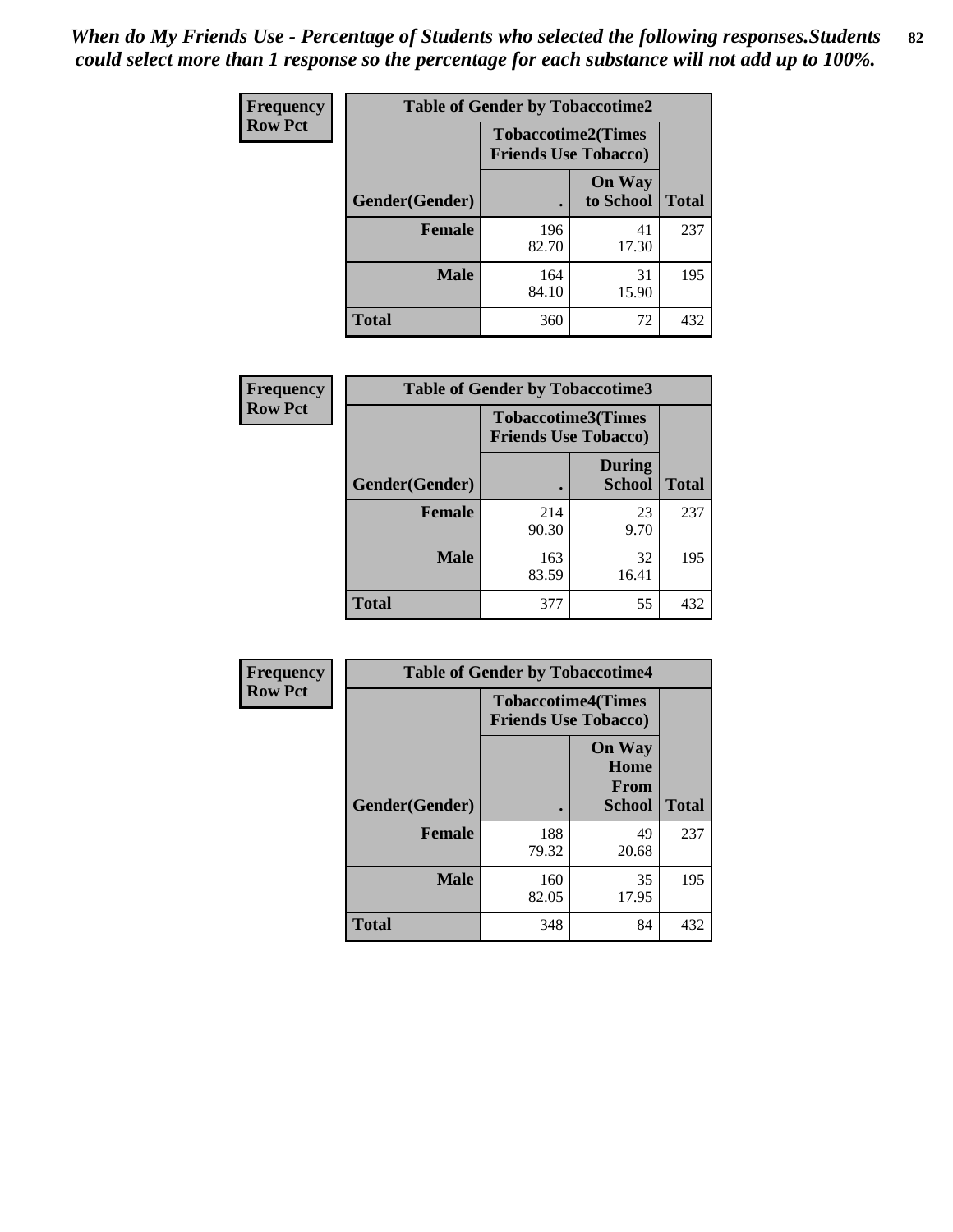*When do My Friends Use - Percentage of Students who selected the following responses.Students could select more than 1 response so the percentage for each substance will not add up to 100%.* **83**

| <b>Frequency</b> |                        | <b>Table of Gender by Tobaccotime5</b> |                                                          |              |
|------------------|------------------------|----------------------------------------|----------------------------------------------------------|--------------|
| <b>Row Pct</b>   |                        |                                        | <b>Tobaccotime5(Times</b><br><b>Friends Use Tobacco)</b> |              |
|                  | <b>Gender</b> (Gender) |                                        | <b>Weeknights</b>                                        | <b>Total</b> |
|                  | Female                 | 177<br>74.68                           | 60<br>25.32                                              | 237          |
|                  | <b>Male</b>            | 143<br>73.33                           | 52<br>26.67                                              | 195          |
|                  | Total                  | 320                                    | 112                                                      | 432          |

| Frequency      | <b>Table of Gender by Tobaccotime6</b> |                                                          |             |              |
|----------------|----------------------------------------|----------------------------------------------------------|-------------|--------------|
| <b>Row Pct</b> |                                        | <b>Tobaccotime6(Times</b><br><b>Friends Use Tobacco)</b> |             |              |
|                | Gender(Gender)                         |                                                          | Weekends    | <b>Total</b> |
|                | Female                                 | 164<br>69.20                                             | 73<br>30.80 | 237          |
|                | <b>Male</b>                            | 140<br>71.79                                             | 55<br>28.21 | 195          |
|                | <b>Total</b>                           | 304                                                      | 128         | 432          |

| Frequency      | <b>Table of Gender by Marijuanatime1</b> |                                                                |             |              |  |
|----------------|------------------------------------------|----------------------------------------------------------------|-------------|--------------|--|
| <b>Row Pct</b> |                                          | <b>Marijuanatime1</b> (Times<br><b>Friends Use Marijuana</b> ) |             |              |  |
|                | Gender(Gender)                           |                                                                | Do Not Use  | <b>Total</b> |  |
|                | <b>Female</b>                            | 150<br>63.29                                                   | 87<br>36.71 | 237          |  |
|                | <b>Male</b>                              | 118<br>60.51                                                   | 77<br>39.49 | 195          |  |
|                | <b>Total</b>                             | 268                                                            | 164         | 432          |  |

| Frequency      | <b>Table of Gender by Marijuanatime2</b> |                                                               |                            |              |
|----------------|------------------------------------------|---------------------------------------------------------------|----------------------------|--------------|
| <b>Row Pct</b> |                                          | <b>Marijuanatime2(Times</b><br><b>Friends Use Marijuana</b> ) |                            |              |
|                | <b>Gender</b> (Gender)                   |                                                               | On Way to<br><b>School</b> | <b>Total</b> |
|                | <b>Female</b>                            | 148<br>62.45                                                  | 89<br>37.55                | 237          |
|                | <b>Male</b>                              | 125<br>64.10                                                  | 70<br>35.90                | 195          |
|                | <b>Total</b>                             | 273                                                           | 159                        | 432          |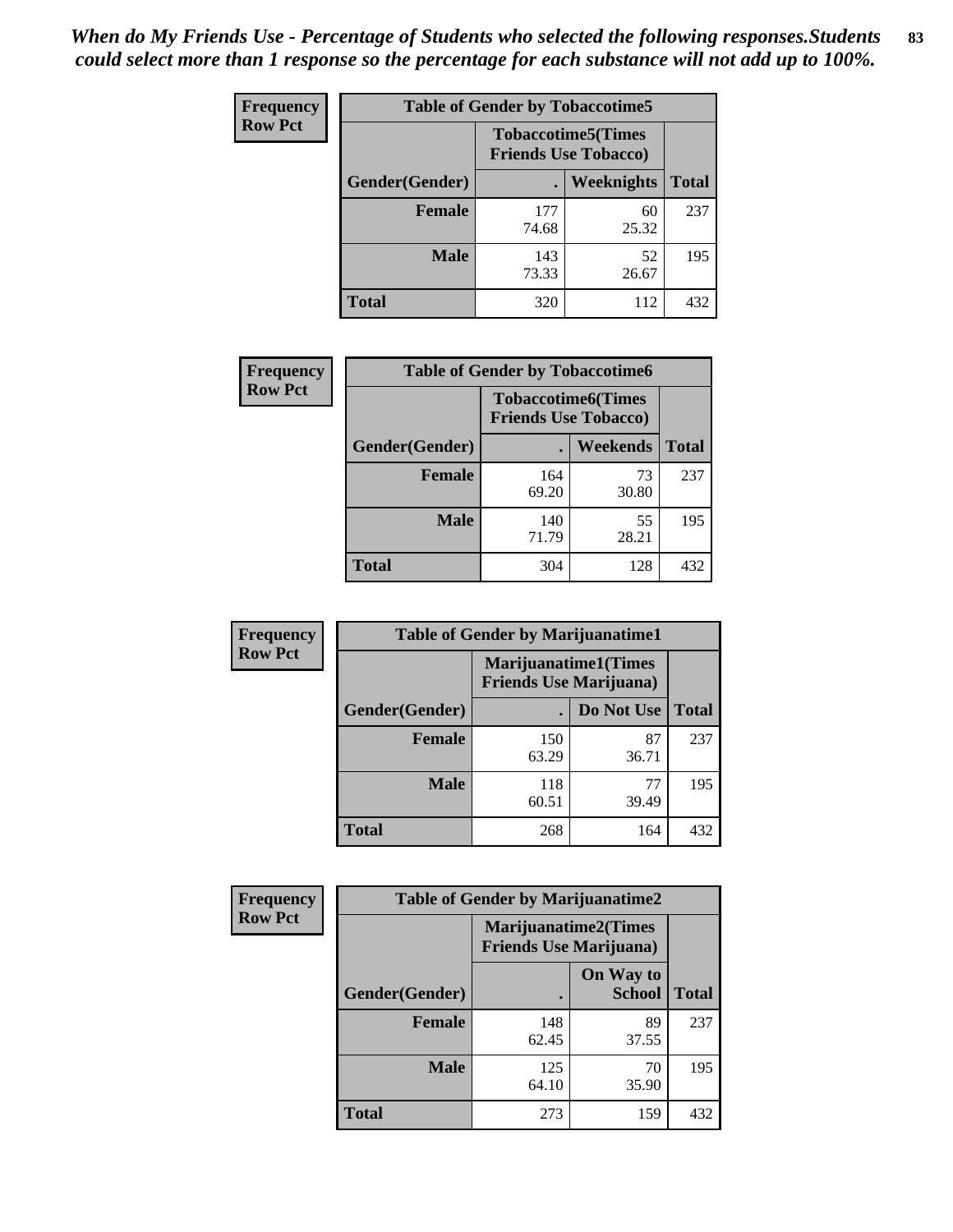*When do My Friends Use - Percentage of Students who selected the following responses.Students could select more than 1 response so the percentage for each substance will not add up to 100%.* **84**

| <b>Frequency</b> | Table of Gender by Marijuanatime3 |                                                        |                                |              |
|------------------|-----------------------------------|--------------------------------------------------------|--------------------------------|--------------|
| <b>Row Pct</b>   |                                   | Marijuanatime3(Times<br><b>Friends Use Marijuana</b> ) |                                |              |
|                  | Gender(Gender)                    |                                                        | <b>During</b><br><b>School</b> | <b>Total</b> |
|                  | <b>Female</b>                     | 174<br>73.42                                           | 63<br>26.58                    | 237          |
|                  | <b>Male</b>                       | 129<br>66.15                                           | 66<br>33.85                    | 195          |
|                  | <b>Total</b>                      | 303                                                    | 129                            | 432          |

| Frequency      | <b>Table of Gender by Marijuanatime4</b> |              |                                                                |              |
|----------------|------------------------------------------|--------------|----------------------------------------------------------------|--------------|
| <b>Row Pct</b> |                                          |              | <b>Marijuanatime4</b> (Times<br><b>Friends Use Marijuana</b> ) |              |
|                | <b>Gender</b> (Gender)                   |              | <b>On Way</b><br>Home<br><b>From</b><br><b>School</b>          | <b>Total</b> |
|                | <b>Female</b>                            | 141<br>59.49 | 96<br>40.51                                                    | 237          |
|                | <b>Male</b>                              | 117<br>60.00 | 78<br>40.00                                                    | 195          |
|                | <b>Total</b>                             | 258          | 174                                                            | 432          |

| <b>Frequency</b> | <b>Table of Gender by Marijuanatime5</b> |              |                                                                |              |  |
|------------------|------------------------------------------|--------------|----------------------------------------------------------------|--------------|--|
| <b>Row Pct</b>   |                                          |              | <b>Marijuanatime5</b> (Times<br><b>Friends Use Marijuana</b> ) |              |  |
|                  | Gender(Gender)                           |              | <b>Weeknights</b>                                              | <b>Total</b> |  |
|                  | <b>Female</b>                            | 129<br>54.43 | 108<br>45.57                                                   | 237          |  |
|                  | <b>Male</b>                              | 106<br>54.36 | 89<br>45.64                                                    | 195          |  |
|                  | <b>Total</b>                             | 235          | 197                                                            | 432          |  |

| <b>Frequency</b> | <b>Table of Gender by Marijuanatime6</b> |                                                               |                 |              |  |
|------------------|------------------------------------------|---------------------------------------------------------------|-----------------|--------------|--|
| <b>Row Pct</b>   |                                          | <b>Marijuanatime6(Times</b><br><b>Friends Use Marijuana</b> ) |                 |              |  |
|                  | Gender(Gender)                           |                                                               | <b>Weekends</b> | <b>Total</b> |  |
|                  | <b>Female</b>                            | 98<br>41.35                                                   | 139<br>58.65    | 237          |  |
|                  | <b>Male</b>                              | 91<br>46.67                                                   | 104<br>53.33    | 195          |  |
|                  | <b>Total</b>                             | 189                                                           | 243             | 432          |  |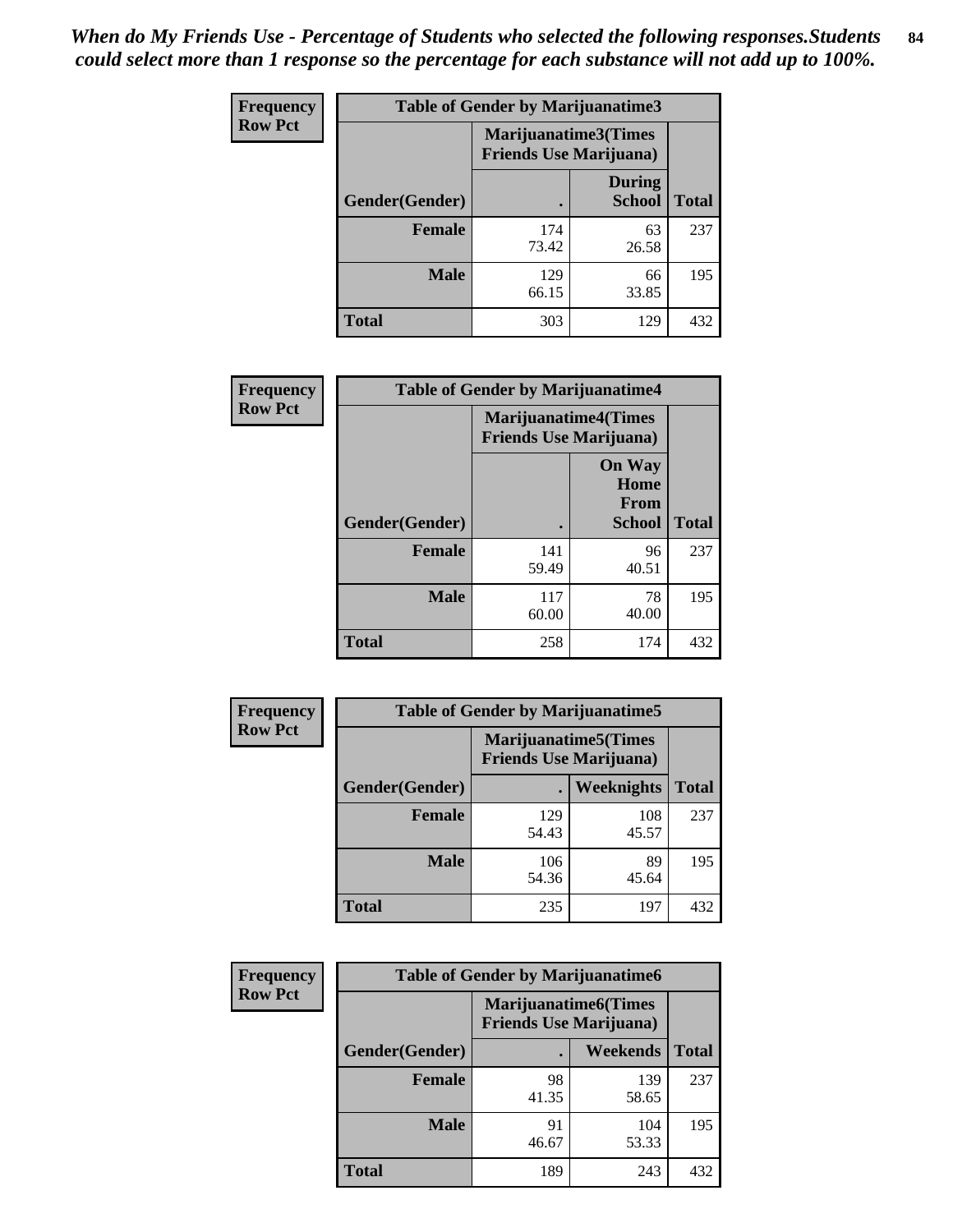*When do My Friends Use - Percentage of Students who selected the following responses.Students could select more than 1 response so the percentage for each substance will not add up to 100%.* **85**

| <b>Frequency</b> | <b>Table of Gender by Otherdrugtime1</b> |                                                    |                             |              |  |
|------------------|------------------------------------------|----------------------------------------------------|-----------------------------|--------------|--|
| <b>Row Pct</b>   |                                          | <b>Friends Use Other</b><br><b>Illegal Drugs</b> ) | <b>Otherdrugtime1(Times</b> |              |  |
|                  | Gender(Gender)                           |                                                    | Do Not Use                  | <b>Total</b> |  |
|                  | <b>Female</b>                            | 61<br>25.74                                        | 176<br>74.26                | 237          |  |
|                  | <b>Male</b>                              | 38<br>19.49                                        | 157<br>80.51                | 195          |  |
|                  | <b>Total</b>                             | 99                                                 | 333                         | 432          |  |

| Frequency      | <b>Table of Gender by Otherdrugtime2</b> |                                                                                   |                            |              |
|----------------|------------------------------------------|-----------------------------------------------------------------------------------|----------------------------|--------------|
| <b>Row Pct</b> |                                          | <b>Otherdrugtime2(Times</b><br><b>Friends Use Other</b><br><b>Illegal Drugs</b> ) |                            |              |
|                | Gender(Gender)                           |                                                                                   | On Way to<br><b>School</b> | <b>Total</b> |
|                | <b>Female</b>                            | 208<br>87.76                                                                      | 29<br>12.24                | 237          |
|                | <b>Male</b>                              | 177<br>90.77                                                                      | 18<br>9.23                 | 195          |
|                | <b>Total</b>                             | 385                                                                               | 47                         | 432          |

| Frequency      | <b>Table of Gender by Otherdrugtime3</b> |                        |                                                  |              |  |
|----------------|------------------------------------------|------------------------|--------------------------------------------------|--------------|--|
| <b>Row Pct</b> |                                          | <b>Illegal Drugs</b> ) | Otherdrugtime3(Times<br><b>Friends Use Other</b> |              |  |
|                | Gender(Gender)                           |                        | <b>During</b><br><b>School</b>                   | <b>Total</b> |  |
|                | <b>Female</b>                            | 216<br>91.14           | 21<br>8.86                                       | 237          |  |
|                | <b>Male</b>                              | 181<br>92.82           | 14<br>7.18                                       | 195          |  |
|                | <b>Total</b>                             | 397                    | 35                                               | 432          |  |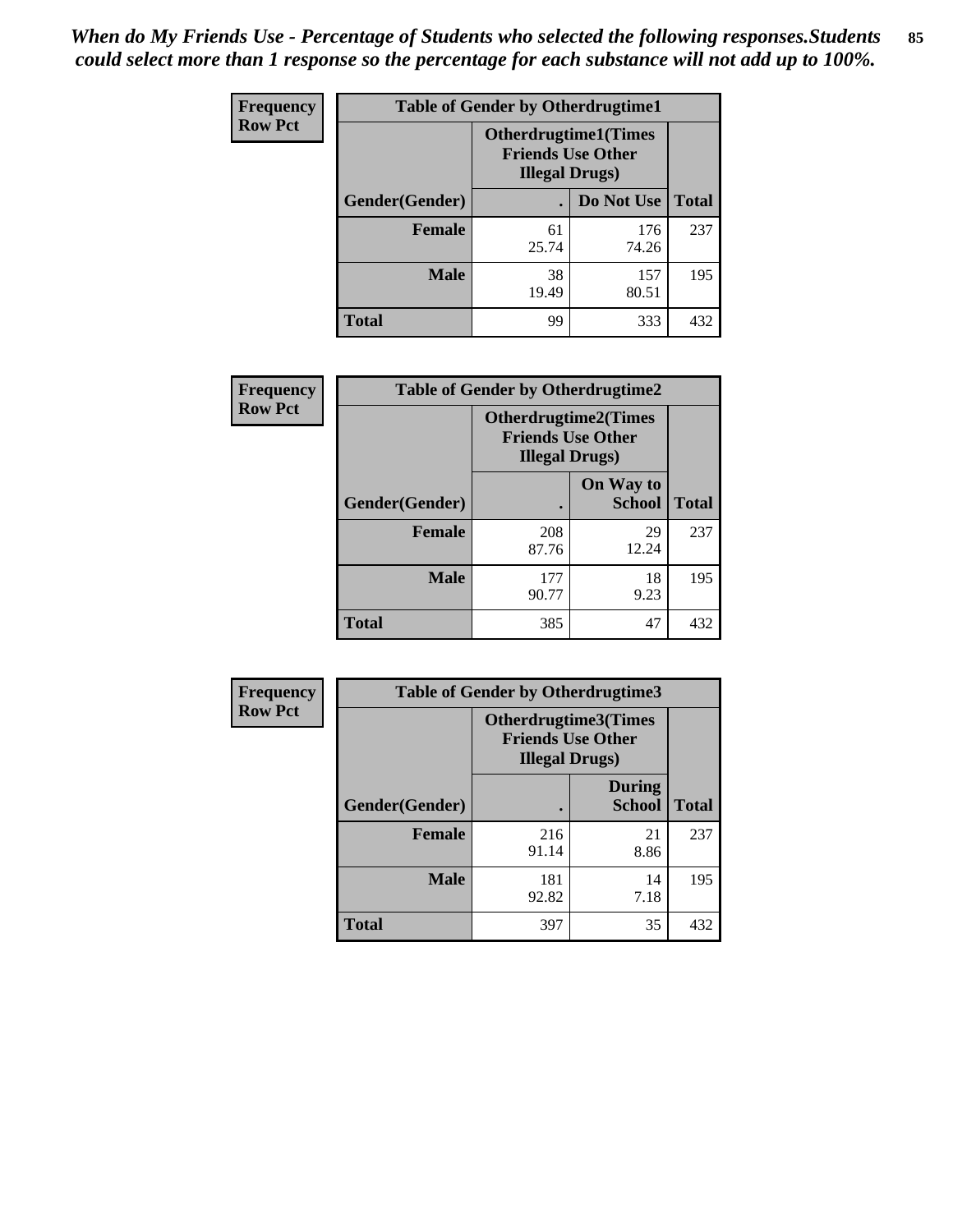*When do My Friends Use - Percentage of Students who selected the following responses.Students could select more than 1 response so the percentage for each substance will not add up to 100%.* **86**

| <b>Frequency</b> | <b>Table of Gender by Otherdrugtime4</b> |                                                    |                                                       |              |
|------------------|------------------------------------------|----------------------------------------------------|-------------------------------------------------------|--------------|
| <b>Row Pct</b>   |                                          | <b>Friends Use Other</b><br><b>Illegal Drugs</b> ) | <b>Otherdrugtime4(Times</b>                           |              |
|                  | Gender(Gender)                           |                                                    | <b>On Way</b><br>Home<br><b>From</b><br><b>School</b> | <b>Total</b> |
|                  | <b>Female</b>                            | 198<br>83.54                                       | 39<br>16.46                                           | 237          |
|                  | <b>Male</b>                              | 179<br>91.79                                       | 16<br>8.21                                            | 195          |
|                  | Total                                    | 377                                                | 55                                                    | 432          |

| Frequency      | <b>Table of Gender by Otherdrugtime5</b> |                                                                                    |             |              |
|----------------|------------------------------------------|------------------------------------------------------------------------------------|-------------|--------------|
| <b>Row Pct</b> |                                          | <b>Otherdrugtime5</b> (Times<br><b>Friends Use Other</b><br><b>Illegal Drugs</b> ) |             |              |
|                | Gender(Gender)                           |                                                                                    | Weeknights  | <b>Total</b> |
|                | <b>Female</b>                            | 190<br>80.17                                                                       | 47<br>19.83 | 237          |
|                | <b>Male</b>                              | 175<br>89.74                                                                       | 20<br>10.26 | 195          |
|                | <b>Total</b>                             | 365                                                                                | 67          | 432          |

| <b>Frequency</b> | <b>Table of Gender by Otherdrugtime6</b> |                                                                                   |             |              |
|------------------|------------------------------------------|-----------------------------------------------------------------------------------|-------------|--------------|
| <b>Row Pct</b>   |                                          | <b>Otherdrugtime6(Times</b><br><b>Friends Use Other</b><br><b>Illegal Drugs</b> ) |             |              |
|                  | Gender(Gender)                           |                                                                                   | Weekends    | <b>Total</b> |
|                  | <b>Female</b>                            | 184<br>77.64                                                                      | 53<br>22.36 | 237          |
|                  | <b>Male</b>                              | 163<br>83.59                                                                      | 32<br>16.41 | 195          |
|                  | <b>Total</b>                             | 347                                                                               | 85          | 432          |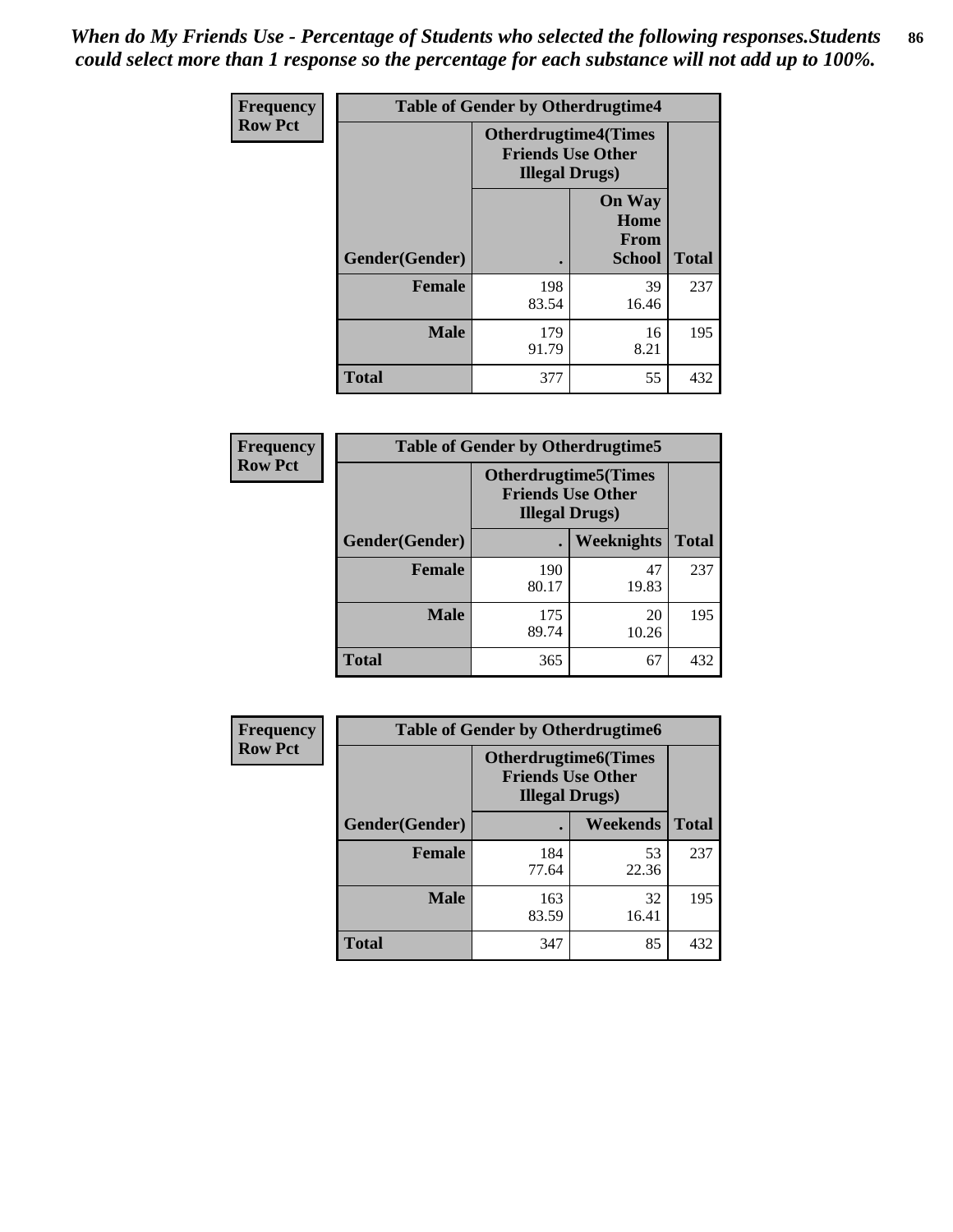## *Other Questions* **87**

| <b>Frequency</b> | <b>Table of Gender by Educationalcohol</b> |                                                                                                                                       |                |              |  |
|------------------|--------------------------------------------|---------------------------------------------------------------------------------------------------------------------------------------|----------------|--------------|--|
| <b>Row Pct</b>   |                                            | <b>Educationalcohol</b> (I<br>have been taught<br>about alcohol,<br>tobacco,<br>and other drugs<br>within the last year<br>at school) |                |              |  |
|                  | Gender(Gender)                             | <b>Yes</b>                                                                                                                            | N <sub>0</sub> | <b>Total</b> |  |
|                  | <b>Female</b>                              | 157<br>66.24                                                                                                                          | 80<br>33.76    | 237          |  |
|                  | <b>Male</b>                                | 133<br>68.21                                                                                                                          | 62<br>31.79    | 195          |  |
|                  | <b>Total</b>                               | 290                                                                                                                                   | 142            | 432          |  |

| Frequency      |                | <b>Table of Gender by Rodedrinking</b>                                                                              |                |              |  |
|----------------|----------------|---------------------------------------------------------------------------------------------------------------------|----------------|--------------|--|
| <b>Row Pct</b> |                | Rodedrinking(In<br>the past 30 days I<br>have ridden in a<br>car with a driver<br>who had been<br>drinking alcohol) |                |              |  |
|                | Gender(Gender) | Yes                                                                                                                 | N <sub>0</sub> | <b>Total</b> |  |
|                | <b>Female</b>  | 29<br>12.24                                                                                                         | 208<br>87.76   | 237          |  |
|                | <b>Male</b>    | 28<br>14.36                                                                                                         | 167<br>85.64   | 195          |  |
|                | <b>Total</b>   | 57                                                                                                                  | 375            | 432          |  |

| Frequency      | <b>Table of Gender by Drugsschool</b> |                                                                                                                                     |                |              |  |
|----------------|---------------------------------------|-------------------------------------------------------------------------------------------------------------------------------------|----------------|--------------|--|
| <b>Row Pct</b> |                                       | <b>Drugsschool</b> (During<br>the past 12 months,<br>I have been offered,<br>sold,<br>or given illegal drugs<br>on school property) |                |              |  |
|                | Gender(Gender)                        | Yes                                                                                                                                 | N <sub>0</sub> | <b>Total</b> |  |
|                | <b>Female</b>                         | 45<br>18.99                                                                                                                         | 192<br>81.01   | 237          |  |
|                | <b>Male</b>                           | 57<br>29.23                                                                                                                         | 138<br>70.77   | 195          |  |
|                | <b>Total</b>                          | 102                                                                                                                                 | 330            | 432          |  |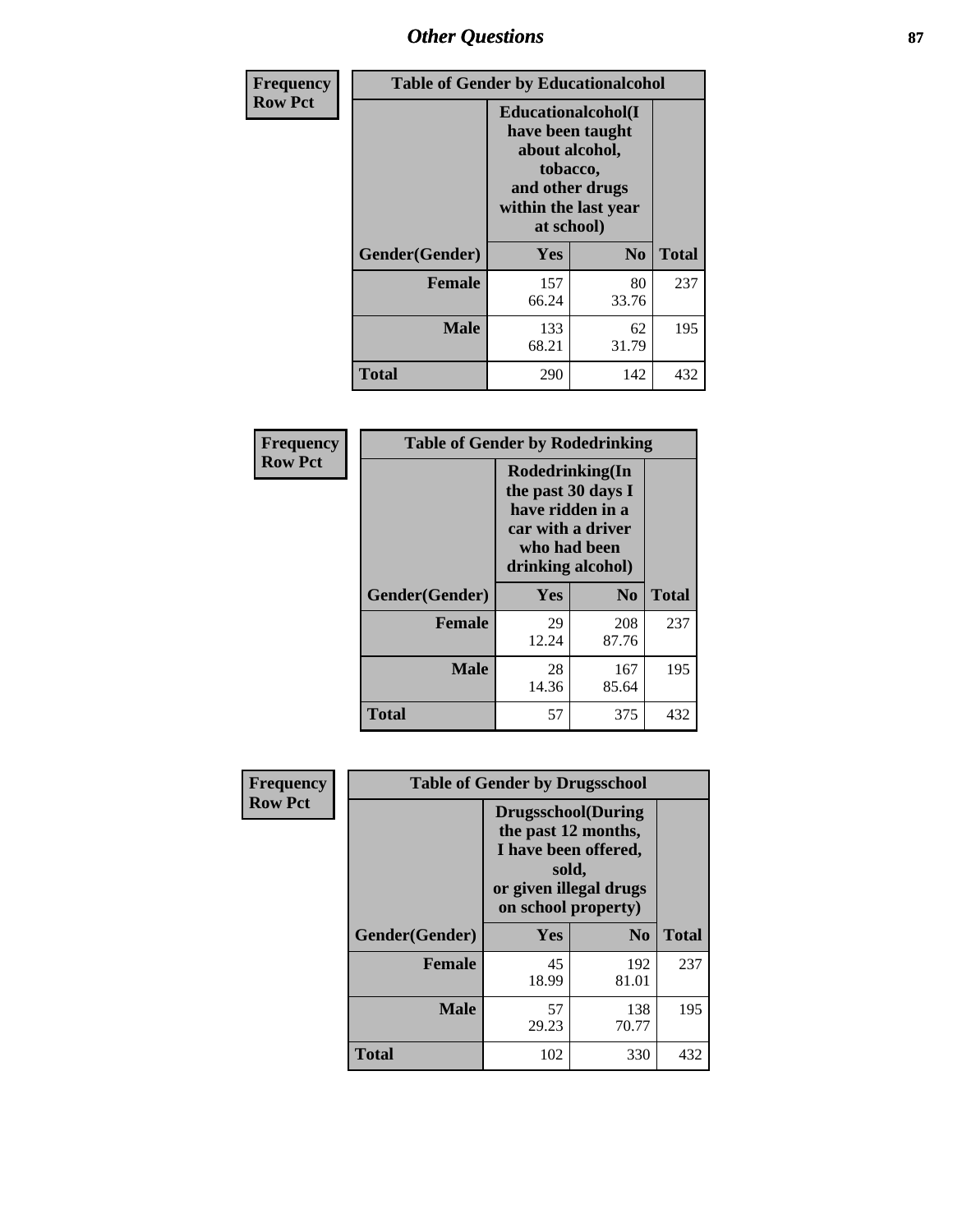### *Other Questions* **88**

**Frequency Row Pct**

| <b>Table of Gender by Bingedrinking</b> |                         |                                                                                                         |                   |                          |                        |                               |                        |              |
|-----------------------------------------|-------------------------|---------------------------------------------------------------------------------------------------------|-------------------|--------------------------|------------------------|-------------------------------|------------------------|--------------|
|                                         |                         | Bingedrinking(I have drunk five or more<br>drinks of alcohol at one sitting during the<br>last 30 days) |                   |                          |                        |                               |                        |              |
| <b>Gender</b> (Gender)                  | $\bf{0}$<br><b>Days</b> | 1 or<br>days                                                                                            | 3 to<br>5<br>days | <b>6 to</b><br>9<br>days | 10<br>to<br>19<br>days | <b>20</b><br>to<br>29<br>days | All<br>30<br>days      | <b>Total</b> |
| <b>Female</b>                           | 220<br>92.83            | 4<br>1.69                                                                                               | 0.42              | 3<br>1.27                | $\mathfrak{D}$<br>0.84 | 5<br>2.11                     | 2<br>0.84              | 237          |
| <b>Male</b>                             | 175<br>89.74            | 6<br>3.08                                                                                               | 5<br>2.56         | $\mathfrak{D}$<br>1.03   | 0.51                   | 4<br>2.05                     | $\mathfrak{D}$<br>1.03 | 195          |
| <b>Total</b>                            |                         |                                                                                                         |                   |                          |                        |                               |                        |              |

| Frequency      | <b>Table of Gender by Educationaids</b> |                                                                                                 |                |              |  |
|----------------|-----------------------------------------|-------------------------------------------------------------------------------------------------|----------------|--------------|--|
| <b>Row Pct</b> |                                         | <b>Educationaids</b> (I<br>have been taught<br>about HIV/AIDS<br>at school in the<br>past year) |                |              |  |
|                | Gender(Gender)                          | Yes                                                                                             | N <sub>0</sub> | <b>Total</b> |  |
|                | <b>Female</b>                           | 189<br>79.75                                                                                    | 48<br>20.25    | 237          |  |
|                | <b>Male</b>                             | 150<br>76.92                                                                                    | 45<br>23.08    | 195          |  |
|                | <b>Total</b>                            | 339                                                                                             | 93             | 432          |  |

| <b>Frequency</b> | <b>Table of Gender by Suicideconsider</b> |                 |                |              |  |
|------------------|-------------------------------------------|-----------------|----------------|--------------|--|
| <b>Row Pct</b>   |                                           | Suicideconsider |                |              |  |
|                  | Gender(Gender)                            | <b>Yes</b>      | N <sub>0</sub> | <b>Total</b> |  |
|                  | <b>Female</b>                             | 27<br>11.39     | 210<br>88.61   | 237          |  |
|                  | <b>Male</b>                               | 21<br>10.77     | 174<br>89.23   | 195          |  |
|                  | Total                                     | 48              | 384            | 432          |  |